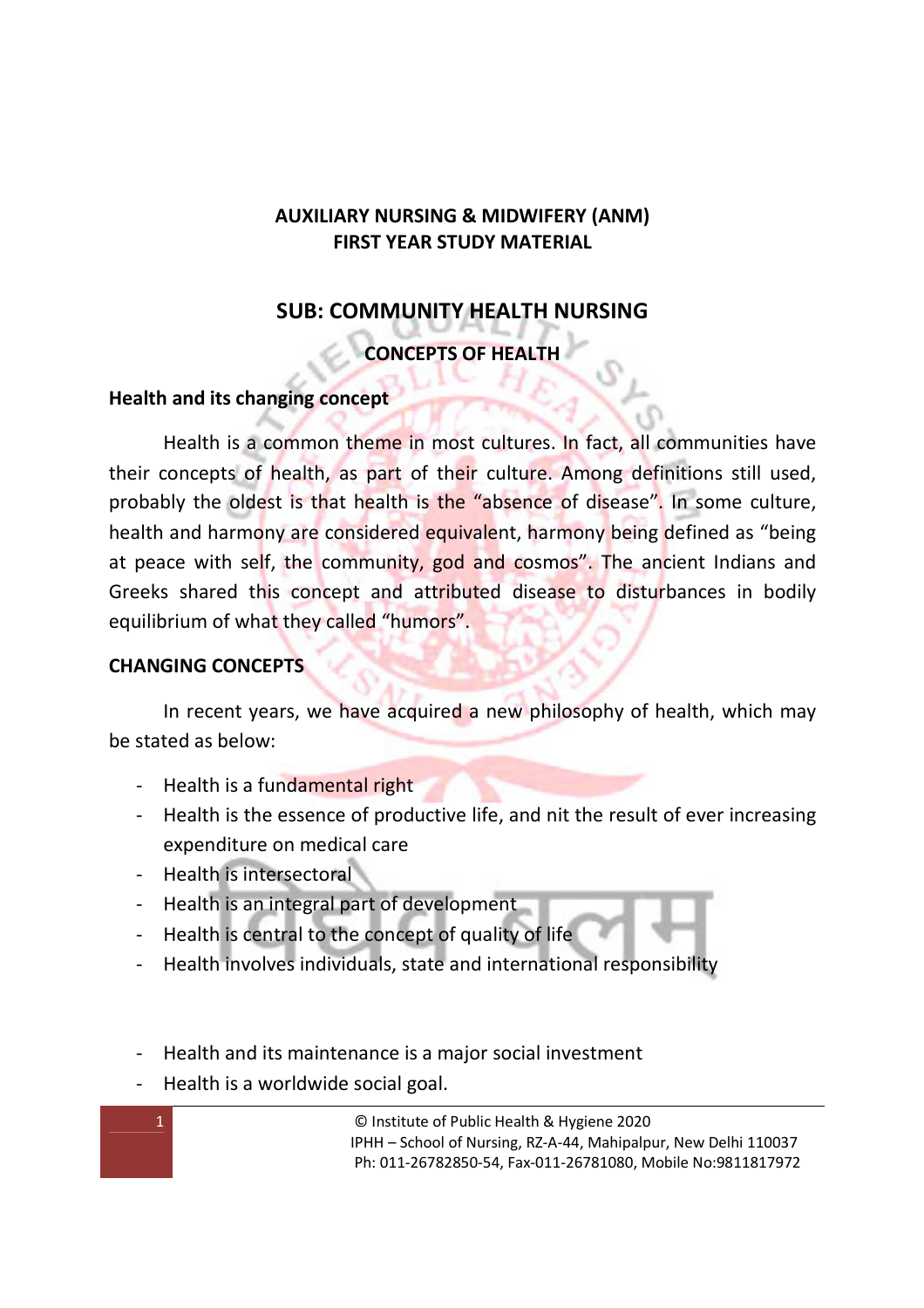#### **Definition of Health**

 According to World Health Organization (WHO) "Health is a state of complete physical, mental and social well-being and not merely an absence of disease or infirmity".

### **DIMENSIONS OF HEALTH**

Health is multidimensional. The WHO definition envisages some specific dimensions- the physical, the mental, the social and spiritual.

#### **(1) Physical dimension**

The physical dimension of health is probably the easiest to understand. The state of physical health implies the notion of "perfect functioning" of the body.

The sign of physical health in an individual are: "a good complexion, a clean skin, bright eyes, lustrous hair with a body well clothed with firm flesh, not too fat, a sweet breath, a good appetite, and sound sleep, regular activity of bowels and bladder and smooth, easy, coordinated bodily movements.

#### **(2) Mental dimension**

Mental health is not mere absence of mental illness. Good mental health is the ability to respond to the many varied experiences of life with flexibility and a sense of purpose. More recently, mental health has been defined as "a state of balance between the individual and the surrounding world, a state of harmony between oneself and other, a co-existence between the realities of the self and that of other people and that of the environment".

#### **(3) Social dimension**

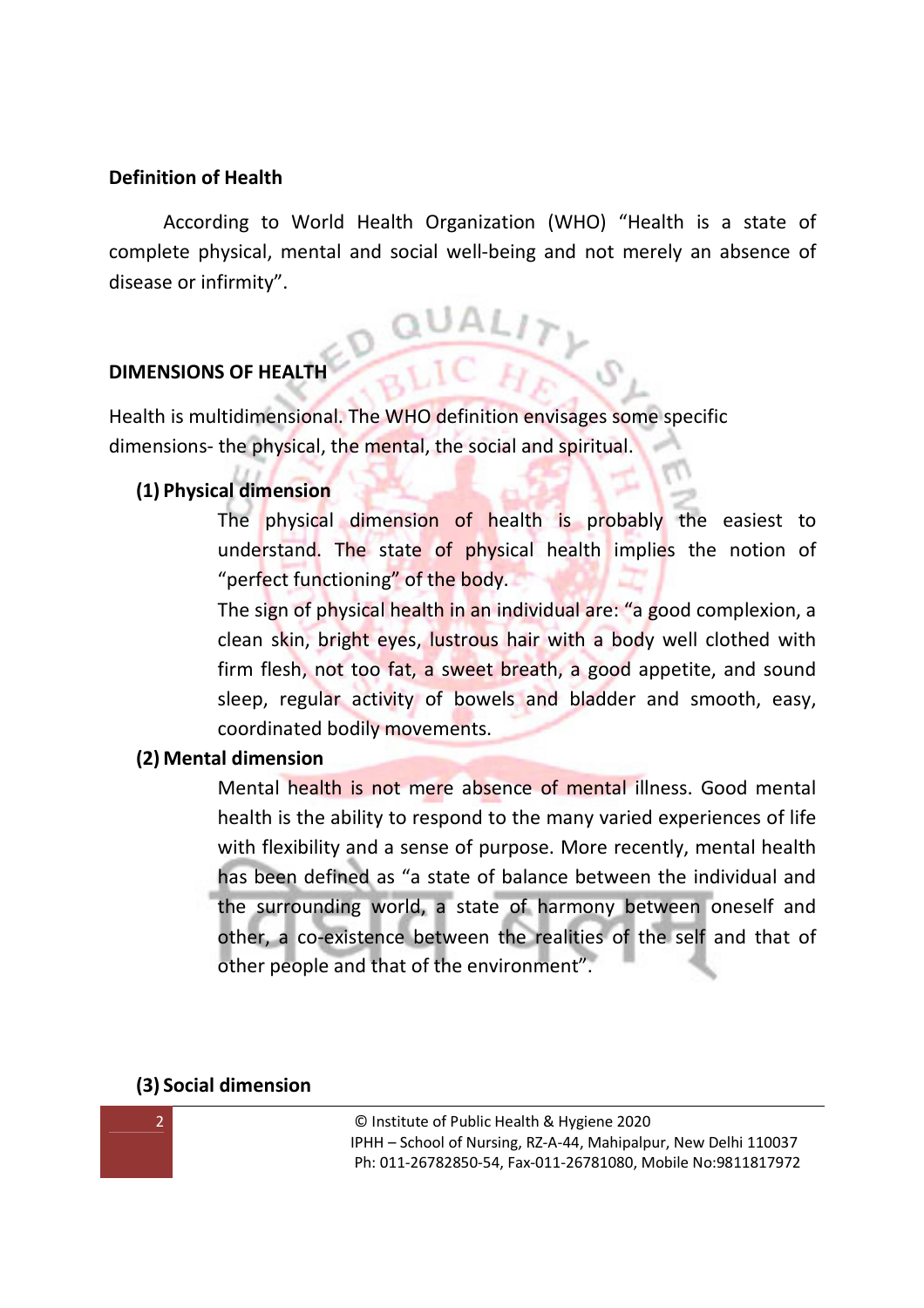Social well-being implies harmony and integration within the individual, between each individual and other member of the society and between individuals and the world in which they live. It has been defined as the "quantity and quality of an individual`s interpersonal ties and the extent of involvement with the community".

### **(4) Spiritual dimension**

Proponents of holistic health believe that the time has come to give serious consideration to the spiritual dimension and to the role this plays in health and disease. Spiritual health in this context, refers to that part of the individual which reaches out and strives for meaning and purpose in life.

### **(5)Others**

A few other dimensions have also been suggested such as:

- Philosophical dimension
- Cultural dimension
- Socio-economic dimension
- Environmental dimension
- Educational dimension
- Nutritional dimension
- Curative dimension
- Preventive dimension

# **DETERMINANTS OF HEALTH**

Health is multifactorial. The factors which influence health lie both within the individual and externally in the society in which he or she lives. It is a truism to say that man is and to what disease he may fall victim depends on a combination of two sets of factors – his genetic factors and environmental factors to which he is exposed.

# **1. Biological determinants**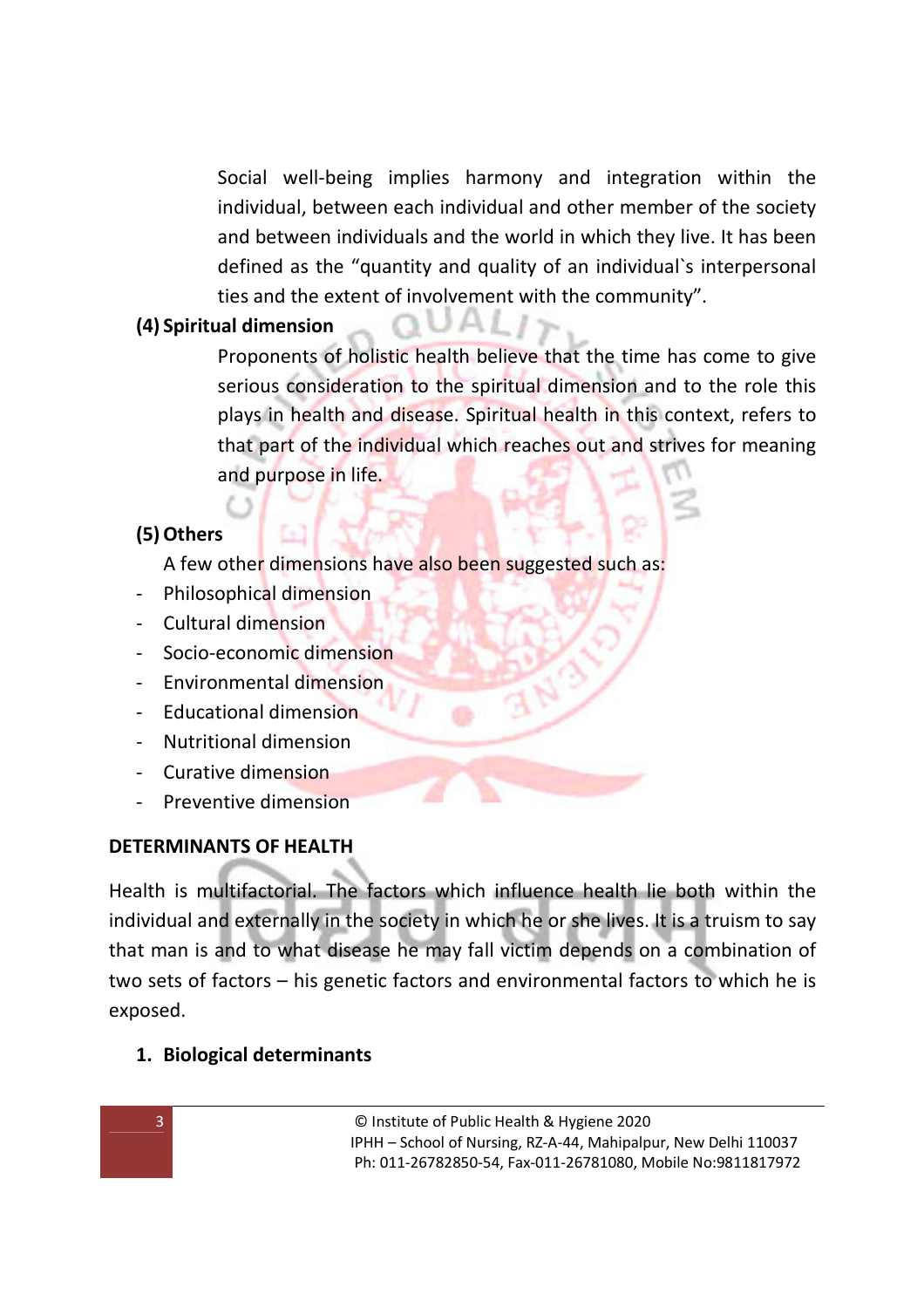The physical and mental traits of every human being are to some extent determined by the nature of his genes at the moment of conception. The genetic make-up is unique in that it cannot be altered after conception.

### **2. Behavioral and socio-cultural conditions**

The term "lifestyle" is rather a diffuse concept often used to denote "the way people live", reflecting a whole range of social values, attitudes and activities. It is composed of cultural and behavioral patterns and lifelong personal habits that have developed through processes of socialization.

#### **3. Environment**

The environmental factors range from housing, water supply, psychosocial stress and family structure through social and economic support systems, to the organization of health and social welfare services in the community.

#### **4. Socio-economic conditions**

Socio-economic conditions have long been known to influence human health. For the majority of the world's people, health status is determined primarily by their level of socio-economic development.

### **PRIMARY HEALTH CARE**

**Primary Health Care, or PHC** refers to "essential health care" that is based on scientifically sound and socially acceptable methods and technology.

#### **Definition**

"Primary Health Care is essential health care made universally accessible to individuals & acceptable to them, through their full participation & at a cost the community & country can afford".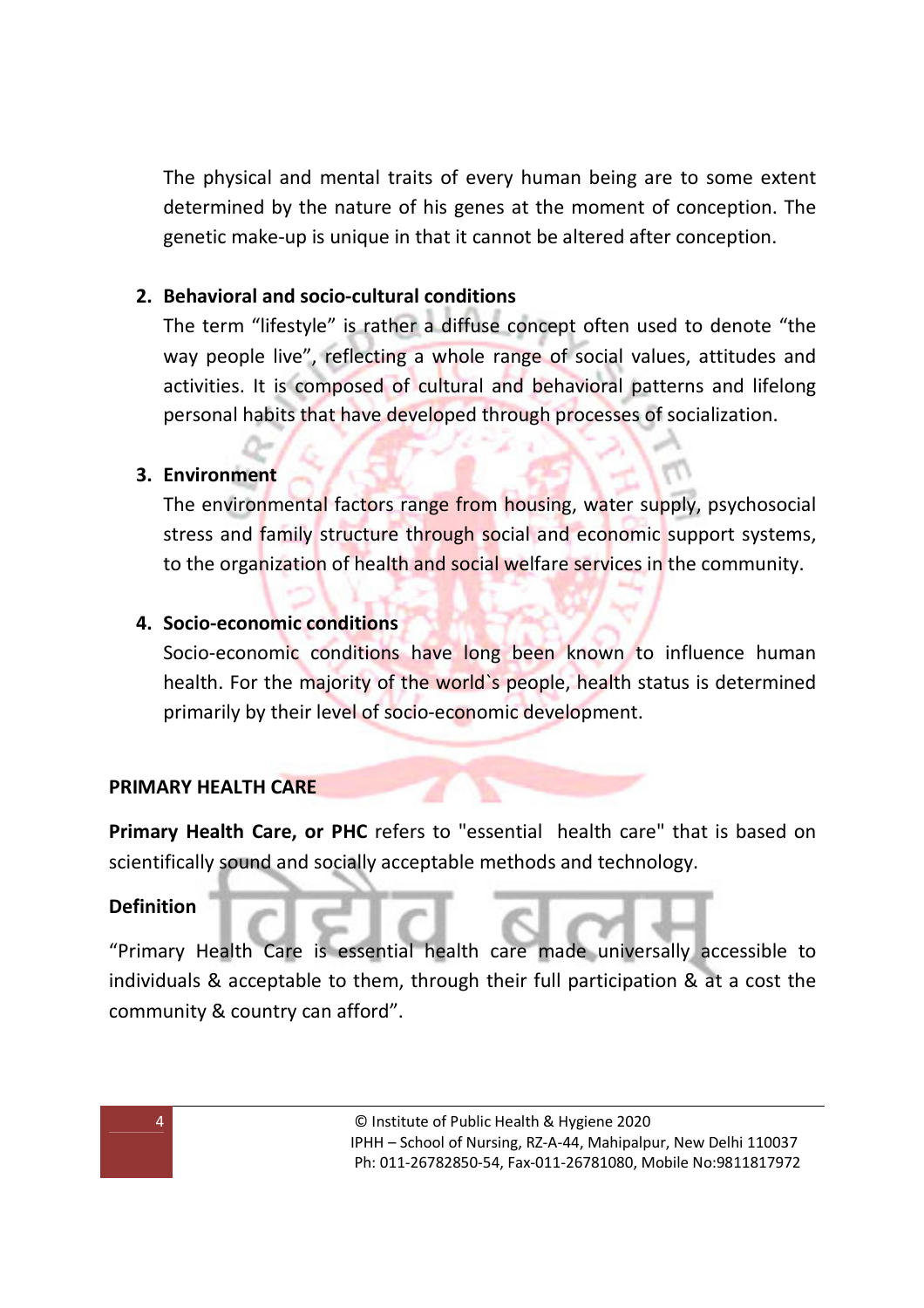The Alma Ata conference has put forward **eight important** aspects of **primary health care**. They are: **Health education, adequate of safe drinking water, nutrition, immunization, provision of essential drugs, availability and distribution of medicine, treatment of communicable diseases.**

### **Principles of PHC**

- Equitable distribution
- Community participation
- Health human resources
- Use of appropriate technology
- Multi-sectional approach

### Components of PHC

- Providing education concerning prevailing health problems and methods of preventing and controlling them.
- Provision of food supply and proper nutrition.
- Adequate supply of safe and clean drinking water and basic sanitation.
- Provision of maternal and child health care.
- Immunisation against major infectious diseases.
- Prevention and control of local epidemic diseases.
- Appropriate treatment of common diseases and injuries.
- Provision of essential drugs.
- Promoting health education in schools and colleges.

### **SERVICES IN PRIMARY HEALTH CARE**

- Education concerning prevailing health problems and the methods of preventing and controlling them.
- ❖ Promotion of food supply and proper nutrition.
- $\triangle$  An adequate supply of safe water and basic sanitation.
- Maternal and child health care, including family planning.
- $\cdot$  Immunization against major infectious diseases.
- ❖ Prevention and control of locally endemic diseases.

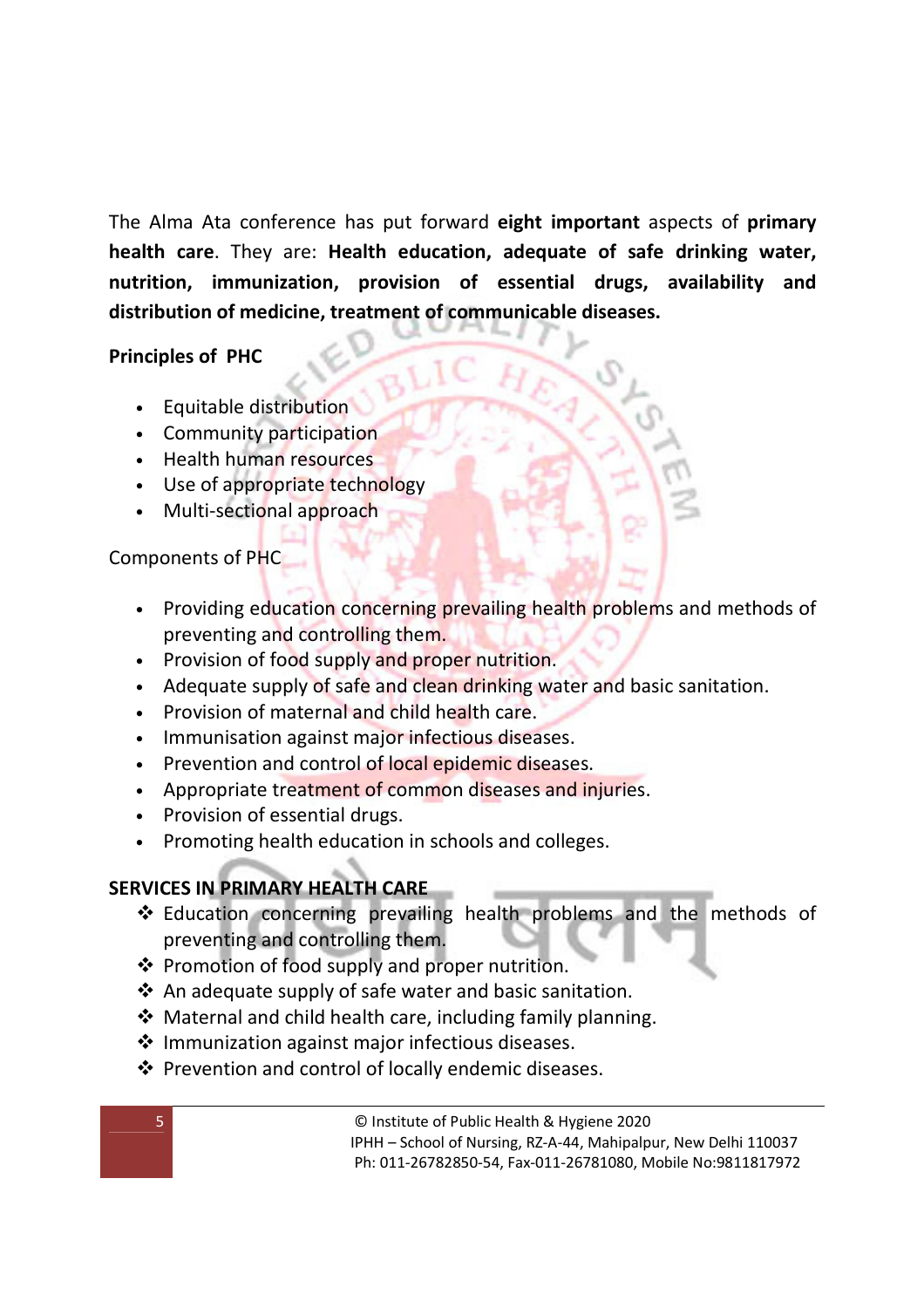- Appropriate treatment of common diseases and injuries.
- Provision of essential drugs

# **Significance of PHC**

The main role of primary health care is to provide continuous and comprehensive care to the patients. It also helps in making the patient available with the various social welfare and public health services initiated by the concerned governing bodies and other organizations. The other major role of a primary health care center is to offer quality health and social services to the underprivileged sections of the society.

#### **Community Application**

"**Primary health care** is a practical approach to making essential **health care** universally accessible to individuals and families in the **community** in an acceptable and affordable way with their full participation". It also has social and sectoral dimensions requiring sectoral integration.

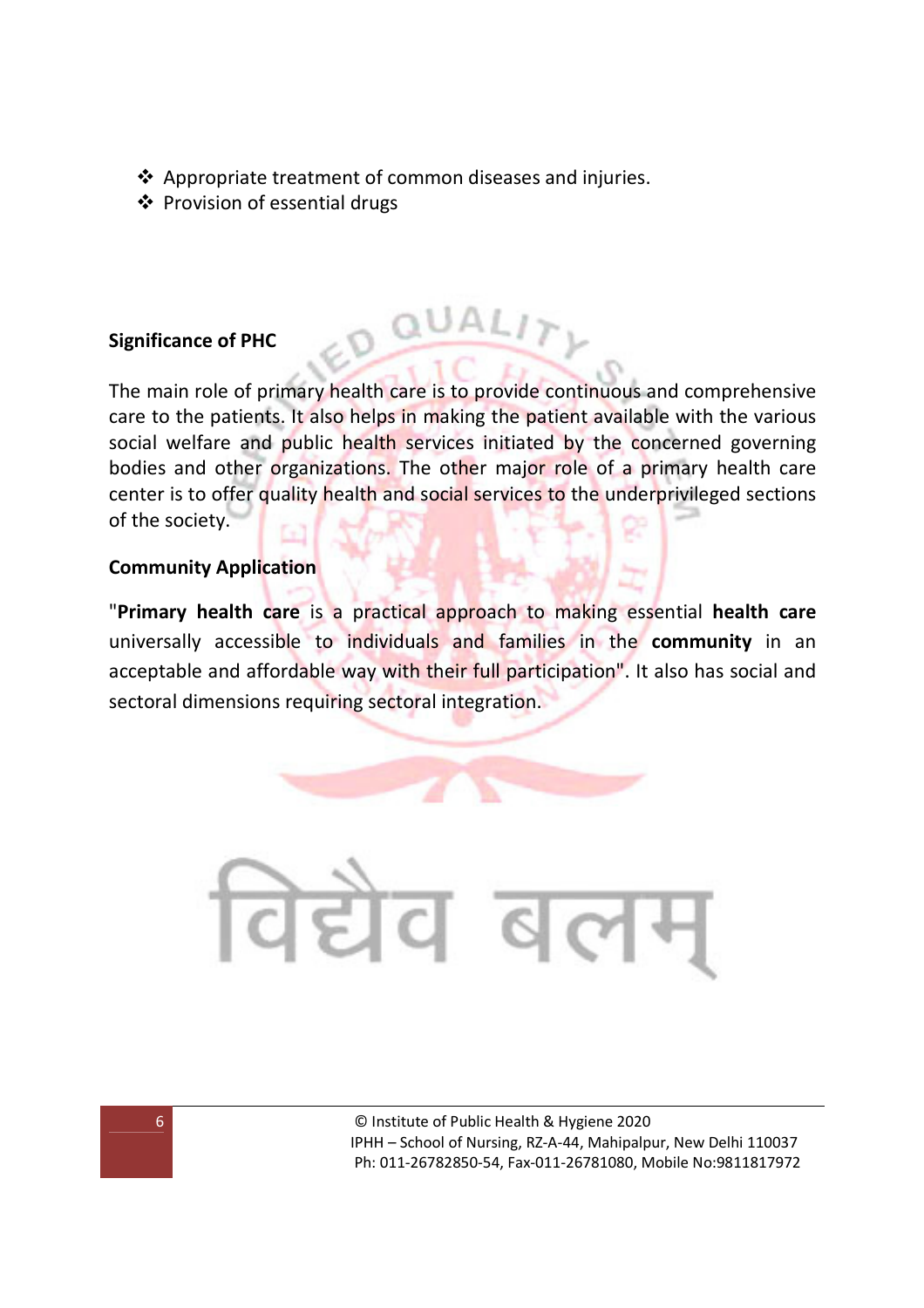### **UNIT2- HEALTH CONCEPTS OF PEOPLE AND HEALTH CARE PROVIDERS**

Health is a common theme in most cultures. All communities have their concept of health, as a part of their culture. Oldest definition of health in all communities is "absence of disease". There are different types of CONCEPT S:-

- **1. Biomedical concept :** Traditionally , health has been viewed as an "absence of disease ", and if one was free from disease ,then the person was considered healthy. this is " biomedical concept"
- **2. Ecological concept:** Health implies relative absence of pain and discomfort and a continuous adaptation to the environment to ensure optimal function.
- **3. Psychosocial concept**: Developments in the field of social sciences revealed that health is not only a biomedical phenomenon, but one which is influenced by social psychological , cultural, economic & political factors of people concerned.

**According to Healthcare providers:** understanding of their patients' healthcare beliefs, values, and preferences is an important feature of patient-centered care. There are several reasons why this understanding is essential. Acquiring a better awareness of a patient's health beliefs may help healthcare providers identify gaps between their own and the patient's understanding of his or her health situation.

Healthcare providers often have a modest understanding of their patient's beliefs with respect to patients' preferences for involvement in making decisions about their health, desire for information, perceptions of health condition, interest in life-sustaining treatments, beliefs about treatment effectiveness and diagnosis, level of health literacy and emotional conditions.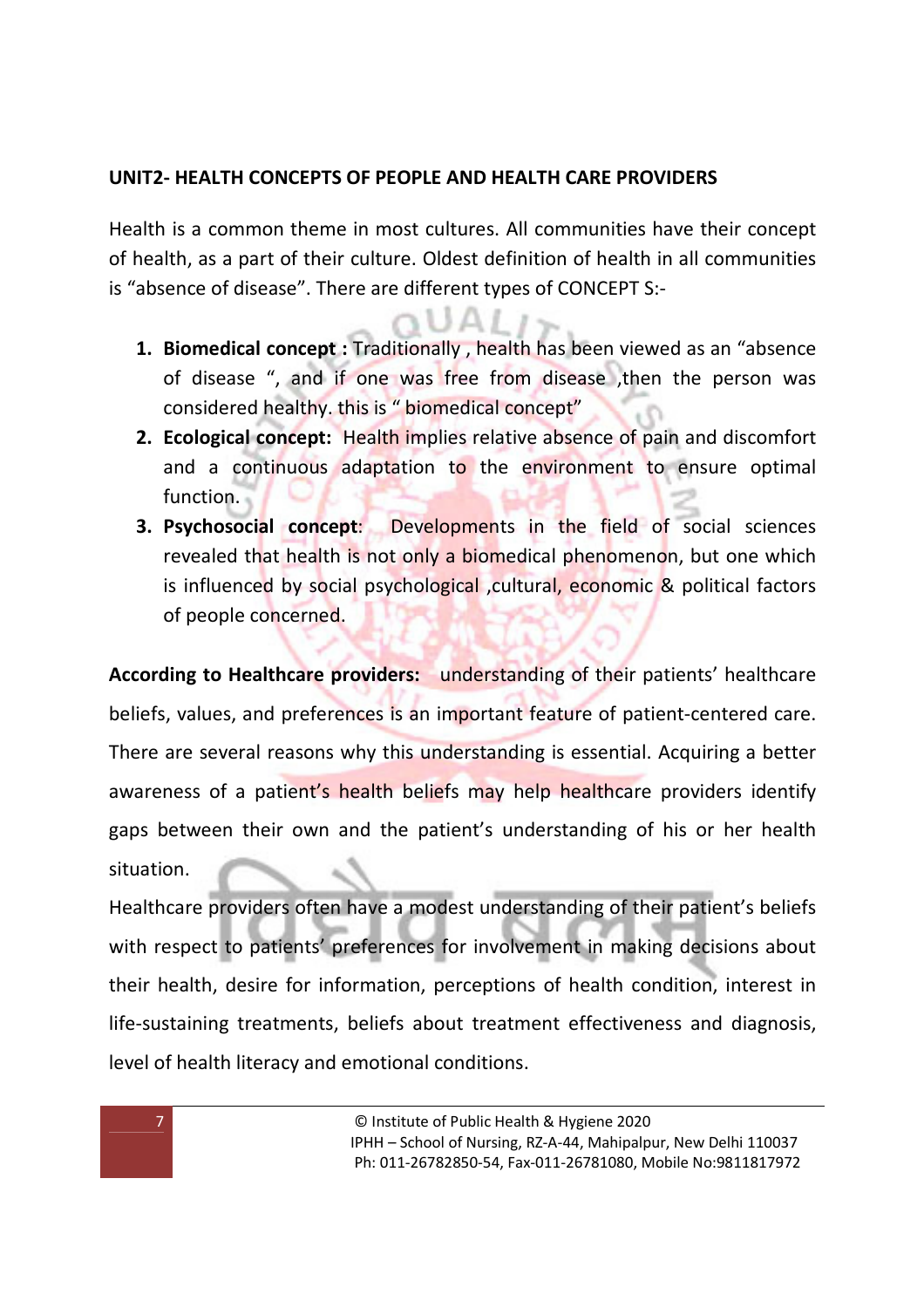# **Health Behaviors, belief and cultural practices of community**

Community and behavioral health focuses on the lifestyle behaviors and aspects of our social environment that affect our health and looks for ways to encourage people to make healthy choices. Some of these ways include promoting walk-toschool programs to reduce childhood obesity and using text messaging to teach teenagers about sexuality.

Community and behavioral health also seeks to improve the public's health through the application of social and behavioral sciences. Through studying behavior, community health specialists are able to modify the incidence, prevalence, and mortality rates of many diseases that affect the communities in which we live. Additionally, community health specialists promote more efficient uses of health services, adopt self-care practices, and participate actively in the design and implementation of health programs.

# **Public health issues addressed by Community and Behavioral Health include:**

- Prevention of Sexually Transmitted Diseases and HIV
- Maternal and Child Health
- Health Communication
- Tobacco Control and Prevention
- Injury control
- Mental Health
- Global Health
- Drug and Alcohol Abuse
- Cancer Prevention
- **Nutrition**

Practitioners and researchers in this field use theory and evidence based practices

to seek out ways to encourage people to make **healthy** choices. These are as follows:-

8 **8 COLLUST CONSTRESS IN STREET STATES ISSUES** OF Public Health & Hygiene 2020 IPHH – School of Nursing, RZ-A-44, Mahipalpur, New Delhi 110037 Ph: 011-26782850-54, Fax-011-26781080, Mobile No:9811817972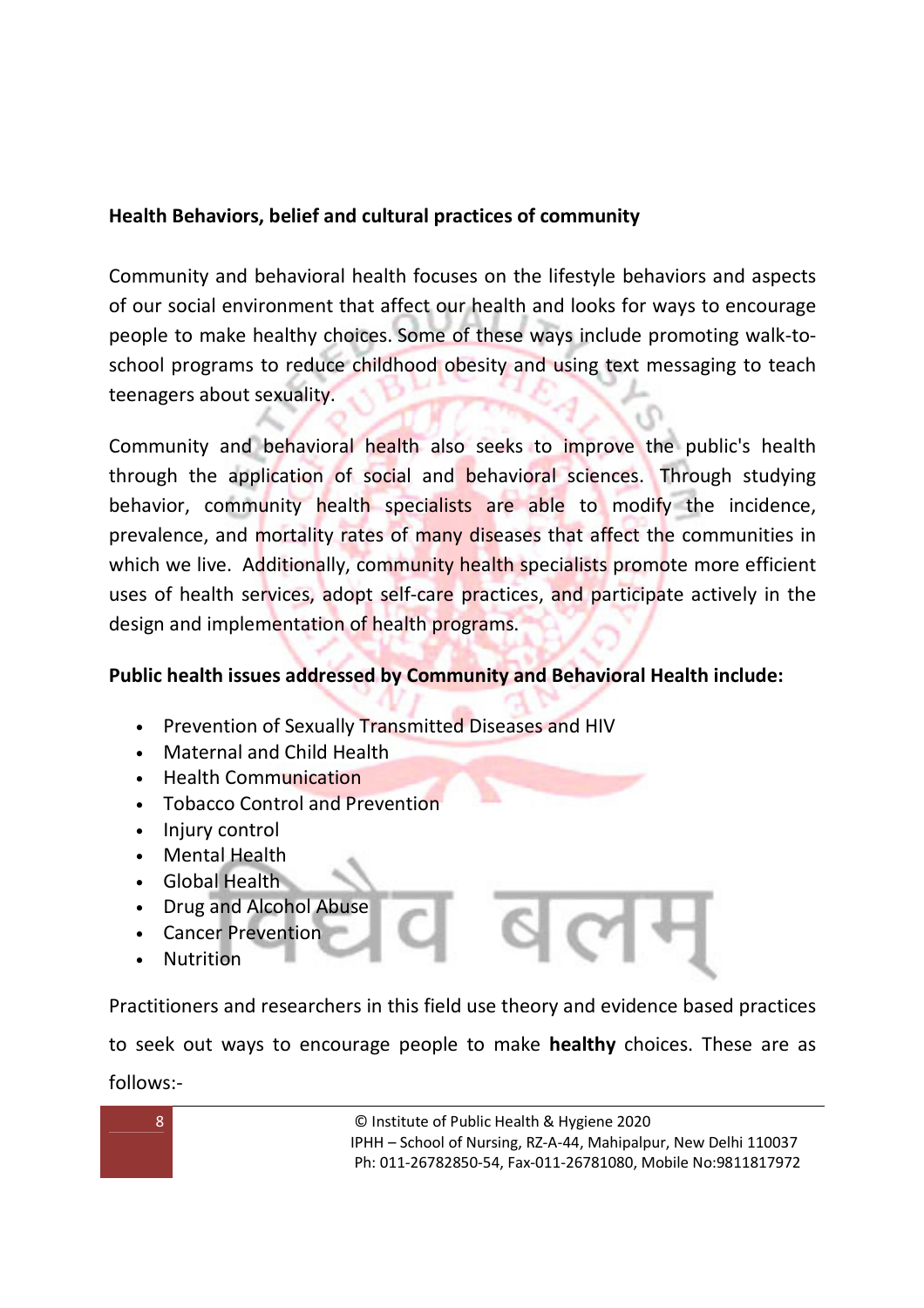- 1. Encouraging children to eat fruits and vegetables in schools
- 2. helping college students understand the dangers of binge drinking and promoting tobacco cessation are all aspects of community and behavioral health.

# **Strategy**

**Behavior change communication (BCC)** : is an approach to behavior change focused on communication. It is also known as social and behavior change communication, or SBCC. The assumptions is that through communication of some kind, individuals and communities can some how be persuaded to behave in ways that will make their lives safer and healthier.

QUAL

# **ETHICS & BEHAVIOR RELATED TO COMMUNITY**

**Ethics** is defined as the moral responsibility to tell right and wrong

**Behavioral ethics** is a new field of social scientific research that seeks to understand how people actually behave when confronted with ethical dilemmas. It refers to behavior that is judged according to generally accepted norms of behavior.

Behavioral ethics lead to the development of ethical models such as the so-called "bystander intervention", which describes ethical behavior as far harder to display because of what we learn from social institutions such as family, school, and religion

# **Behavioral ethics and education**

In ethics teaching and research are "next big thing" because its investigation agenda has generated many knowledge on why and how people choose and act when being confronted with ethical subject, which was unknown previously.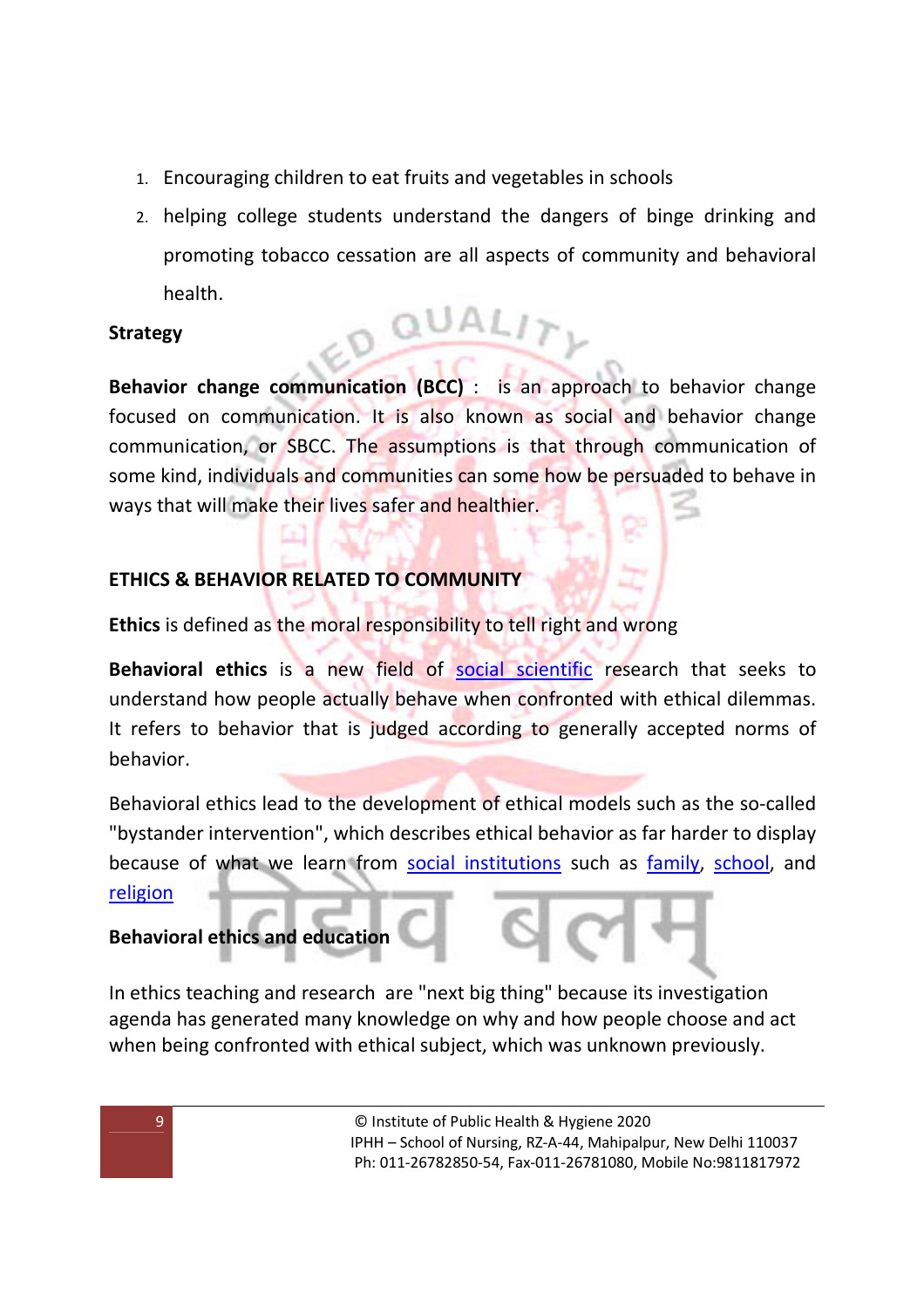#### **Ethical issues in community**

A number of **ethical** and social **issues** may apply to toxicogenomics. These **issues** include privacy and confidentiality, **issues** related to socially vulnerable populations, health insurance discrimination, employment discrimination, individual responsibility, **issues** related to race and ethnicity, and implementation.

#### **Home visiting**

A **home visit** is a family –nurse contact which allows the health worker to assess the **home** and family situation in order to provide the necessary nursing care and health-related activities.

#### **Definition**

A **home visit** is defined as the process of providing the nursing care to patients at their doorsteps.

### **Steps/ Methods for Effective Home Visits**

- 1. Greet the patient and introduce yourself
- 2. State the purpose of visit
- 3. Observe the patient & determine the health record
- 4. Put the bag in a convenient place
- 5. Perform nursing care needed
- 6. Record all important date, observation & nursing care rendered.
- 7. Make appointment for a next visit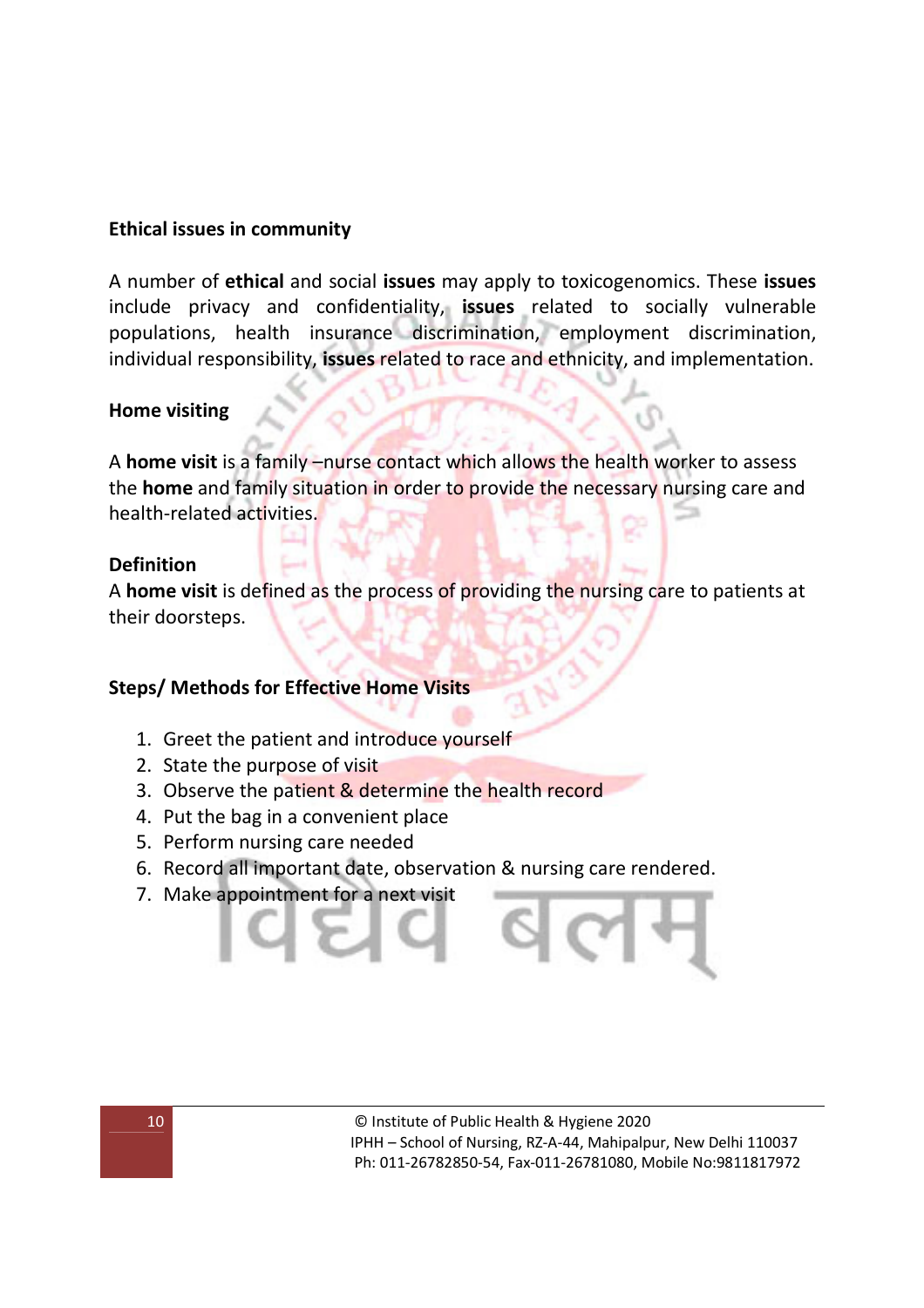# **UNIT3- OVERVIEW OF HEALTH PROBLEMS IN INDIA**

### HEALTH PROBLEMS IN INDIA

Assessment of health status and health problems is the first requisite for any planned effort to develop health. The data care services. required for the analysis of health situation and health problems comprise of mortality, morbidity, demographic conditions, socioeconomic factors etc.

#### HEALTH

 Acc to WHO:- health as a state of complete physical, mental, and social wellbeing and not merely the absence of disease or infirmity

"Health problem is a state in which we are unable to function normally (state of ill health, unhealthiness)"

### MAJOR HEALTH PROBLEMS

Major health problems that are present in India ar e as follows :-

### 1. COMMUNICABLE DISEASE PROBLEMS

Communicable diseases are continue to be the major health problem in India. The diseases continue to be of greater importance are :-

### **i) Malaria:- It** is caused by a parasite that is Female Anopheles.

**Symptoms:** Anemia, Bloody stools, Chills, Coma, mosquitoes Convulsion, Fever, Headache, Jaundice, Muscle pain, Nausea, Sweating, Vomiting

**Diagnostic Tests:** During a physical examination, the doctor may find an enlarged liver or enlarged spleen. A complete blood count (CBC) will identify anemia if it is present.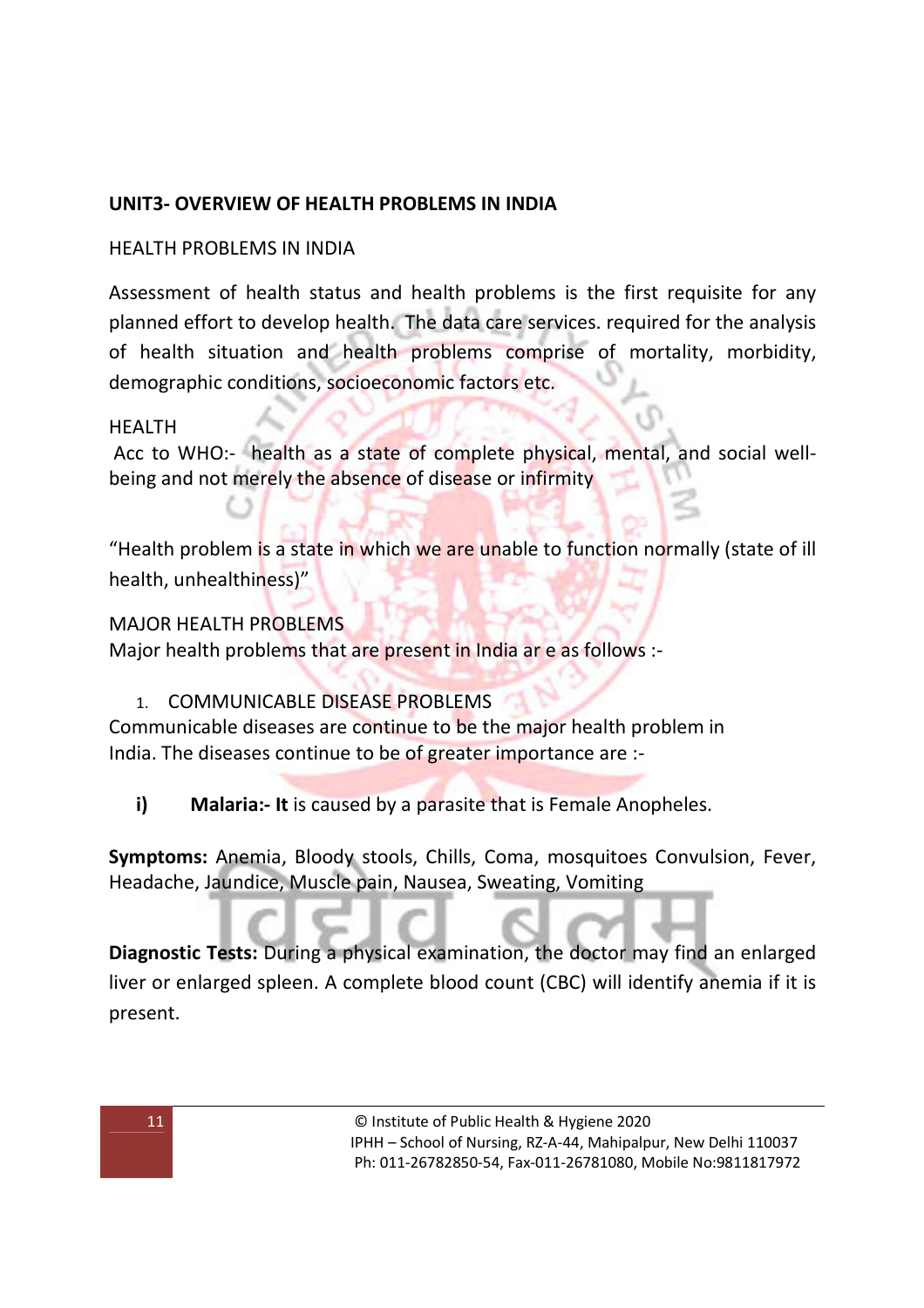**Treatment:** Chloroquine, for chloroquine-resistant infectionsn(quinine plus doxycycline, tetracycline, or clindamycin)

**ii) Tuberculosis :-** (TB) is a contagious bacterial infection that involves the lungs, but may spread to other organs.

**Causes:** Mycobacterium tuberculosis (M.tuberculosis)

**Symptoms:-** Cough (usually cough up mucus),- Coughing up blood,- Excessive sweating, especially at night,- Fatigue, Fever, Unintentional weight loss,-Breathing difficulty,- Chest pain,- Wheezing

**Diagnosis:-** Biopsy of the Sputum examination and cultures, Bronchoscopy, Chest CT scan, Chest x-ray, affected tissue Tuberculin skin test Thoracentesis

**Treatment:** Isoniazid, Rifampin, Pyrazinamide, Ethambutol , Amikacin, Ethionamide, Moxifloxacin, Para-aminosalicylic acid, Streptomycin

**iii) Diarrhoeal disease:-** is the second leading cause of death in children under five years old.

**Causes:** malnutrition in children under five years old. Infection (bacterial, viral and parasitic organisms),

**Prevention and treatment:-** access to safe drinking-water- improved sanitation,exclusive breastfeeding or the first six months of life,- good personal and food hygiene,- health education about how infections spread rotavirus vaccination.- Rehydration, Zinc supplements, Nutrient-rich foods, Consulting a health worker if there are signs of dehydration.

**iv) ARI: Acute respiratory infections** are causes of mortality and morbidity in children below 5yrs of age. It is estimated that about 13.6% hospital admissions and 13% inpatient deaths in paediatric ward are due to ARI.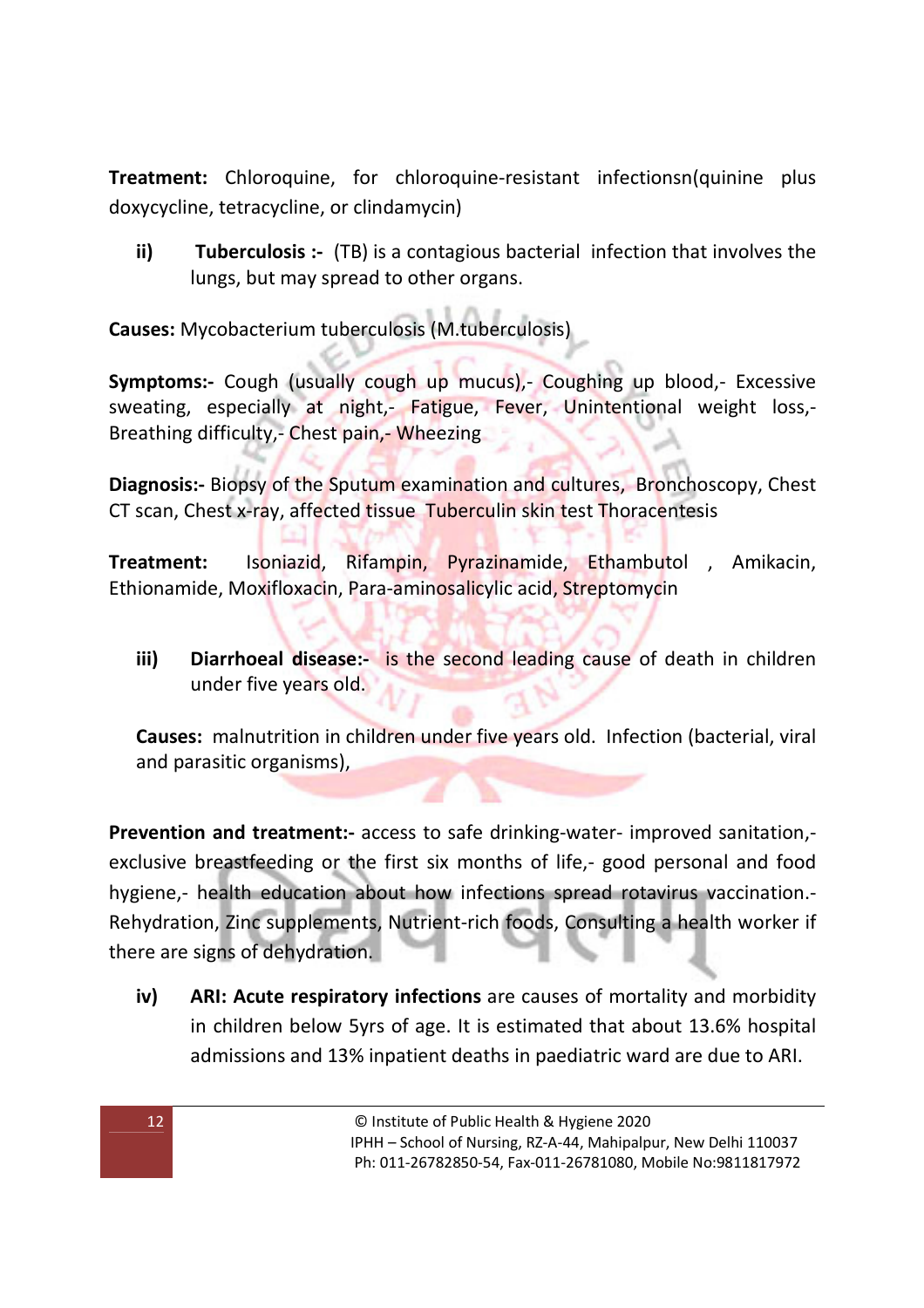**Causes:** Streptococcus pneumonia, Haemophilus influenzae, Staphylococcus aureus and other bacterial species, measles virus, human parainfluenza viruses, influenza virus and varicella virus.

**V) AIDS** refers to **acquired immunodeficiency syndrome**. With this condition, the immune system is weakened due to HIV (**Human immunodeficiency virus).**

**Risk :**- HIV is spread primarily by unprotected sex (including anal and oral sex), contaminated blood transfusions, hypodermic needles, and from mother to child during pregnancy, delivery, or breastfeeding. Some bodily fluids, such as saliva, sweat and tears, do not transmit the virus. HIV is a member of the group of viruses known as retroviruses.

**Methods of prevention** include safe sex, needle exchange programs, treating those who are infected, pre- and post-exposure prophylaxis, and male circumcision

### **NUTRITIONAL PROBLEMS**

i) **PROTEIN ENERGY MALNUTRITION:** PEM refers to the deficiency of energy and protein in the body. 1-2% of preschool children in India suffer from PEM.

**CAUSES: Inadequate** intake of food both in quantity and quality, Infections (Diarrhea, Respiratory infections, measles, intestinal worms).

### **TYPES:** MARASMUS, KWASHIORKER

ii) NUTRITIONAL ANEMIA: India has probably the highest prevalence of nutritional anaemia in women and children. About one half of the anaemia in women and children. non-pregnant women and children are estimated to suffer from anaemia. 20-40% of maternal deaths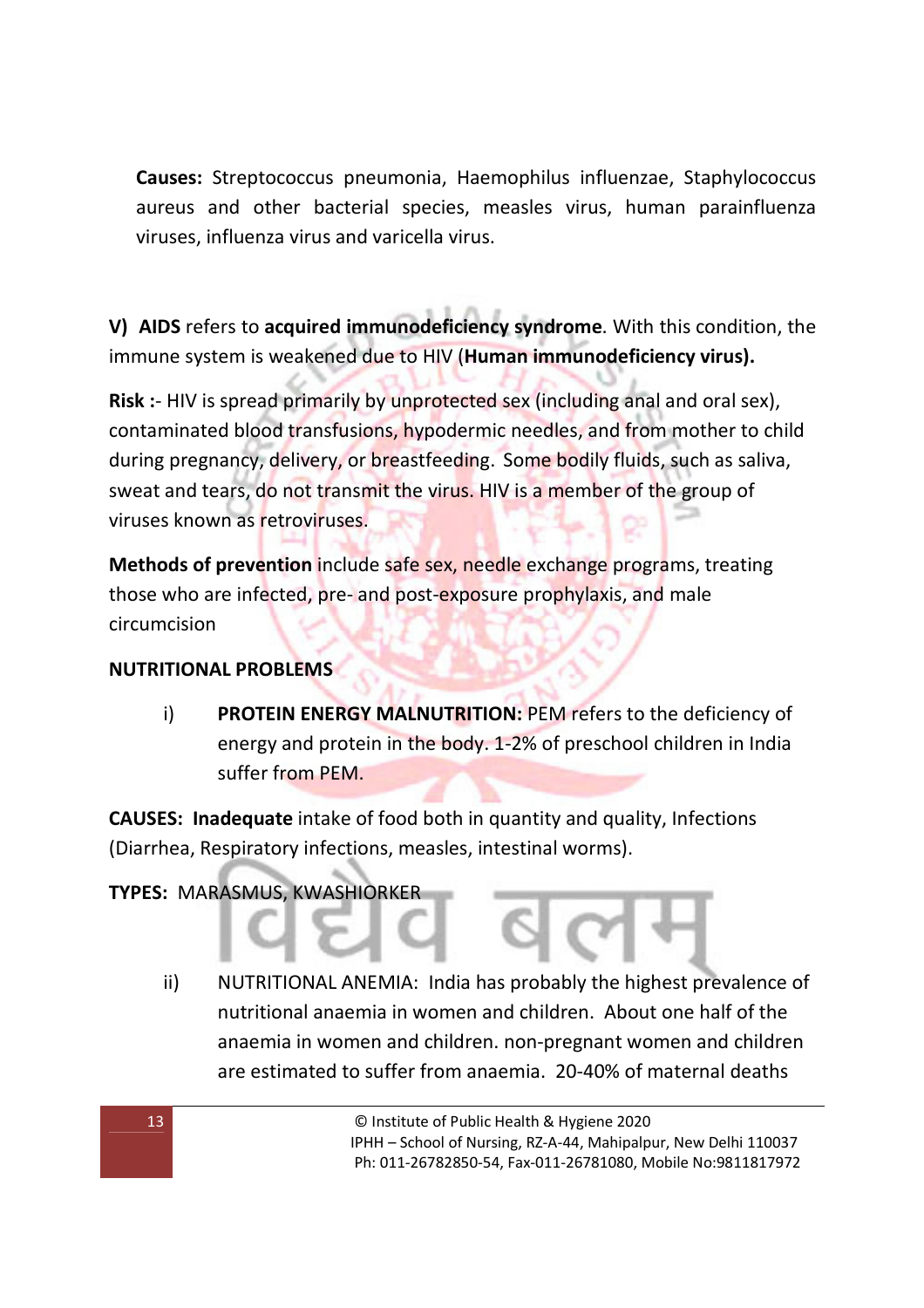are 60-80% of pregnant women are anaemic. Mostly the anaemia is of iron deficiency and attributed to anaemia. less frequently is of folate and vitamin B12 deficiency.

 III) LOW BIRTH WEIGHT :-N This is the major public health problem in developing countries. About 30% of the babies are born of low birth weight as compared to about 4% in some developed countries.

**Causes:** Inadequate nutritional. intake during pregnancy. Maternal malnutrition and anaemia .

iv ) XEROPHTHALMIA:- About 0.04% of total blindness in India are attributed to nutritional deficiency of Vit. A. Keramalacia has been the major cause of nutritional blindness in children usually between 1-3 years of age.

# **ENVIRONMENTAL SANITATION**

The two main problems i) lack of safe water in many areas of the country 2.) primitive methods of excreta disposal. Beside these, there has been a growing concern about the impact of new problems resulting from population explosion, urbanization and industrialization leading to hazards to human health in the air, in water, and in food chain.

TRENDS & DEVELOPMENT IN NATIONAL HEALTH PROGRAMMES & POLICIES

The **health** priorities are changing. Although maternal and child mortality have rapidly declined, there is growing burden on account of non-communicable diseases and some infectious diseases. The second important **change** is the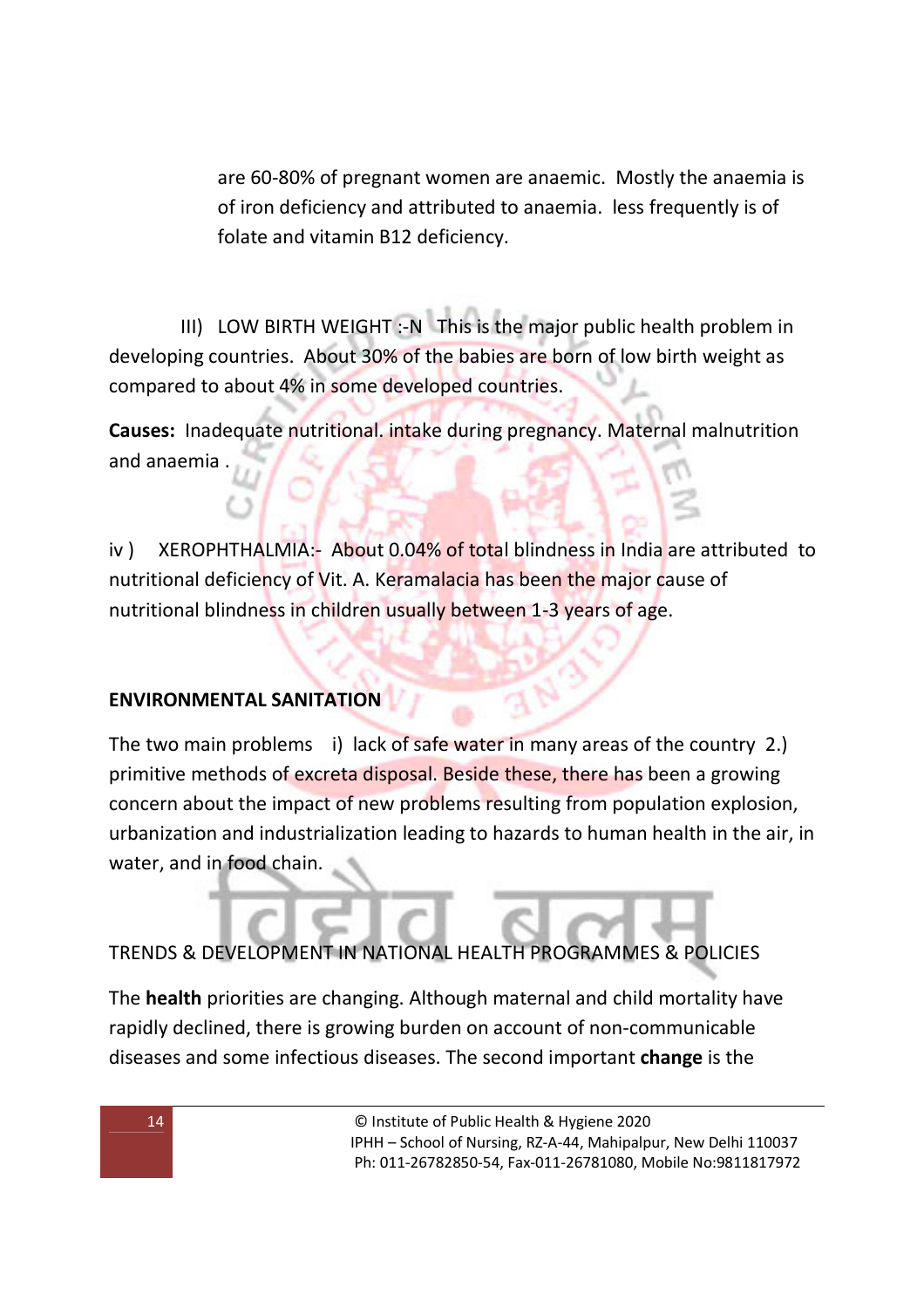emergence of a robust **health** care industry estimated to be growing at double digit. Many trends from the past 2 years continue, it in a transformed way

because of the effect of unknown change in the public (ie, government) sector market, along with the tax reform legislation. Information technology remains important, but its user base and timing to deliver information are shifting, along with potential disruptive applications that will, in their own way, transform market trends. In addition, technology innovations will need to demonstrate a positive return on investment. A clear consumer focus has emerged, along with efforts to transform the healthcare experience to more positively use a mostly unchanged delivery system and supply chain.

# **1) Rural Healthcare**

Unique problems of rural healthcare are the decreasing number of physicians, the growth of high-deductible health plans (HDHPs), a lack of choices of private exchanges, and the opioid epidemic.

# **2) Consumerism in Healthcare**

Healthcare consumerism is defined as, "transforming an employer's health benefit plan into one that puts economic purchasing power—and decisionmaking—in the hands of participants. This is best achieved by supplying employees with the decision-making information and support tools they need, along with financial incentives, rewards, and other benefits that encourage personal involvement in altering health and health care purchasing behaviors."

- 3) *Convergence and collaboration between health systems and health plans will become more important:*
- 4) *Health systems will continue to focus more on the patient rather than the illness*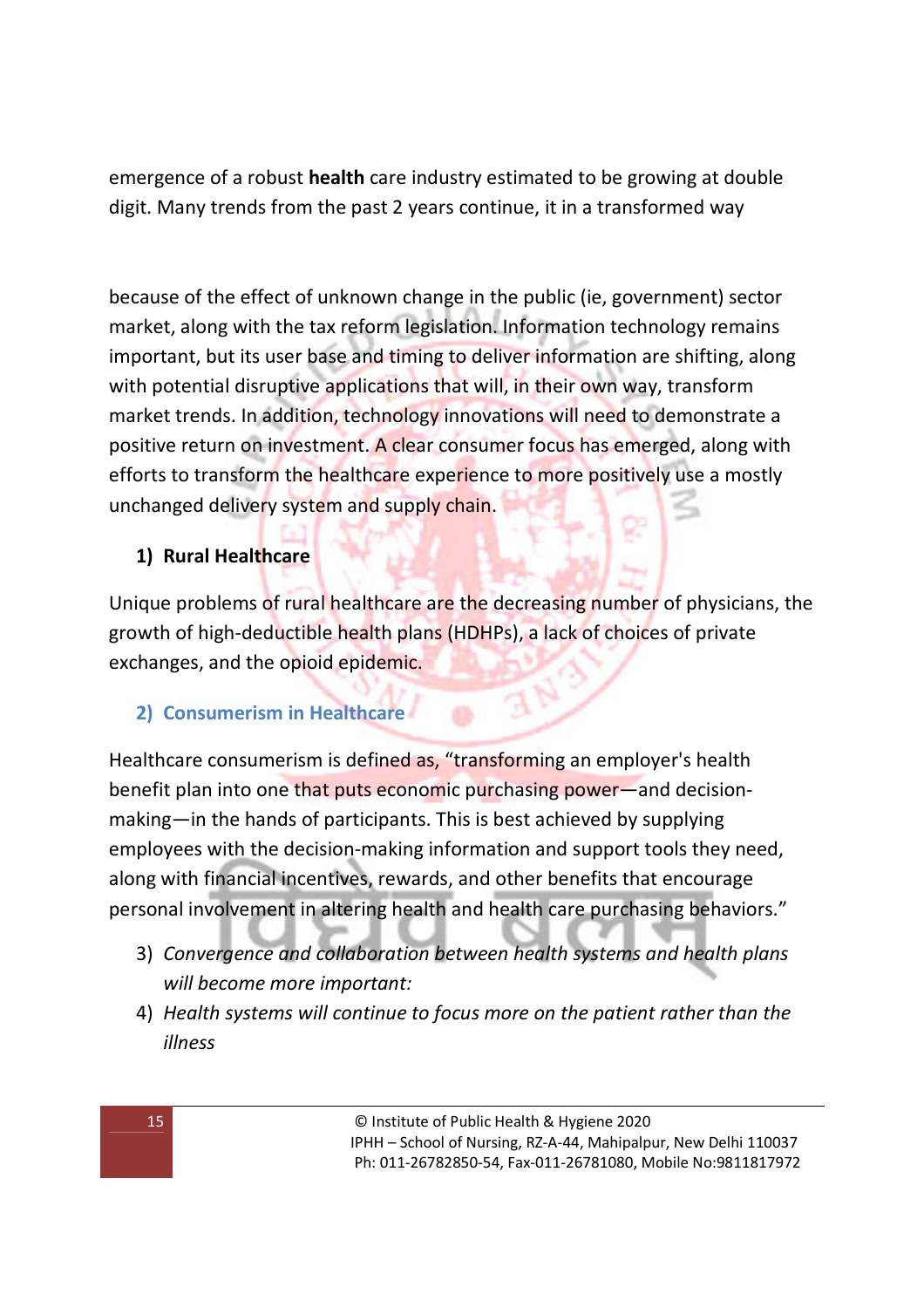- 5) *Technology could help move patients to the center:* Physicians spend 21 percent of their time on non-clinical paperwork.
- 6) *More patients could consider virtual health:* Very few of us really enjoy going to the doctor, which causes some people to wait until a condition worsens before seeking care.
- 7) *There will be more focus on population health:* Population health takes a broad look at the management of outcomes for all of a health system's patients. Specifically, population health includes efforts to use health care resources more effectively and efficiently to improve the lifetime health and well-being of a specific population.

# **NATIONAL HEALTH PROGRAMMES & ITS IMPLEMENTATION AT COMMUNITY LEVEL.**

### **NATIONAL IODINE DEFICIENCY DISORDERS CONTROL PROGRAMME (NIDDCP)**

Iodine is an essential micronutrient required daily at 100-150 micrograms for normal human growth and development. Deficiency of iodine can cause physical and mental retardation, cretinism, abortions, stillbirth, deaf mutism, squint & various types of goiter.

In August, 1992 the National Goitre Control Programme (NGCP) was renamed as National Iodine Deficiency Disorders Control Programme (NIDDCP) with a view of wide spectrum of Iodine Deficiency Disorders like mental and physical retardation, deaf mutisim, cretinism, still births, abortions etc.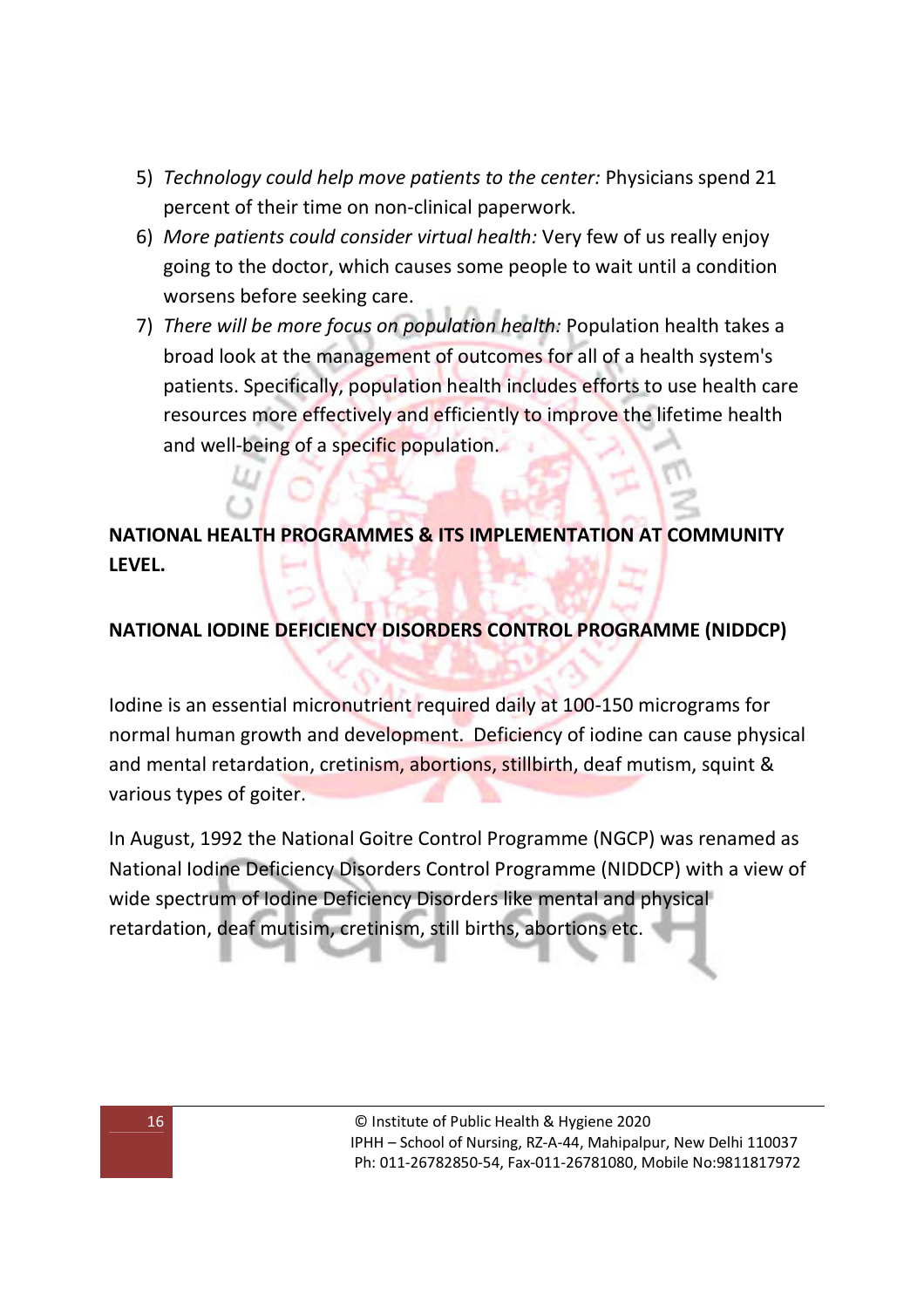### **Goal :**

- 1. To bring the prevalence of IDD to below 5% in the country
- 2. To ensure 100% consumption of adequately iodated salt (15ppm) at the household level.

### **Objectives:**

- 1. Surveys to assess the magnitude of Iodine Deficiency Disorders in the districts.
- 2. Supply of iodated salt in place of common salt.
- 3. Resurveys to assess iodine deficiency disorders and the impact of iodated salt after every 5 years in the districts.
- 4. Laboratory monitoring of iodated salt and urinary iodine excretion.
- **5.** Health Education and Publicity

#### **National Mental Health Programme**

Government of India has been implementing National Mental Health Program (NMHP) since 1982. The district Mental Health Program was added to the Program in 1996.

### **Objectives**

- 1. To ensure the availability and accessibility of minimum mental healthcare for all in the foreseeable future;
- 2. To encourage the application of mental health knowledge in general healthcare and in social development;
- 3. To promote community participation in the mental health service development; and
- 4. To enhance human resource in mental health sub-specialties.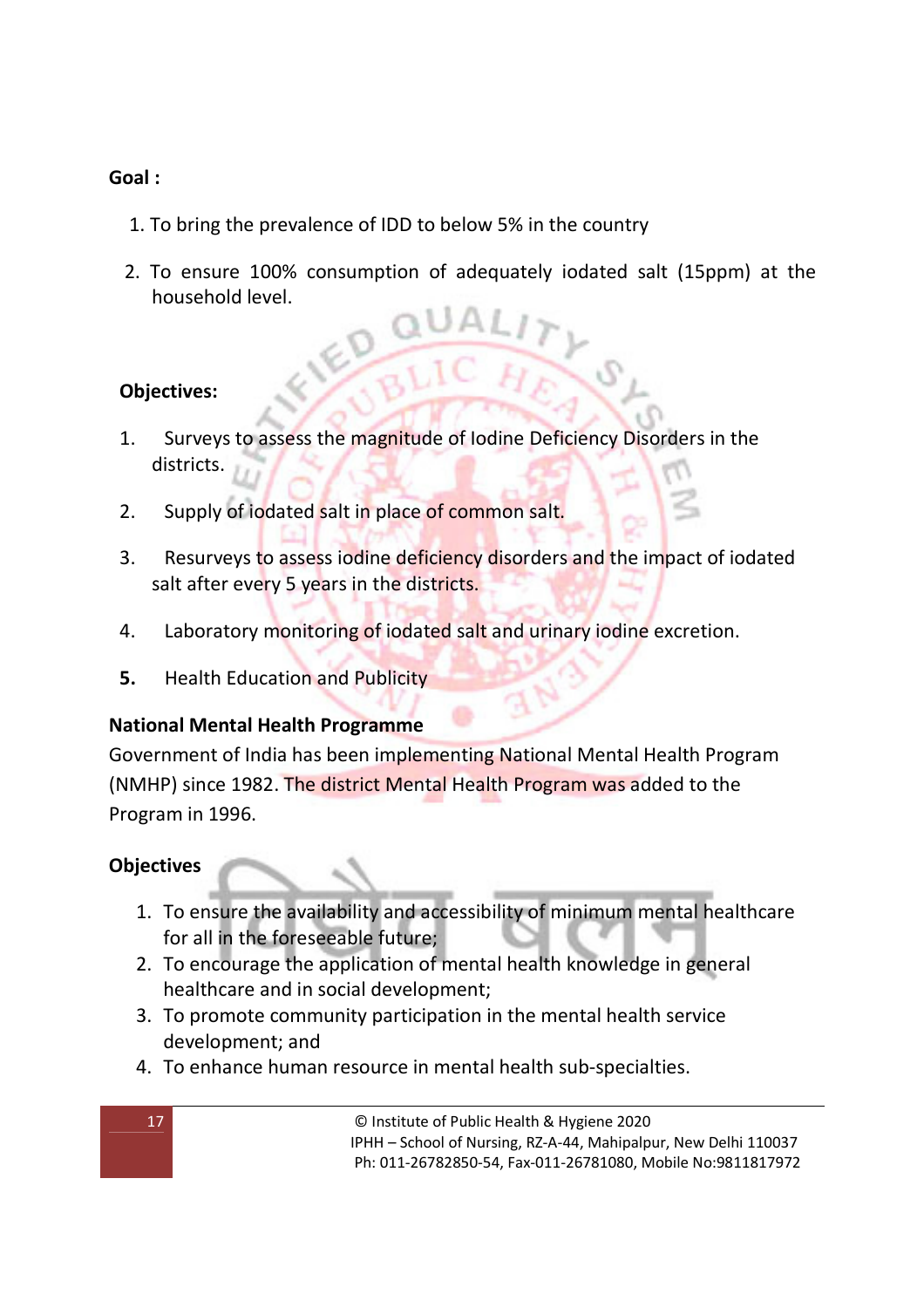#### **Components:**

- 1. **District Mental Health Program:**
- a. Envisages provision of basic mental health care services at the community level:
- i. Service provision: provision of mental health out-patient & in-patient mental health services with a 10 bedded inpatient facility.
- ii. Out-Reach Component:
	- Satellite clinics: 4 satellite clinics per month at CHCs/ PHCs by DMHP team
	- Targeted Interventions:
	- Life skills education & counseling in schools,
	- College counseling services,
	- Work place stress management, and
	- Suicide prevention services

#### **Mental Health Services:**

• For those activities, state or district specific, which need to be added to the package of activities carried out by the district mental health team.

 Such mental health services will be delivered through government mental hospitals or medical colleges/hospitals with department of psychiatry.

- Under the overall supervision of the Head of Psychiatry Department.
- Financial support of up-to Rs. 15.00 lakhs per year per medical college/hospital/mental hospital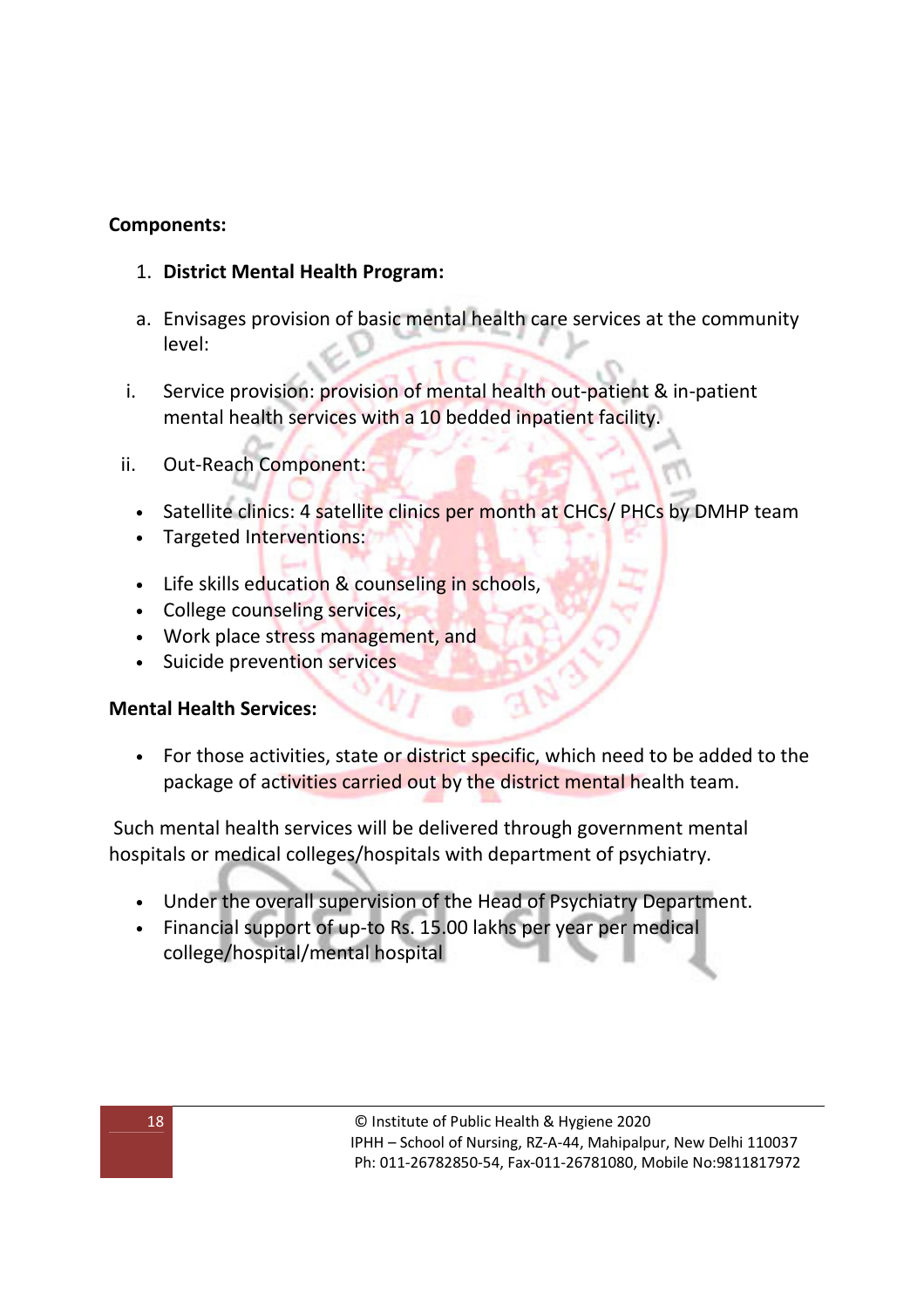# **National Programme for Control of Blindness**

National Programme for Control of Blindness was launched in the year 1976 as a 100% Centrally Sponsored scheme with the goal to reduce the prevalence of blindness from 1.4% to 0.3%.

### *Goals*

• To reduce the prevalence of blindness (1.49% in 1986-89) to less than 0.3%

 $QUALI$ 

• To establish an infrastructure and efficiency levels in the programme to be able to cater new cases of blindness each year to prevent future backlog.

### *Objectives*

- 1. To reduce the backlog of blindness through identification and treatment of blind at primary, secondary and tertiary levels based on assessment of the overall burden of visual impairment in the country.
- 2. Develop and strengthen the strategy of NPCB for "Eye Health" and prevention of visual impairment; through provision of comprehensive eye care services and quality service delivery.
- 3. Strengthening and up gradation of RIOS to become centre of excellence in various sub-specialties of ophthalmology
- 4. Strengthening the existing and developing additional human resources and infrastructure facilities for providing high quality comprehensive Eye Care in all Districts of the country;
- 5. To enhance community awareness on eye care and lay stress on preventive measures;
- 6. Increase and expand research for prevention of blindness and visual impairment
- 7. To secure participation of Voluntary Organizations/Private Practitioners in eye Care.

### **Causes of blindness**

- 1. Cataract (62.6%)
- 2. Refractive Error (19.70%)
- 3. Corneal Blindness (0.90%)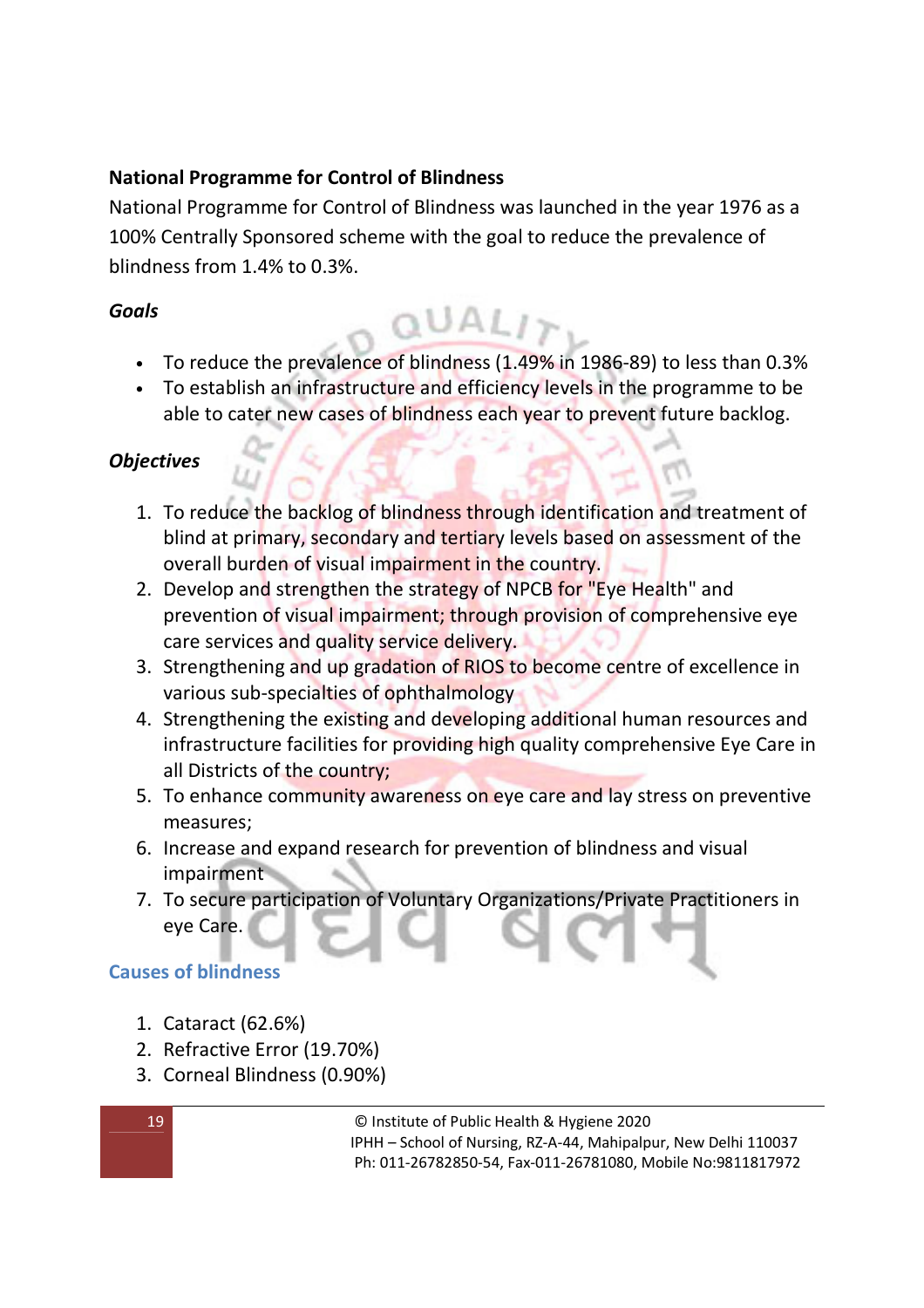- 4. Glaucoma (5.80%)
- 5. Surgical Complication (1.20%)
- 6. Posterior Capsular Opacification (0.90%)
- 7. Posterior Segment Disorder (4.70%)
- 8. Others (4.19%)
- 9. Estimated National Prevalence of Childhood Blindness /Low Vision is 0.80 per thousand.

#### **Strategies**

**Decentralized implementation of the scheme through District Health Societies** (NPCB)

**Reduction in the backlog of blind persons by active screening of population** above 50 years, organising screening eye camps and transporting operable cases to eye care facilities

**Development of eye care services and improvement in quality of eye care by** training of personnel, supply of high-tech ophthalmic equipment, strengthening follow up services and regular monitoring of services;

**sqrt825 Screening of school age group (Primary &Secondary) children for identification** and treatment of Refractive Errors, with special attention in under-served areas;

**■ Public awareness about prevention and timely treatment of eye ailments; sqrt8 Special focus on illiterate women in rural areas. For this purpose, there should** be convergence with various ongoing schemes for development of women and children;

 To make eye care comprehensive, besides cataract surgery, provision of assistance for other eye diseases like Diabetic Retinopathy, Glaucoma

Management, Laser Techniques, Corneal Transplantation, Vitreoretinal Surgery,

Treatment of Childhood Blindness etc.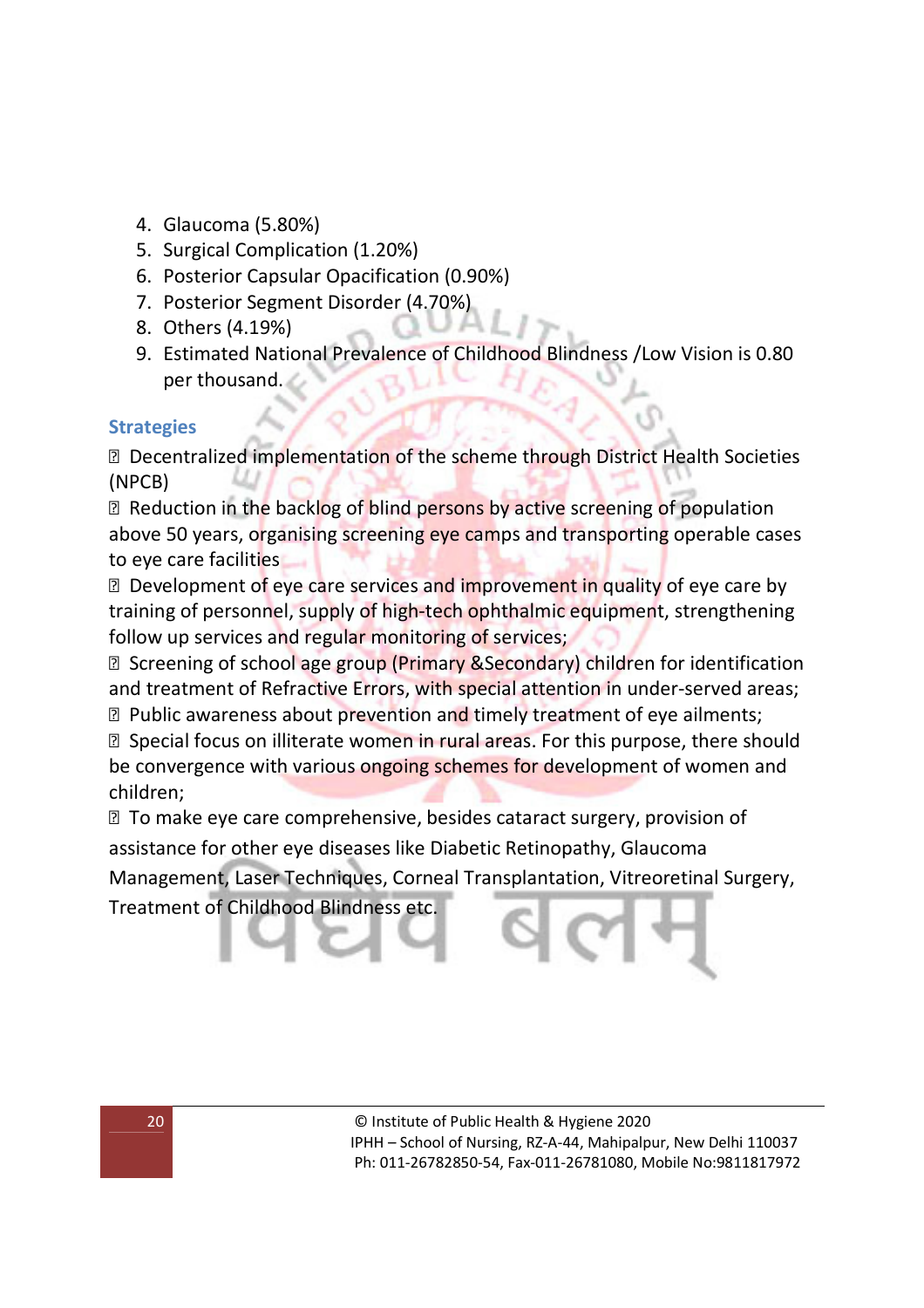#### **PULSE POLIO PROGRAMME**

Pulse Polio Immunization programme was launched in India in 1995. Children in the age group of 0-5 years administered polio drops during National and Subnational immunization rounds (in high risk areas) every year

### **Objective**

1) To achieving hundred per cent coverage under Oral Polio Vaccine.

QUALITY

2) It aimed to immunize children through improved social mobilization, plan mop-up operations in areas where poliovirus has almost disappeared and maintain high level of morale among the public.

#### **Steps under taken by PPP**

- Maintaining community immunity through high quality National and Sub National polio rounds each year.
- An extremely high level of vigilance through surveillance across the country for any importation or circulation of poliovirus and VDPV is being maintained. Environmental surveillance (sewage sampling) have been established to detect poliovirus transmission and as a surrogate indicator of the progress as well for any programmatic interventions strategically in Mumbai, Delhi, Patna, Kolkata Punjab and Gujarat.
- All States and Union Territories in the country have developed a Rapid Response Team (RRT) to respond to any polio outbreak in the country. An Emergency Preparedness and Response Plan (EPRP) has also been developed by all States indicating steps to be undertaken in case of detection of a polio case.
- To reduce risk of importation from neighbouring countries, international border vaccination is being provided through continuous vaccination teams (CVT) to all eligible children round the clock. These are provided through special booths set up at the international borders that India shares with Pakistan, Bangladesh, Bhutan Nepal and Myanmar.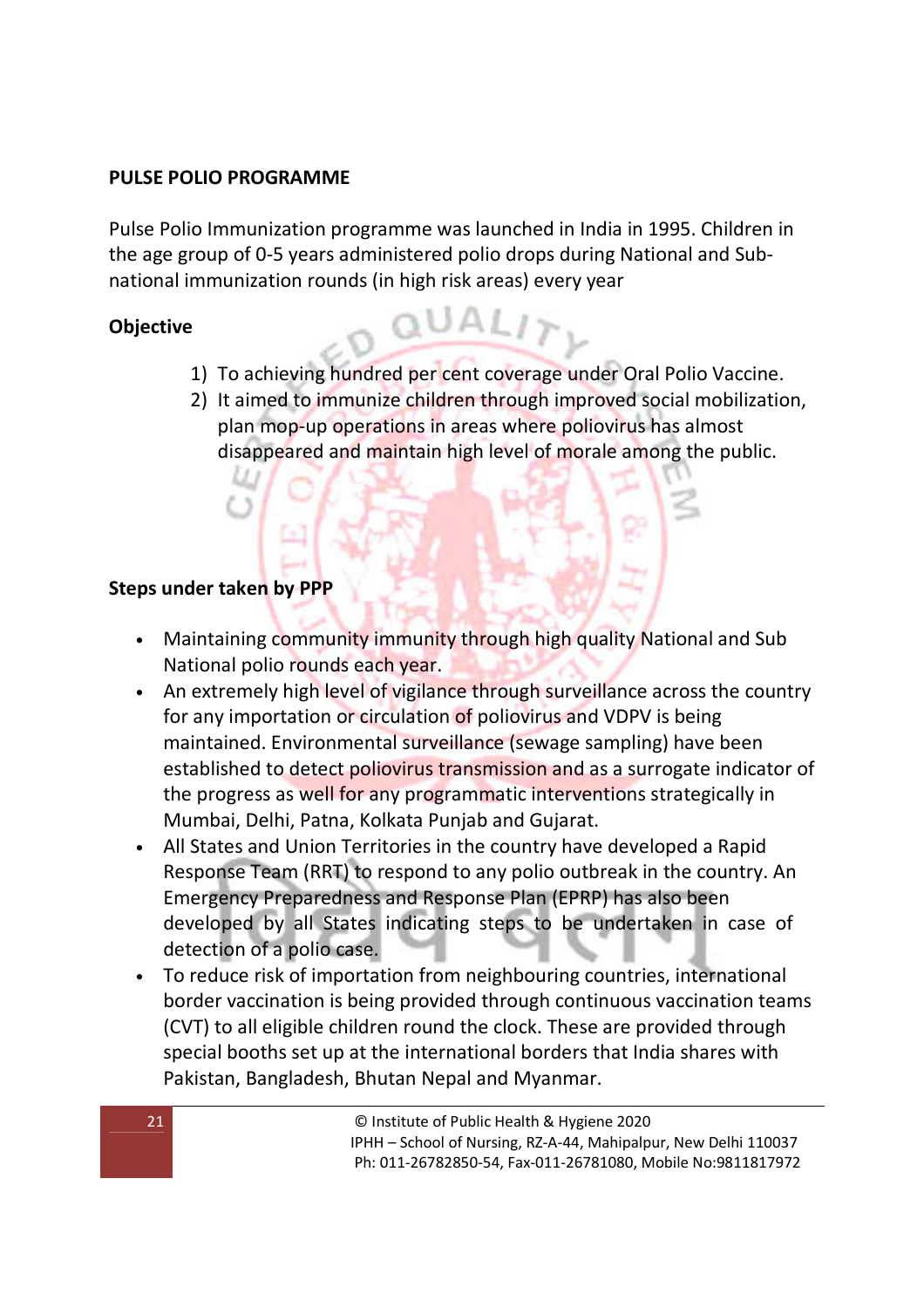- Government of India has issued guidelines for mandatory requirement of polio vaccination to all international travelers before their departure from India to polio affected countries namely: Afghanistan, Nigeria, Pakistan, Ethiopia, Kenya, Somalia, Syria and Cameroon. The mandatory requirement is effective for travellers from  $1<sup>st</sup>$  March 2014.
- A rolling emergency stock of OPV is being maintained to respond to detection/importation of wild poliovirus (WPV) or emergence of circulating vaccine derived poliovirus (cVDPV).
- National Technical Advisory Group on Immunization (NTAGI) has recommended Injectable Polio Vaccine (IPV) introduction as an additional dose along with 3rd dose of DPT in the entire country in the last quarter of 2015 as a part of polio endgame strategy.

# **Rashtriya Kishor Swasthya Karyakram (RKSK)**

The *Rashtriya Kishor Swasthya Karyakram* was launched on 7th January, 2014.

#### **Objectives**

#### I**mprove nutrition**

- Reduce the prevalence of malnutrition among adolescent girls and boys
- Reduce the prevalence of iron-deficiency anaemia (IDA) among adolescent girls and boys

### **Improve sexual and reproductive health**

- Improve knowledge, attitudes and behaviour, in relation to SRH
- Reduce teenage pregnancies
- Improve birth preparedness, complication readiness and provide early parenting support for adolescent parents

### **Enhance mental health**

• Address mental health concerns of adolescents

#### **Prevent injuries and violence**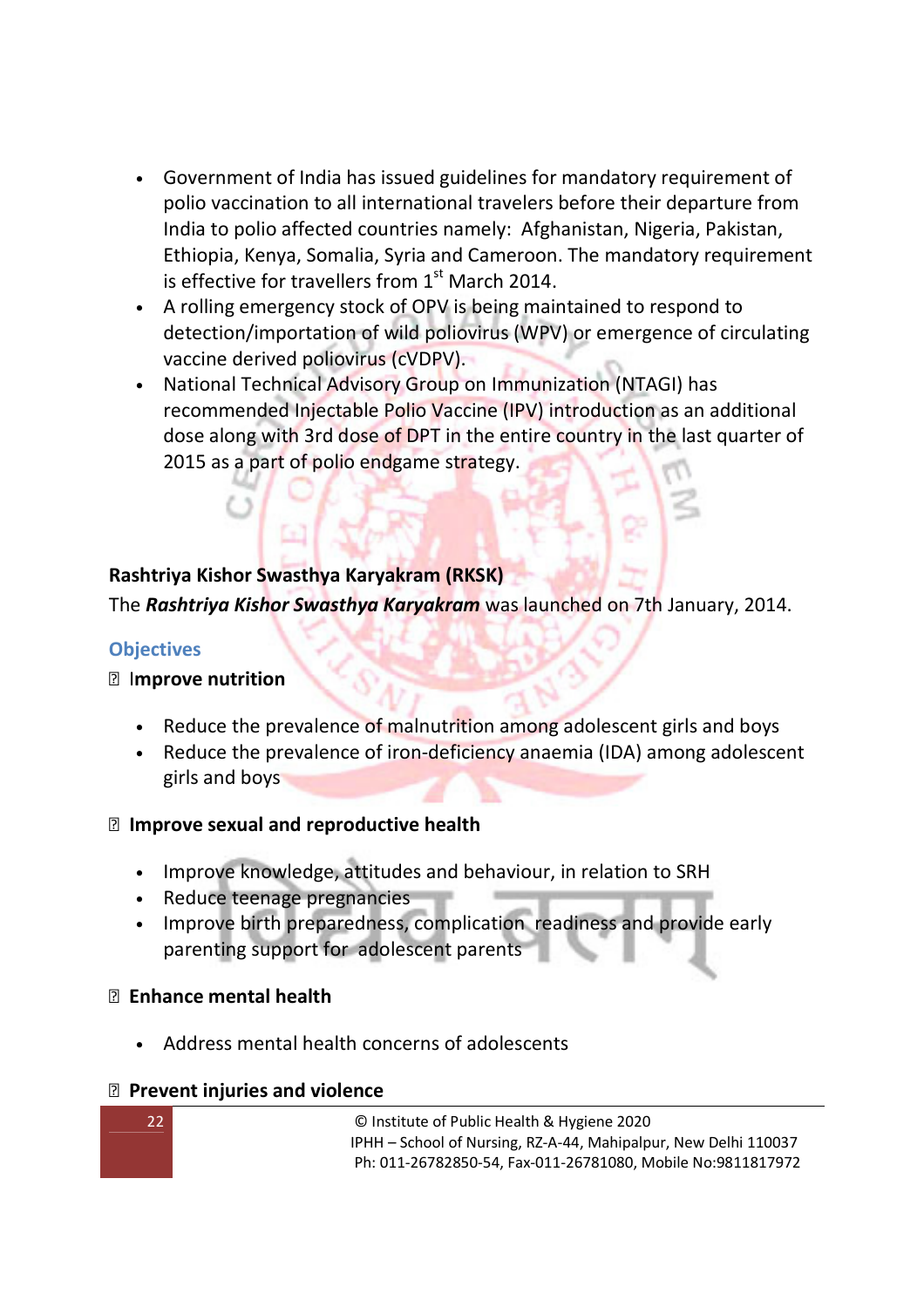• Promote favourable attitudes for preventing injuries and violence (including GBV) among adolescents

#### **Prevent substance misuse**

• Increase adolescents' awareness of the adverse effects and consequences of substance misuse

#### **Strategies**

**Strategies/interventions to achieve objectives can be broadly grouped as:**

- Community based interventions
- Peer Education (PE)
- Quarterly Adolescent Health Day (AHD)
- Weekly Iron and Folic Acid Supplementation Programme (WIFS)
- Menstrual Hygiene Scheme (MHS)

#### **Facility based interventions**

• Strengthening of Adolescent Friendly Health Clinics (AFHC)

#### **Convergence**

• **Within Health & Family Welfare -** FP, MH (incl VHND), RBSK, NACP, National Tobacco Control Programme, National Mental Health Programme, NCDs and IEC

#### **ASHA**

ASHA Stands for **accredited social health activist** (**ASHA**) is a community health worker instituted by the government of India's Ministry of Health and Family Welfare (MoHFW) as a part of the National Rural

Health Mission (NRHM). The mission began in 2005; full implementation was targeted for 2012.

23 © Institute of Public Health & Hygiene 2020 IPHH – School of Nursing, RZ-A-44, Mahipalpur, New Delhi 110037 Ph: 011-26782850-54, Fax-011-26781080, Mobile No:9811817972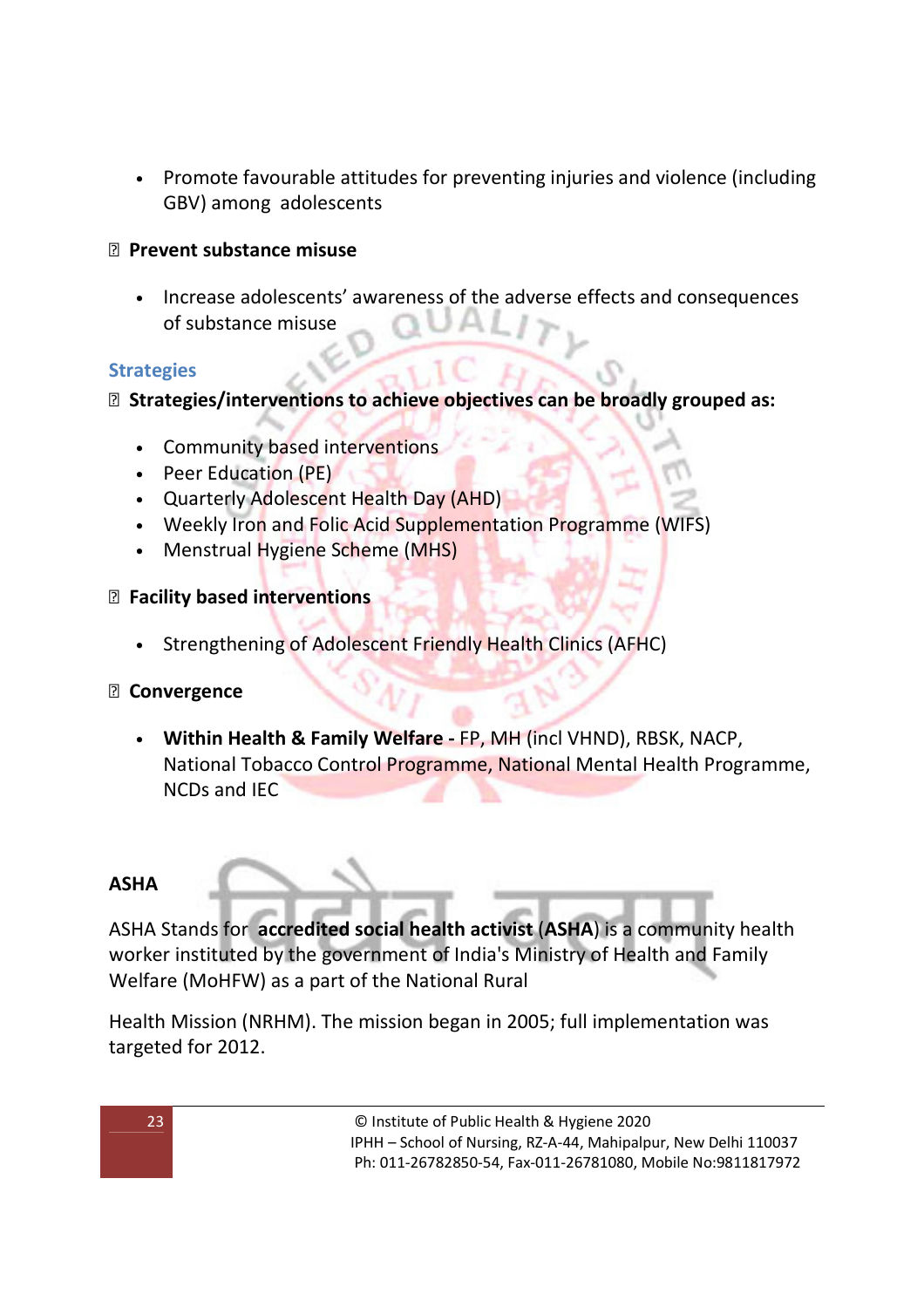### **Roles and responsibilities of ASHA**

ASHAs are local women trained to act as health educators and promoters in their communities. The Indian MoHFW describes them as:-

- 1) Health activist(s) in the community who will create awareness on health and its social determinants.
- 2) Mobilize the community towards local health planning and increased utilization and accountability of the existing health services.
- 3) Motivating women to give birth in hospitals, bringing children to immunization clinics, encouraging family planning.
- 4) ASHAs are also meant to serve as a key communication mechanism between the healthcare system and rural populations.

#### **Selection**

- 1) ASHAs must primarily be female residents of the village .
- 11) Married, widowed or divorced women are preferred .

 ASHA's preference for selection is between the ages of 25 and 45, and are selected by and accountable to the gram panchayat (local government). If there is no suitable literate candidate, these criteria may be relaxed. Although ASHAs are considered volunteers, they receive outcome-based remuneration and financial compensation for training days.

### **Functions of ASHA**

1. **Maintenance of Village Health Register:** A village health register is maintained by the AWW which is not always complete. ASHA can help AWW to complete and update this register by maintaining a daily diary. The diaries, registers, health cards, immunization cards may be provided to her from the untied funds made available to the Sub-Centres.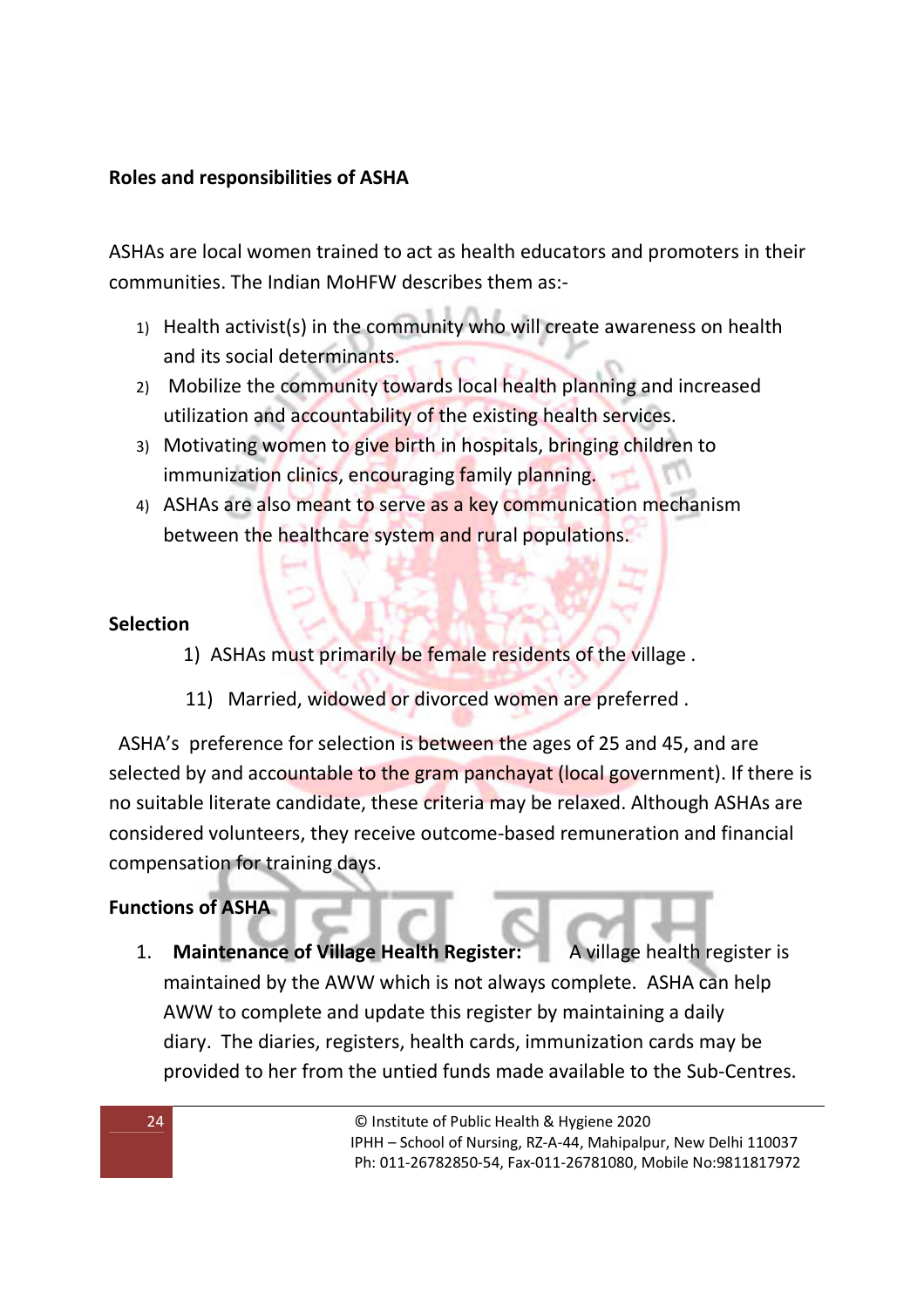- 2. **Organization of the Village Health and Nutrition Day:** All State Governments are presently organizing monthly Health and Nutrition day in every village (Anganwadi centers) with the help of AWW/ANM. ASHA along with AWW should mobilize women, children and vulnerable population for the monthly health day activities like immunization, nutritional status of pregnant/lactating women, newborn & children, ANC/PNC and other health check-ups of women and children, taking weight of babies and pregnant women etc. and all range of other health activities.
- 3. **Co-ordination with SHG Groups**: ASHA would be required to interact with SHG Groups, if available in the villages, along with AWW, so that a work force of women will be available in all the villages.
- 4. **Meeting with ANM**: ANM should have a monthly meeting with the ASHAs stationed (5-6 ASHAs) in the villages of her work area at the Anganwadi Centre during the monthly Health and Nutrition Day to assess the quality of their work and provide them guidance.
- 5. **Community monitoring:** Periodic surveys are envisaged under NRHM in every village to assess the improvement brought about by ASHA and other interventions.
- 6. **Meeting with ANM**: ANM should have a monthly meeting with the ASHAs stationed (5-6 ASHAs) in the villages of her work area at the Anganwadi Centre during the monthly Health and Nutrition Day to assess the quality of their work and provide them guidance.
- 7. **Monthly meetings of ASHAs:** A meeting of ASHA could be organized on the day monthly meetings are organized at the PHC level to avoid unnecessary travel expenditure and wastage of time. The idea is that apart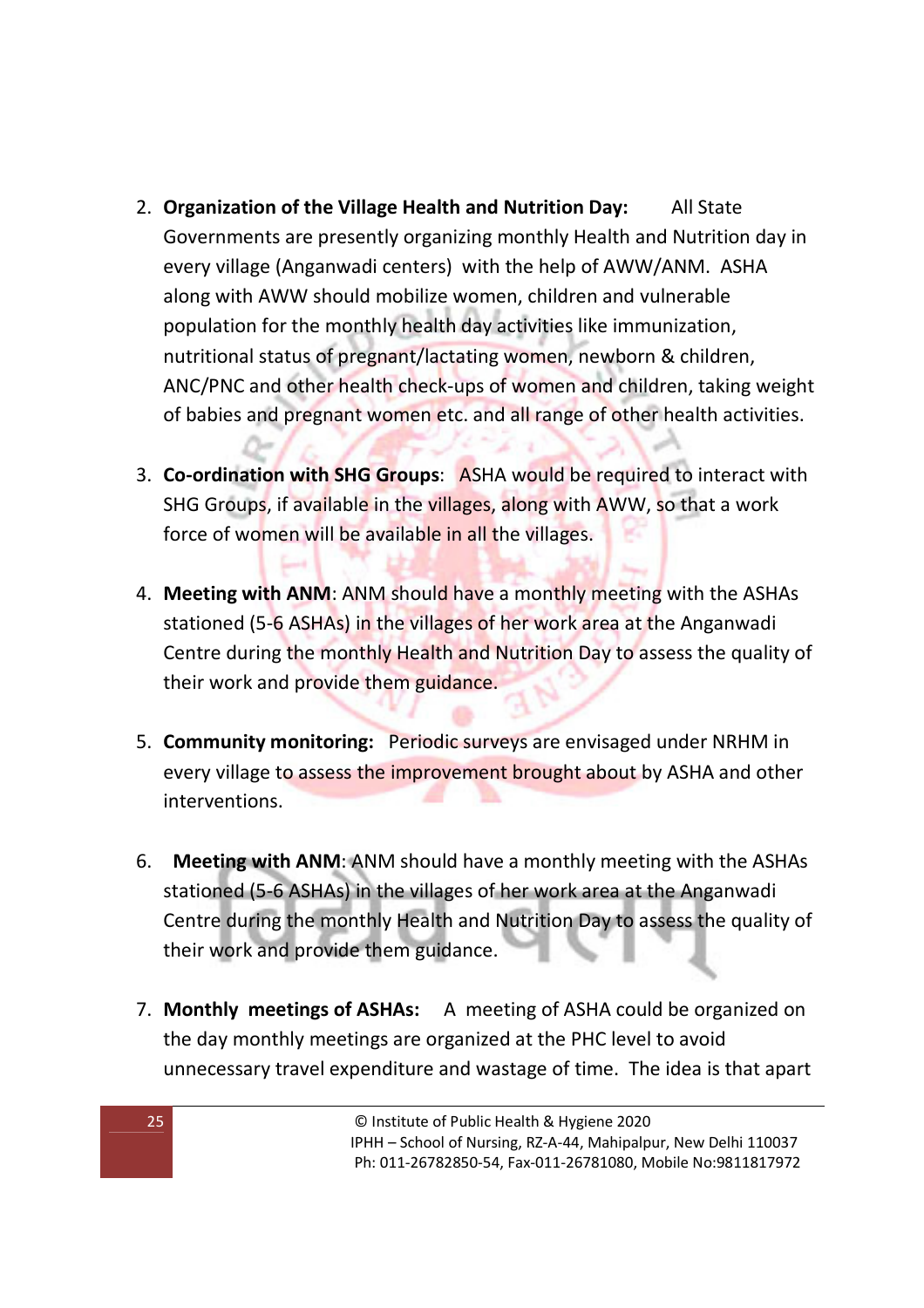from the meeting with officials they should be given opportunity to share sometime of their own experience, problems, etc.

## **Anganwadi worker**

**Anganwadi** is a type of rural child care centre in India. They were started by the Indian government in 1975 as part of the Integrated Child Development Services program to combat child hunger and malnutrition. *Anganwadi* means "courtyard shelter" in Indian languages.

The main **role** of the **Anganwadi worker** is to assist health staff (such as the ANM) to maintain records, motivate the parents, and organize immunization sessions.

**Anganwadi** centre provides basic health care. It is a part of the Indian public health-care system. Basic health-care activities include contraceptive counseling and supply, nutrition education and supplementation, as well as pre-school activities.

### **Functions :-**

- 1. A typical Anganwadi centre provides basic health care in a village. It is a part of the Indian public health care system. Basic health care activities include contraceptive counseling and supply, nutrition education and supplementation, as well as pre-school activities.
- 2. The centres may be used as depots for oral rehydration salts, basic medicines and contraceptives.
- 3. These centres provide supplementary nutrition, non-formal preschool education, nutrition and health education, immunization, health check-up and referral services of which the last three are provided in convergence with public health systems.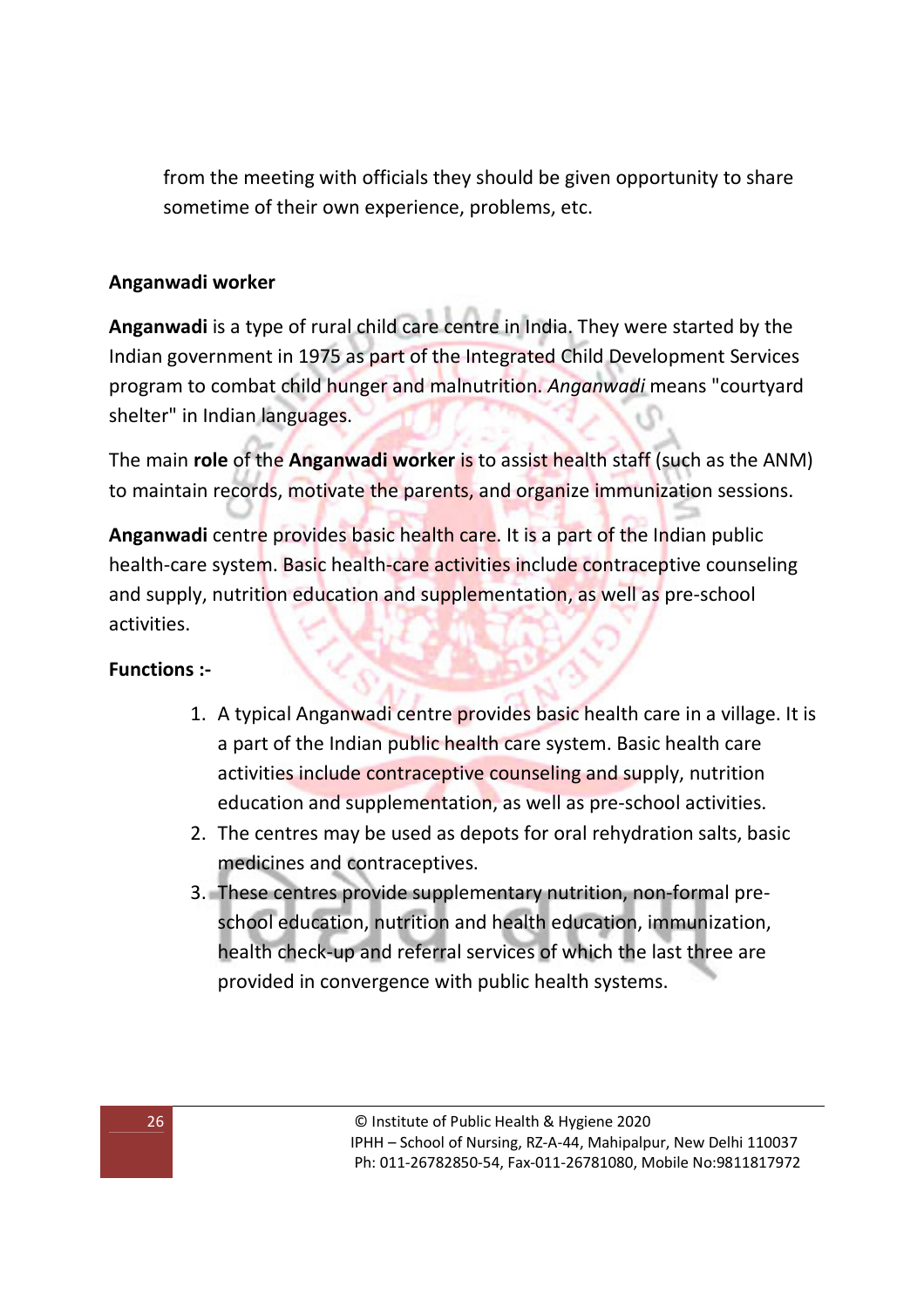### **Supervision**

A Mukhya Sevika supervises between 40 and 65 Anganwadi workers, providing them with on-the-job training. Mukhya Sevikas' other duties include keeping track of people of lower economic status benefiting from the program.

Age: 25-35 years (the upper age limit for all categories shall be extended by 5 years for widows, destitute and candidates in hill areas.

### **DAI**

Dai is also known as **traditional birth attendant (TBA)**, also known as a **traditional midwife**, **community midwife** or **lay midwife**, is a pregnancy and childbirth care provider. Traditional birth attendants provide the majority of primary maternity care in many developing countries, and may function within specific communities in developed countries.

Role :-

- 1. **Traditional birth attendants** are often older women, respected in their communities. They consider themselves as private health care practitioners who respond to requests for service. Traditional midwives provide basic health care, support and advice during and after pregnancy and childbirth.
- 2. They usually work in rural, remote and other medically underserved areas.
- 3. TBAs may not receive formal education and training in health care provision, and there are no specific professional requisites such as certification or licensure. A traditional birth attendant may have been formally educated and has chosen not to register.
- 4. The focus of their work is to assist women during delivery and immediately post-partum.

Function

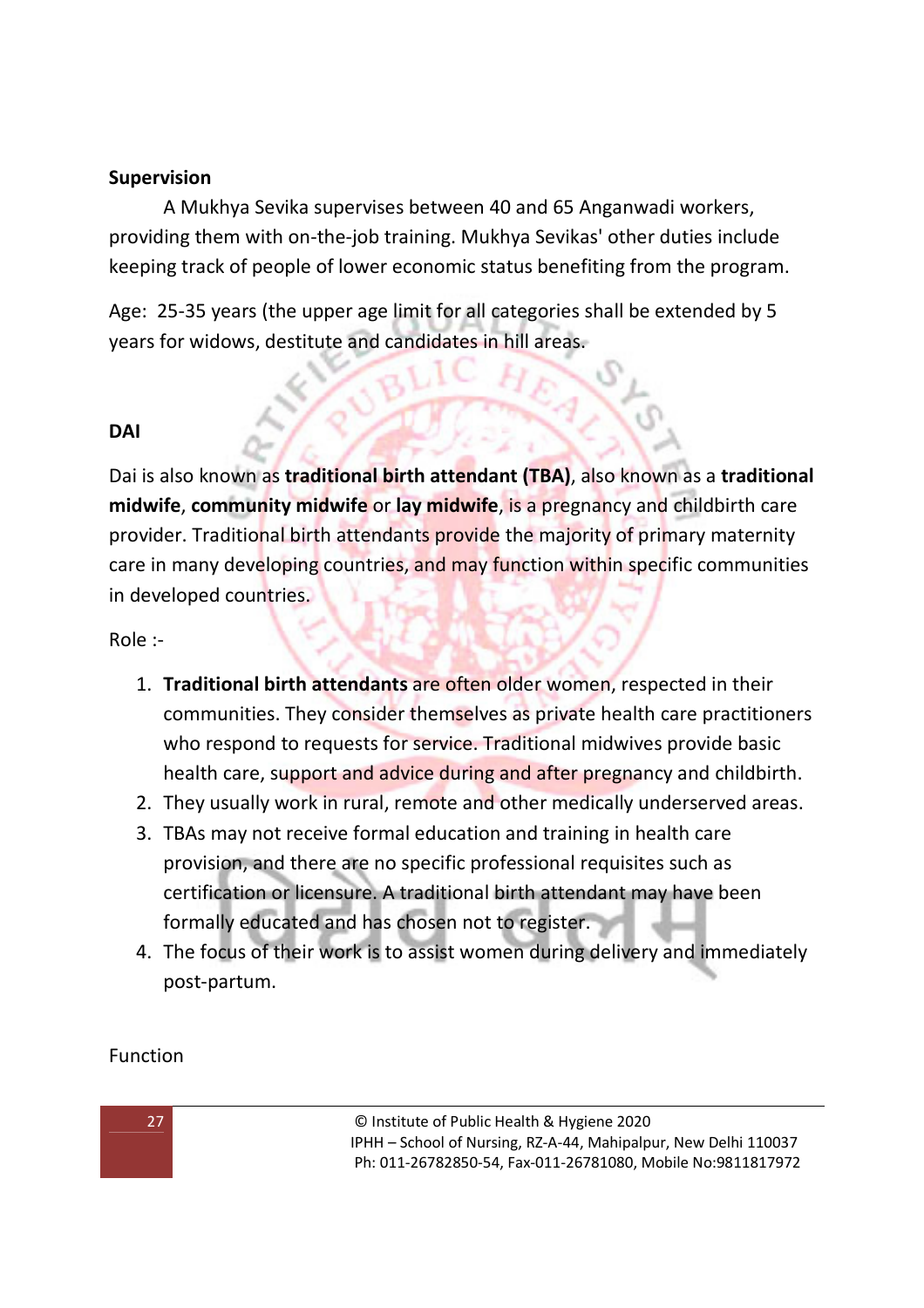- 1. The **dai**, or traditional birth attendant (TBA), remains the primary health care provider during pregnancy and childbirth in much of rural India.
- 2. The preference of home delivery is due to a variety of factors, including accessibility of care, **community** trust, and negative perceptions of government health facilities.
- 3. **Dais** are already playing a broader **role** as health workers in many states. They are involved in mobilizing communities for health education, immunization, family planning, tuberculosis and HIV/AIDs control and awareness, and for health insurance to mention a few.



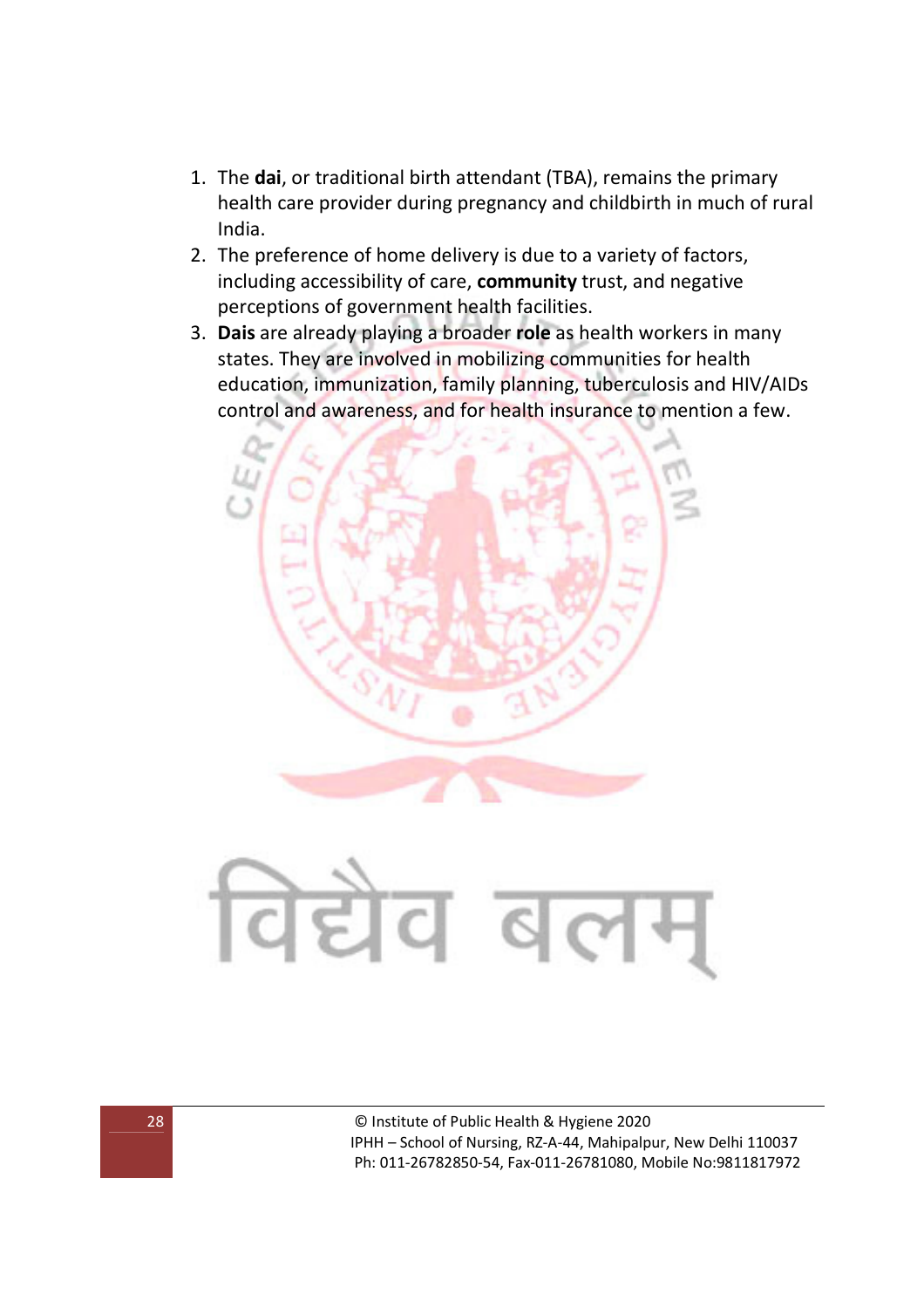#### **UNIT4- HEALTH ORGANIZATION**

#### **Organization of SC, PHC, CHC & District Hospitals**

The Primary Health Care Infrastructure has been developed as a three tier system with Sub Centre, Primary Health Centre (PHC) and Community Health Centre (CHC) being the three pillars of Primary Health Care System.

- 1. **Sub Centre :** Most peripheral contact point between Primary Health Care System and Community ÷.
- 2. **Primary Health Centre (PHC) :** A Referral Unit for 6 Sub Centers

 $B_{\Gamma}$ 

3. **Community Health Centre (CHC) :** A Referral Unit for 4 PHC

#### **Population norms for rural healthcare infrastructure**

The three tier infrastructure is based on the following population norms:

|                                                  | <b>Population Norms</b> |                        |
|--------------------------------------------------|-------------------------|------------------------|
| <b>Centre</b>                                    | Plain                   | Hilly/Tribal/Difficult |
|                                                  | Area                    | Area                   |
| <b>Sub Centre</b>                                | 5000                    | 3000                   |
| <b>Primary Health Centre</b>                     | 30,000                  | 20,000                 |
| Community<br>Health<br>1,20,000 80,000<br>Centre |                         |                        |

g)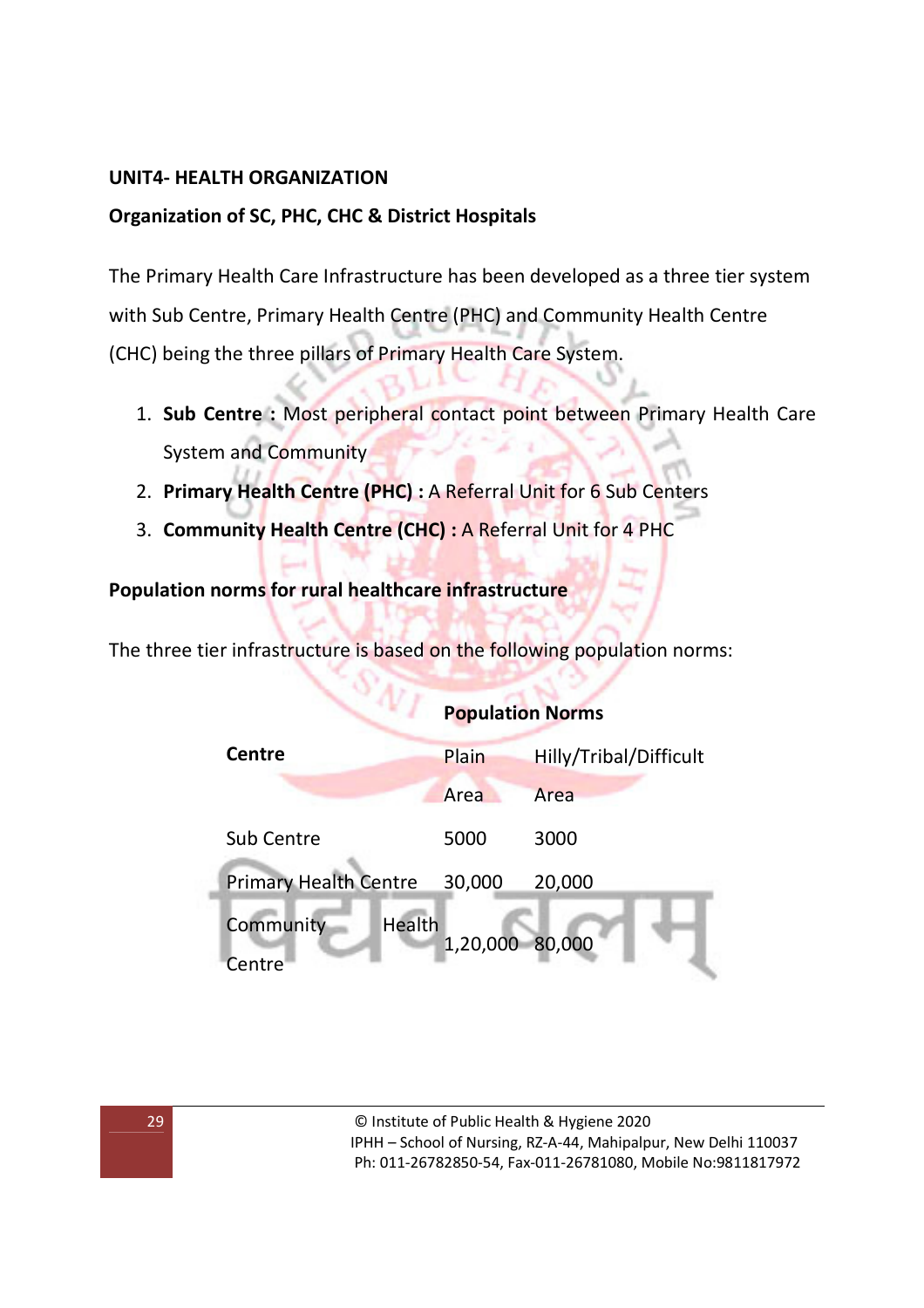#### **Sub Centers**

The Sub Centre is the most peripheral and first contact point between the primary health care system and the community.

Sub Centers are assigned tasks relating to interpersonal communication in order to bring about behavioral change and provide services in relation to maternal and child health, family welfare, nutrition, immunization, diarrhoea control and control of communicable diseases programmes.

One lady health visitor (LHV) is entrusted with the task of supervision of six Sub Centers. Government of India bears the salary of ANM and LHV while the salary of the Male Health Worker is borne by the State governments.

### **PHC (PRIMARY HEALTH CENTRE)**

PHC is the first contact point between village community and the medical officer.

The PHCs were envisaged to provide an integrated curative and preventive health care to the rural population with emphasis on preventive and promotive aspects of health care. The PHCs are established and maintained by the State governments under the Minimum Needs Programme (MNP)/ Basic Minimum Services (BMS) Programme.

As per minimum requirement, a PHC is to be manned by a medical officer supported by 14 paramedical and other staff. Under NRHM, there is a provision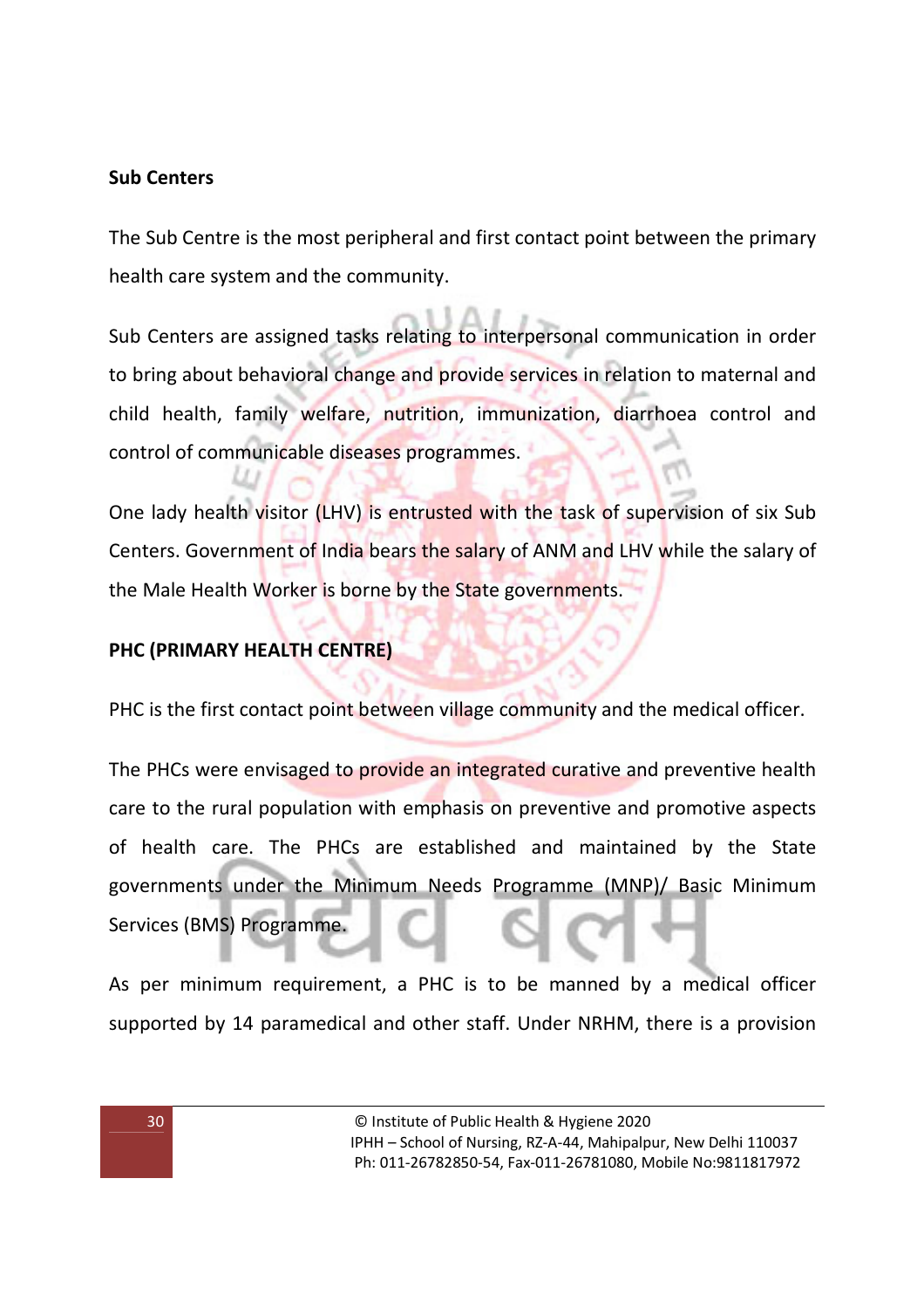for two additional staff nurses at PHCs on contract basis. It acts as a referral unit for 6 Sub Centers and has 4-6 beds for patients.

The activities of PHC involve curative, preventive, promotive and family welfare services.

### **Community Health Centers**

CHCs are being established and maintained by the State government under MNP/BMS programme.

As per minimum norms, a CHC is required to be manned by four medical specialists i.e. surgeon, physician, gynecologist and pediatrician supported by 21 paramedical and other staff. It has 30 in-door beds with one OT, X-ray, labour room and laboratory facilities.

It serves as a referral centre for 4 PHCs and also provides facilities for obstetric care and specialist consultations.

### **District Hospital**

 A **district hospital** is a secondary referral level responsible for a **district**. To build a **district hospital**, adequate planning, design, management and maintenance are required.

### **Functions**

A district hospital has the following functions: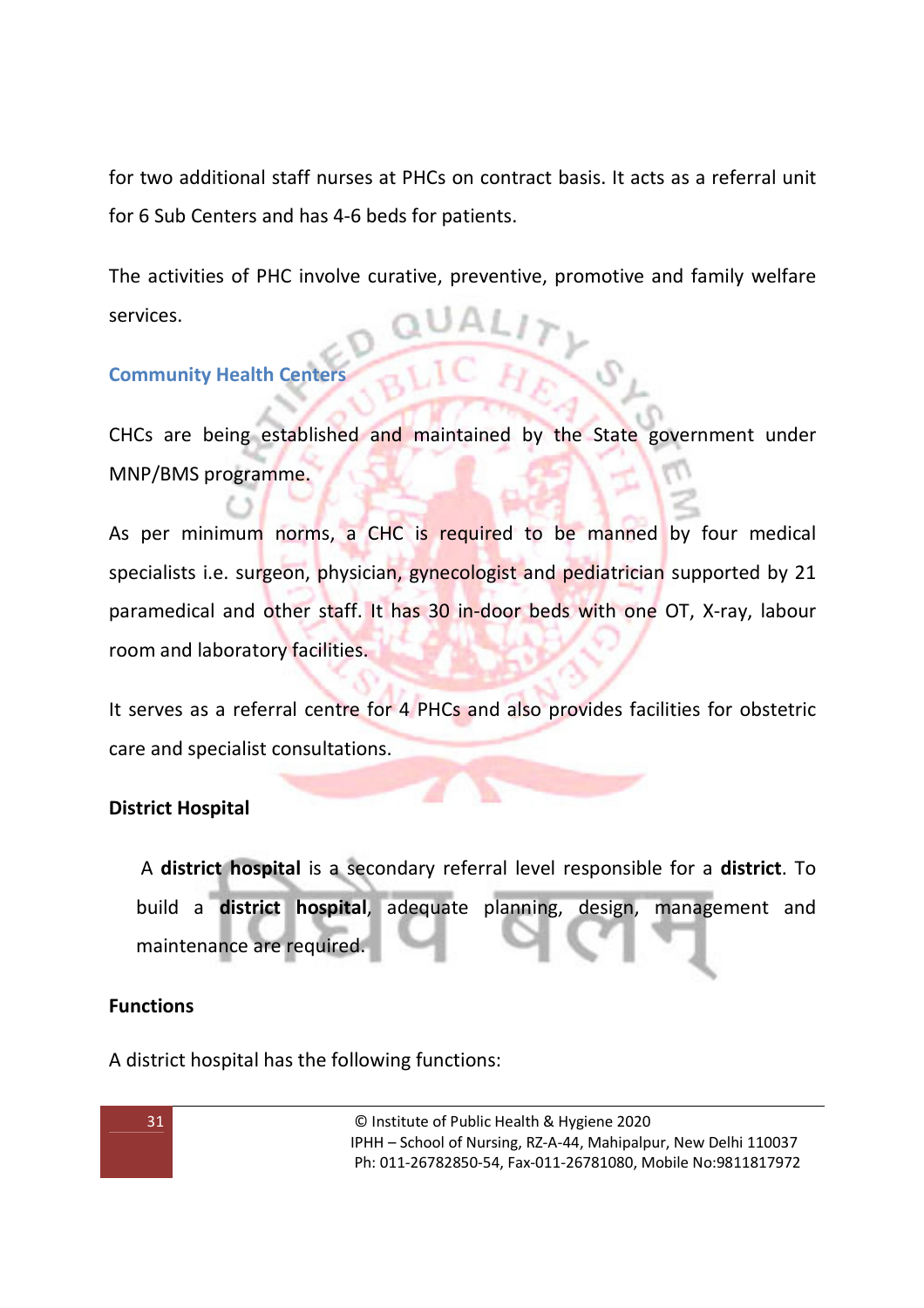1. It provides effective, affordable health care services (curative including specialist services, preventive and promotive) for a defined population, with their full participation and in

cooperation with agencies in the district that have similar concern.

- 2. It covers both urban population (district head quarter town) and the rural population in the district.
- 3. Function as a secondary level referral centre for the public health institutions below the district level such as Sub-divisional Hospitals, Community Health Centers, Primary Health Centers and Sub-centers.
- 4. To provide wide ranging technical and administrative support and education & training for primary health centers.

### **Referral system**

Referral system involves sending a patient to another physician for ongoing management of specific problem , with the exception that the patient will continue to see the original physician for coordination of total care.

### **Definition**

A process in which the P.H.C physician who has lesser facilities to manage clinical condition seeks the assistance of specialist partner with resources to guide in managing clinical episode.

#### **When to refer**

• When the family physician need specified investigation or advice.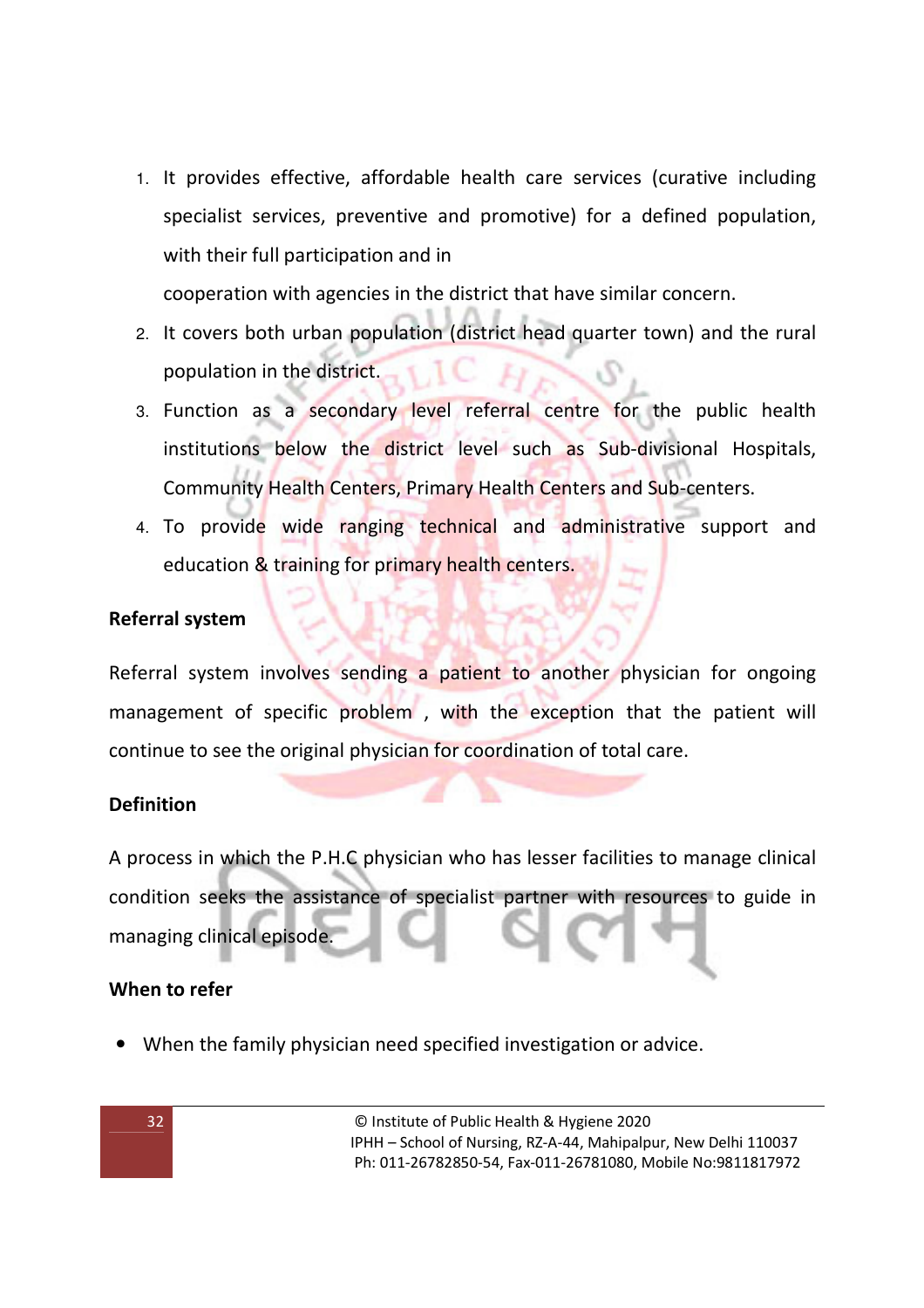• When the family physician is dissatisfied with the patient's progress or unsure of the diagnosis.

• When the patient or his family shows doubt or lack confidence in the of diagnosis or management.

• Medical-legal concerns by the physician, the patient or both.

# **STEPS OF THE REFERRAL PROCESS:**

- 1. Establish a good relationship with the patient.
- 2. Establish the need for a referral.
- 3. Set objectives for the referral.
- 4. Explore resources availability.
- 5. Patient decides to use or not use.
- 6. Make pre-referral treatment.
- 7. Facilitate, coordinate referral.
- 8. Evaluate and follow up. Steps of Referral Process

### **Benefits of referral**

- For the patient Prompt diagnosis and management Save time, money and effort.
- $\triangle$  Better outcome For the family physician learning and training
- ❖ Gaining self confidence.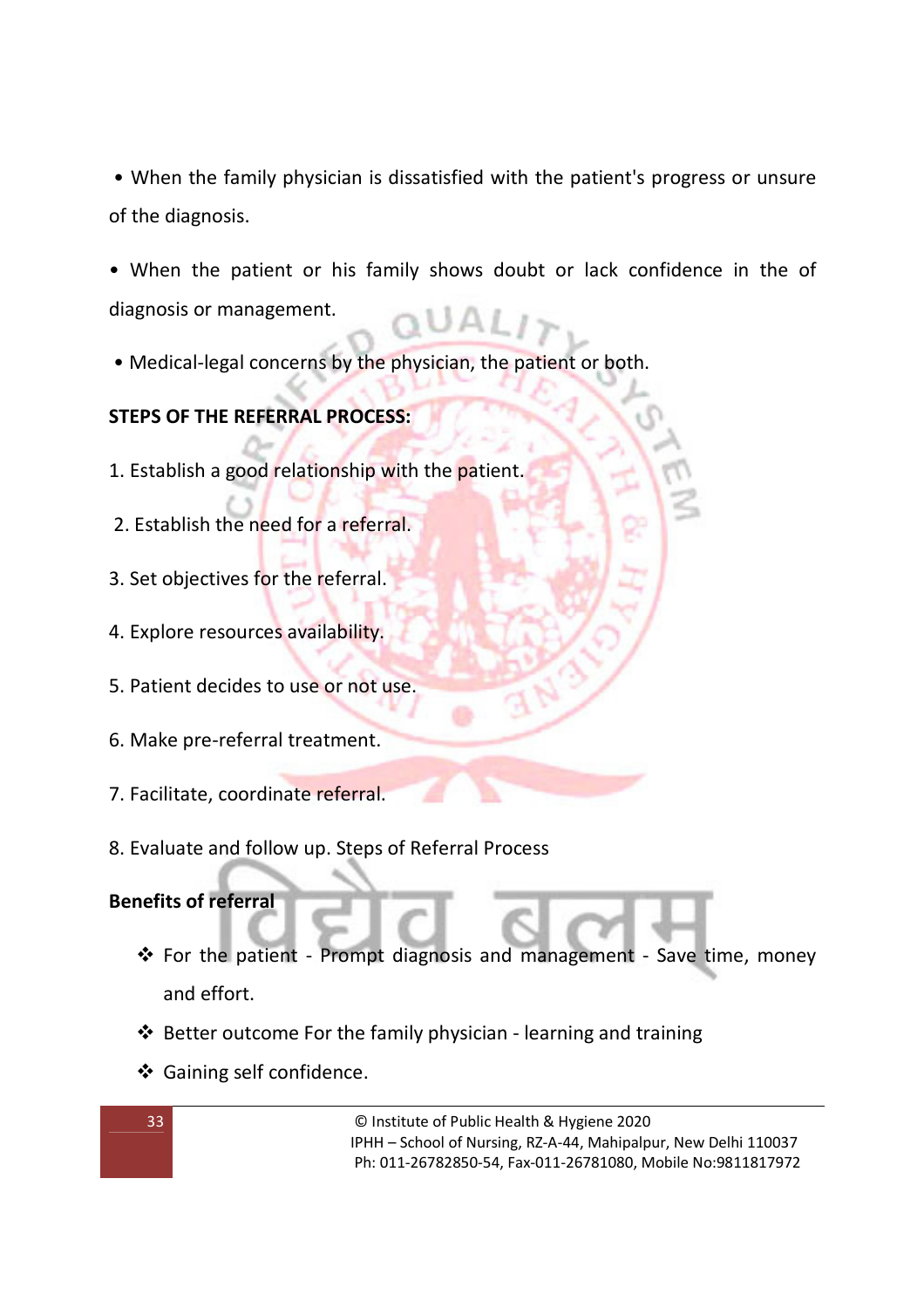- Increase communication between the health care staff For the Consultant
- $\cdot$  Improve the quality of the patient's management.
- ❖ Increase communication between the health care staff Benefits of Referral

### **Organization of the Health Care Delivery System at different level**

**National level** - The organization at the national level consists of the Union Ministry of Health and Family Welfare, DGHS, Central council of health and family welfare.

**State Level -** The organization at State level is under the State Department of Health and Family Welfare in each State headed by Minister and with a Secretariat under the charge of Secretary/Commissioner (Health and Family Welfare) belonging to the cadre of Indian Administrative Service (IAS).

**District Level** - The district level structure of health services is a middle level management organization and it is a link between the State as well as regional structure on one side and the peripheral level structures such as PHC as well as sub-centre on the other side.

**Block level** - one Community Health Centre (CHC) has been established for every 80,000 to 1, 20,000 population, and this centre provides the basic specialty services in general medicine, pediatrics, surgery, obstetrics and gynecology.

### **HEALTH CARE ORGANISATION AT THE CENTRE LEVEL**

Health care organization at the Centre comprised of the three organs. These are:

1. Union Ministry of Health and Family Welfare.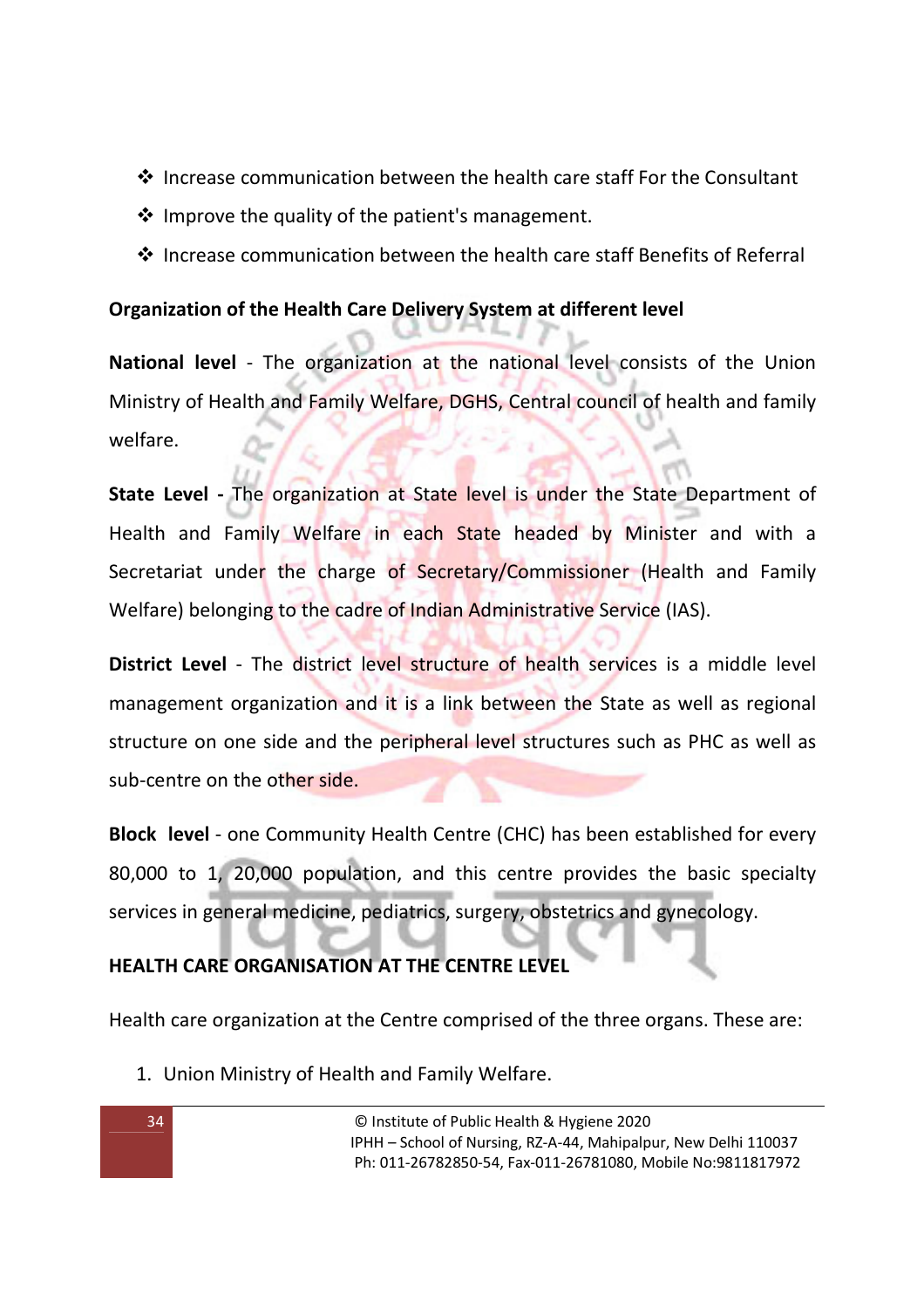2. DGHS.

# 3. Central council of health

**1. Union ministry of health and family welfare**: The union ministry of health and family welfare at the center plays a vital role in the governmental efforts to enable the citizen

to live a healthier and useful life.

# **Organization**

The ministry is headed by cabinet ministry, a ministry of state and deputy health ministry. The secretary is assisted by a number of Additional, Joint, Deputy and Assistant Secretaries and various other administrative staff. Currently the Union Ministry of health and family welfare is comprised of departments namely: **i) The department of health. ii) The department of family welfare.** 

# **Functions:**

- 1. International health relations and administration of port quarantine.
- 2. Administration of central institutes such as the All India Institute of hygiene and public health, Kolkata.
- 3. Promotion of research through research centers and other bodies.
- 4. Regulation and development of medical, pharmaceutical, dental and nursing professions.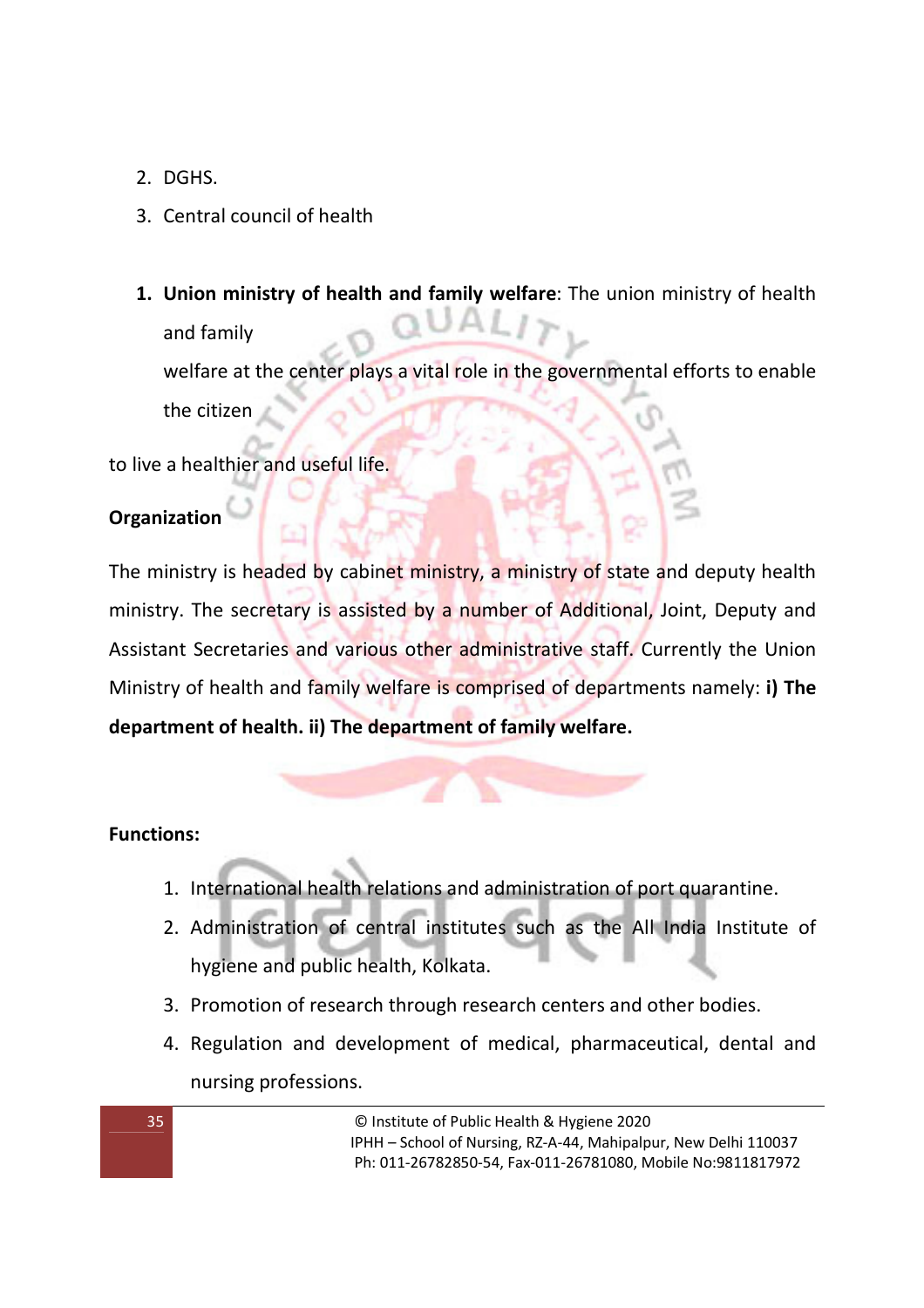- 5. Establishment and maintenance of drug standards.
- 6. Census and collection and publication of other statistical data.
- 7. Immigration and emigration.
- 8. Regulation of labour in the working of mines and oil field.
- **2. Directorate General Of Health Services**

### **Organization**

The Directorate General of Health Services is the principal adviser to the union govt. in both medical and public health matters. He is assisted by an additional director general

of health services, a team of deputies and a large administrative staff.

# **Functions:**

The general functions are surveys, planning, coordination, programming and appraisal of all health matters in the country**.** 

# **3. Central Council of Health**

The union govt. has mainly an advisory, guiding and coordinating function. The union govt. has launched various National Health Programme which are be implemented with the active participation of states.

### **Functions**

- **1.** To make proposal for legislation in the field of medical and public health matters.
- **2.** To lay down the pattern of development in the country as a whole.
- **3.** To make recommendations regarding distribution of available grants-in-aid.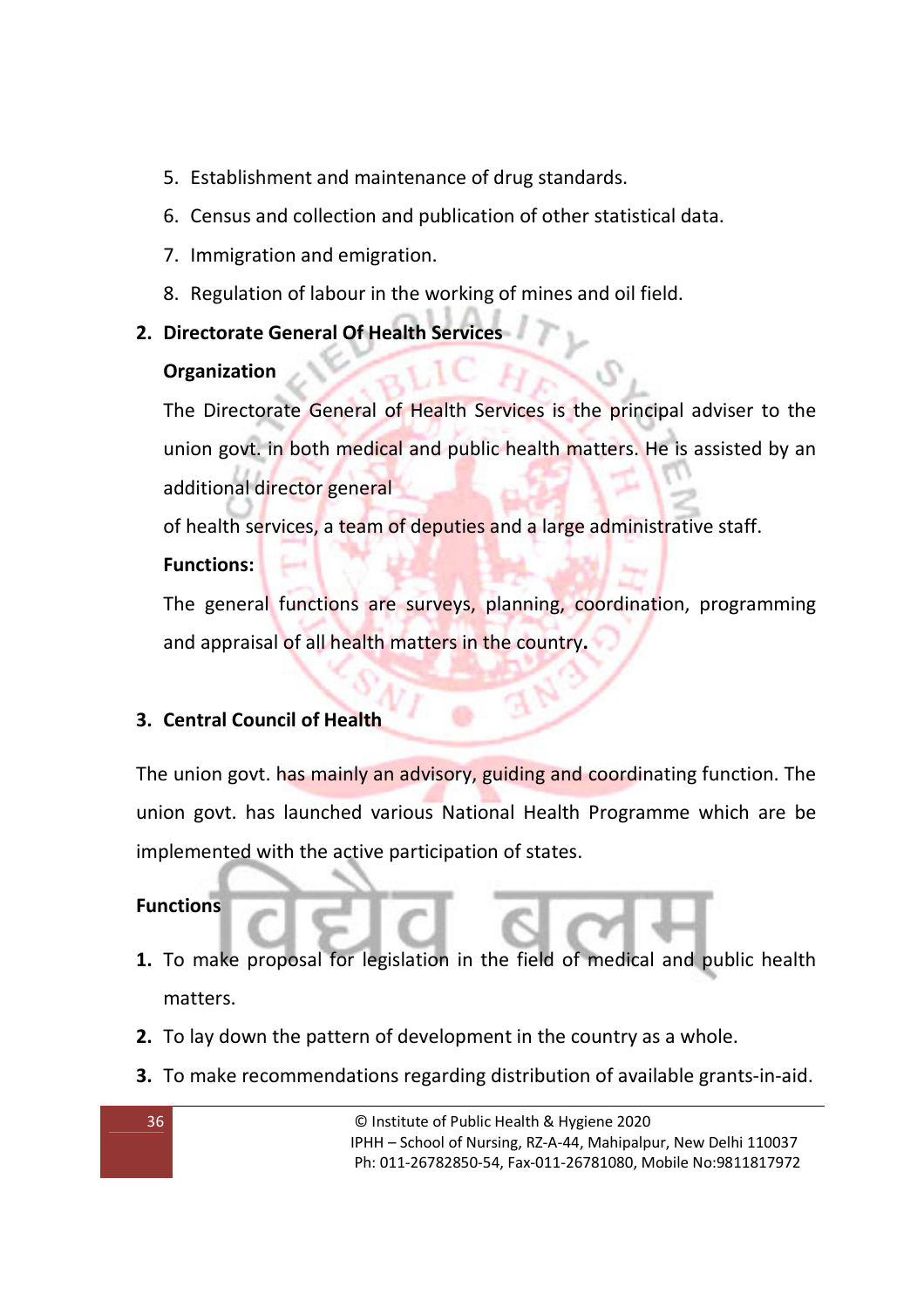**4.** To establish any organization for promoting and maintaining cooperation between the central and state health administration.

# **Health Care Organization at the State Level**

The organization structure at the state level is on the similar pattern as that the central level. Each state has organized the structure to provide health care services with some variations or the other. Although there are 29 states and 7 union territories. The organization structure is as under:

#### **Health Care Organization at the District Level**

Each state has developed its own pattern according to their own requirements. In general district health organization is headed by chief medical officer of health. In order to appreciate the health care setup at the district and block level, it is necessary to understand organizational structure of district. It is as under:

#### **Administrative set up**

A tehsil or a talukka has a number of villages ranging from 200-600. Each district is under the administrative charge of collector, each subdivision is in the charge of assistant collector or sub-collector and each tehsil/ taluk is in the charge of Tehsildar.

**Panchayat Raj System:** PRI is a 3 tier structure f rural local self-government in India, linking the village to the district.

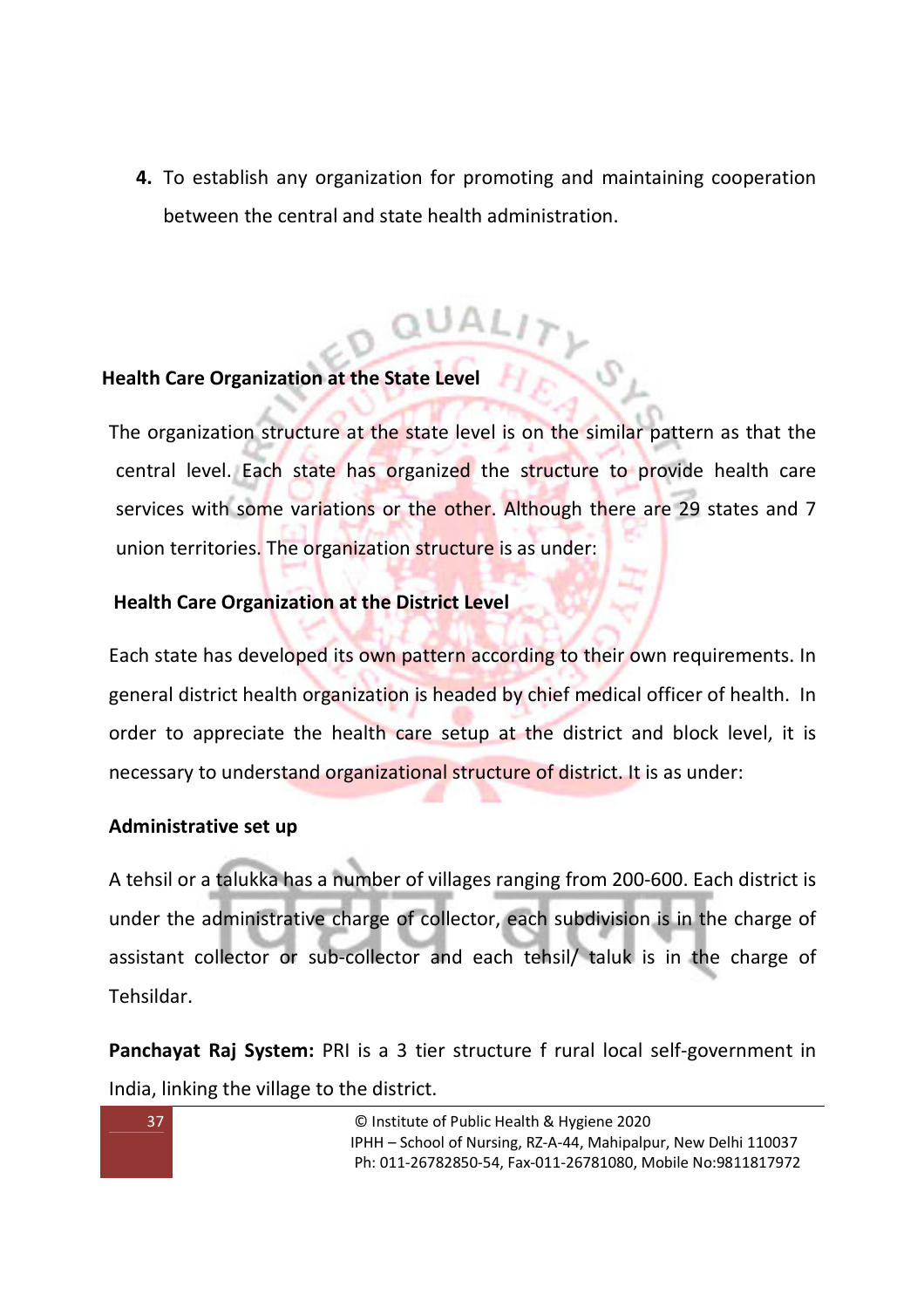- At the village level panchayat
- at the block level panchayat samiti
- $\mathbb{R}$  at the district level zila parishad

## **HEALTH CARE ORGANIZATION AT THE BLOCK LEVEL**

The organization structure at the block level is developed to provide health care services in the rural areas and is part of the rural health scheme. It is a three tier structure comprised of community health centers, primary health centers, subcenters and village health posts. Each block has one community health centre covering a population of 80, 00- 1, 20,000.

The CHC is considered as the first referral unit(FRU) for referring patients. Each CHC has 3-4 PHC. Each PHC covers a population of 30,000 in plain areas, 20,000 in hilly and tribal areas.

The PHC functions cover all the eight essential elements of PHC.

Each PHC has 5-6 sub centers. Each sub-center covers a population of 5000 in general & 3000 in hilly, tribal and backward areas. Each sub-centre is manned by a team of male &female health worker/ ANM.

## **HEALTH AGENCIES**

# **WORLD HEALTH ORGANIZATION**

The WHO is a specialized, non-political international health agency of the United Nations. Its headquarters is in Geneva, Switzerland. The Constitution of WHO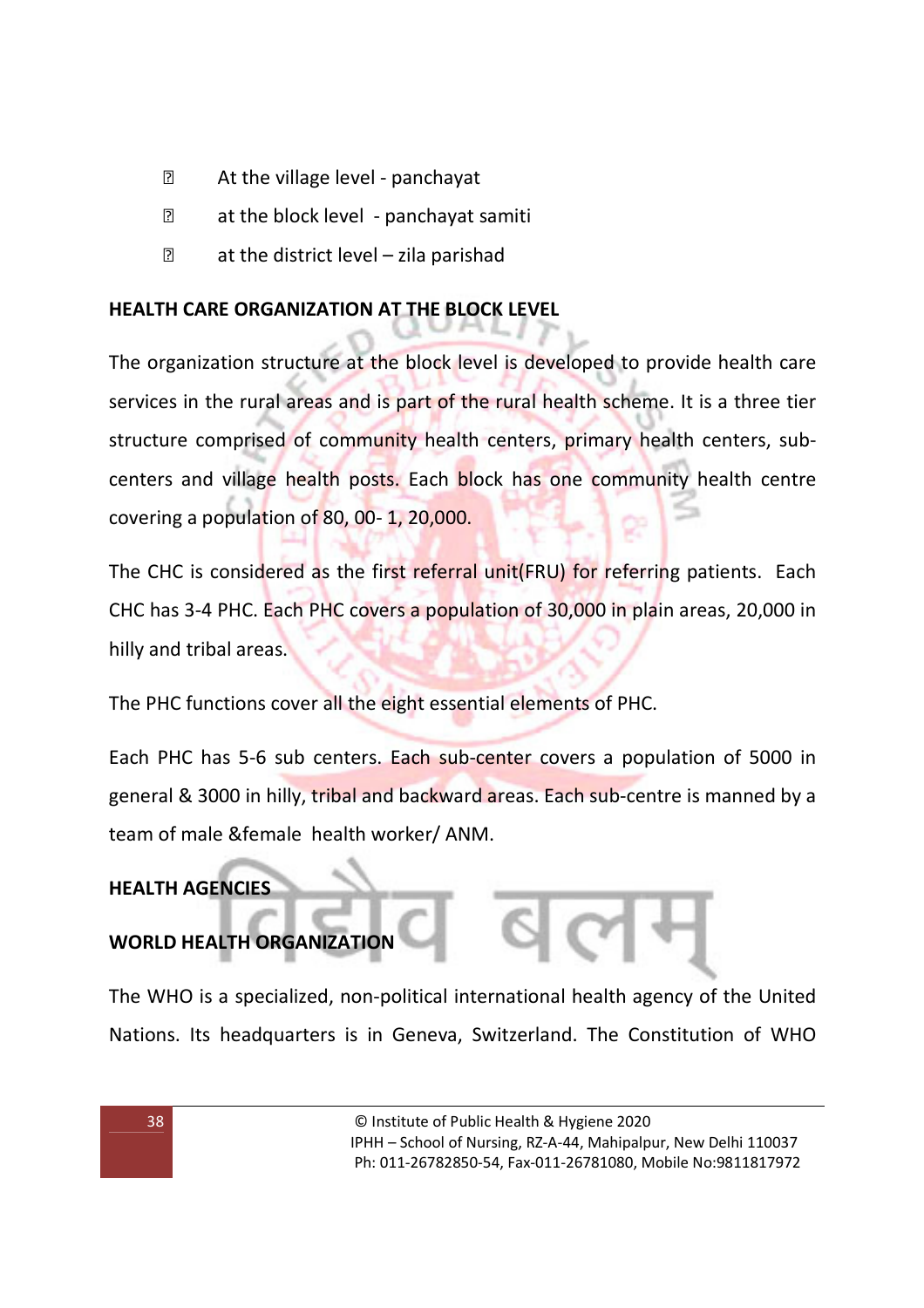came into force on 7 April, 1948, which is celebrated every year as "World Health Day".

## **Objective**

The objective of WHO is "the attainment by all peoples of the highest level of health".

#### **Membership**

Membership in WHO is open to all countries. In 1948, there were 56 members: presently, the membership rose to 193. Each Member State contributes yearly to the funds of the WHO, and each obtains the services and aid according to its needs which the Organization can provide.

#### **Functions**

- (1) The WHO is the world's directing and coordinating authority on all international health work. Through the WHO, the nations help each other on raising health standards.
- (2) The WHO's most important function is to help countries strengthen and improve their own health services. The WHO provides advisory services.
- (3) The WHO provides central technical services. These are
	- (a) Epidemic warnings and disease surveillance
	- (b) Administration of International Health Regulations
	- (c) Health statistics on a global scale
	- (d) International standardization of medical substances and biological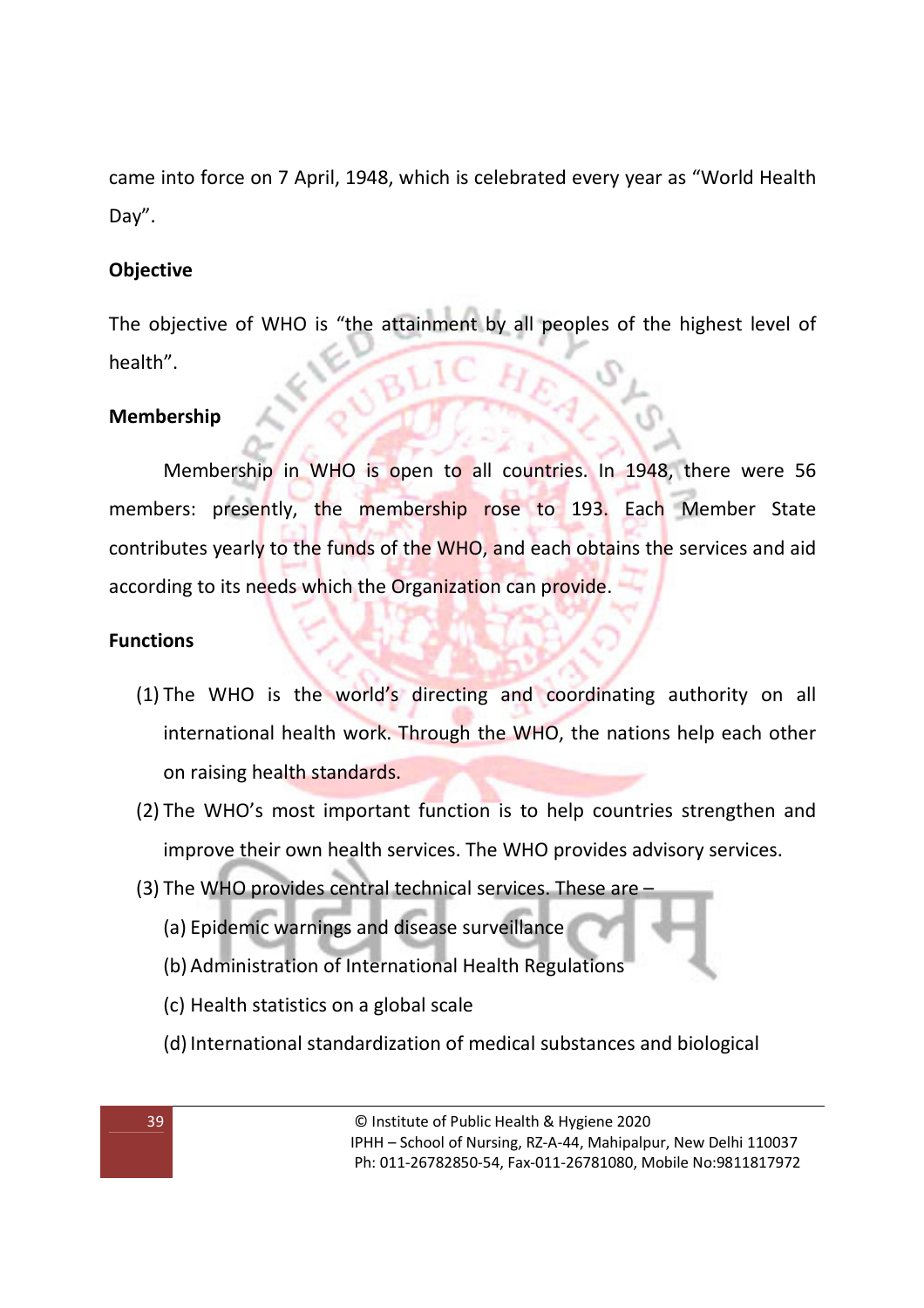- (e) Technical publications, publications of Expert Committee Reports, monthly journals, periodicals, and magazines
- (f) Supporting research on health problems

#### **Structure**

- **(1)** THE WORLD HEALTH ASSEMBLY: This is the supreme governing body of the WHO.
- **(2)** THE EXECUTIVE BOARD: The Executive Board consists of 31 members, all technically qualified.
- **(3)** THE WHO SECRETARIAT: The WHO Secretariat is in Geneva. It is headed by the Director General, WHO. The secretariat has 14 Divisions.

#### **UNICEF (United Nations International Children's Emergency Fund)**

UNICEF is one of the specialized agencies of the United Nations. It was established in 1946. Formerly known as UNICEF (United Nations International Children's Emergency Fund), it is now called "U.N. children's Fund", but the title UNICEF is retained. The headquarters of UNICEF is in New York; it has a regional office in New Delhi.

UNICEF works in close collaboration with WHO, and other specialized agencies of the United Nations. The main concern of UNICEF is to improve the health of mothers and children, and to assist programmes which would directly or indirectly benefit child health.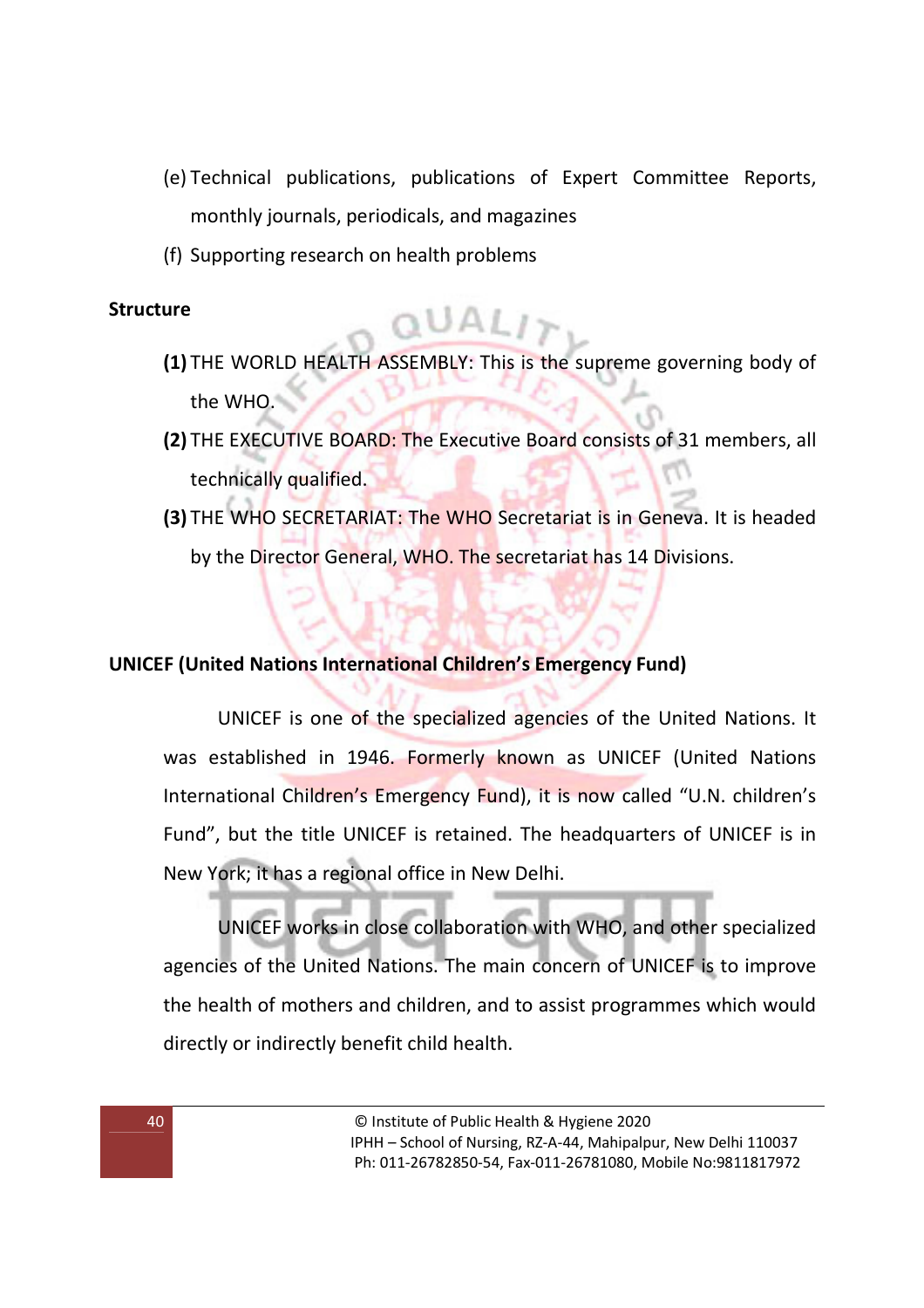## **Functions of UNICEF**

UNICEF is giving aid to India for programmes benefitting children in the following spheres:

- (1) Educations
- (2) Health
- (3) Nutrition
- (4) Water supply and
- (5) Social welfare.

## **Leadership by UNICEF**

In recent years, UNICEF has provided leadership in the following campaigns:

- (1) Primary Health Care
- (2) Health for all by 2000 AD
- (3) Universal Child Immunization
- (4) Promotion of Growth charts
- (5) Breast feeding
- (6) Oral rehydration therapy
- (7) Child Survival and Development Revolution

## **FAO (Food and Agriculture Organization)**

The Food and Agriculture Organization (FAO) is a specialized agency of the United Nations. It was established in 1945 with headquarters in Rome. The chief aims of FAO are:

(1) To help nations raise their living standards.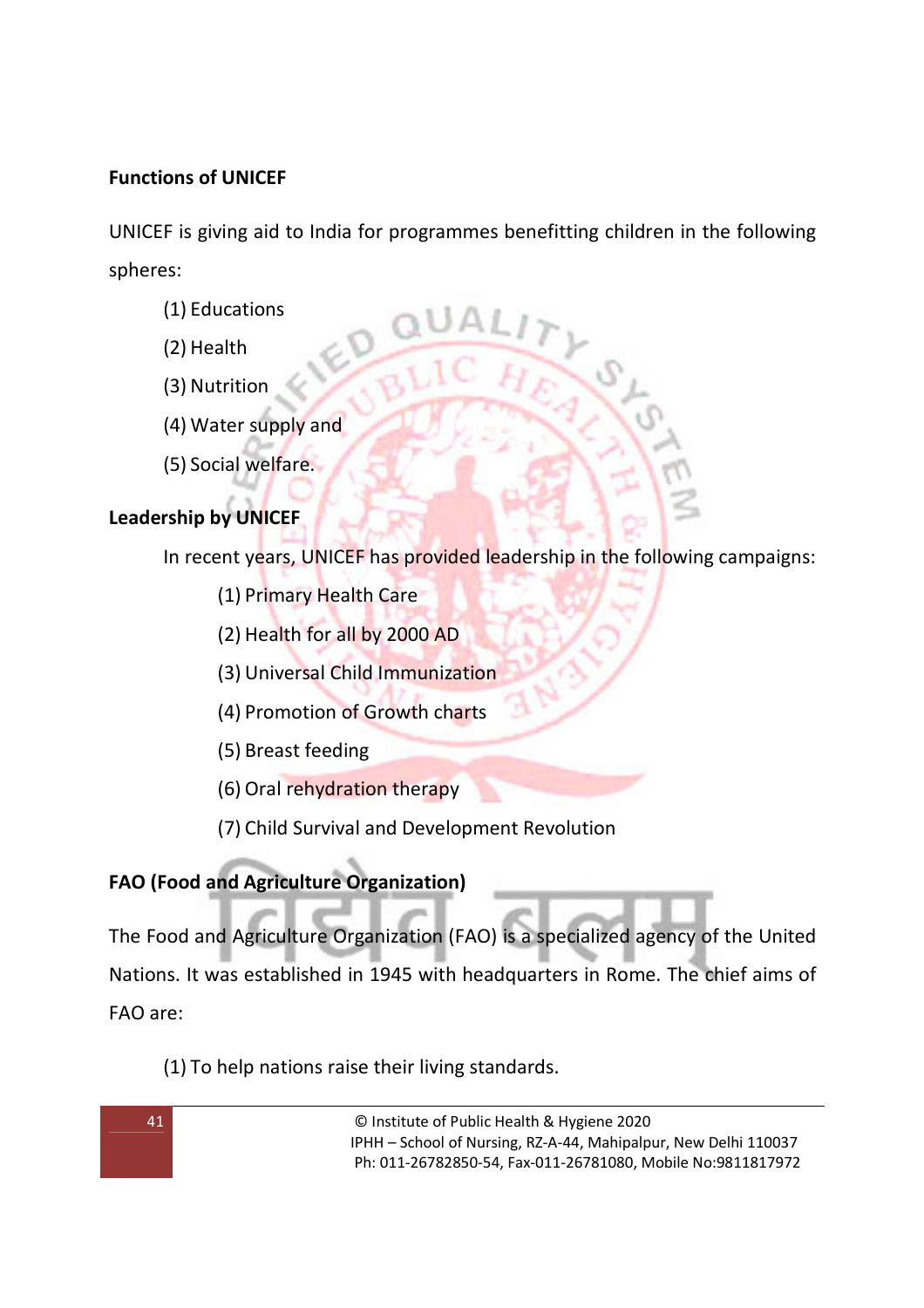(2) To increase the efficiency of farming, forestry and fisheries.

(3) To better the condition of rural people.

The FAO has organized a World Freedom from Hunger Campaign (FFHC) in 1960. The main object of the campaign is to combat malnutrition and disseminate information and education.

## **THE RED CROSS**

The Red Cross is a Non-political, non-official international humanitarian organization devoted to the service of mankind in peace and war. It was founded by a Swiss businessman, Henry Dunant in 1864.

The Indian Red Cross was established in 1920 with the triple objective of the improvement of health, prevention of disease and mitigation of suffering. There is a Red Cross Home at Bangalore for disabled ex-servicemen. During disaster, the Red Cross supplies vitamin tablets, cod liver oil and a hundred other items. The Red Cross has done pioneering work in the development of MCH Services in India. The Junior Red Cross trains boys and girls in activities like village uplift, first aid and anti-epidemic work. The Red Cross promotes international friendliness, understanding and cooperation.

## **THE COLOMBO PLAN**

Colombo plan was formed in 1950 by Indian and six other Commonwealth countries. The plan today has over 20 members besides India. Colombo plan philosophy is that freedom and progress of Asia`s emerging nations can best be achieved through economic, social and cultural cooperation with the industrial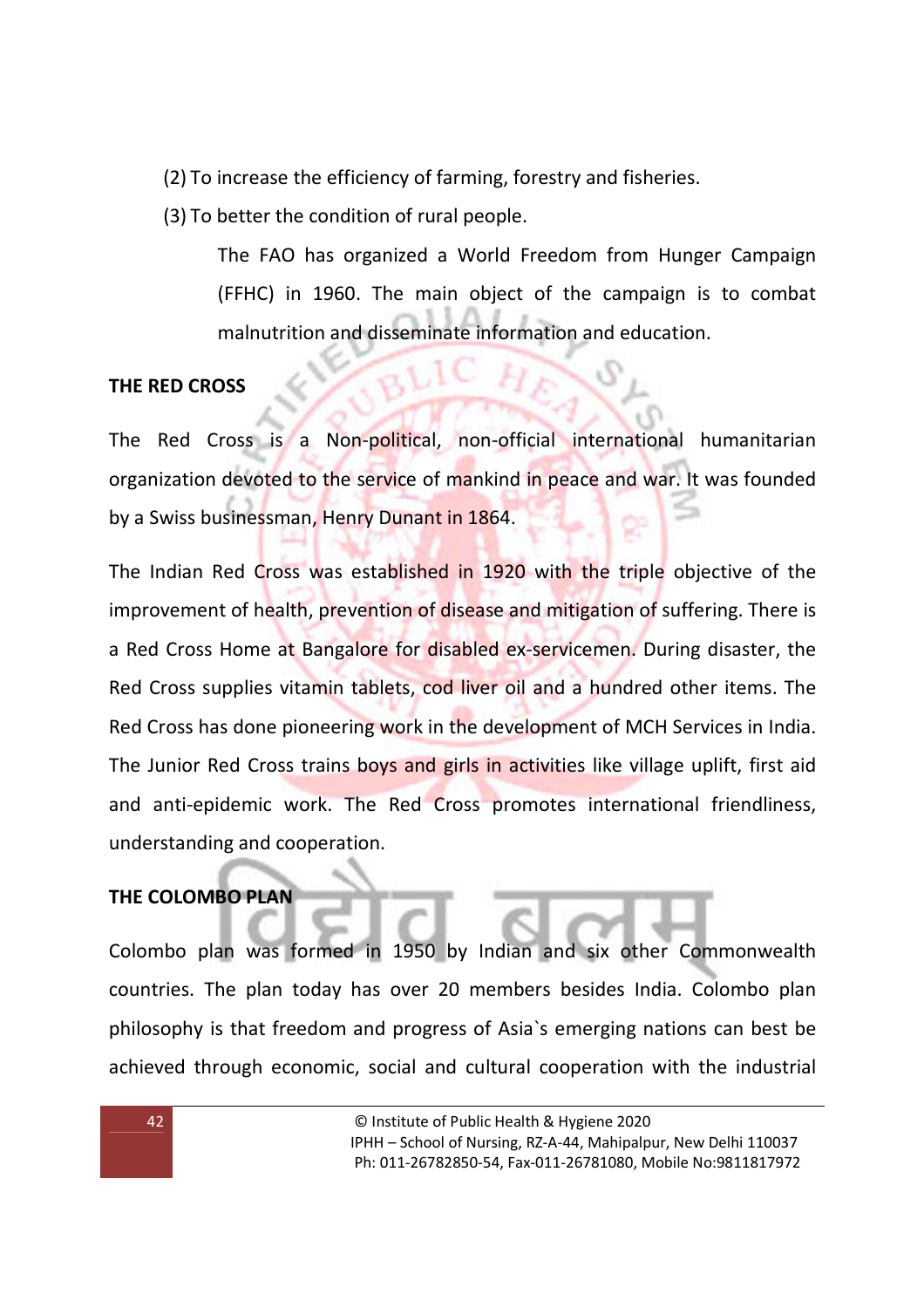nations. The plan's motto is "planning prosperity together". The bulk of Colombo Plan assistance goes into industrial and agricultural development. The All India Institute of Medical Sciences at Delhi was established with financial assistance from New Zealand. ED QUAL

#### **CARE**

CARE (Co-operative for Assistance and Relief Everywhere) is a non-profit organization. It was created in 1945 for the immediate purpose of sending food from American donors to needy people in other countries. CARE began its operations in India in 1950. Since 1961, CARE is helping India in the mid-day meal scheme for primary children. CARE is also helping in the fields of medicine, literacy, vocational training and agriculture. In India, CARE supported activities include construction of orphanages, co-operatives and the popularization of improved agricultural implements. Since 1961, CARE is helping India with the provision of mid day free lunches to school children. CARE distributes dried milk, wheat, rice, corn, cottonseed oil and other foodstuffs donated by the U.S. Govt.

#### **WORLD BANK**

The World Bank is a specialized agency of the UN. Its function is to provide financial and technical assistance for the development of its poorer member countries. It supports projects designed to raise living standards, viz. agriculture, education, rural development, industry, energy and electric power.

#### **USAID**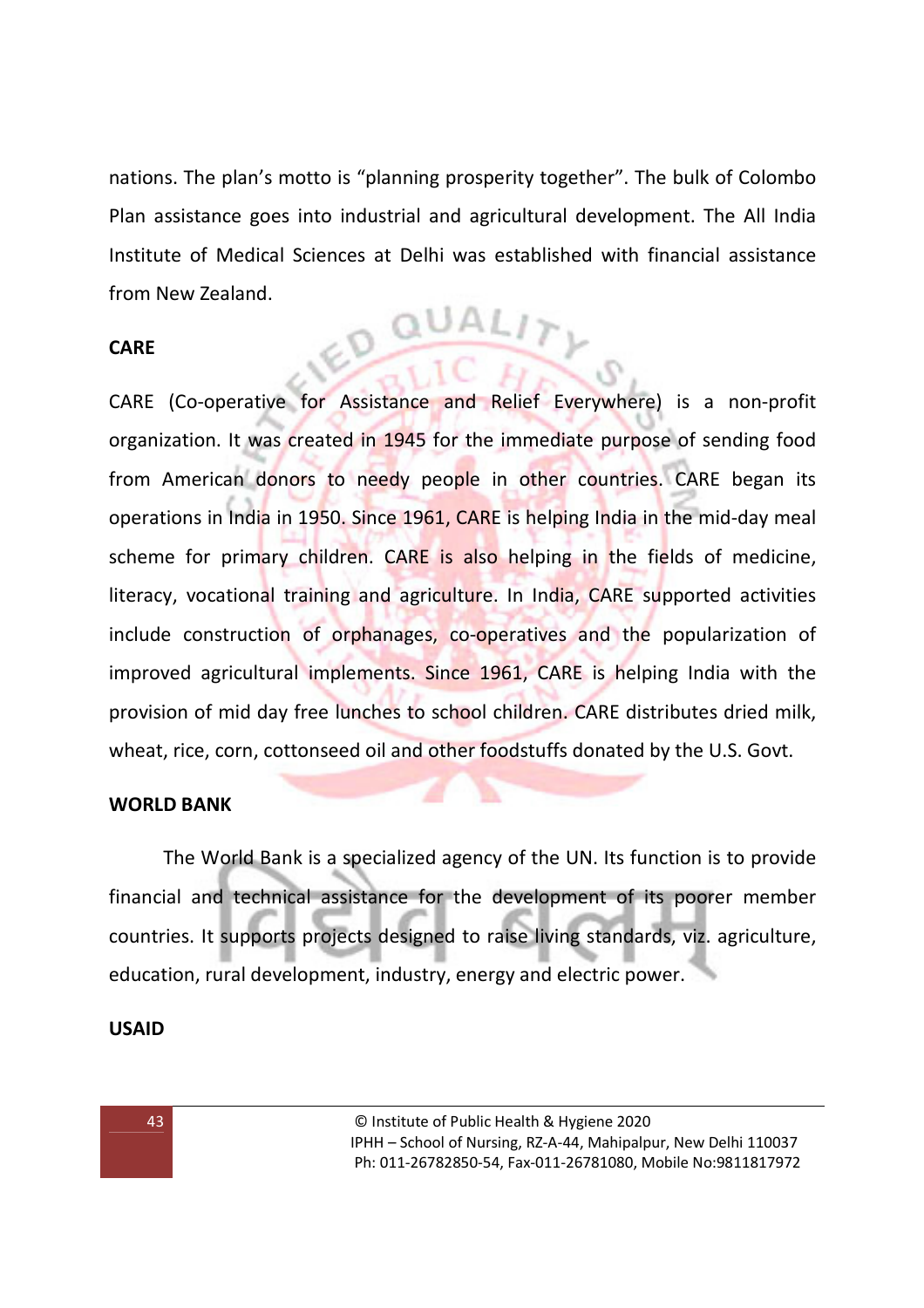The United States Agency for International Development (USAID) is the United States federal government agency primarily responsible for administering civilian foreign aid. Responding to President Obama's pledge in his January 2013 State of the Union address to "join with our allies to eradicate extreme poverty in the next two decades,"

**Activity:** The US government is assisting in a number of projects designed to improve the health of Indian people.

- Malaria eradication
- Medical education
- Nursing education
- Health education
- Water supply and sanitation
- Control of communicable diseases
- Nutrition
- **Family planning**

#### **UNFPA**

The UNITED NATIONS POPULATION FUND (**UNFPA**), formerly the United Nations Fund for Population Activities, is a UN organization. They do following activities:-

- Training health workers to deliver quality family planning services
- **Supplying contraceptives in emergency situations**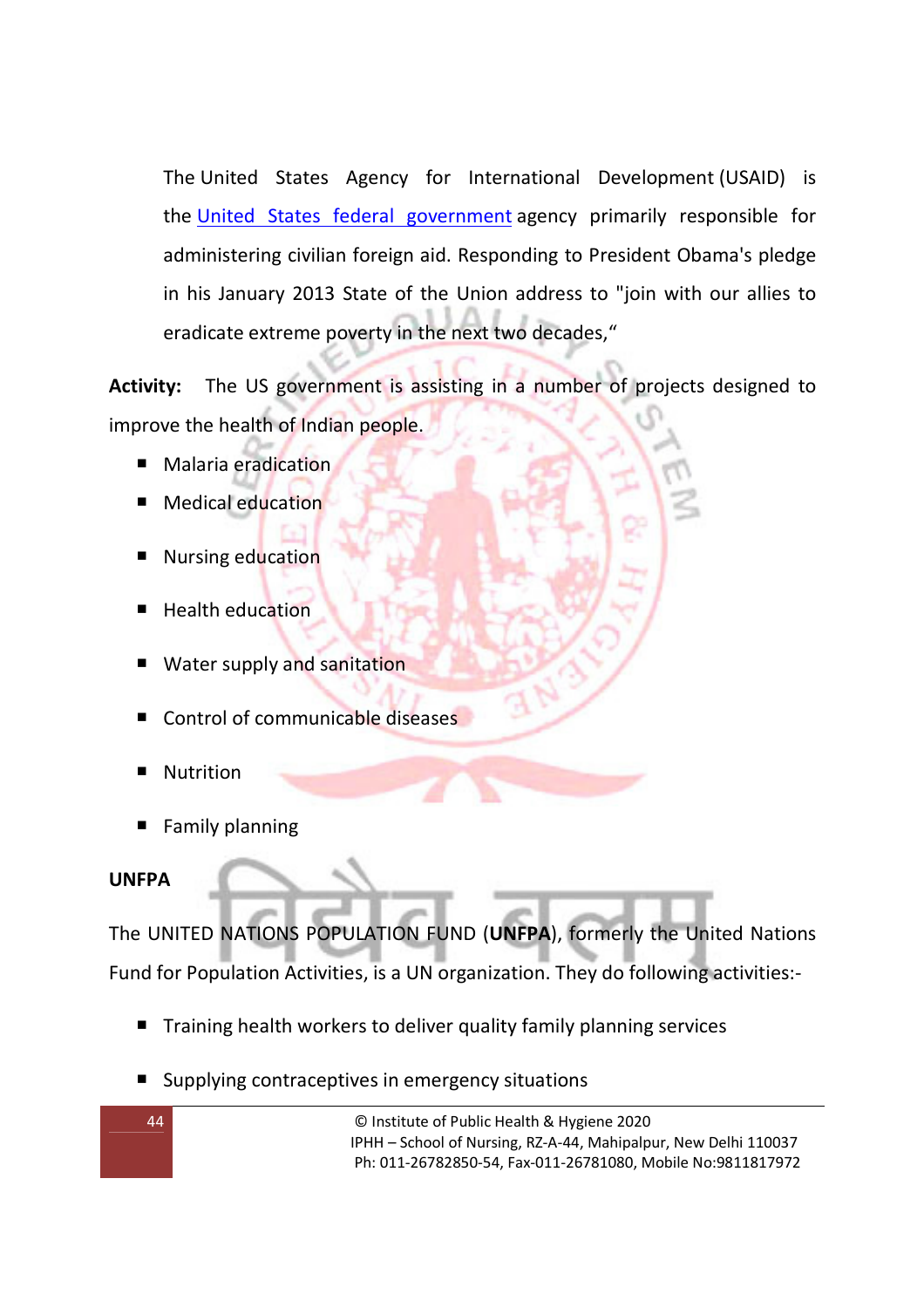- Ensuring youth-friendly reproductive health care
- **Providing counseling and choices to women who want to avoid or delay** pregnancy
- **Educating men on the benefits of birth spacing**

## **DANIDA**

**Danish International Development Agency** (**DANIDA**), is the brand which the Ministry of Foreign Affairs of Denmark, uses when it provides humanitarian aid and development assistance to other countries, with focus on developing countries. There is no distinct Danida organisation within the Ministry

## **Four main priority areas:**

- Human rights and democracy
- Green growth
- Social progress
- Stability and protection

## **UNDPA**

**UNDPA stands** for United Nations Department of Political Affairs. Their work involves the improvement of reproductive health; including creation of national strategies and protocols, and birth control by providing supplies and services. The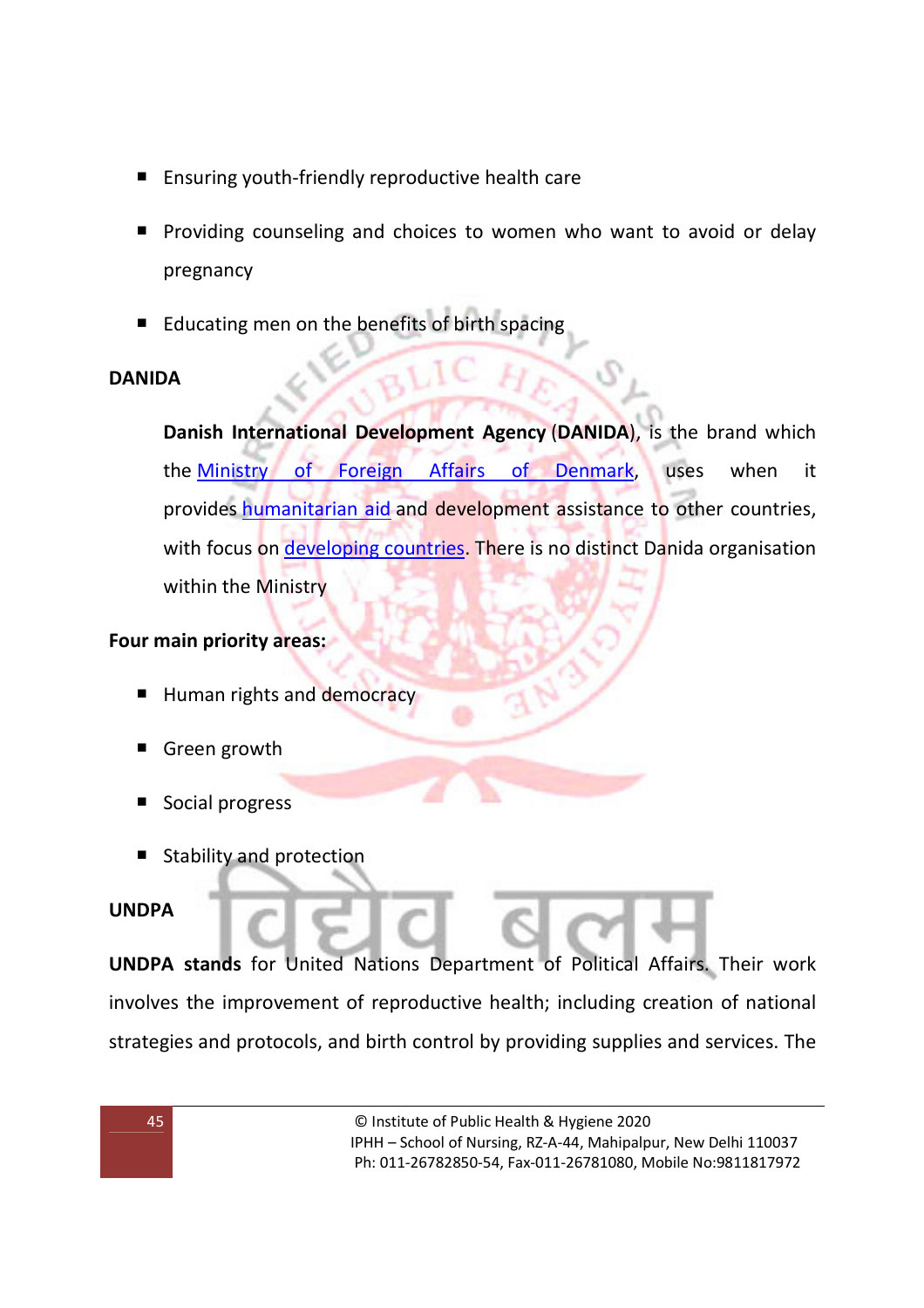organization has recently been known for its worldwide campaign against child marriage, obstetric fistula and female genital mutilation.

## **ILO**

The **International Labour Organization** (**ILO**) is a United Nations agency whose mandate is to advance social justice and promote decent work by setting international labour standards. The ILO became the first affiliated specialized agency of the United Nations in 1946.

The International Labour Organization has developed a system of international labour standards aimed at promoting opportunities for women and men to obtain decent and productive work, in conditions of freedom, equity, security and dignity.

## **NATIONAL /VOLUNTARY HEALTH AGENCIES IN INDIA**

## **INDIAN RED CROSS SOCIETY**:

The Indian Red Cross Society was established in 1920. It has a network of over 400 branches all over India. It has been executing programmes for the promotion of health, prevention of disease and mitigation of suffering among the people. Its activities are :

a) **RELIEF WORK**: When disaster strikes any part of the country in the shape of earth-quake, floods, drought, epidemics etc., the Red Cross Society immediately mobilize all its resources and goes to the rescue of the affected people.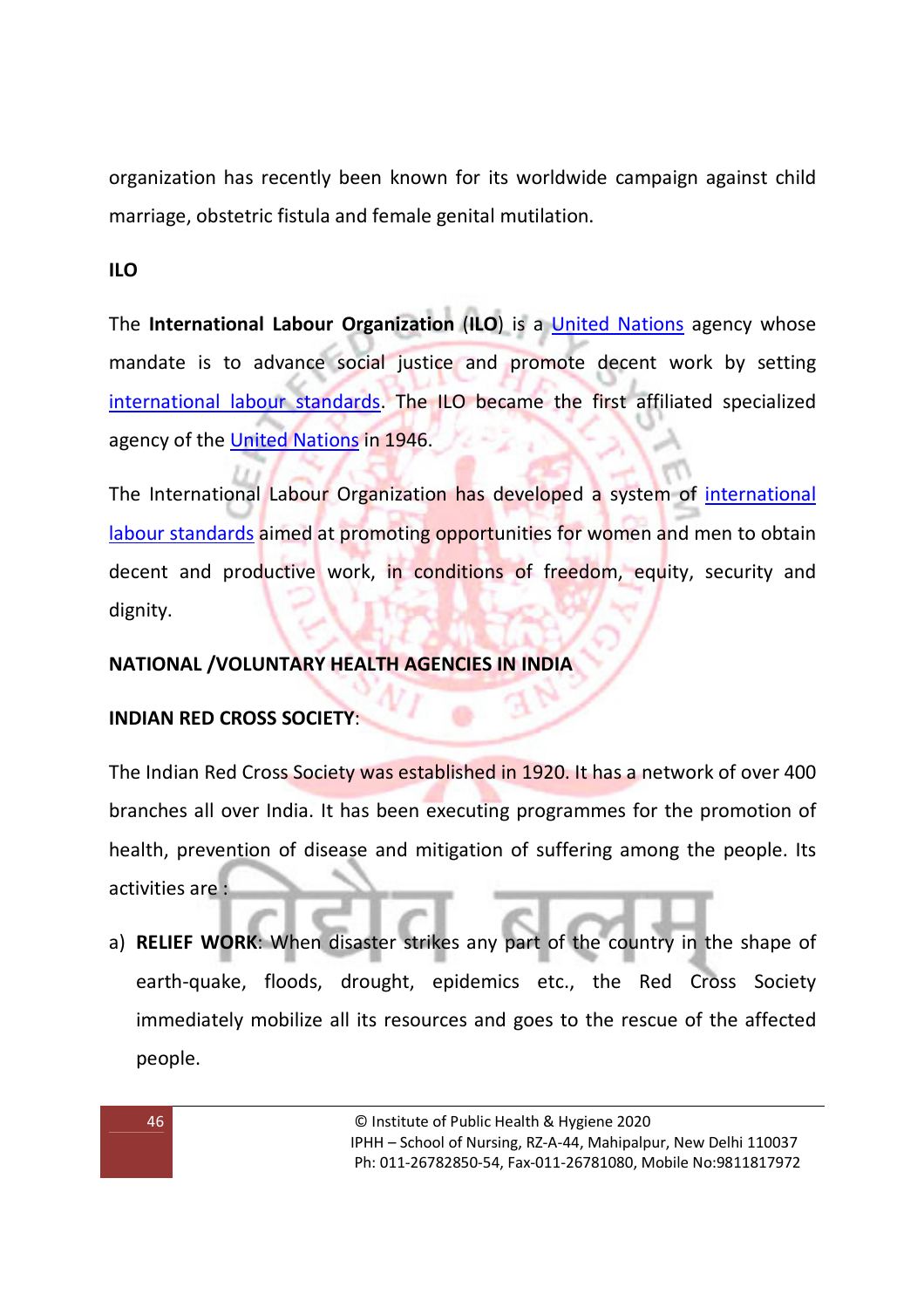- b) **MILK & MEDICAL SUPPLIES**: A number of hospitals, dispensaries, maternity and child welfare centers, schools and orphanages receive assistance from the society every year. The assistance given consists mainly of milk powder, medicines, vitamins and other supplies.
- c) **ARMED FORCES**: The care of the sick & the wounded among the members of the forces is one of the primary obligations of the Red Cross.
- d) **MATERNAL & CHILD WELFARE SERVICES**: There are a large number of maternity & child welfare centers all over India.
- e) **FAMILY PLANNING: Several** states in India are running family planning clinics under the auspices of the Indian Red Cross.
- f) **BLOOD BANK & FIRST AID**: Some of the State branches have started blood banks. The St. John Ambulance Association in India which is part of the Red Cross has trained several Lakh men & women in first-aid, home nursing and allied subjects.

#### **INDIAN COUNCIL FOR CHILD WELFARE**

Indian council for child welfare was established in 1952. It is affiliated with the International Union for Child Welfare. Since its formation, the I.C.C.W. has built up a network of State Councils and district councils all over the country. The services of I.C.C.W. are devoted to secure for India's children those "opportunities & facilities, by law and other means" which are necessary to enable them to develop physically.

#### **FAMILY PLANNING ASSOCIATION OF INDIA:**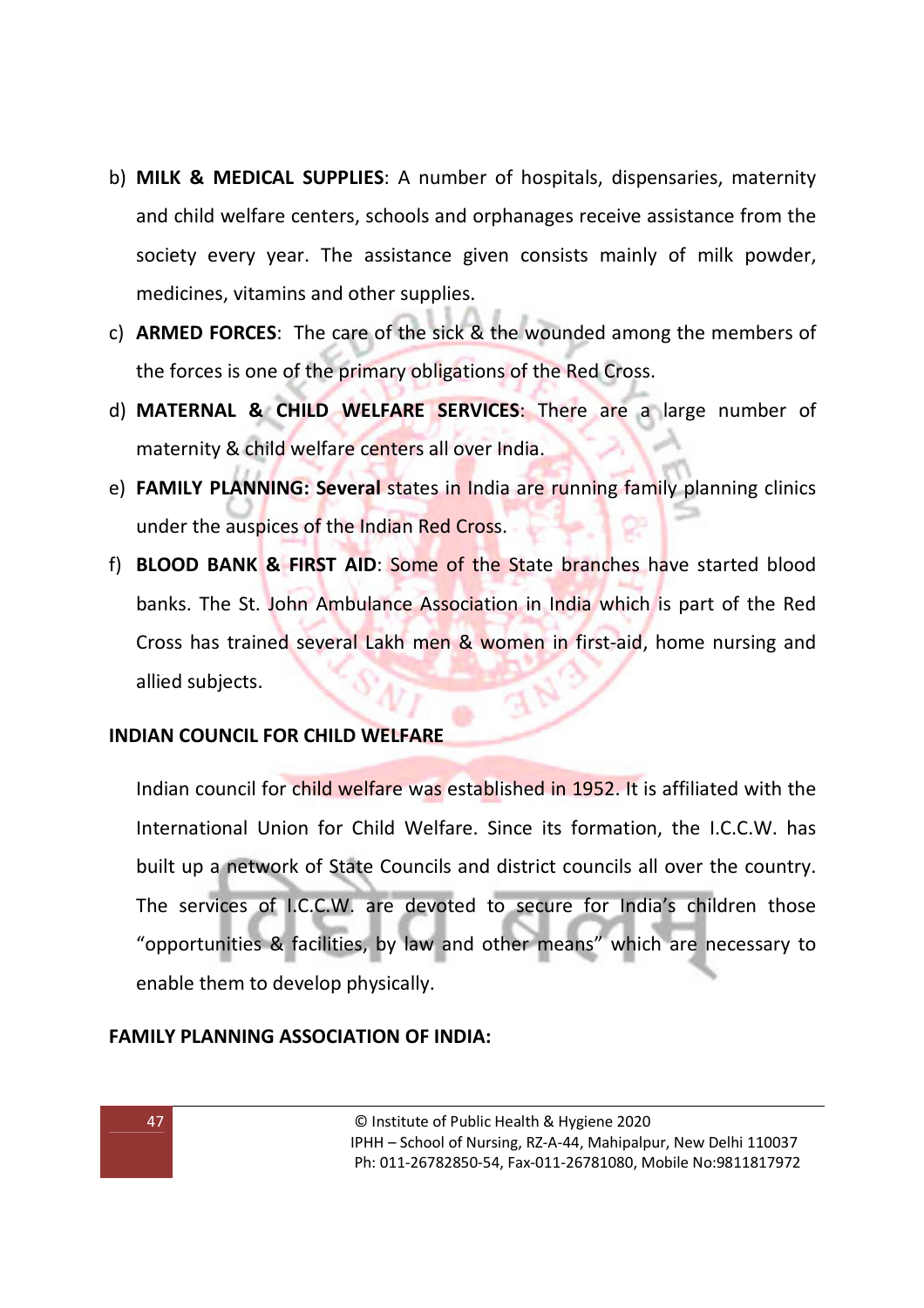The family planning association was formed in 1949 and its headquarters at Mumbai. It has done pioneering work in propagating family planning in India. The association has branches all over the country. These branches are running family planning clinics with grants- in- aid from the government. The Association has trained several hundred doctors, health visitors and social workers. One of the activities of the headquarters is to answer enquiries on family planning by correspondence or by personal interviews.

## **NON GOVERNMENT ORGANIZATION**

#### **TUBERCULOSIS ASSOCIATION OF INDIA**

The Tuberculosis Association of India was formed in 1939. It has branches in all the states in India. The activities of this Association comprise organizing a T.B. Seal campaign every year to raise funds, training of doctors, health visitors & social workers in Antituberculosis work, promotion of health education & promotion of consultations and conferences.

#### **BHARAT SEVAK SAMAJ:**

The Bharat Sevak Samaj which is a non-political and non-official organization was formed in 1952. One of the prime objectives of the Bharat Sevak Samaj is to help people to achieve health by their own actions and efforts. The B.S.S. has branches in all the States and in nearly all the districts. Improvement of sanitation in villages is one of the important activities of the B.S.S.

#### **THE KASTURBA MEMORIAL FUND**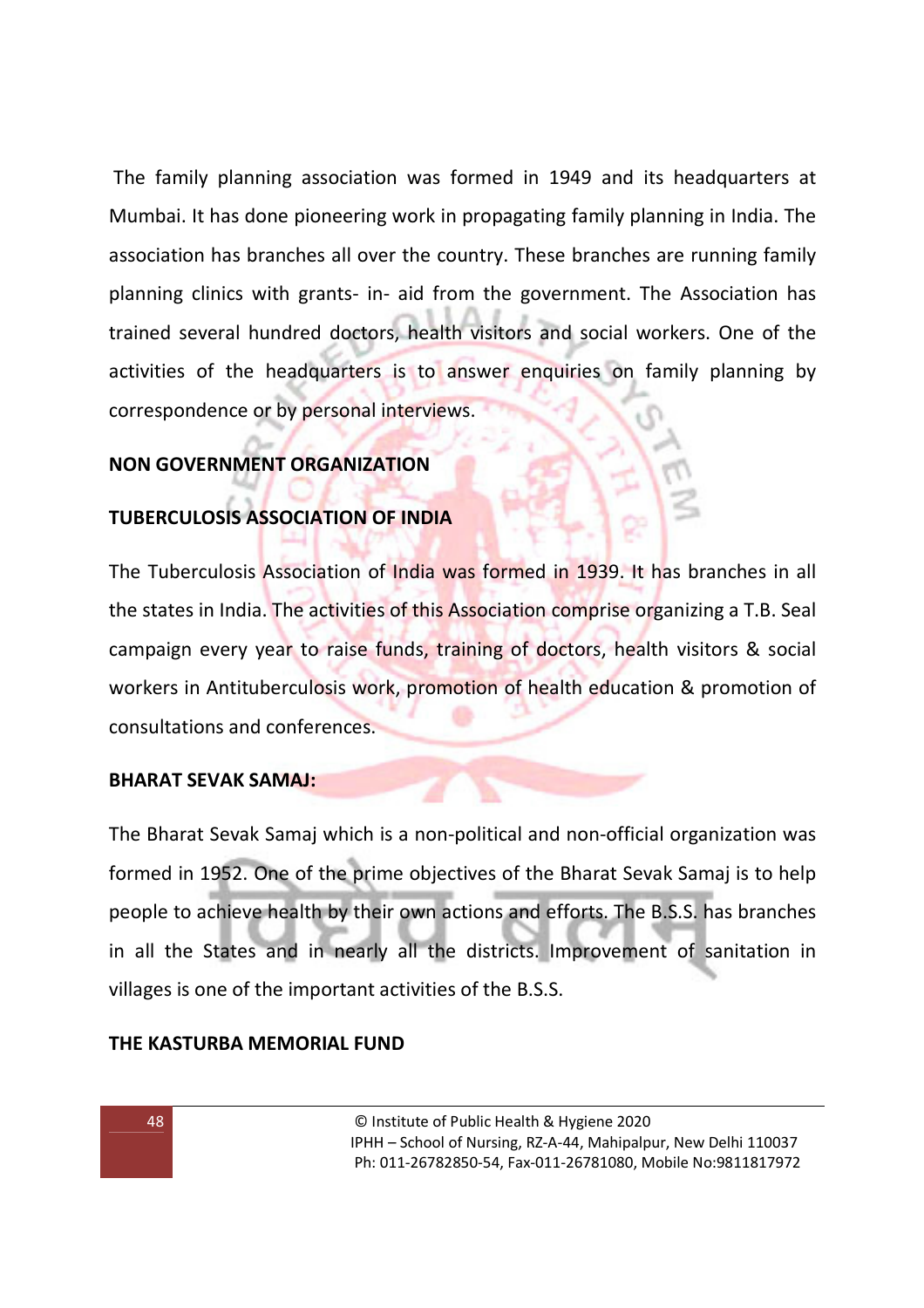Created in commemoration of Kasturba Gandhi, after her death in 1944, the fund was raised with the main object improving the lot of women, especially in the villages, through gram –sevikas. The trust has nearly a crore of rupees, & actively engaged in various welfare projects in the country.



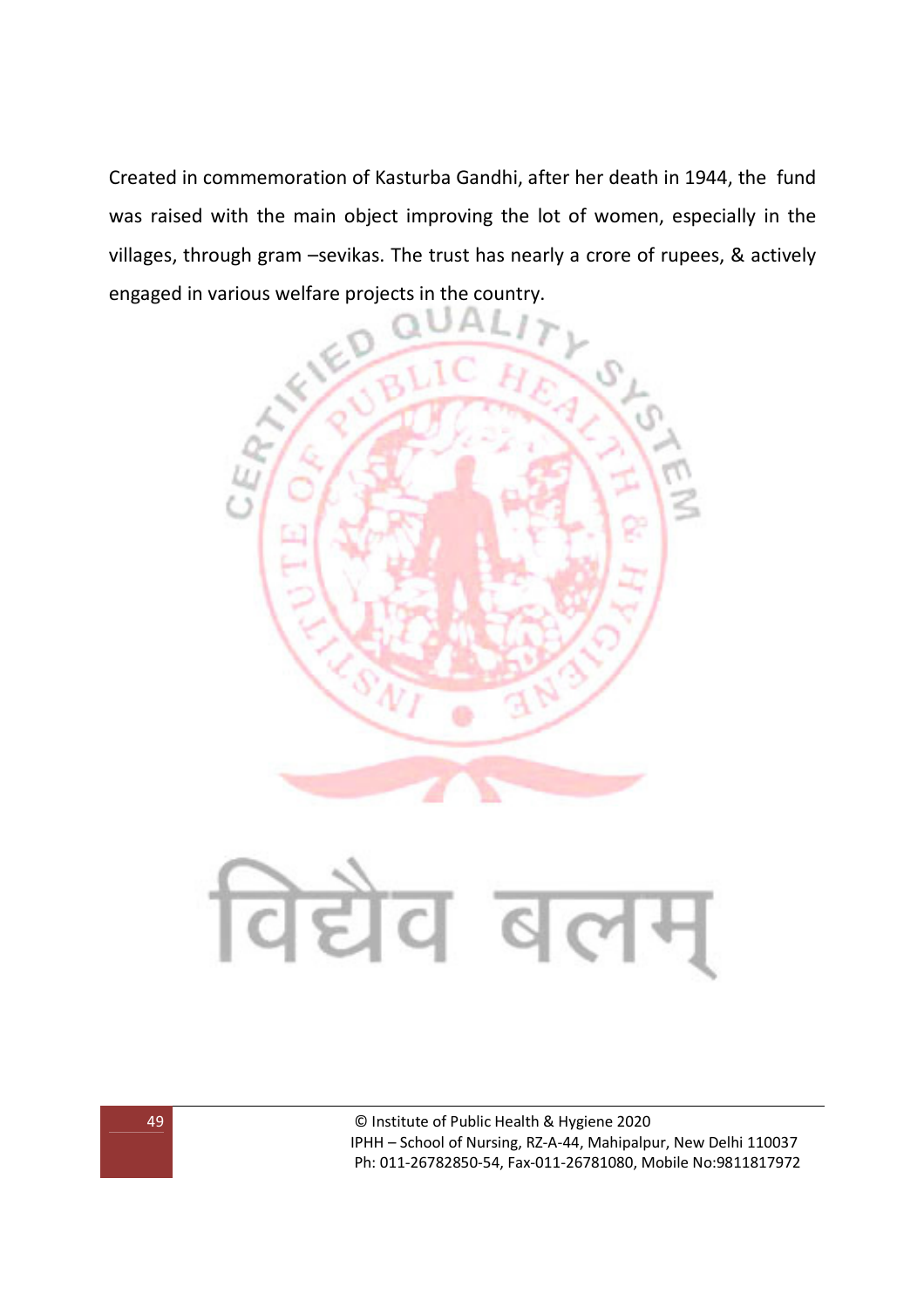## **UNIT5-TEAM CONCEPT AND FUNCTIONS OF THE HEALTH TEAM**

## **Meaning of Health Team**

**Healthcare** is a **team** effort. Each **healthcare** provider is like a member of the **team** with a special role. Some **team** members are doctors or technicians who help diagnose disease. Others are experts who treat disease or **care** for patients' physical and emotional needs.

#### **Definition**

**A health team** is a group of persons who work together to promote better health in the community.

## **CONCEPT OF HEALTH TEAM**

■ The practice of modern medicine has become a joint effort of many groups of workers both medical and non medical. The paramedical personnel includes :

- 1. Physician.
- 2.National Social Workers.
- 3. Health Assistants and Dias.
- 4. Village Health Guides.
- 5. Panchayat leaders.
- 6. Teachers.
- 7. Post Masters.
- 8. Woman Health Leader.

## **COMMUNITY HEALTH TEAM**

It refers to a group of people working together for common goal in order to provide preventive, promotive, curative, rehabilitative, restorative services to the individual, family and community.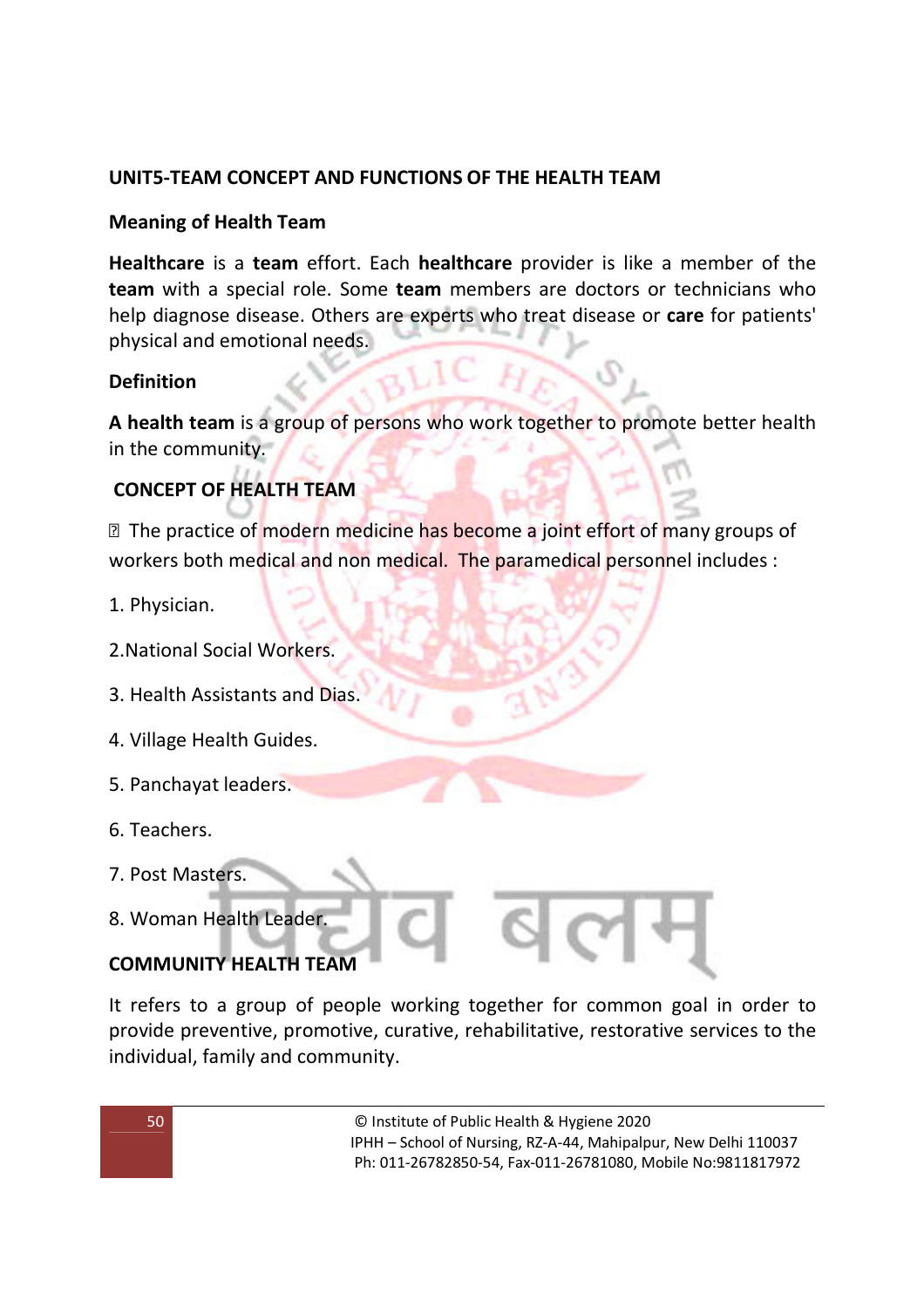#### **Functions of Health Team**

- 1. Address concerns or answer questions that patients have about their **health** and well-being.
- 2. Help patients take **care** of their **health** by discussing such topics as proper nutrition and hygiene.
- 3. Diagnose and treat injuries or illnesses. Some doctors, like surgeons, can operate on patients to treat injuries.
- 4. Maternal and Child Health services.
- 5. Family planning.
- 6. Medical Termination of pregnancy
- 7. Control and prevention of communicable disease.
- 8. Registration of vital events.

## **Role and Responsibilities of ANM**

ANM will carry out the following Role and Responsibilities:

## **1. Maternal and Child Health**

- I. Register and provide care to pregnant women throughout the period of pregnancy.
- II. Ensure that every pregnant woman makes at least 3 visits for Ante-natal check-up.
- III. Refer all pregnant women to PHC for RPR test for syphilis.
- IV. Conduct deliveries in her area when called for
	- Supervise deliveries conducted by Dais and assist them whenever called in.
- **2. Family planning** 
	- I. Spread the message of family planning to the couples and motivate them for family planning individually and in groups.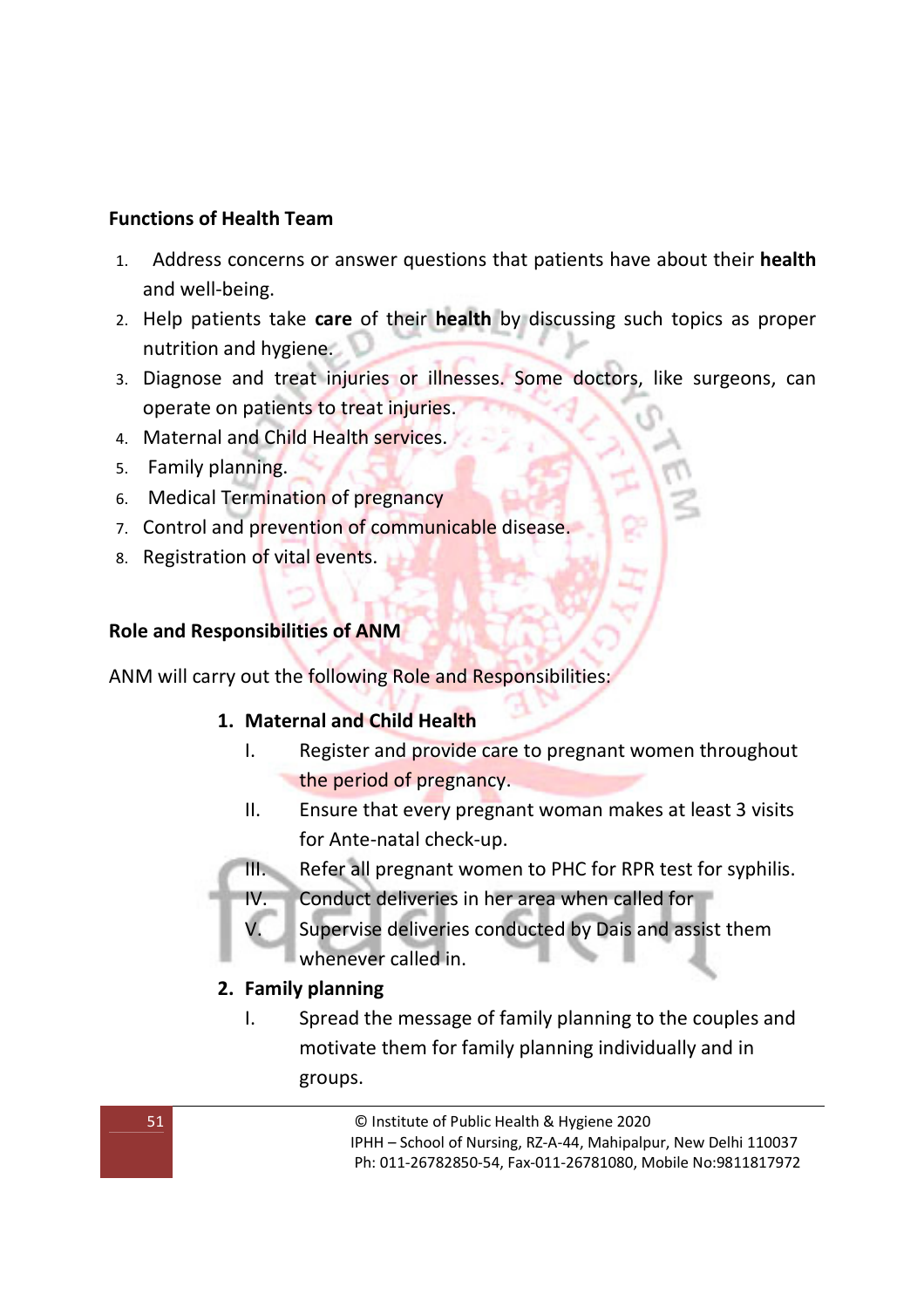- II. Establish female depot holders, and provide a continuous supply of conventional contraceptives to the depot holders.
- III. Build rapport with acceptors, village leaders, ASHA, Dais and others and utilize them for promoting family welfare programme.
- IV. Identify women leaders and help the Health assistant (Female) to train them.

## **3. Medical Termination of Pregnancy**

- I. Identify the women requiring help for medical termination of pregnancy and refer them to nearest approved institution.
- II. Educate the community of the consequences of septic abortion and inform them about the availability of services for medical termination of pregnancy.

#### **4. Nutrition**

- I. Distribute Iron and Folic Acid tablets as prescribed to pregnant women.
- II. Administer Vitamin A solution to children as per the guidelines.
- III. Educate the community about nutritious diet for mothers and child.
- IV. Coordinate with Anganwadi Workers.

#### **5. Universal Programme on Immunization (UIP)**

- I. Immunize pregnant women with tetanus toxoid.
- II. Administer DPT vaccine, oral poliomyelitis vaccine, measles vaccine and BCG vaccine to all infants and children, as per immunization schedule.
- III. Ensure injection safety.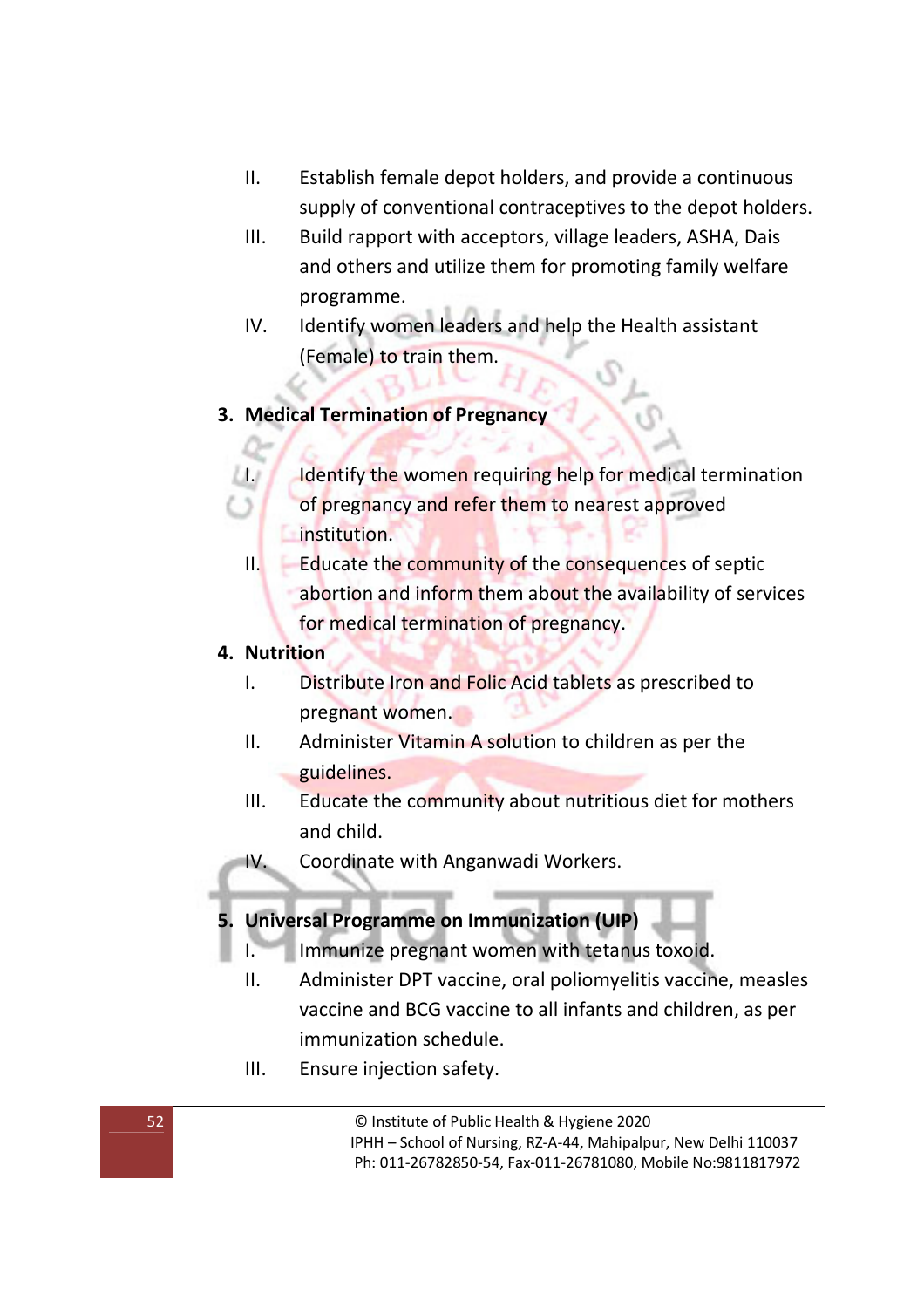## **Code of Ethics For ANM**

## The **Code of Ethics for Nurses** consists of two components:

- 1. the provisions
- 2. the accompanying interpretive statements.

## **The Code of Ethics for Nurses**

## **Provision 1**

- 1. Respect for human dignity
- 2. Relationships to patients
- 3. Thenature of health
- 4. The right to self-determination
- 5. Relationshipswith colleagues and others

## **Provision 2**

- 1. Primacy of the patient's interests
- 2. Conflict of interest for nurses
- 3. Collaboration
- 4. Professional boundaries

## **Provision 3**

- 1. Protection of the rights of privacy and confidentiality
- 2. Protection of human participants in research
- 3. Performance standards and review mechanisms
- 4. Professional competence in nursing practice
- 5. Protecting patient health and safety by action on questionable practice
- 6. Patient protection and impaired practice

## **Provision 4**

- 1. Authority, accountability,and responsibility
- 2. Accountability for nursing judgment, decisions,and action
- 3. Responsibility for nursing judgment, decisions, and action
- 4. Delegation of nursing activities or tasks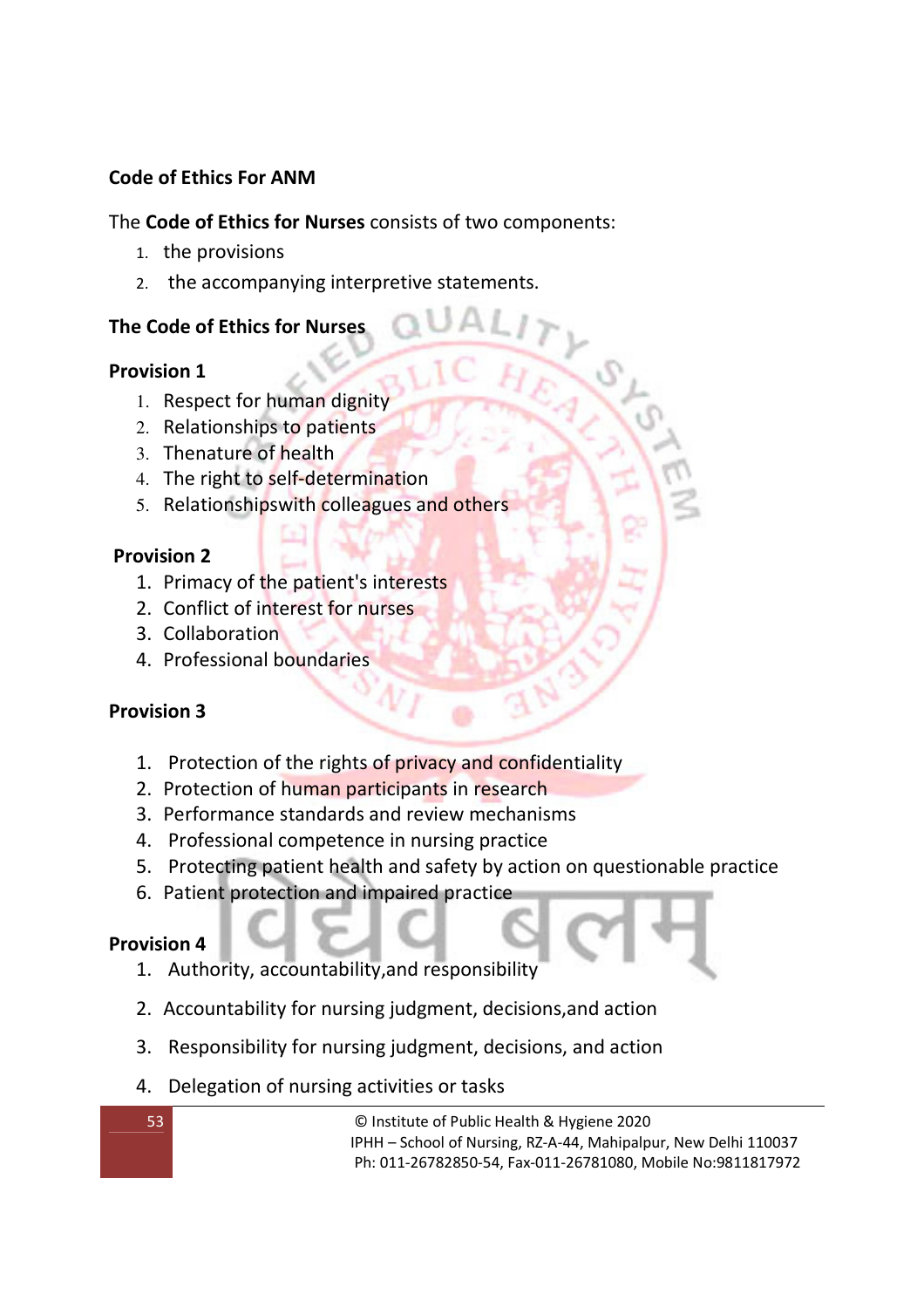### **Provision 5**

- **1.** Duty to self and others
- **2.** Promotion of personal health, safety, and well-being
- **3.** Wholeness of character
- **4.** Preservation of integrity
- **5.** Maintenance of competence and professional growth
- **6.** Personal growth

#### **Provision 6**

- 1. The environment and moral virtue and values
- 2. The environment and ethical obligation
- 3. Responsibility for the healthcare environment

## **Provision 7**

- 1. Contributions through research and scholarly inquiry
- 2. Contributions through developing maintaining, and implementing professional practice standards
- 3. Contributions through nursing and health policy development

## **Provision 8**

- 1. Health is a universal right
- 2. Collaboration for health, human rights,and health diplomacy
- 3. Obligation to advance health and human rights

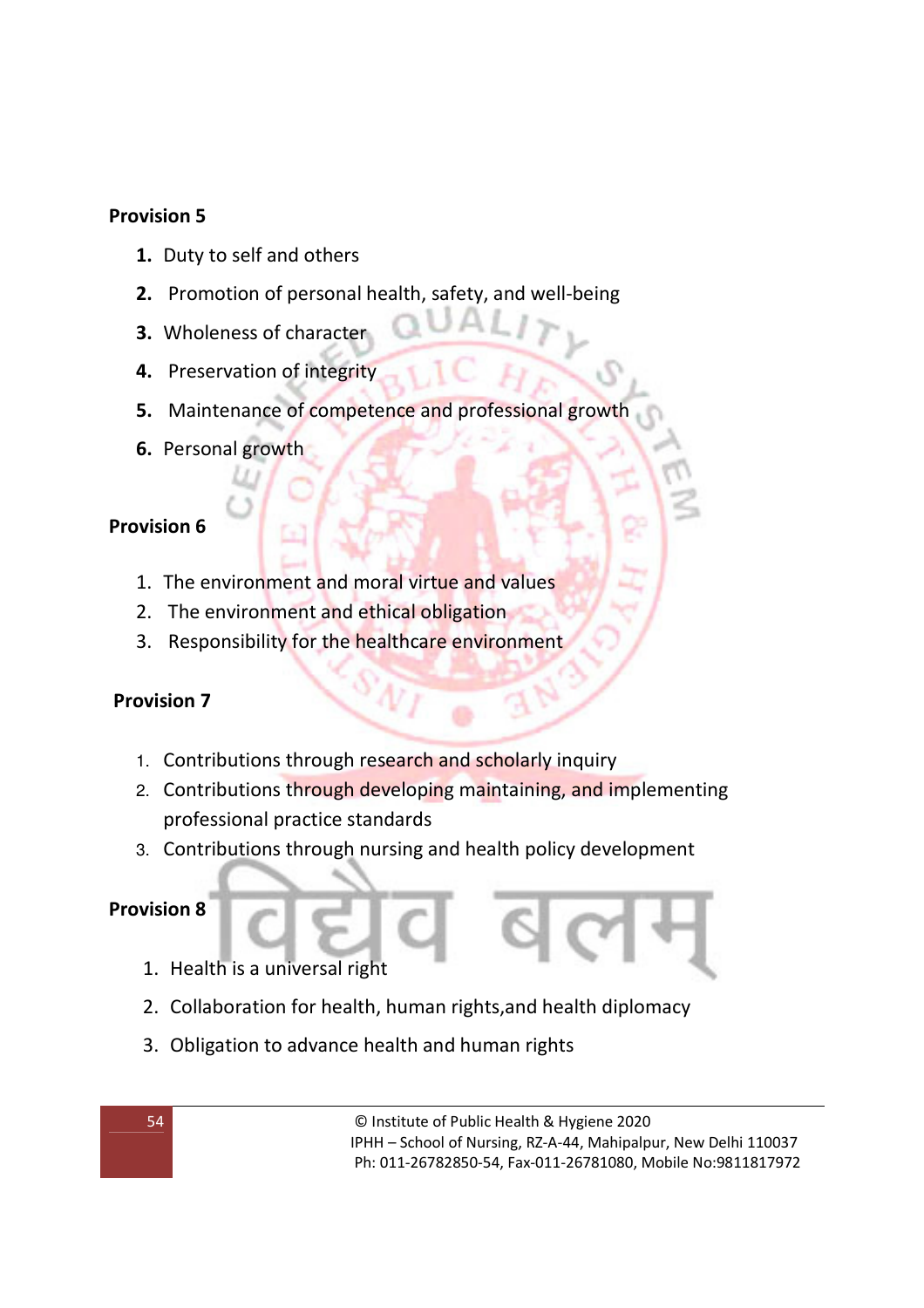4. Collaboration for human rights in complex and extraordinary practice setting.

#### **Provision 9**

- 1. Articulation of values
- 2. Integrity of the profession
- 3. Integrating social justice
- 4. Social justice in nursing and health policy

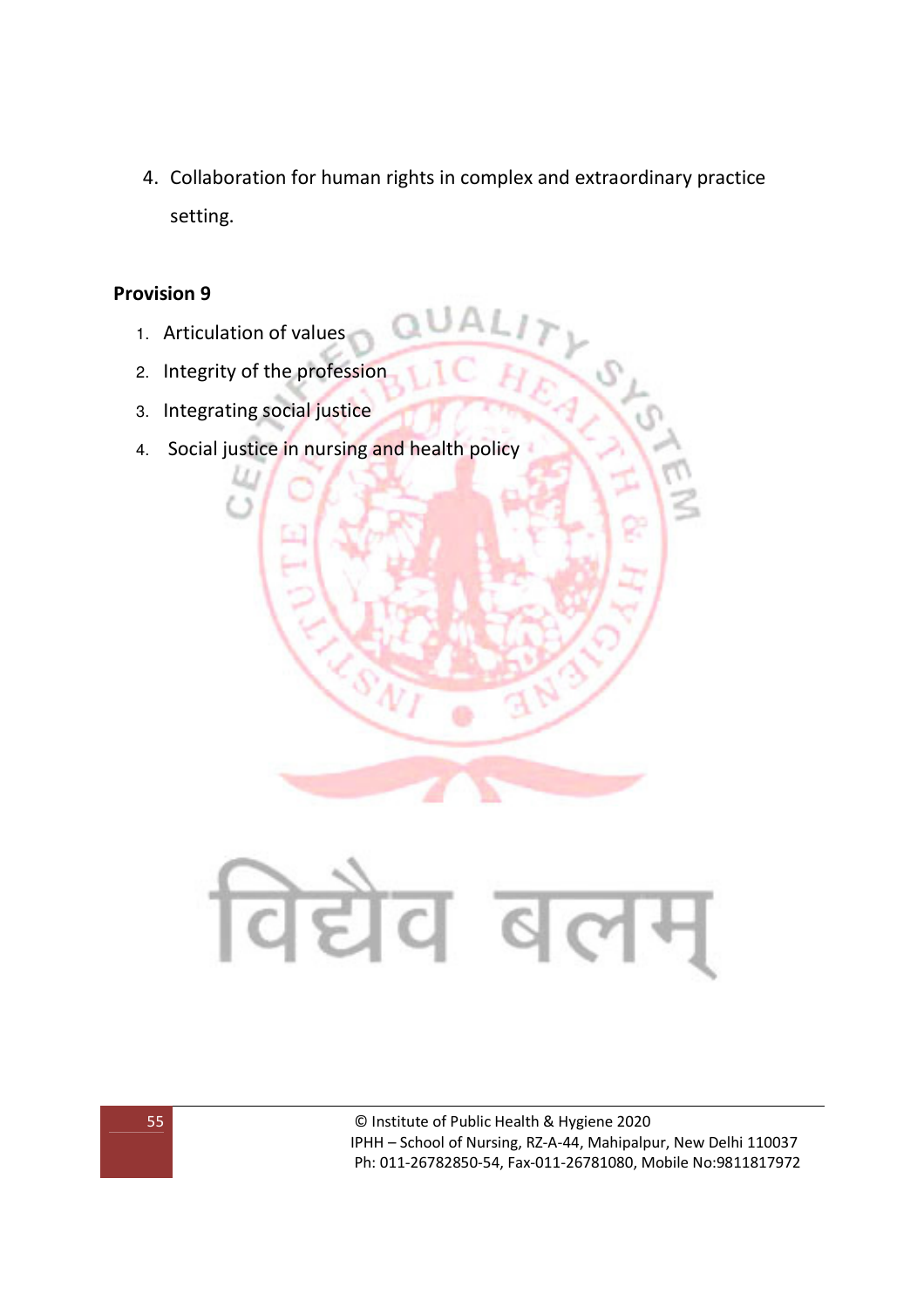## **UNIT6- STRUCTURE OF COMMUNITY**

## **RURAL COMMUNITY**

India is a land of villages. There are 640867 villages. Out of every 1000 population, 690 live in villages. The average population of an Indian village is about 550 or 100 families. The villages are self -sufficient. The rural people depend primarily upon agriculture. Caste, religion, ritual, kinship, marriage, economy are some of the important aspects of Indian village society.

## **Characteristics of rural community**

The characteristics of rural community are following:

- 1. Rural area is sparsely populated because many people leaves rural areas and settles in the urban areas for more facilities.
- 2. These society has homogeneity, in its profession that is their only source of earning is agriculture and this is transmitted from generation to generation.
- 3. There is homogeneity in dress, language and customs. It means all these remain same because their culture is same they belong to the same area.
- 4. These areas have got slow means of communication.
- 5. Rural areas have very slow rate of change because of lack of education and modern technology.
- 6. Areas have got simple culture transmitted from generation to generation.
- 7. Rural areas have got informal social life that is they spent their life in a. simple way.

## **Changes in village community development**

# The **change in village community** may be seen in different spheres:

(i) Caste System: The British rule in India gave a serious blow to the caste system in the **villages**. Thus caste system has now lost its traditional hold in the **villages**, however, casteism is getting strengthened on account of selfish political interests.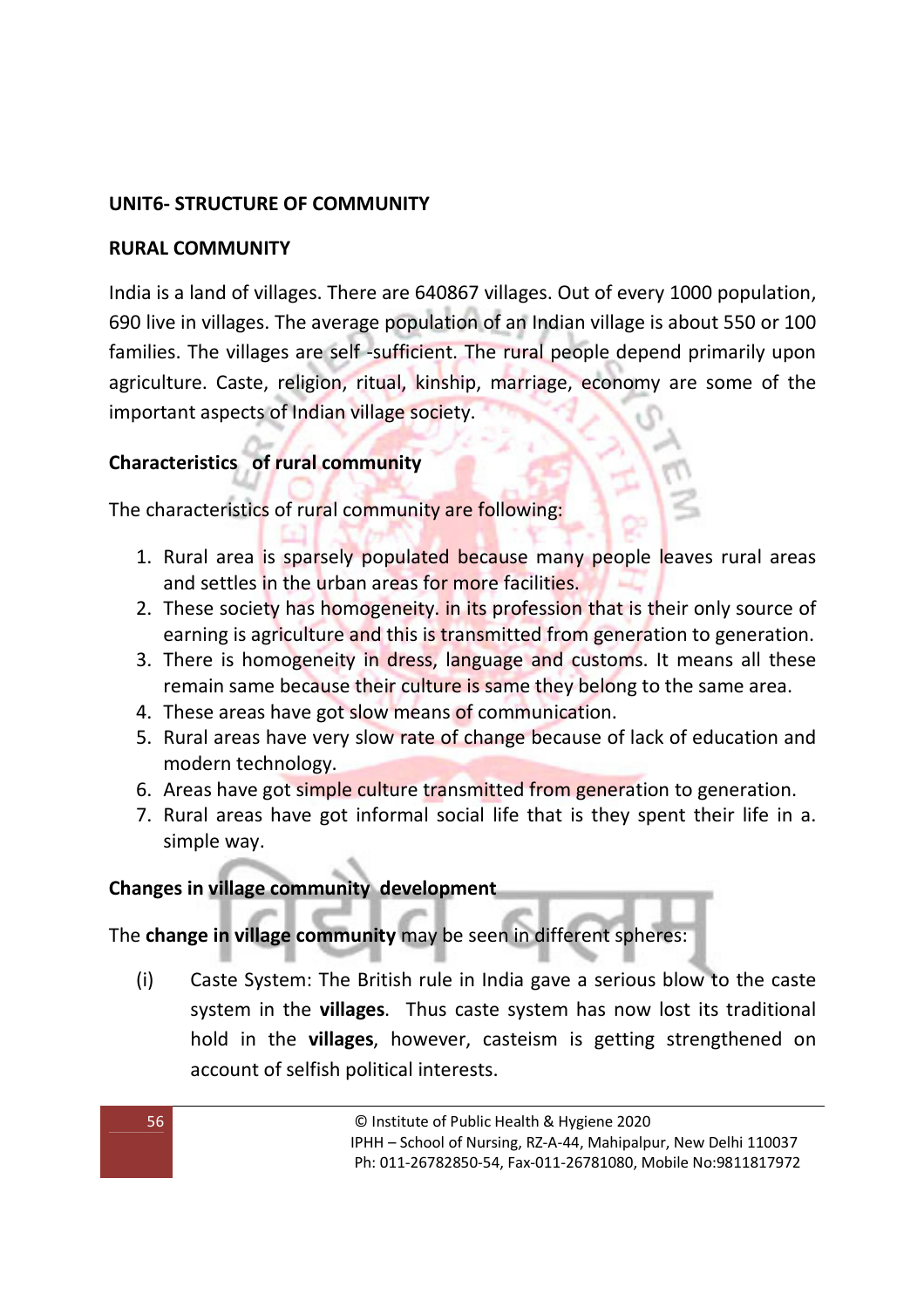- **(ii) jajmani system:**Jajmani system is a traditional feature of the village community in India. Jajmani system refers to the system of offering service and accepting service.
- **(iii)** Marriage system: The village community also witnesses changes with regard to marriage. Although endogamy largely prevails in the rural areas, what is novel and interesting is that there is a trend towards an increase in love-marriages and inter-caste marriages.
- **(iv)** Family system: The most important feature of rural family in India is the practice of joint family system. As a result of certain factors such as impact of western philosophy and growing individualism, joint families are gradually disintegrating.
- **(v) Economic system:** Several changes are noticeable in the economic sphere. The farmers are increasingly making use of better seeds, manures, fertilizers, pesticides, tractors etc with a view to increase agricultural production both quantitatively and qualitatively.

## **Major Rural Problems**

LL.

In a community, there are both individual and social problems. When individual problems affect a large number of people, they become social problems. Some of the present day social problems are:-

- 1. Alcoholism
- 2. Drug dependence
- 3. STD
- 4. Vagrancy
- 5. Juvenile delinquency
- 6. Prostitution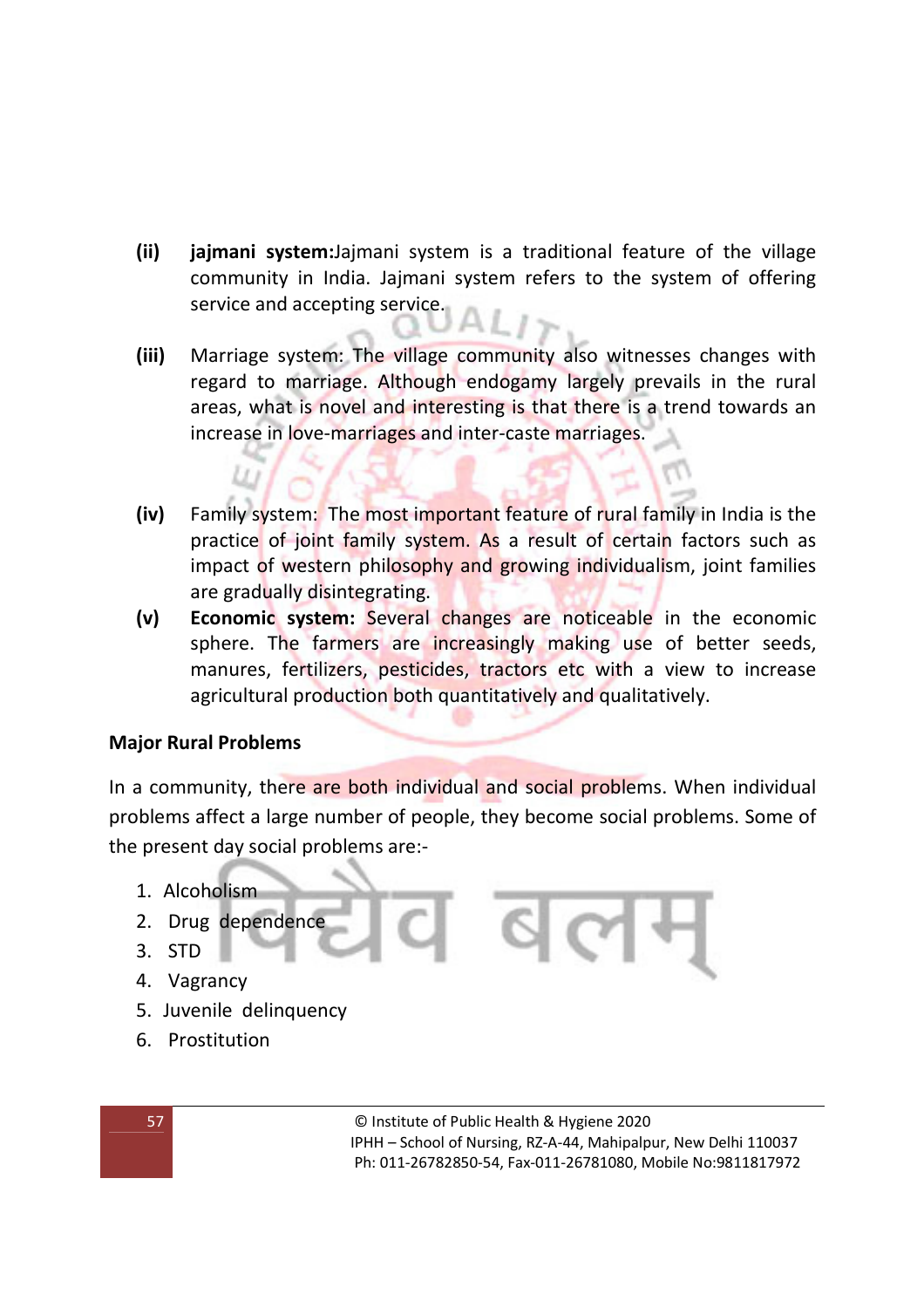Social problems are solved by social and political action that is by social welfare programmes, social assistance, and social legislation in the community to curb the social evils. The prevention of Immoral Traffic Act, The Medical Termination of pregnancy Act, The prevention of Food Adulteration Act.

### **URBAN COMMUNITY**

 $QUAL1$ Towns and cities comprise the urban society. They are relatively large, dense and permanent settlements of people. According to the 2011 census, there are 7935 towns and cities in India. It has been said civilization means the city, and the city means civilization. The city represents the way of living of man in modern age. The occupational pattern of the urban people is different. They depend less on agriculture. There is an occupational diversity. The social life is impersonal and less intimate.

## **Characteristics of urban community**

The characteristics of urban community are following:

- 1. Urban society is thickly populated because many people comes from rural areas and settles down here for better facilities of life.
- 2. This society has homogeneity in profession it means that there are many professions through which people can earn.
- 3. In urban areas there is difference in dress, language and customs because there are a variety of people having different backgrounds.
- 4. have got fast means of communication that is they Gets aware of what is happening around the world rapidly.
- 5. The areas have got fast rate of change because of education and modern technology.
- 6. These areas have got complex culture because of mixing of other cultures in it.
- 7. Urban areas have got formal social life.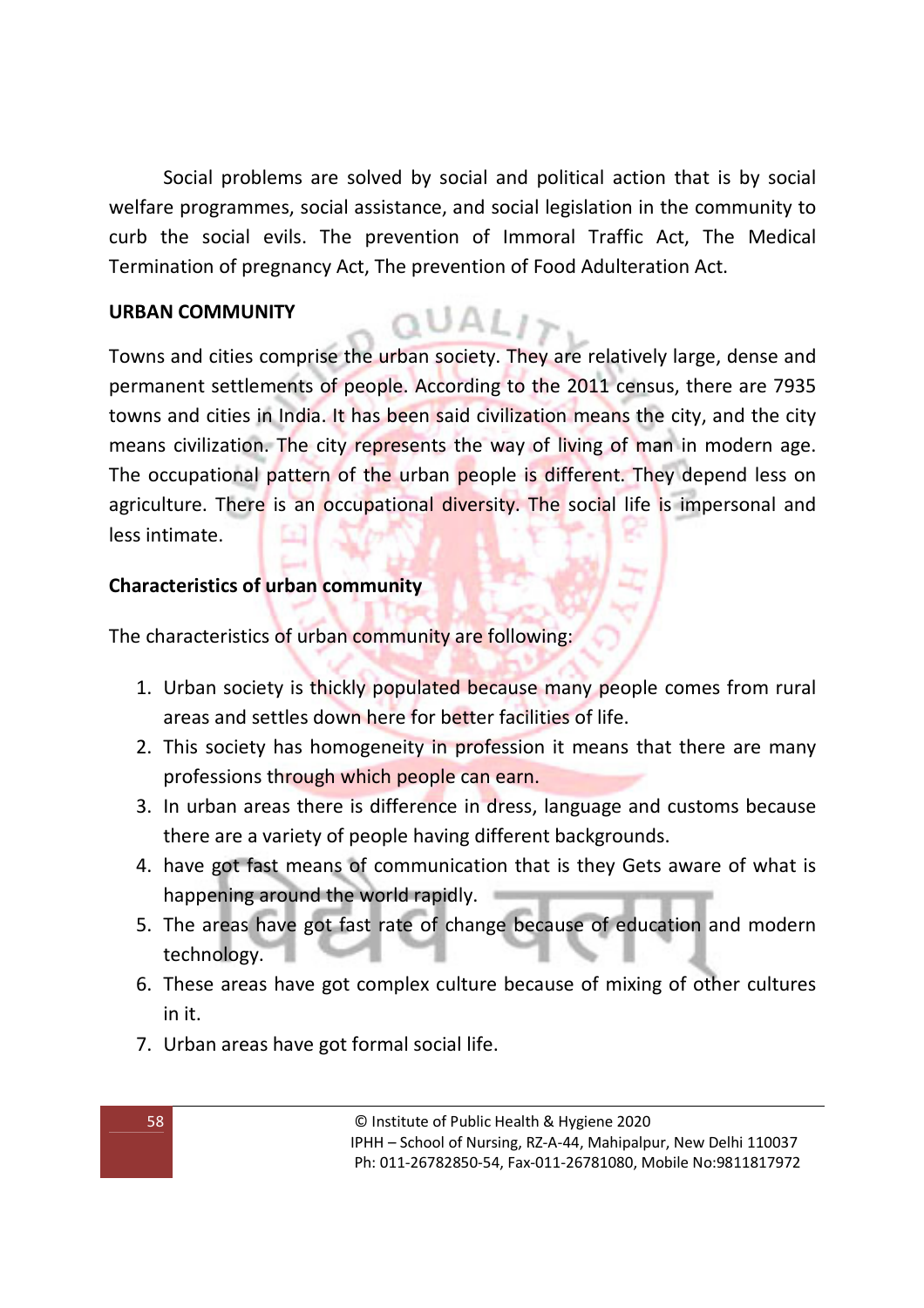8. Urban areas have got weak interactions and ties on the basis of their complex.

### **Changes & Adjustments to Urban Environment**

### **Environmental Effects of Urbanization**:

Urban populations interact with their environment. Urban people change their environment through their consumption of food, energy, water, and land. And in turn, the polluted urban environment affects the health and quality of life of the urban population

Although **urban sprawl** has its benefits, such as creating local economic **growth**, **urban sprawl** has many negative consequences for residents and the **environment**, such as higher water and air pollution, increased traffic fatalities and jams, loss of agricultural capacity, increased car dependency

Migration is the demographic process that links rural to urban areas, generating or spurring the growth of cities. The resultant urbanization is linked to a variety of policy issues, spanning demographic, economic, and environmental concerns. Growing cities are often seen as the agents of environmental degradation. Urbanization can place stress on the land through sprawl; coincident industrial development may threaten air and water quality

#### **Impact of Urbanization on Environment**

- 1. Urban lifestyles, which tend to be consumptive, requiring great natural resources and generating increasing amounts of waste also lead to increased levels of air, water and soil pollution.
- 2. Approximately 97% of the earth's water is stored in the oceans, and only a fraction of the remaining portion is usable freshwater. The consequences of urbanization are a decrease in the volume of water that percolates into the ground; and a resulting increase in volume and decrease in quality of surface water.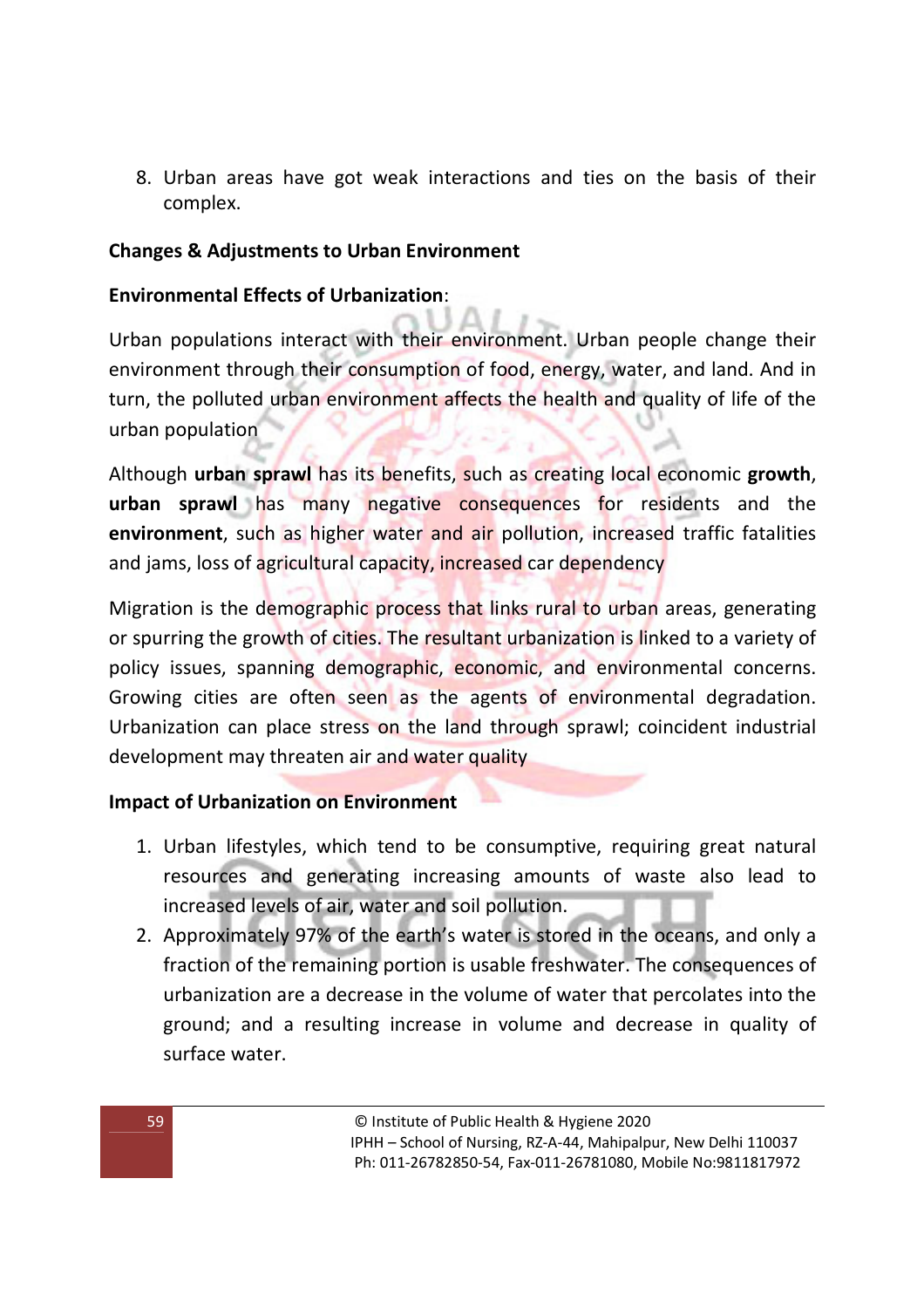- 3. Air pollution often plagues industrialized cities, particularly during their early development. Episodes of high levels of sulfurous smog killed or sickened thousands
- 4. Urbanization has led to reduced physical activity and unhealthy nutrition. The World Health Organization predicts that by 2020, non-communicable diseases such as heart disease will account for 69 percent of all deaths in developing countries.
- 5. Consequences of urban industry, emissions from cars, and the electricity demand. Around the world, companies use fossil fuels such as coal and petrol to generate electricity. Burning these compounds leads to an increase in air pollutant and greenhouse gas emissions.

## **Major Urban Problems**

Poor air and water quality, insufficient water availability, waste-disposal **problems**, and high energy

consumption are exacerbated by the increasing population density and demands of **urban** environments

**Drug addiction:** Drug addiction is defined as a state of periodic or chronic intoxication

detrimental to the individual and society produced by the repeated intake of habit forming drugs.

## **Alcohol abuse**

Alcoholism is a worldwide social and medical problem. Over the past 30 to 40 years, alcohol consumption has increased in quantity and frequency. The age at which people start drinking has also declined.

## **VILLAGE : PHYSICAL STRUCTURE**

From the prehistoric times, the village has been enjoying an important place as the unit of Indian social structure. India can righty be called a land of villages. A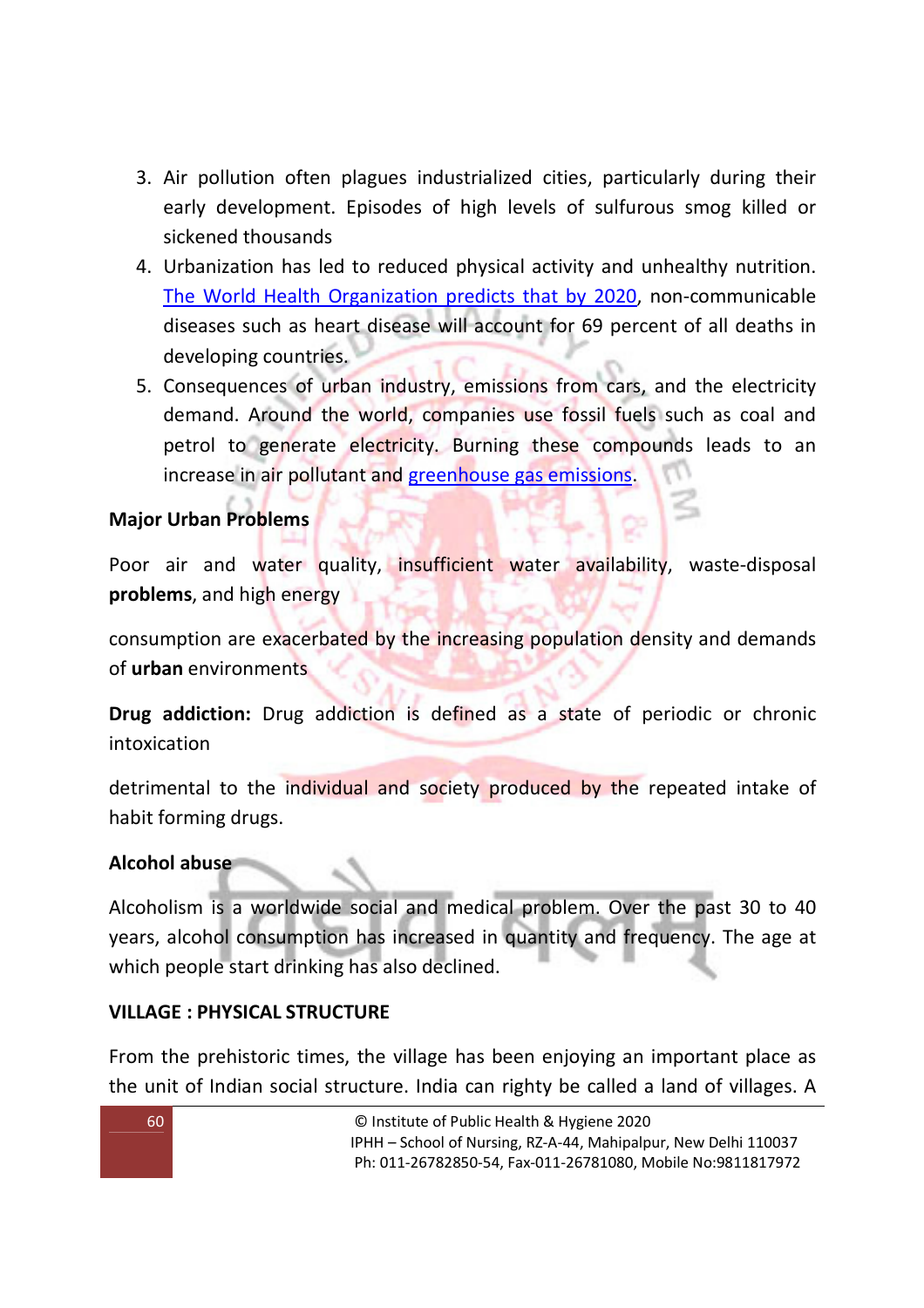large proportion of India lives in villages. India can rightly be called the land of Villages.

The rise of the village is bound up with the rise of agricultural economy in history. The emergence of a village signified that man passed from the nomadic mode of collective life to a settled one.

## **ON THE BASIS OF STRUCTURE**:

- 1. The **Nucleated Village**: Habitation area is well marked. The boundaries of the village together with its fields are never perceived. The fields owned by one village merge into those owned by another except where a hillock or stream or a highway forms a boundary. These villages are situated on high plateau of the Deccan Village
- 2. **The Linear Village** : These villages are strung along length-wise on two sides of the road. The houses stand on their own compounds with their gardens and are fenced from all sides One walks or drives through on both sides of the road all the time .
- 3. **DISPERSED VILLAG**E: The houses are situated in their own fields in clusters of two or three huts all belonging to a single close kinship group. They are either huts of the father and grown up sons or brothers and their wives. The next cluster of huts may be as far as a furlong or too away depending upon how big the holding of each cluster is. The habitation area is not distinguished from the cultivated area and the widely scattered houses of these villages.
- 4. ON THE BASIS OF RESIDENCE: Migratory Village , Semi-permanent Agricultural Village, Permanent Agricultural Village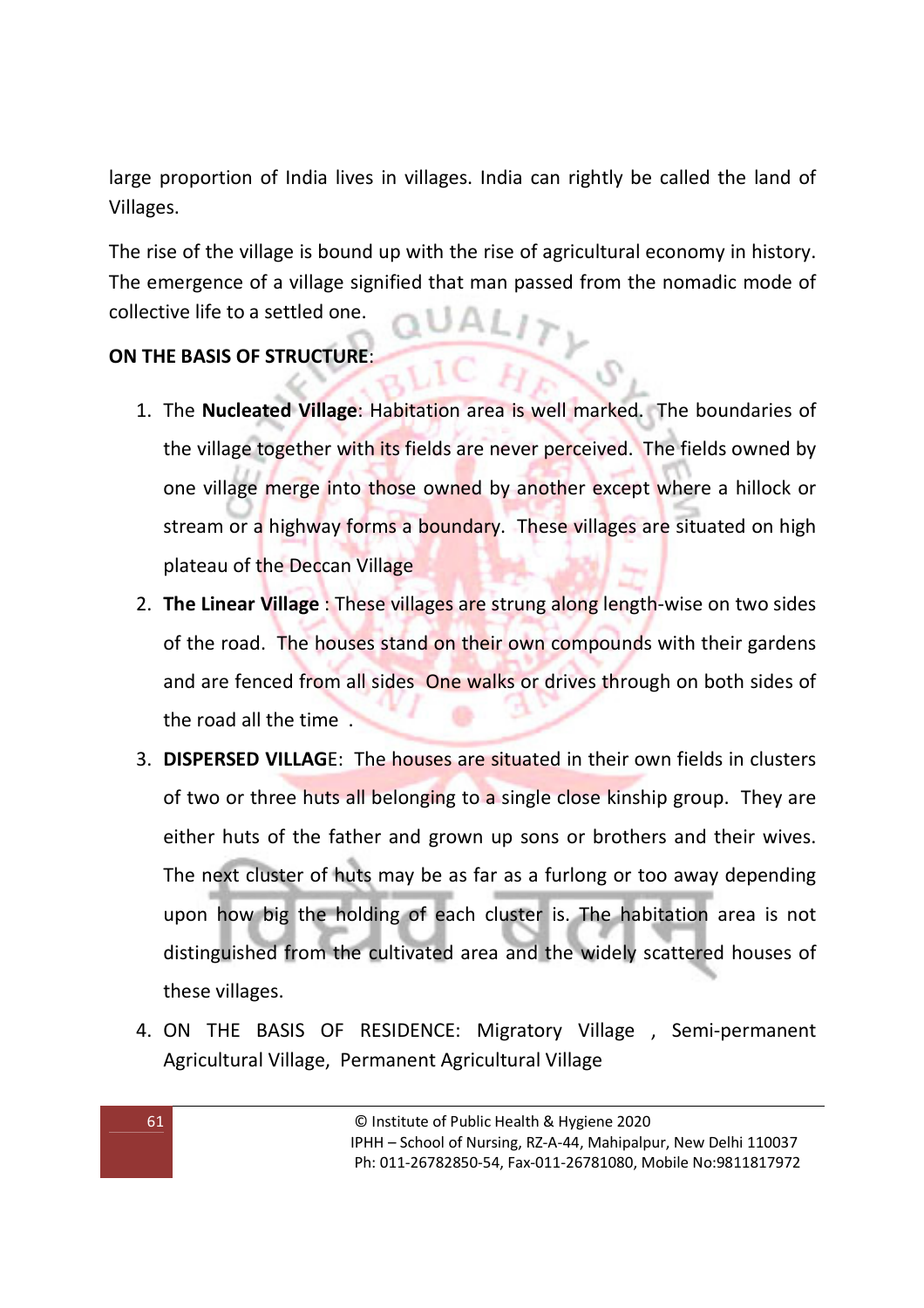- 5. ON THE BASIS OF ORGANISATION: Co-operative Villages, Semi-Collective Villages, Collective Villages.
- 6. ON THE BASIS OF LAND OWENERSHIP: Landlord Villages

### **UNIT 7-DYNAMICS OF COMMUNITY**

#### **Social Processes**

**Socialization** is the process of internalizing the norms and ideologies of society. Socialization encompasses both learning and teaching and is thus "the means by which social and cultural continuity are attained"

#### **Individual & Process of Socialization**

Socialisation is known as the process of inducting the individual into the social world. The term socialisation refers to the process of interaction through which the growing individual learns the habits, attitudes, values and beliefs of the social group into which he has been born.

 **Socialization** is a **process** that introduces people to social norms and customs. This **process** helps individuals function well in society, and, in turn, helps society run smoothly. Family members, teachers, religious leaders, and peers all play roles in a person's **socialization**.

Socialization is important in the process of personality formation. While much of human personality is the result of our genes, the socialization process can mold it in particular directions by encouraging specific beliefs and attitudes as well as selectively providing experiences.

Process of Socialization

Process of Socialization "Begins At Birth, Ends with Death" The Human Infant<sup>®</sup> comes into the world as biological organism. He is gradually moulded into a social being by the groups in society. He learns social ways of acting and feeling by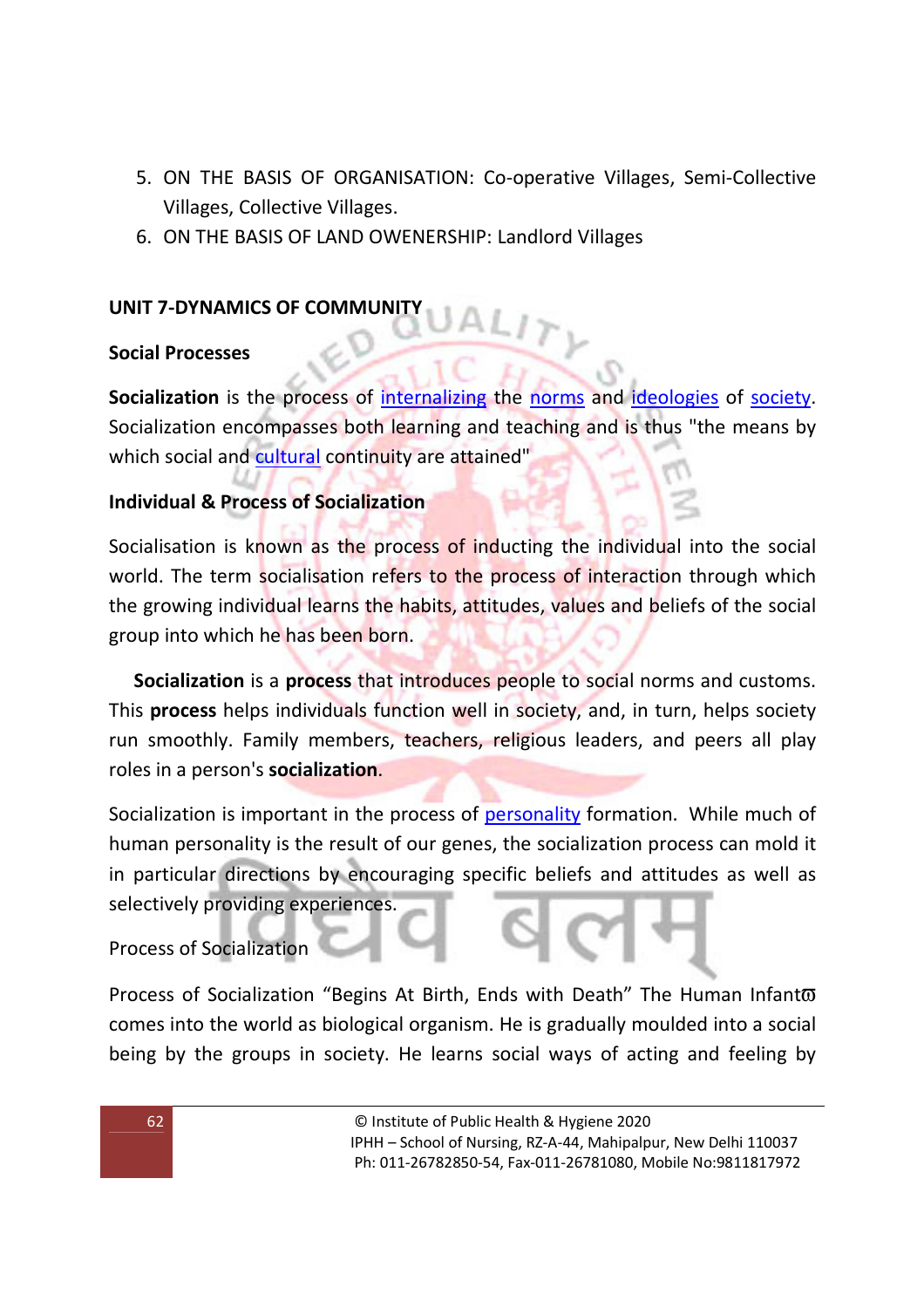imitating others. The process of moulding into a person is known as "Socialization."

## **Interaction between different social group in the village**

## **Social Group**

According to Maclver and Page "Any collection of human beings who are brought into social relationship with one another".

According to Green, "A group is an aggregate of individuals which persist in time, which has one or more interests and activities in common and which is organised."

Social relationships involve some degree of reciprocity and mutual awareness among the members of the group.

## **Characteristics of Social Groups:**

## **1. Similarity of Behaviour:**

For the fulfillment of common interest, the members of a group behave in a similar way. Social group represents collective behaviour. The-modes of behaviour of the members on a group are more or less similar.

## **2. Sense of Unity:**

Each social group requires sense of unity and a feeling of sympathy for the development of a feeling or sense of belongingness.

## **3. Mutual Awareness:**

The members of a social group must be mutually related to one another. A more aggregate of individuals cannot constitute a social group unless reciprocal awareness exist among them. Mutual attachment, is therefore, regarded as its important and distinctive feature. It forms an essential feature of a group.

## **4. Group Norms:**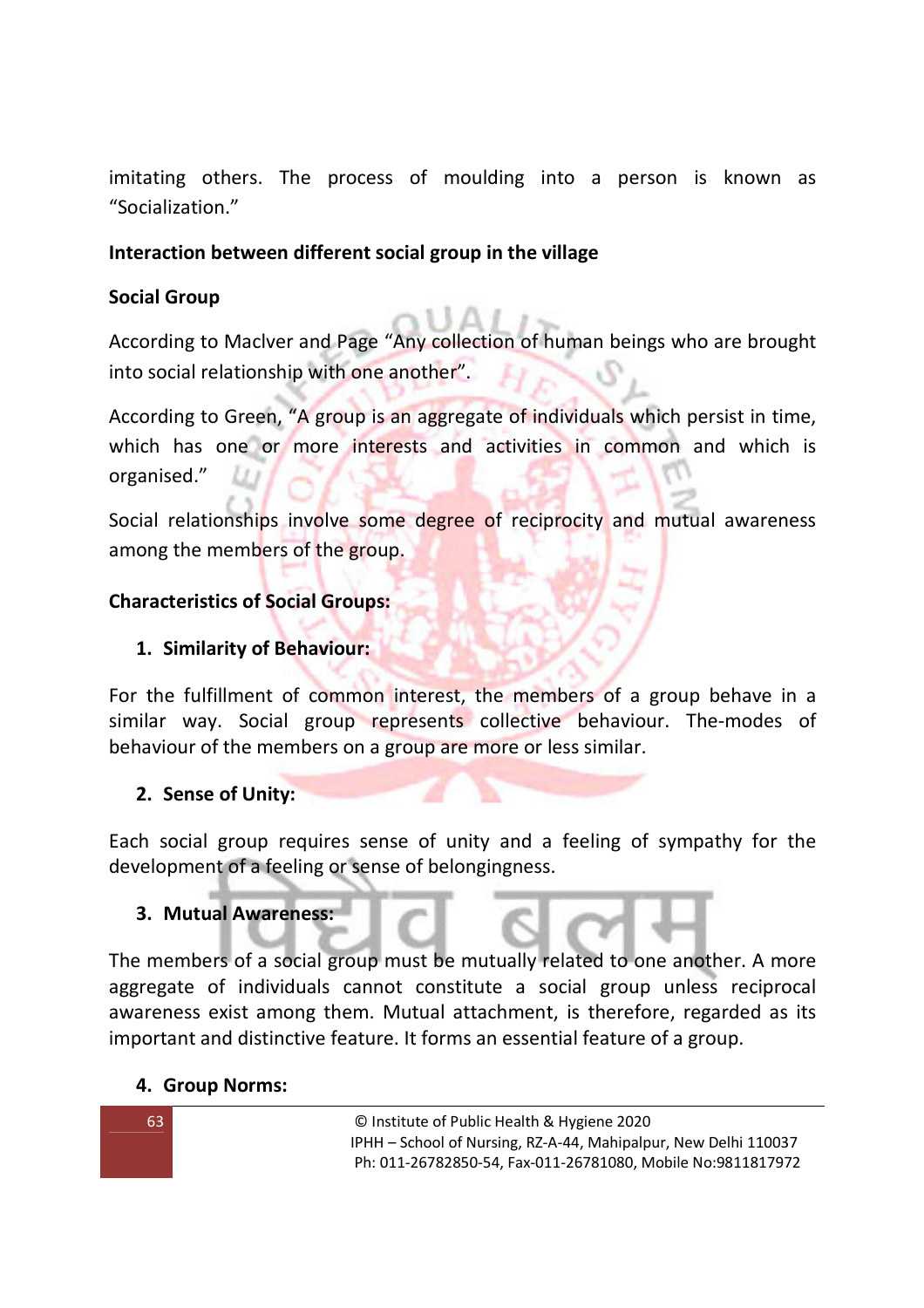Each and every group has its own ideals and norms and the members are supposed to follow these. He who deviates from the existing group-norms is severely punished.

## **Different Social groups in villages**

- 1. **Primary Group** : The Primary group is the most simple and universal form of association. It is nucleus of all social organization. It is a small group in which a small number of persons come into direct contact with on another.
- 2. **Secondary Group:** The Secondary groups are of special significance in modern industrial society. "The secondary groups can be roughly defined as the opposite of everything already said about primary groups."
- 3. **Reference Group:**

A reference group may or may not be a membership group. The term reference was introduced "An Outline of Social Psychology".

## **TRADITION & CUSTOMS**

**Tradition** : A **tradition** is a belief or behavior (**folk custom**) passed down within a group or society with symbolic meaning or special significance with origins in the past.

**Custom :** A custom is defined as a cultural idea that describes a regular, patterned behavior that is considered characteristic of life in a social system. Shaking hands, bowing, and kissing—all **customs**—are methods of greeting people.

Today's custom is tomorrow's *tradition*.

# **Influencing Factors of Customs & Tradition on health**

1. The influence of custom on health is vast. It affects perceptions of health, illness and death, beliefs about causes of disease, approaches to health promotion, how illness and pain are experienced and expressed, where patients seek help, and the types of treatment patients prefer.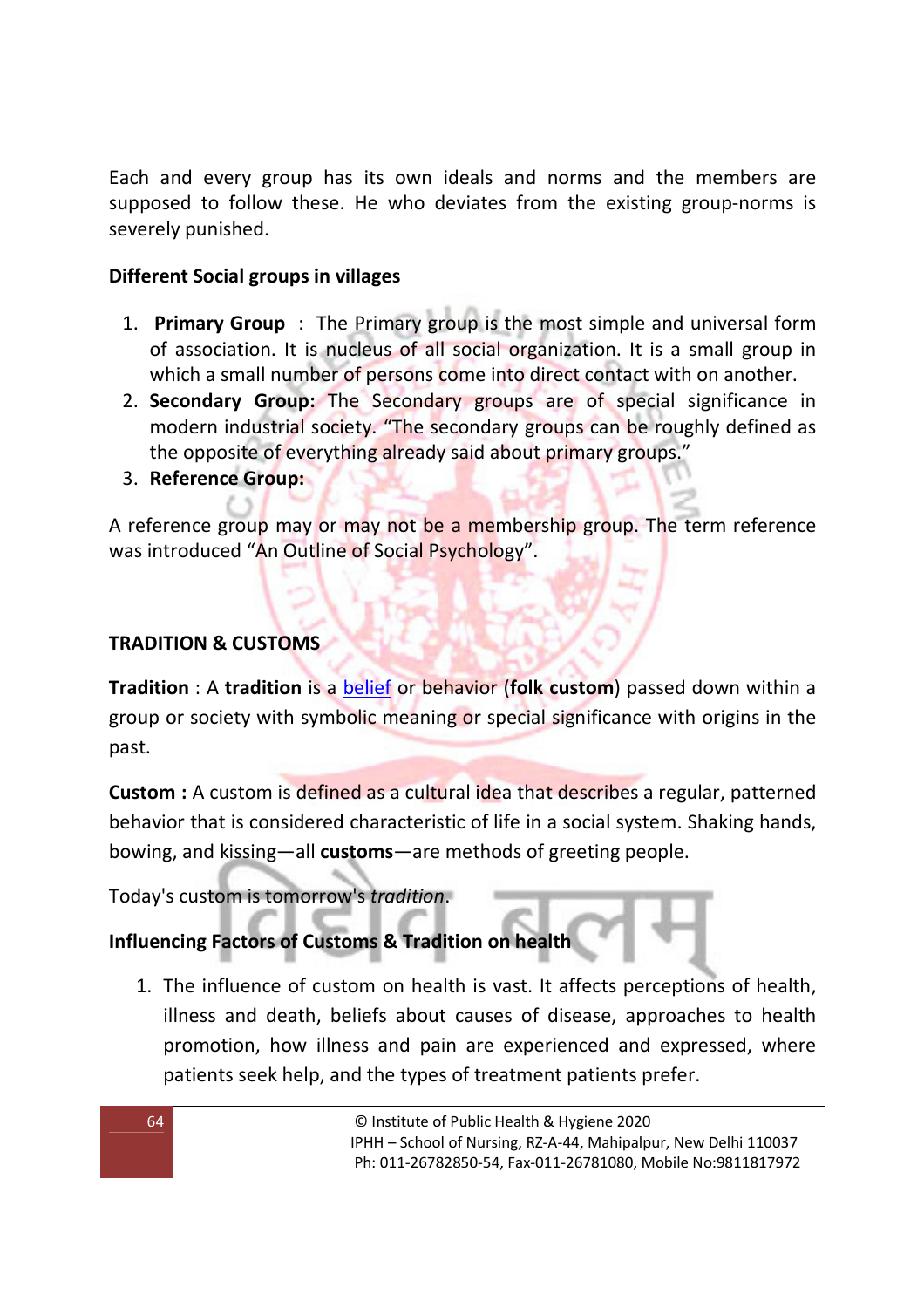- 2. Culture is a pattern of ideas, customs and behaviours shared by a particular people or society. It is constantly evolving.
- 3. Both health professionals and patients are influenced by their respective cultures.
- 4. Cultural bias may result in very different health-related preferences and perceptions. Being aware of and negotiating such differences are skills known as 'cultural competence'.
- 5. The amount of money you make has an effect on your health. People with higher incomes tend to be healthier and live longer than people with low incomes.
- 6. People who are continually exposed to poor living conditions have a higher risk of developing health problems. It is important that home is safe and free from hazards .
- 7. Housing can contribute to health when it provides you with a safe place to be.
- 8. It can be influenced by family, culture, society, environment, religious belief and ethnicity.

## **SOCIAL STRATIFICATION**

**Social stratification** refers to society's categorization of its people into groups based on

Socioeconomic factors like wealth, income, race, education, gender, occupation, and **social** status, or derived power.

## **Influence of Class, Caste and race on health and health practices**

**Caste** is one in which people are born into their social standing and will remain in it their whole lives. People are assigned occupations regardless of their talents, interests, or potential.

 In the Hindu caste tradition, people were expected to work in the occupation of their caste and to enter into marriage according to their caste.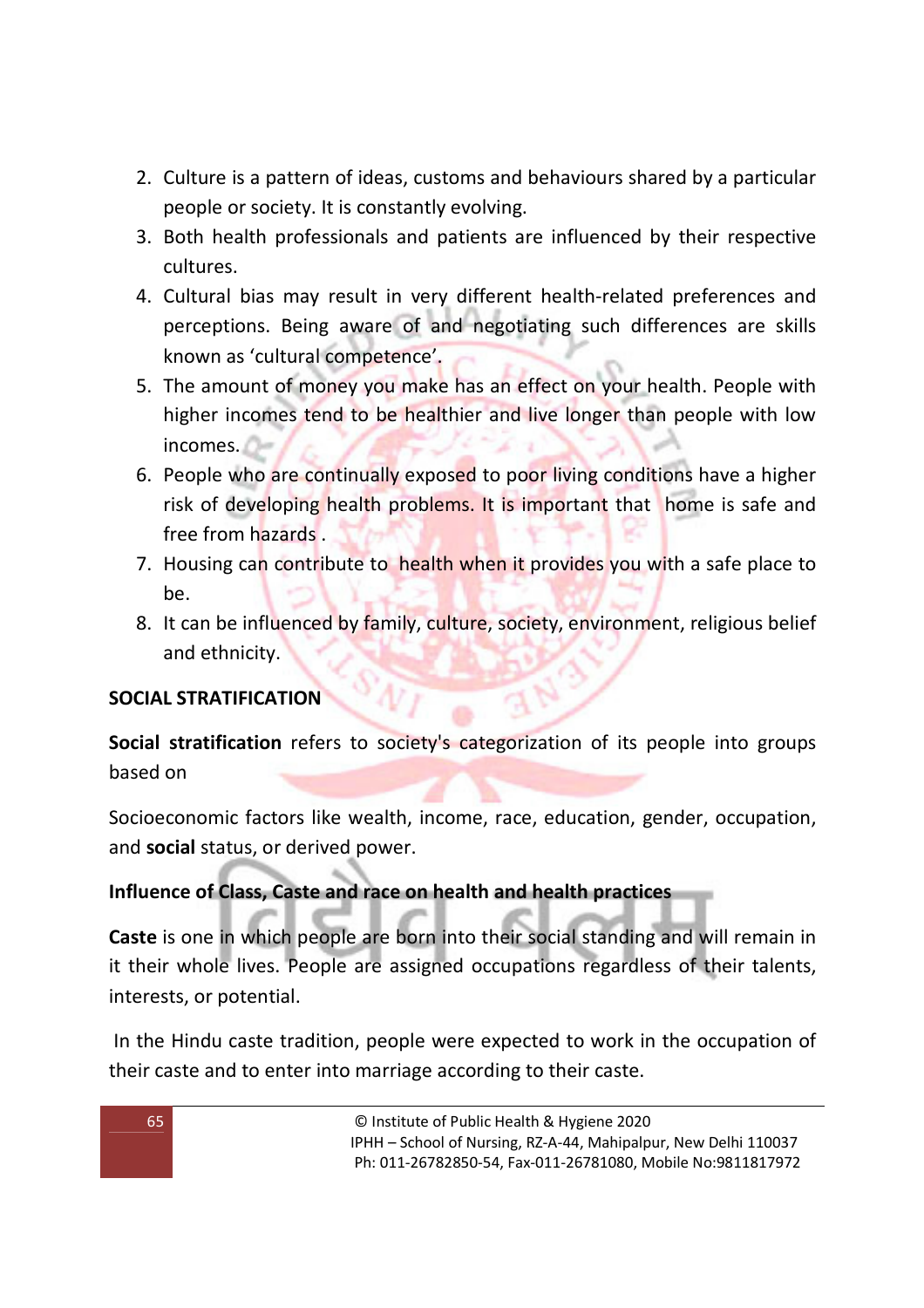**Class : It** consists of a set of people who share similar status with regard to factors like wealth, income, education, and occupation.

**Race**" refers to physical differences that groups and cultures consider socially significant, while "ethnicity" refers to shared culture, such as language, ancestry, practices, and beliefs.  $QUAL12$ 

## **Influencing Factors of caste on health & health practices**

- 1. Caste is a major indicator of health outcomes and mandates the need for interventions that change social structures.
- 2. The restricted access **of** those from the lower **castes** to clean water, sanitation, nutrition, housing, education, **health** care and employment is due to a toxic combination **of** poor social policies and programs, unfair economic arrangement and bad politics.
- 3. Waiting time at health facility belongs to lower caste
- 4. Not treated good compare with other higher class
- 5. Inequality is the biggest issue.

## **Influencing Factors of class on health & health practices**

The higher level of education, marital status, number of family members, medical security type, housing type, economic activity, private pension or life insurance, subjective health condition, and chronic disease are the influential factors.

## **Influencing Factors of race on health & health practices**

The studies has proven that racial categories depending on different factors such as: phenotype, ancestry, social identity, genetic makeup and lived experience facing alots of problems in getting health facility .

Problems faces by special race are:

African Americans have higher rates of diabetes, hypertension, and heart disease than other groups. Nearly 15 percent of African Americans have diabetes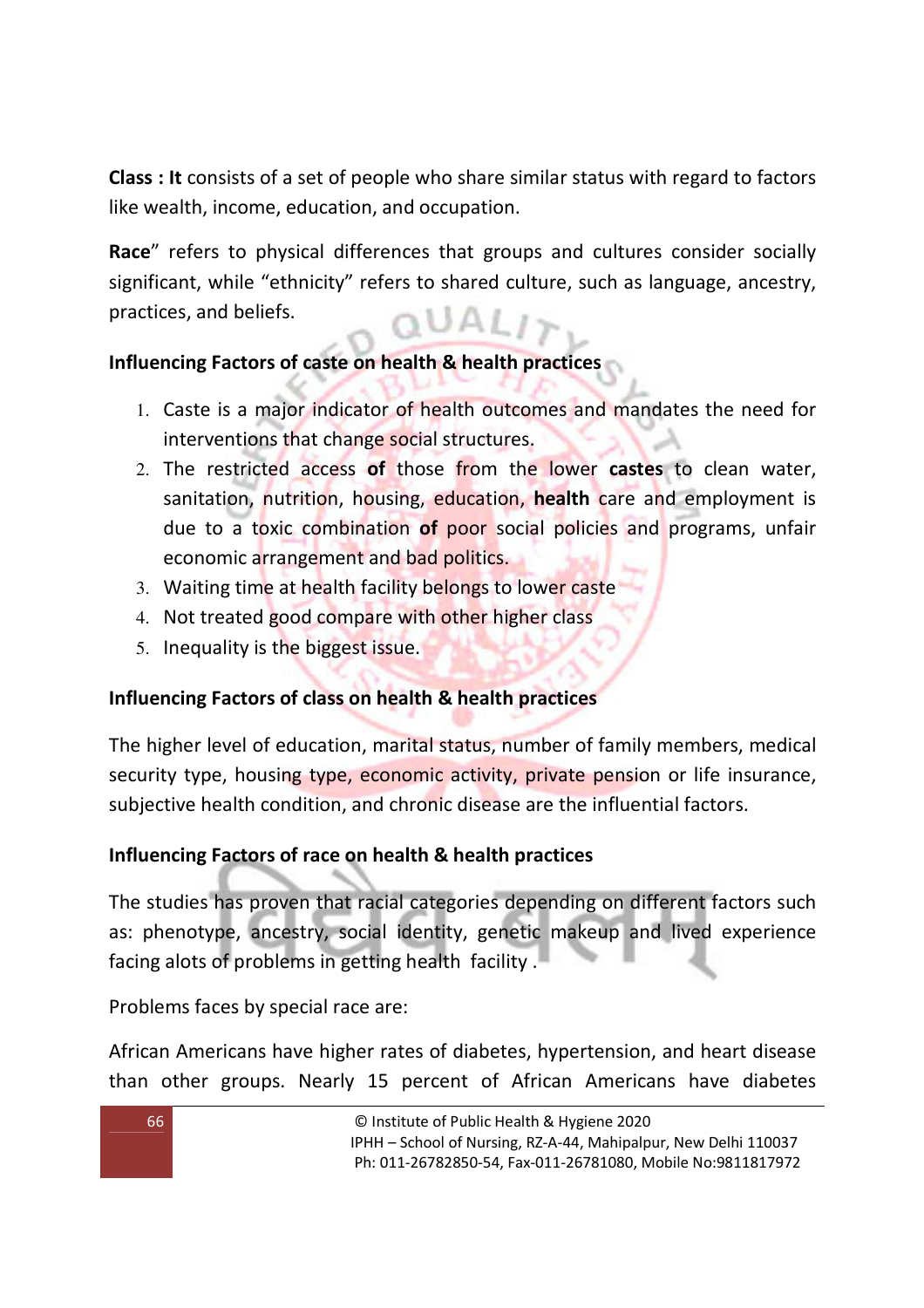compared with 8 percent of whites. Asthma prevalence is also highest among blacks.

## **THE FAMILY AND MARRIAGE**

The family is a primary unit in all societies. It is a group of biologically related individuals living together and eating from a common kitchen. The term family differs from household in that all the members of a household may not be blood relations, e.g. servants.

## **TYPES OF FAMILIES**

Family units throughout the world are not the same. Industrialization, urbanization, democratization and acculturation have affected the family structure and life. Social scientist have described three main types of families-

## (1) **NUCLEAR FAMILY**

- (2) **JOINT FAMILY**
- (3) **THREE GENERATION FAMILY**

## **(1) NUCLEAR FAMILY**

Nuclear family consists of the married couple and their children while they are still regarded as dependents. In nuclear family, the husband usually plays a dominant role in the household. The husband wife relationship is likely to be more intimate in the nuclear family than in the joint family.

## **(2)JOINT FAMILY**

The joint family is a kind of family grouping which is common in India, Africa, the Far East and Middle East. It is more common in agricultural areas than in urban areas

The main characteristics of a typical joint family are-

(I) It consists of a number of married couples and their children who live together in the same household.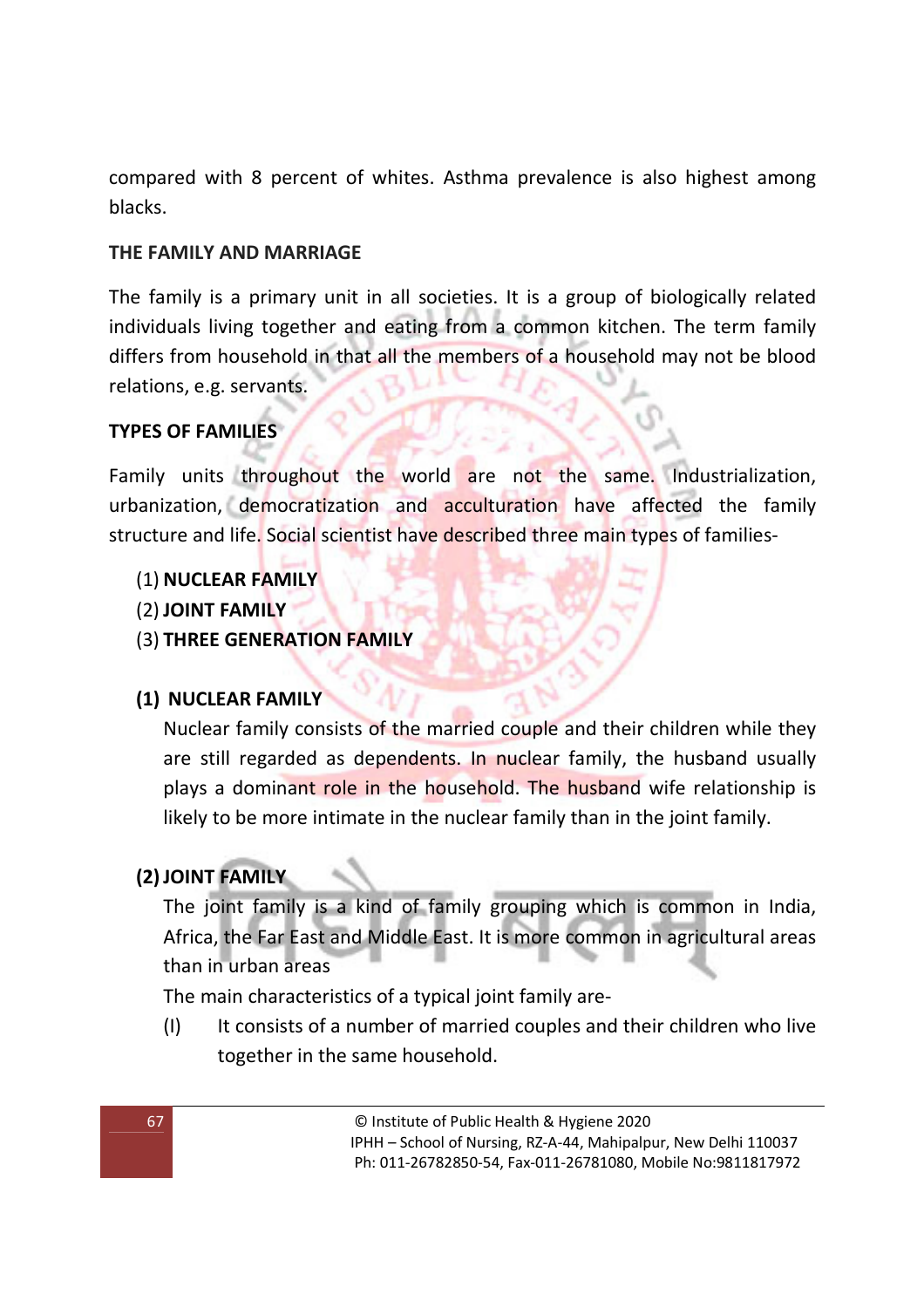- (II) All the property is held in common. There is a common family purse to which all the family income goes and from which all the expenditures are met.
- (III) All the authority is vested in the senior male member of the family. He is the most dominant member and controls the internal and external affairs of the family.

# **(3) THREE GENERATION FAMILY**

The three generation family is confused with the joint family. It is fairly common in the west. This tends to be a household where there are representatives of three generations. Thus, representatives of three generations related to each other by direct descent live together.

#### **Changes & Legislation on family & marriage in India - Marriage ACT**

The **Special Marriage Act, 1954** is an Act of the Parliament of India enacted to provide a special form of marriage for the people of India and all Indian nationals in foreign countries, irrespective of the religion or faith followed by either party. The Act originated from a piece of legislation proposed during the late 19th century.

objectives:

- 1. To provide a special form of marriage in certain cases.
- 2. To provide for registration of certain marriages.
- 3. To provide for divorce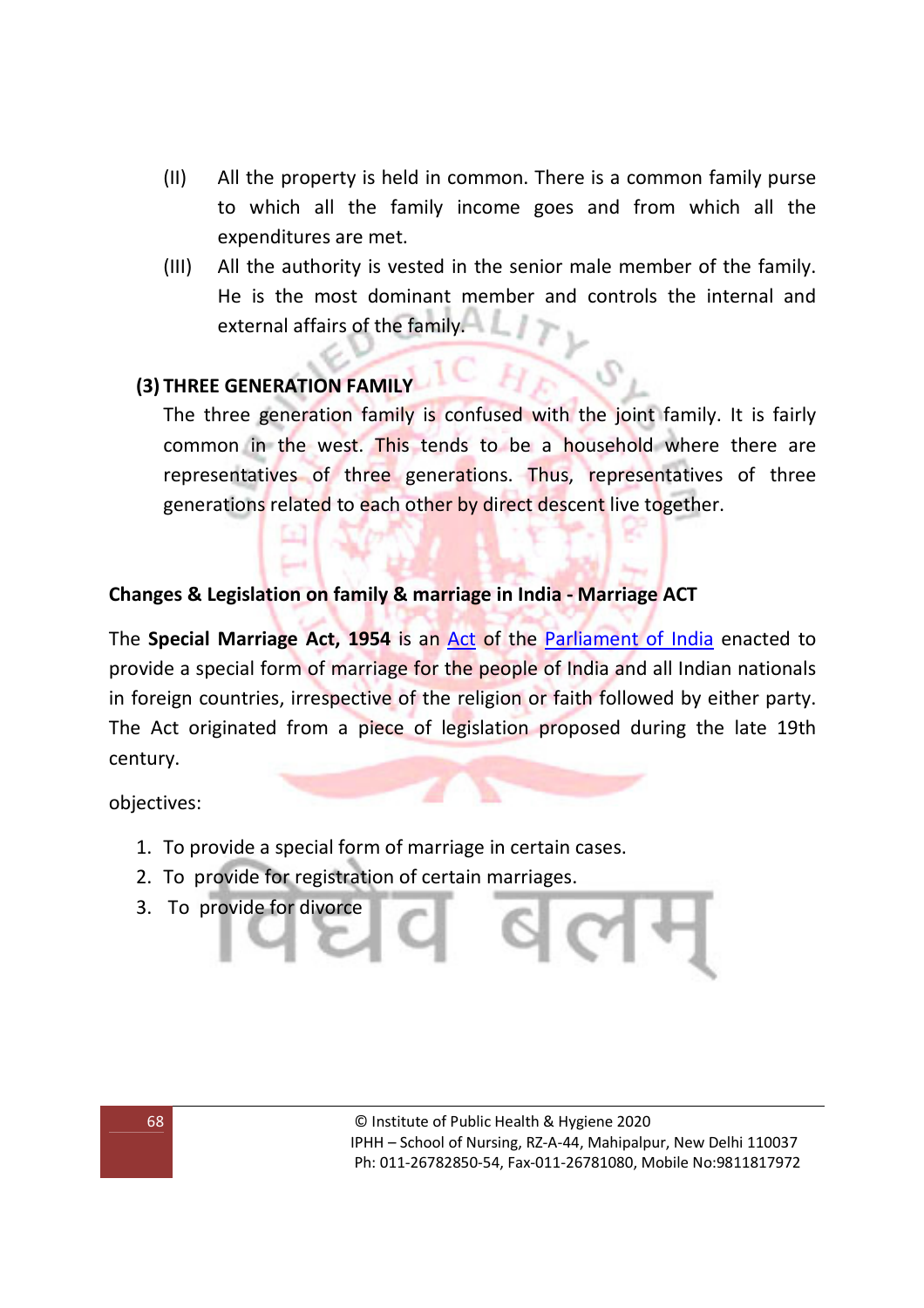#### **Applicability**

- 1. Any person, irrespective of religion.
- 2. Hindus, Muslims, Buddhists, Jains, Sikhs, Christians, Parsis, or Jews can also perform marriage under the Special Marriage Act, 1954.
- 3. Inter-religion marriages are performed under this Act.
- 4. This Act is applicable to the entire territory of India and extends to intending spouses who are both Indian nationals living abroad.
- 5. Indian national living abroad

## **Conditions For Marriage**

- ◆ Each party involved should have no other subsisting valid marriage. In other words, the resulting marriage should be monogamous for both parties.
- \* The groom must be at least 21 years old; the bride must be at least 18 years old.
- $\triangle$  The parties should be competent in regard to their mental capacity to the extent that they are able to give valid consent for the marriage. The parties should not fall within the degree of prohibited relationship

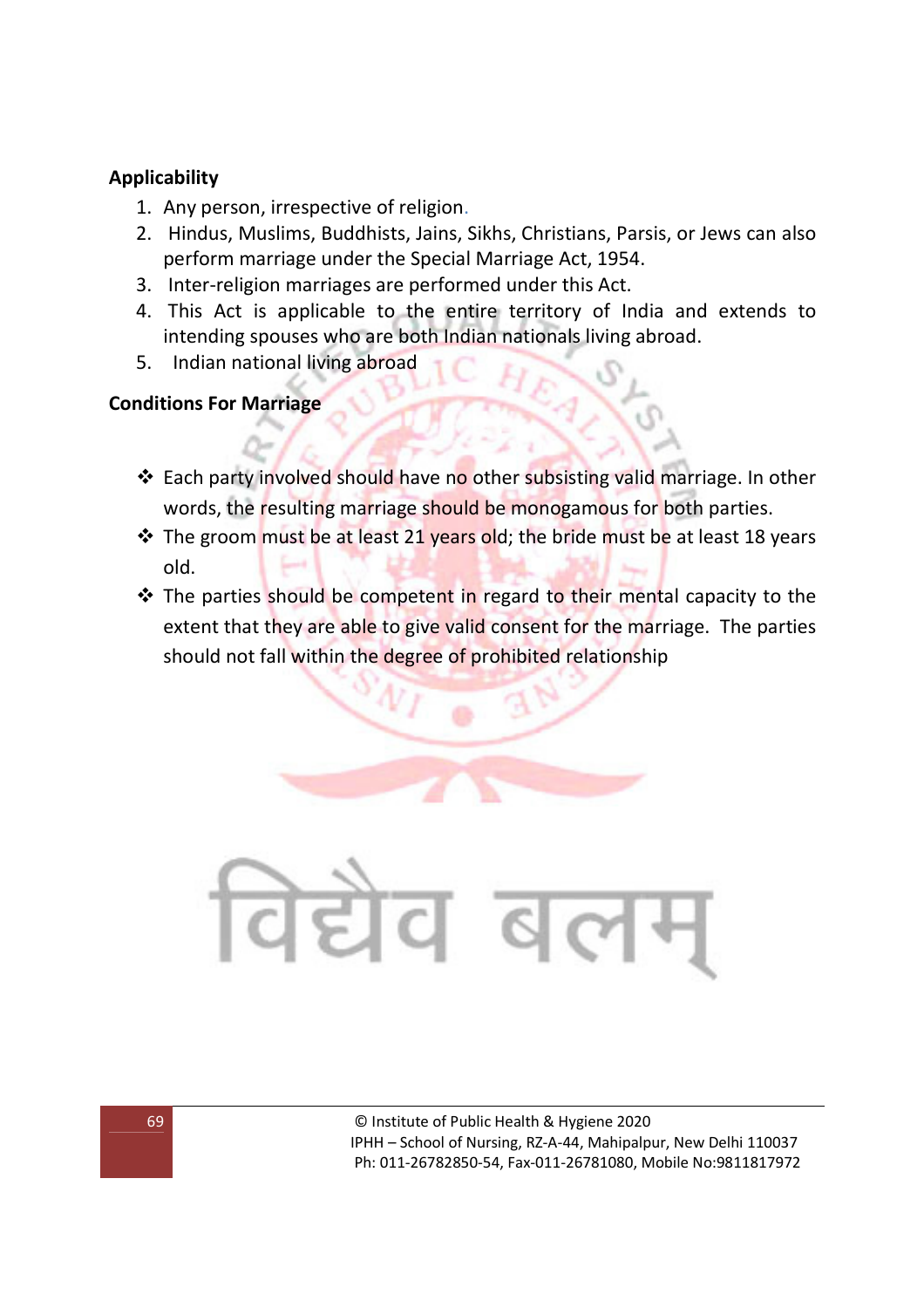### **UNIT 8- Community Needs Assessment**

 A community needs assessment identifies the strengths and resources available in the community to meet the needs of children, youth, and families. The assessment focuses on the capabilities of the community, including its citizens, agencies, and organizations.

#### **Scope of community** needs **assessment**

£.

A **community** needs **assessment** provides **community** leaders with a snapshot of local policy, systems, and environmental change strategies currently in place and helps to identify areas for improvement.

#### **Importance**

- > Community assessment is an important tool in community development
- > Each community is unique with its own set of goals, preferences, assets, issues, resources, past history, and potential for the future. A proper assessment can help a community make decisions that are appropriate to its unique set of circumstances.
- It is useful in identifying community assets, opinions and goals.
- $\triangleright$  Planning for the future
- It helps in identifying local resources.
- > Encouraging local participation.
- > Marketing your community
- > Identifying community needs

## **Methods of Community Health Needs Assessment**

- Step 1: Identify and engage stakeholders.
- Step 2: Define the community.
- Step 3: Collect and analyze data.
- Step 4: Select priority community health issues.
- Step 5: Document and communicate.
- Step 6: Plan improvement strategies.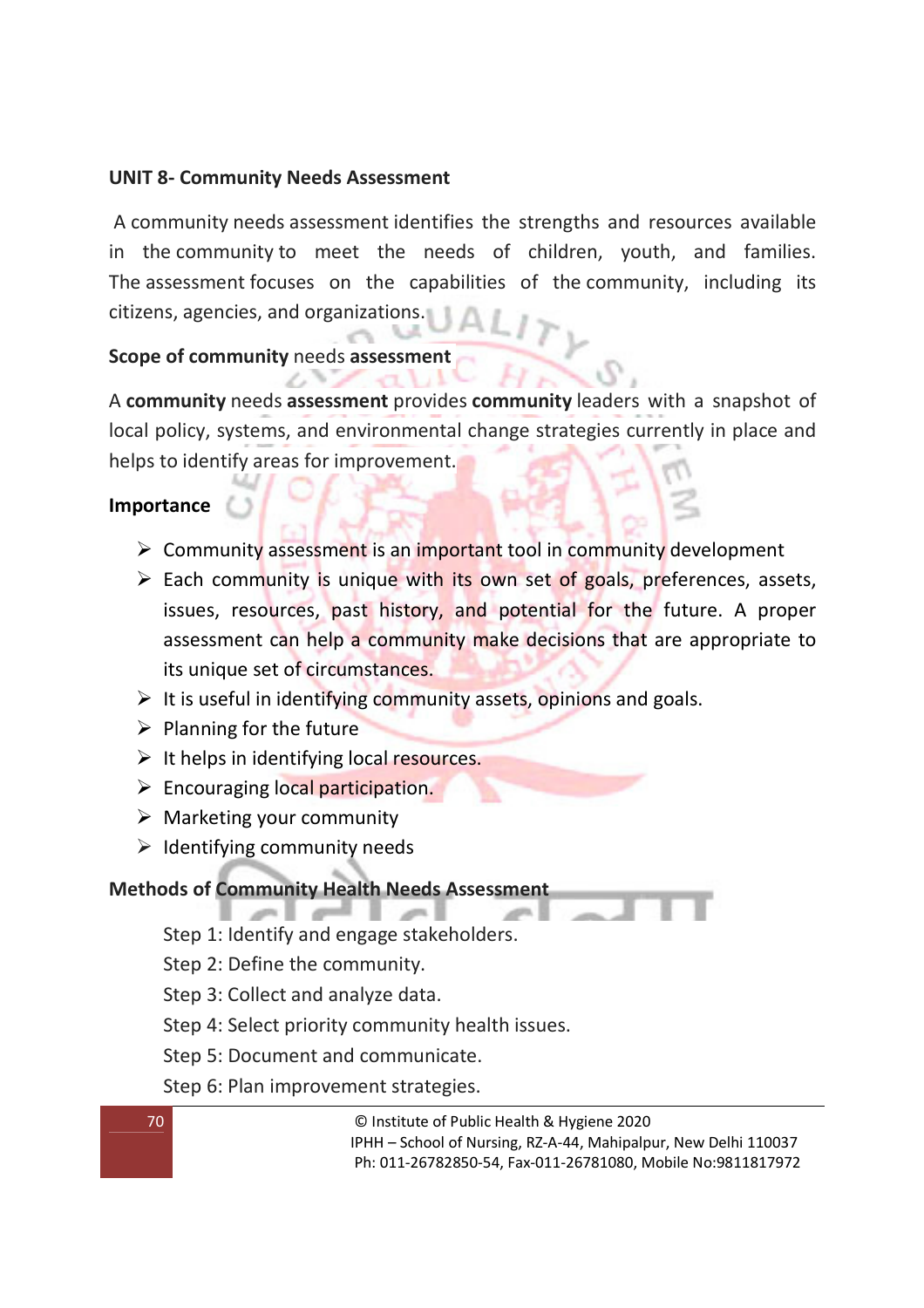Step 7: Implement improvement plans. Step 8: Evaluate progress.

#### **Survey**

The **Survey method** is the technique of gathering data by asking questions to people who are thought to have desired information. A formal list of questionnaire is prepared.

## **Principles of Data Collection**

The basic principles of data collection include:

- 1. Keeping things as simple as possible.
- 2. Planning the entire process of data selection, collection, analysis and use from the start; and ensuring that any data collected is valid, reliable and credible.
- 3. It is also important that ethical issues are considered.

## **Planning Preparation of tool for survey:**

## **INTERVIEW**

" A method of data collection in which one person (interviewer) asks the questions from another person (respondent); which is conducted either face to face or telephonically".

or

"An interview is a conversation between two or more people (interviewer and interviewee) where questions are asked by interviewer to obtain information from the interviewee".

## **Types of interview**

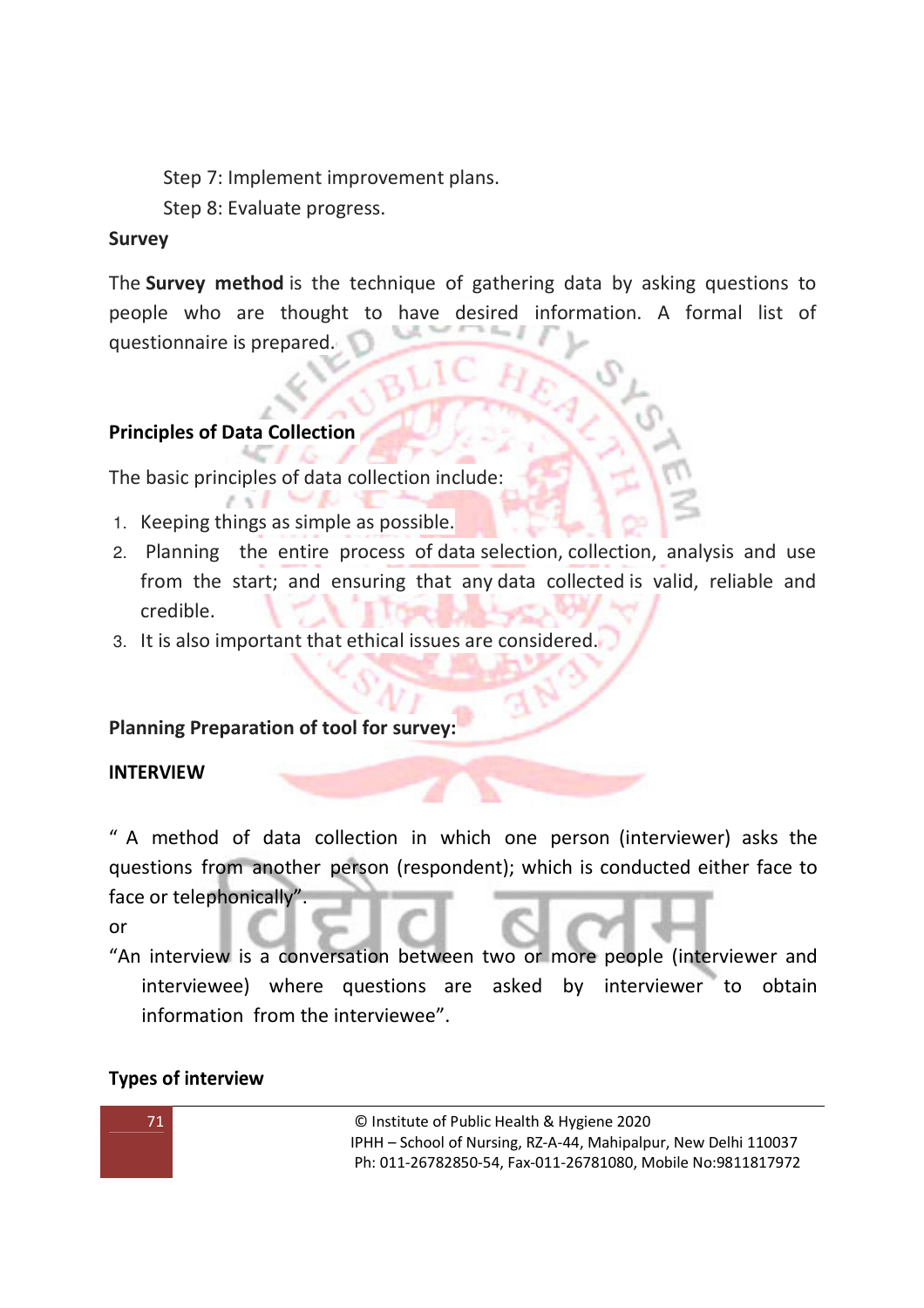Basically interview can be classified as following

- *1. Structured interview:(directive interview):* It is a means of data collection in which interviewer has interview schedule which lists the questions which are to be answered in the same order.
- *2.* **Unstructured interview:** Unstructured interview is a method where questions can be changed to meet the respondent intelligence, understanding and beliefs.
- *3. Semi-structured interview:* Semi-structured interview is a flexible method that allows new questions to be brought up during the interview depending upon the situation needs.
- *4. In-Depth interview:* This is an intensive and searching interview. Requires more training and interpersonal skills.
- *5. Focused group interview:* Focused group interview is a unstructured group interview technique where 8-12 members are brought together under the guidance of a trained interviewer, to focus on a specific concept.
- *6. Telephone interview:* Telephone interviewing is a non-personal method of data collection. This method of collecting information consists in contacting respondents on telephone itself.

## **QUESTIONNAIRE**

"A Questionnaire is a structured instrument consisting of a series of questions prepared by researcher that a research subject is asked to complete, to gather data from individuals about knowledge, attitude, beliefs and feelings".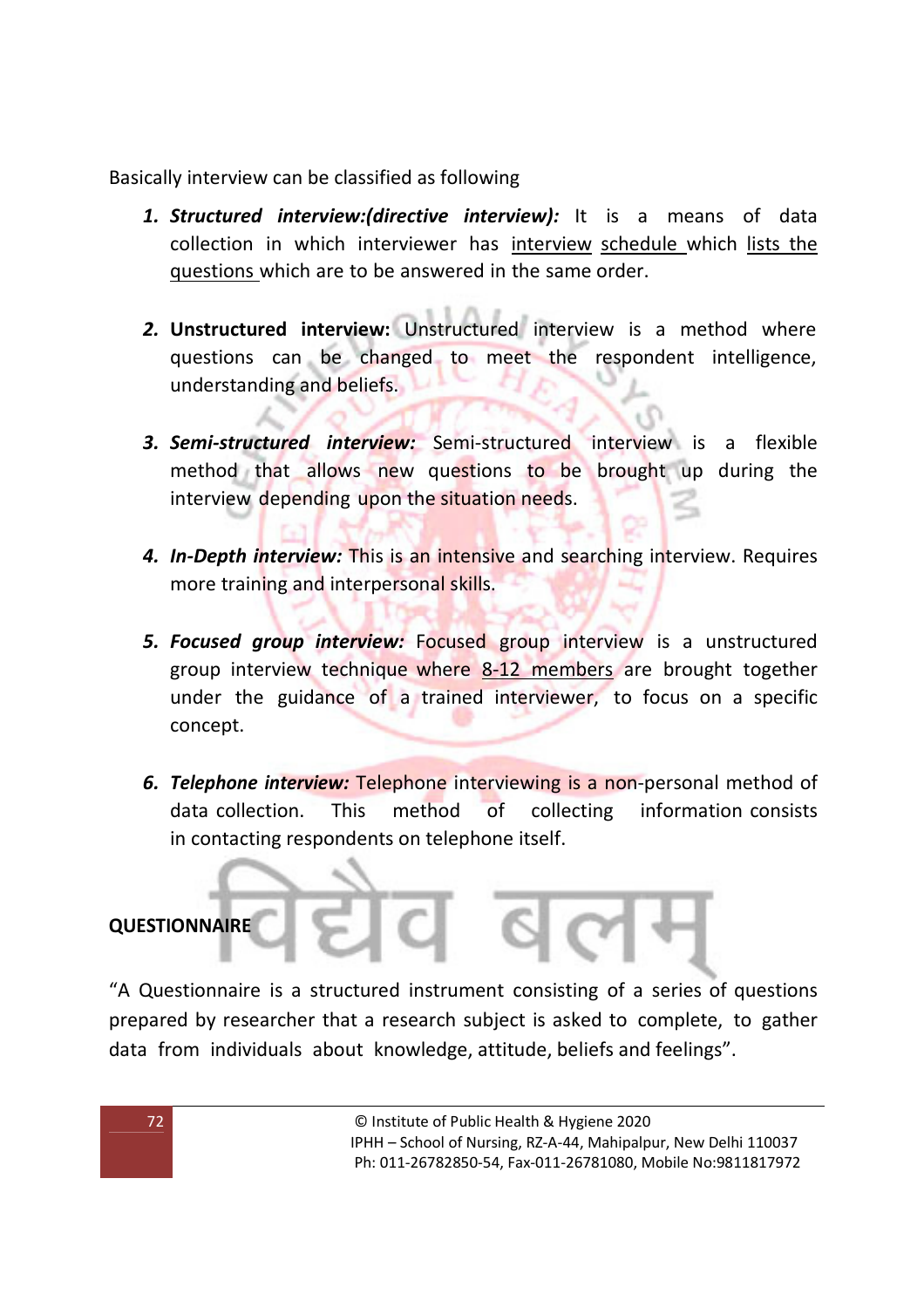Types of questions

- 1 . *Open format questions :* Open ended questions are those questions which provide opportunity to sample to express their opinions and answer in their way.
- 2 . *Closed format questions:* These questions offer respondents a number of alternative replies, from which the subjects must choose the one that most likely matches the appropriate answer.
- 3. *Dichotomous questions :* These require the respondent to make a choice between two responses such as yes/no or male/female.
- 4. *Choice questions:* These questions require respondents to make a choice between more than two response alternatives.

*Example:* Q. which of the following diseases is sexually transmitted?

# **CHECKLIST**

**Checklist** method consists of a series of statements, both positive and negative, that the evaluator answers "yes" or "no," checks if the employee exhibits that behaviour or leaves it unchecked if she does not.

# **TYPE Of CHECKLIST**

- 1. Simple Checklist: is the employee regular on the job-Yes/No
- 2. Forced Choice Checklist
- a. Regularily on the job
- b. Always regular
- c. Never Regular
- d. Remains absent without prior notice
- 3. Weighted Checklist Traits
- a. Attendance knowledge of the job
- b. Quantity of the work
- c. Quality of the work
- d. Dependability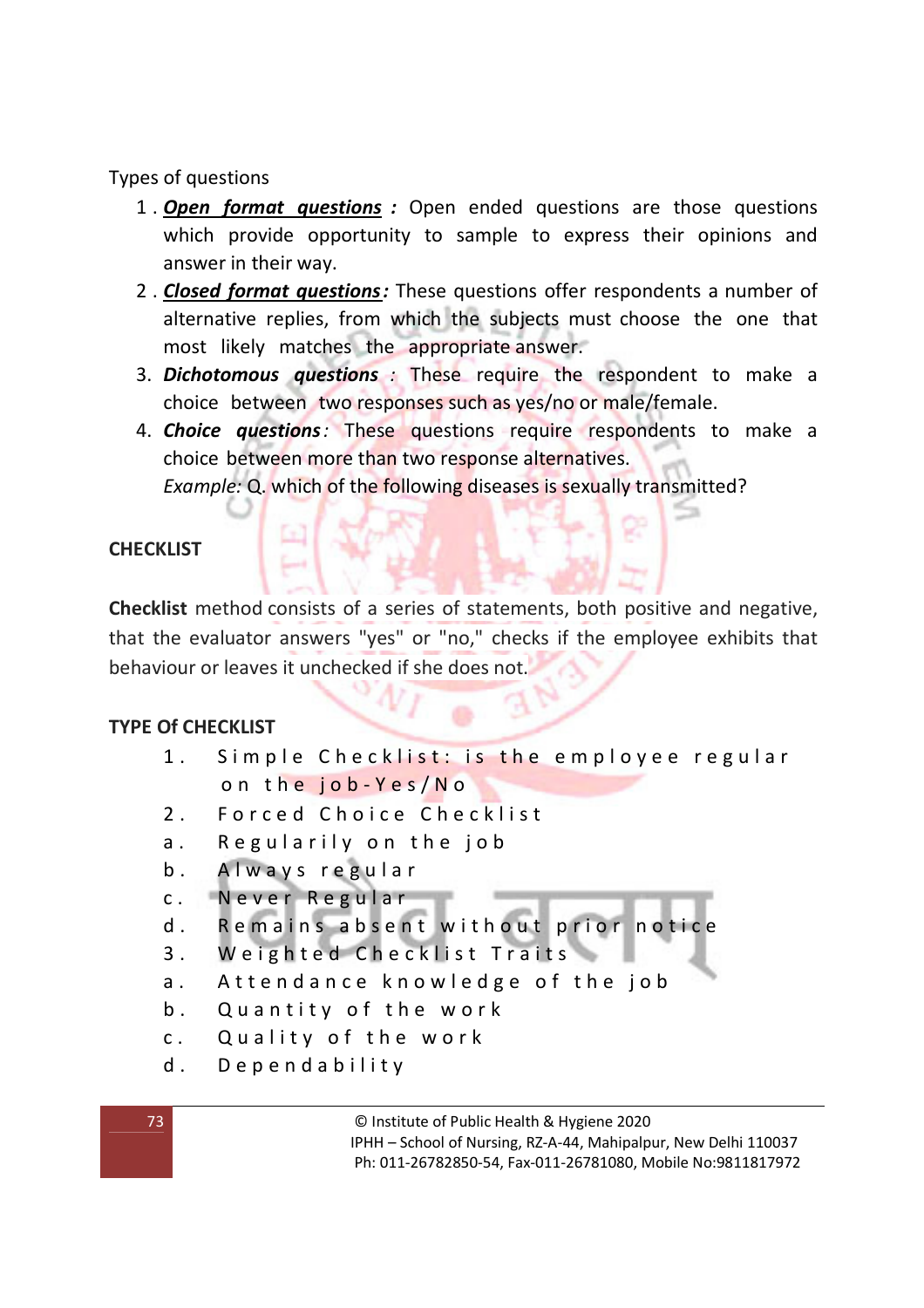## e. Interpersonal relations

## **FOCUS GROUP DISCUSSION**

A **focus group discussion** involves gathering people from similar backgrounds or experiences together to **discuss** a specific topic of interest. It is a form of qualitative research where questions are asked about their perceptions attitudes, beliefs, opinion or ideas.

## **Advantages**

- 1. They are useful to obtain detailed information about personal and **group** feelings, perceptions and opinions.
- 2. They can save time and money compared to individual interviews.
- 3. They can provide a broader range of information.
- 4. They offer the opportunity to seek clarification.
- 5. Easily Measure Customer Reaction

## **Disadvantages**

- **1.** There can be disagreements and irrelevant **discussion** which distract from the main **focus**.
- **2.** They can be hard to control and manage.
- **3.** They can to tricky to analyze.
- **4.** They can be difficult to encourage a range of people to participate.

## **Importance**

- **1.** Focus group **research** is used to develop or improve products or services.
- **2.** The main purpose is to provide data to enhance, change or create a product or service targeted at a key customer group.
- **3.** The above example targeted improving the experience of parents of sick children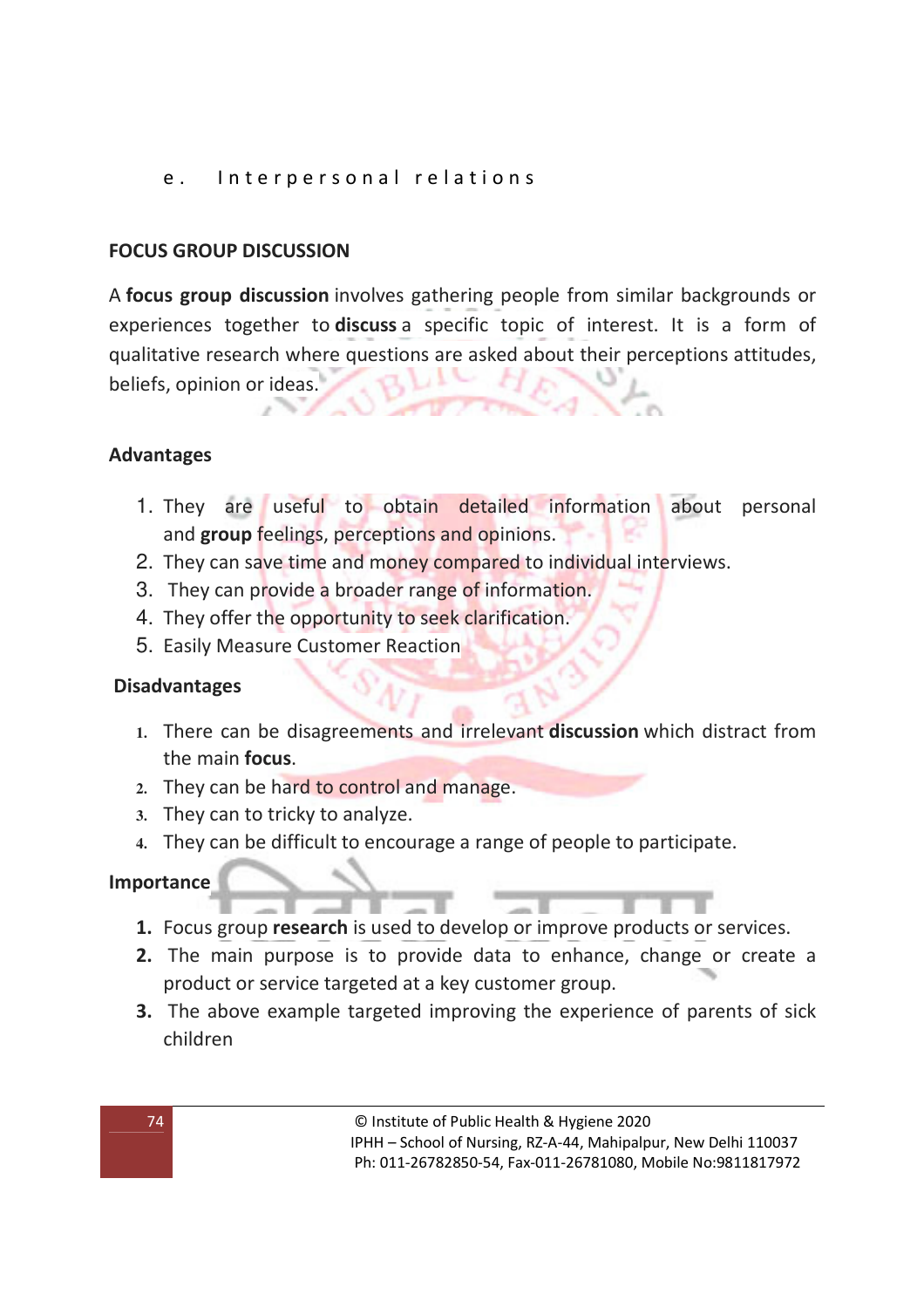### **CASE STUDY**

A **case study** is a research method involving an in-depth, and detailed examination of a particular case. Generally, a case can be nearly any unit of analysis, including individuals, organizations, events, or actions.

 $UALI$ <sub> $\triangleright$ </sub>

Case studies can be produced by following a formal research method. These case studies are likely to appear in formal research venues, as journals and professional conferences, rather than popular works. Case study research can mean single and multiple case studies, can include quantitative evidence, relies on multiple sources of evidence, and benefits from the prior development of theoretical propositions.

### **Advantages:**

- 1. They are efficient for rare diseases or diseases with a long **latency** period between exposure and disease manifestation.
- 2. They are less costly and less time-consuming
- 3. They are advantageous when exposure data is expensive or hard to obtain.

### **Disadvantages:**

- 1. The first is that they are subject to bias
- 2. All **case studies** are useless when used as evidence
- 3. The data collected cannot stand on its own if one wishes to make generalizations.

### **PARTICIPATORY LEARNING FOR ACTION (PLA)**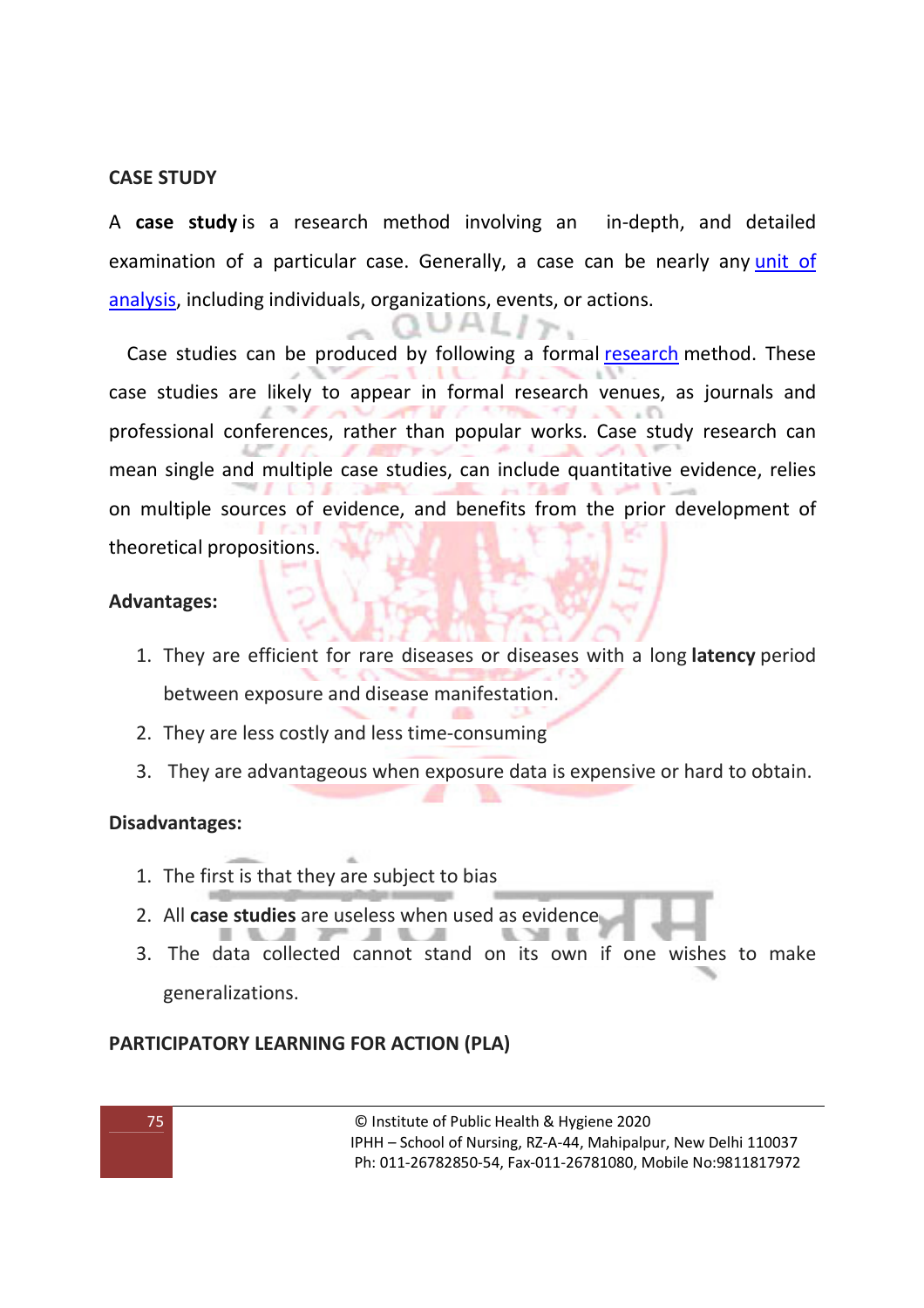Participatory Learning for Action (PLA) is a community-based approach to research and consultation that gives priority to the views of local people, on the basis they are the experts, and are best placed to come up with a programme of collective action.

It is an approach for **learning** about and engaging with communities. In contrast, PLA tools combine the sharing of insights with analysis and as such, provide a catalyst for the community themselves to act on what is uncovered.

## **Importance**

Participatory Learning for Action is a family of approaches, methods, attitudes, behaviours and relationships, which enable and empower people to share, analyse and enhance their knowledge of their life and conditions, and to plan, act, monitor, evaluate and reflect.

## **Principles**

- 1. It is highly participative and interactive : It relies on conversations, and dialogue, rather than people just ticking boxes.
- 2. It is inclusive: PLA will always involve a wide range of people taking part.
- 3. It will be a process : PLA needs to be part of a programme of consultation and engagement, with different activities at activities being focussed on different parts of the community.
- **4.** It is community led : Agencies and service providers are key partners, but it is the residents/stroke community that should drive the process .
- **5.** It is flexible and adaptable : there are a range of techniques and methods available, designed to work in different situations, with different groups)

## **ANALYSIS OF DATA**

# **Data analysis** is a process of inspecting , cleansing

, transforming and modelling data with the goal of discovering useful information, informing conclusion and supporting decision-making.

| .76 <sup>°</sup> | © Institute of Public Health & Hygiene 2020                     |
|------------------|-----------------------------------------------------------------|
|                  | IPHH – School of Nursing, RZ-A-44, Mahipalpur, New Delhi 110037 |
|                  | Ph: 011-26782850-54. Fax-011-26781080. Mobile No:9811817972     |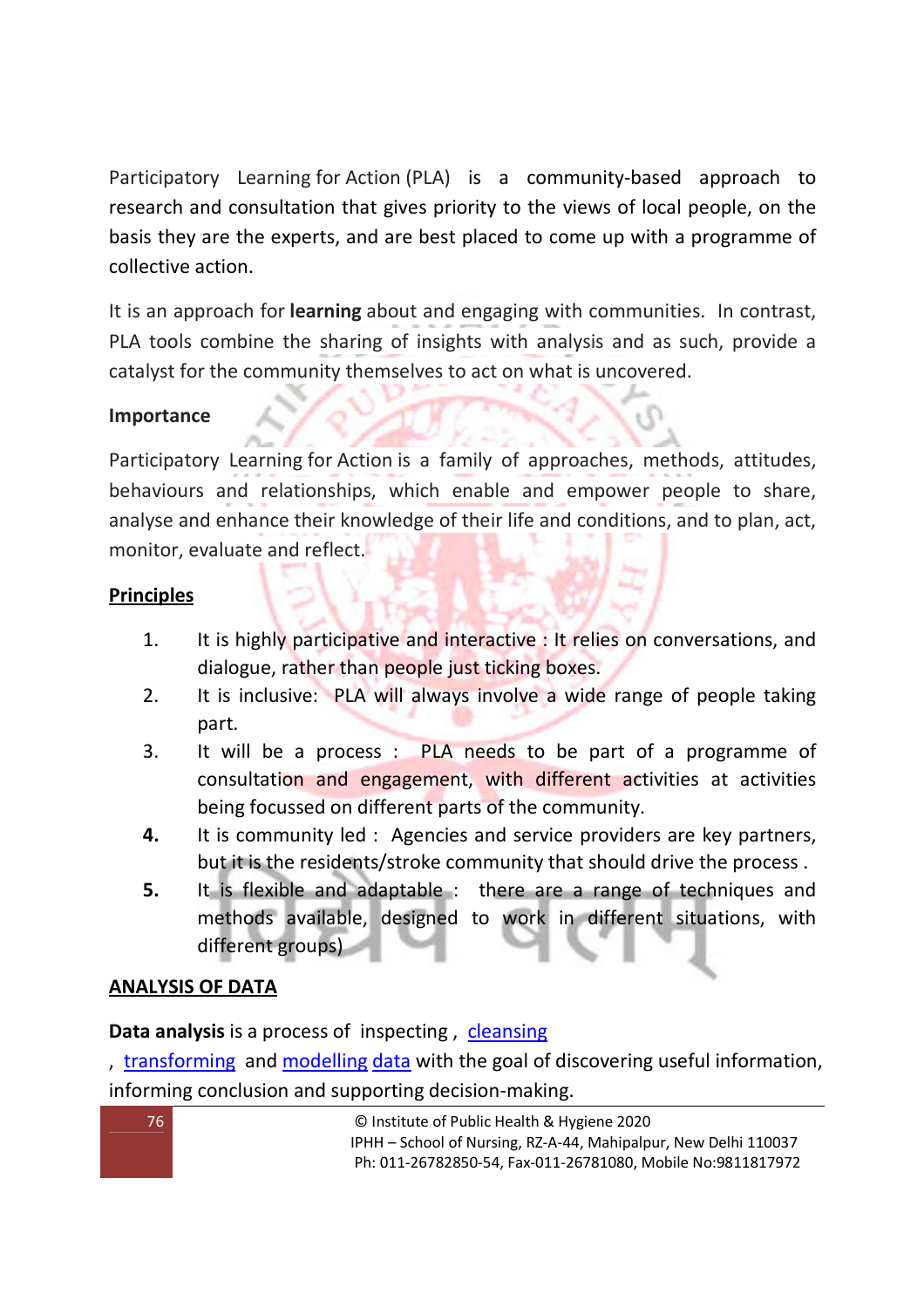Analysis can be applied to whole society or groups defined by criteria such as: Education, nationality, religion and ethnicity.

## **STEPS OF ANALYSIS OF DATA:**

- **1. EDITING:** It is a first step of data analysis. It helps to compile the data more relevant and useful. After editing the data acquire the following characteristics.
	- **Accurate**
	- **Consisting**
	- **Uniformly**
	- **Complete**
- **2. CODING:** it is assigning the no. of symbol to make the data more simple and understandable. In this the data must be categories based on certain criteria are:
	- **Appropriateness of data in the research**
	- **Briefing the data**
	- **The data should not be duplicated**
- **3. DATA ENTRY:** in this step the coded data enters into the computer system to analyse it the destructive and inferential statistics can be used to analyse the data and provide sufficient knowledge on demography and help status of people in the country.

## **Most Important Things to Remember About Data Analysis**

- 1. Develop a plan before you analyze data.
- 2. Specify how good is good enough.
- 3. Specify what you will do with each kind of data, including when you will combine categories and how you will present results (as numbers, %s or categories).
- 4. Figure out how you will handle missing data. 2
- 5. Develop some dummy tables or lists to hold your analyzed data share those with others.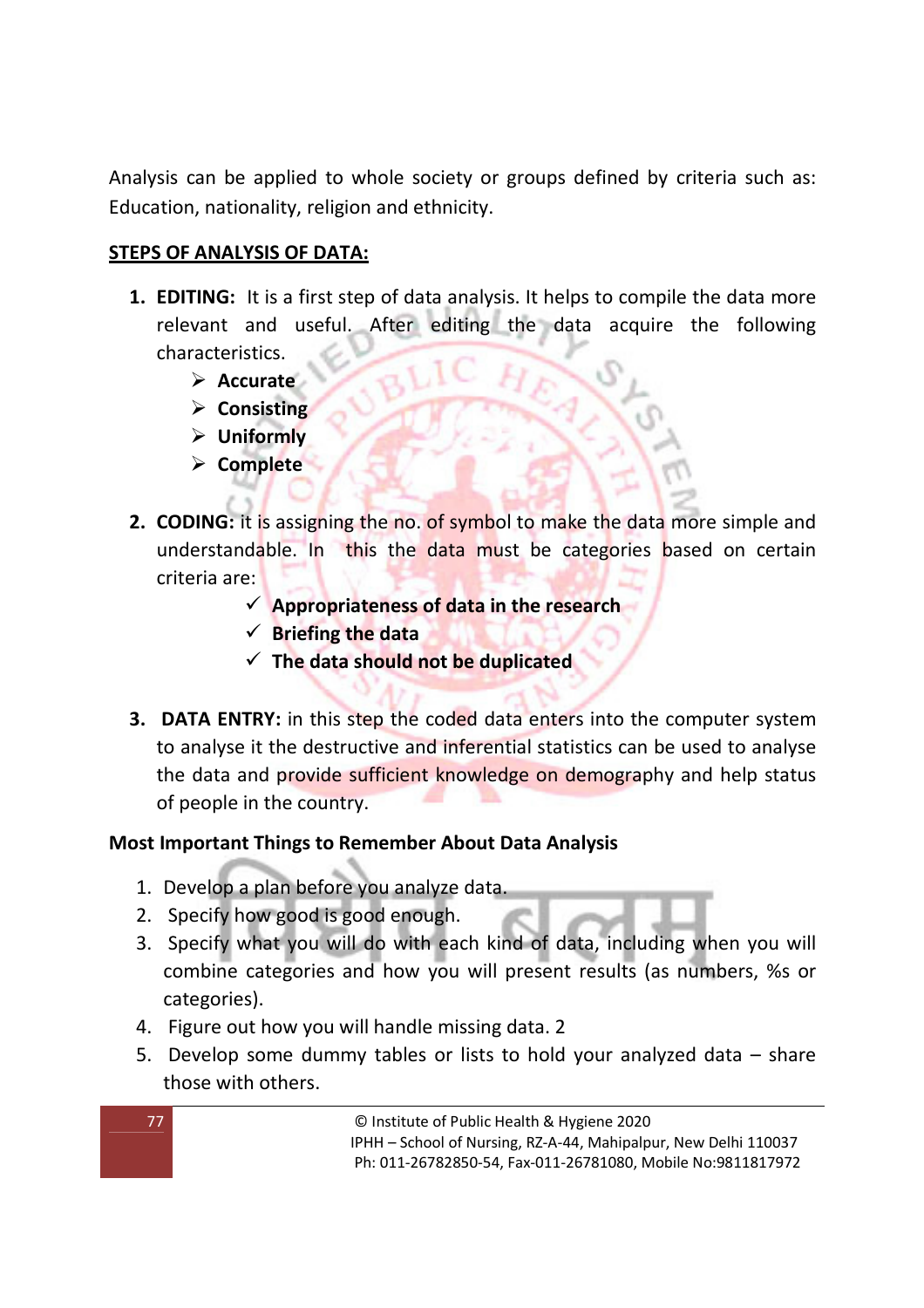- 6. Identify the most important findings from your data, summarize them and then use the specific results (e.g., a table or list of data) to clarify your findings.
- 7. Present your analysis in an orderly, meaningful, simple way.

## **Preparation of Report**

When writing report a good outline is

- 1) Overview of the problem
- 2) Data and modeling approach
- 3) The results of data analysis (plots, numbers, etc)
- 4) Substantive conclusions.

# **Most Important Things to Remember About Report Writing**

1. Follow the report writing outline in your manual. Feel free to be somewhat flexible with the order, but don't leave out whole sections.

2. Make your own internal outline including who is responsible for which sections. Be sure that you leave time for stakeholders to help you with editing/making revisions.

3. Be economical in your decisions about what to include in your report. Shorter is better.

4. Avoid excessive use of jargon.

5. Read work – if you can't understand it, chances are others won't be able to either. Think, in simple terms, about what you are trying to say, and then write that.

6. Use tables and Graphs to help illustrate findings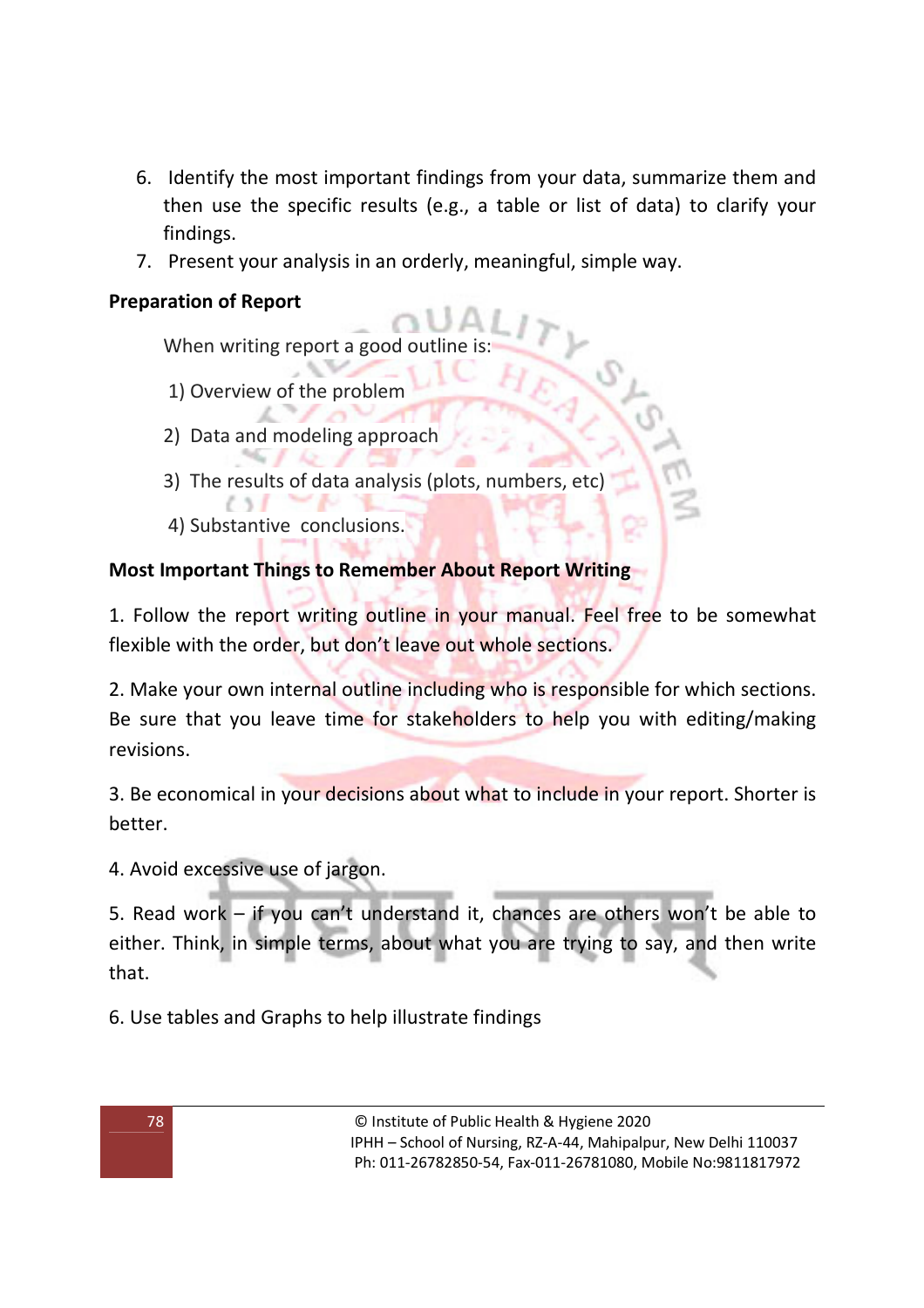## **UNIT 9-COMMUNICATION METHODS & MEDIA**

## **COMMUNICATION**

Communication can be regarded as a process by which two or more persons exchange or share ideas, facts, feelings or impressions. The important word is sharing.

## **Process of Communication**

The **process of communication** refers to the transmission or passage of information or message from the sender through a selected channel to the receiver overcoming barriers that affect its pace. The **process of communication** is a cyclic one as it begins with the sender and ends with the sender in the form of feedback.

The different elements in the process of communication are:

- Sender
- Message
- Encoding
- Channel
- Receiver
- Decoding
- Feedback

### **Sender**

The person who transmits or sends the message is known as sender. He is the sender of the message which may be a thought, idea, a picture, symbol, report or an order and postures and gestures, even a momentary smile. The sender is therefore the initiator of the message that need to be transmitted.

## **Message**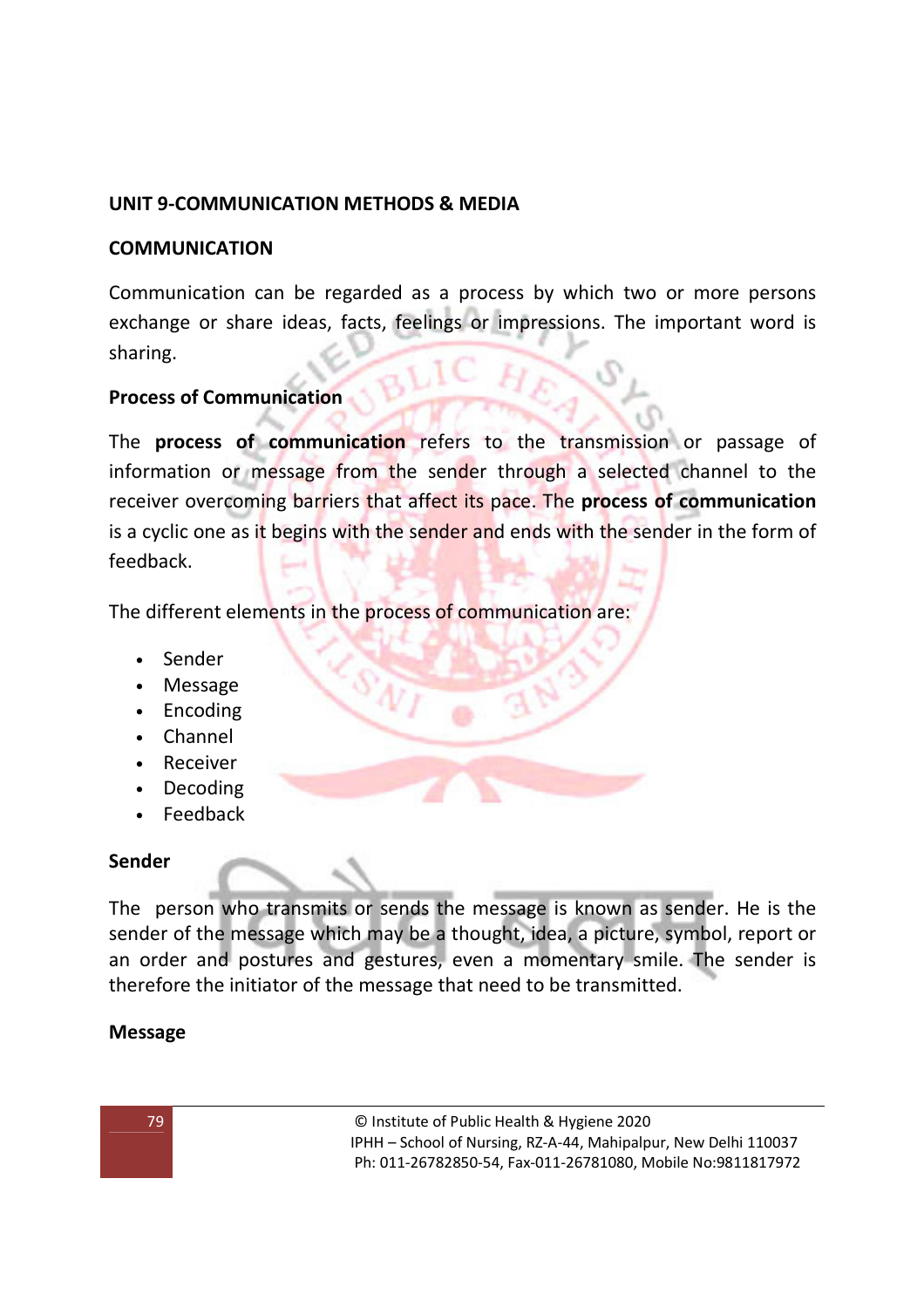Message is referred to as the information conveyed by words as in speech and write-ups, signs, pictures or symbols depending upon the situation and the nature and importance of information desired to be sent.

### **Encoding**

Encoding is putting the targeted message into appropriate medium which may be verbal or non-verbal depending upon the situation, time, space and nature of the message to be sent. The sender puts the message into a series of symbols, pictures or words which will be communicated to the intended receiver.

### **Channel**

Channel refers to the way or mode the message flows or is transmitted through. The message is transmitted over a channel that links the sender with the receiver.

### **Receiver**

Receiver is the person or group who the message is meant for. The receiver is as significant a factor in communication process as the sender is.

### **Decoding**

Decoding refers to interpreting or converting the sent message into intelligible language. The receiver after receiving the message interprets it and tries to understand it in the best possible manner.

### **Feedback**

Feedback is the ultimate aspect of communication process. It refers to the response of the receiver as to the message sent to him/her by the sender. Feedback is necessary to ensure that the message has been effectively encoded, sent, decoded and comprehended.

### **METHODS OF COMMUNICATION**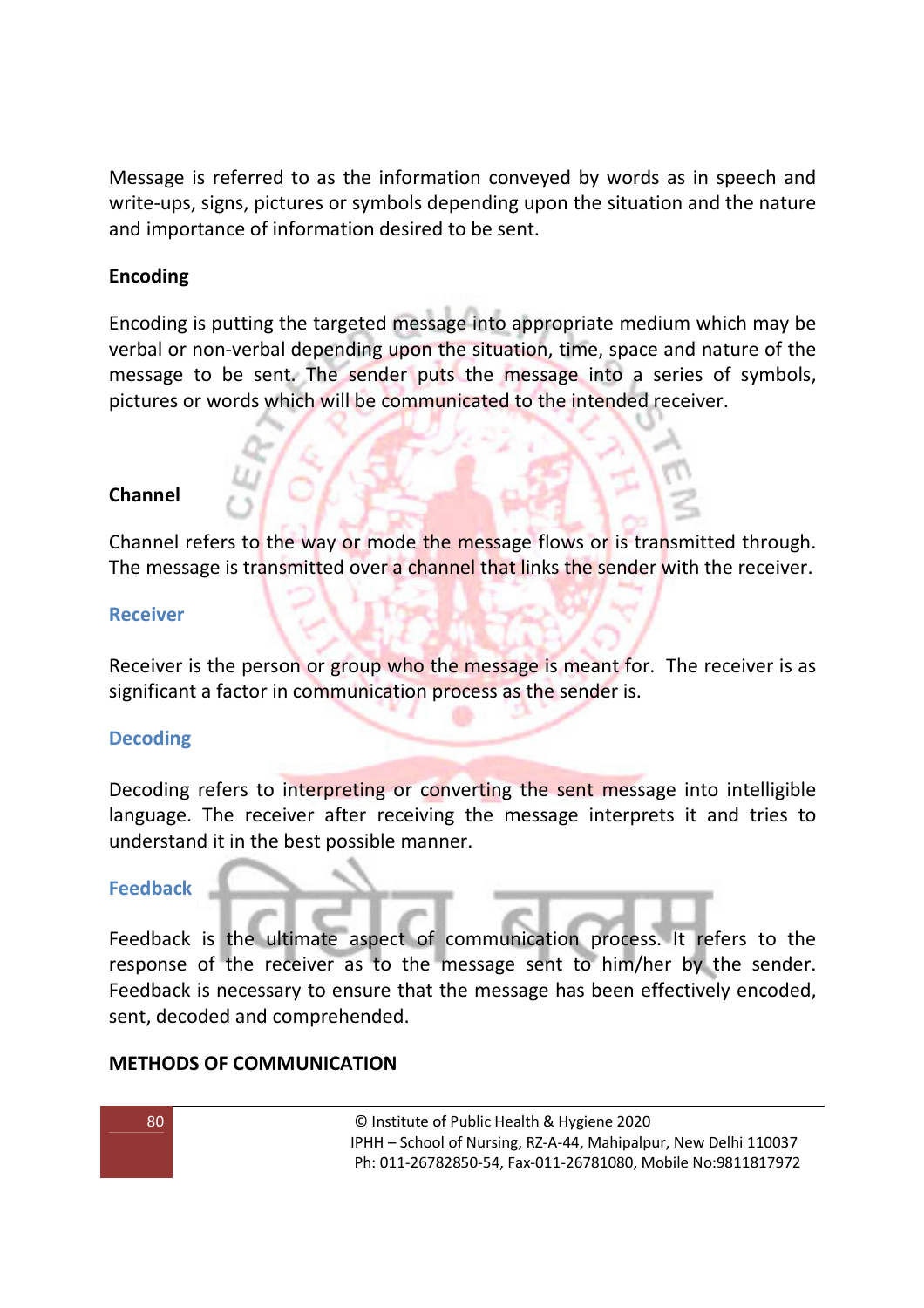### **1. One-way communication**

The flow of communication is one-way, that is from the sender to the receiver. There is no feedback; learning is passive.

### **2. Two-way communication**

In this method the learner listens to the message. He may raise questions to be sure he has understood. He may add his own information, ideas and opinions. This is called feed-back.

## **3. Verbal communication**

The verbal means of communication includes the use of language – whether spoken or written. Written communication may not be as persuasive or personal as the spoken word.

## **4. Non-verbal communication**

It includes a whole range of gestures, facial expressions (e.g. smile, raising eye brows, winking, staring, gazing), postures, bodily movements, and even silence.

### **5. Listening**

Many educators spend more time in talking, and less in listening. Listening is not simply hearing, but hearing with understanding. The ability to listen carefully with understanding is a communication skill.

## **Principles**

- **1.** Clarity in Ideas
- **2.** Appropriate Language
- **3.** Attention
- **4.** Consistency
- **5.** Adequacy
- **6.** Proper Time
- **7.** Informality
- **8.** Feedback

The chief purpose of **communication** is the exchange of ideas among various people working in the organization.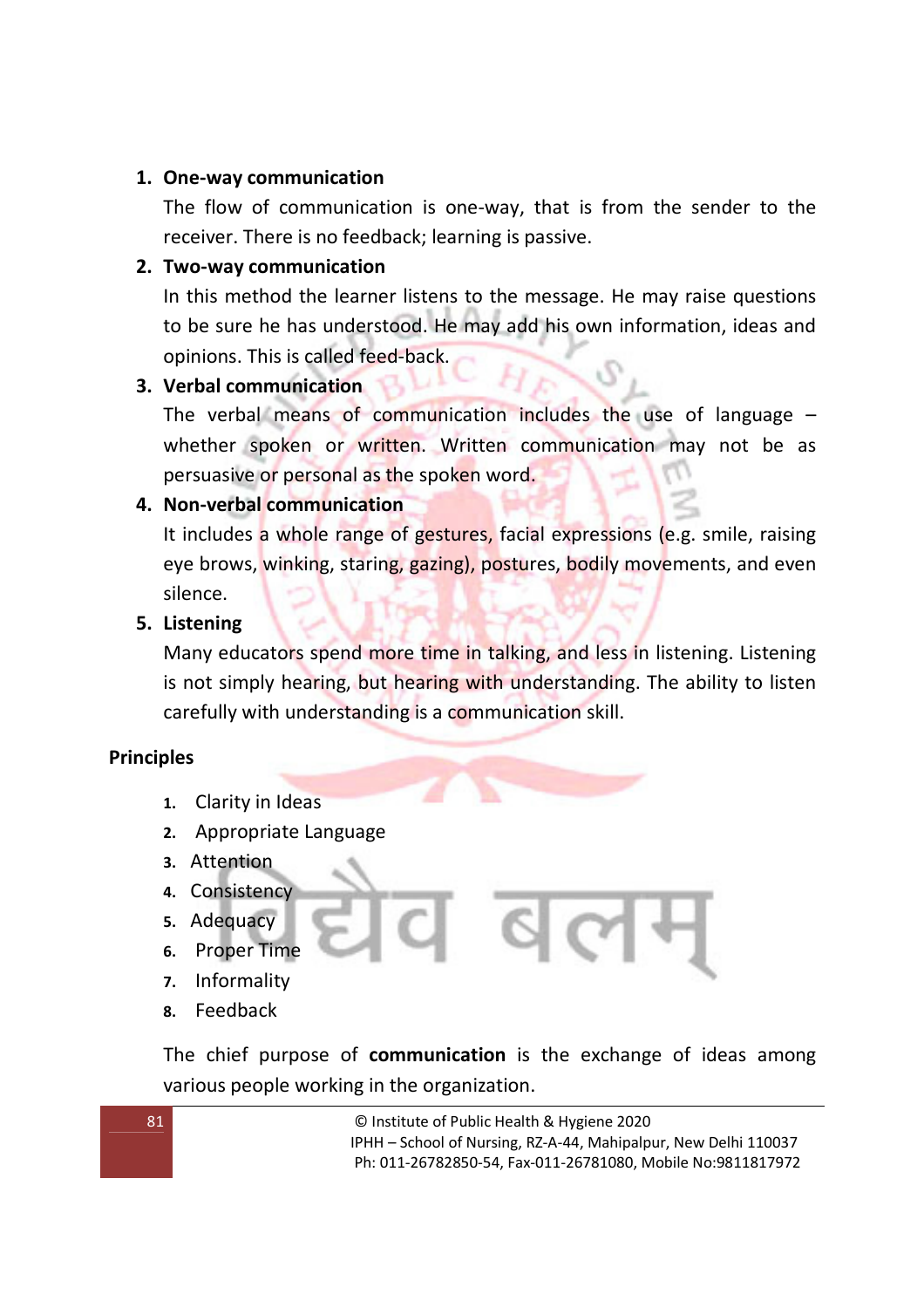### **INTERPERSONAL RELATIONSHIP**

**Meaning:** A strong bond between two or more people refers to interpersonal relationship.

Definition: An **interpersonal relationship** is a strong, deep, or close association or acquaintance between two or more people that may range in duration from brief to enduring.

### **Forms of Interpersonal relationship**

An interpersonal relationship can develop between any of the following:

- Individuals working together in the same organization.
- **People working in the same team.**
- Relationship between a man and a woman (Love, Marriage).
- **EXECT** Relationship with immediate family members and relatives.
- Relationship of a child with his parents.
- Relationship between friends.

Relationship can also develop in a group (Relationship of students with their teacher, relationship of a religious guru with his disciples and so on)

### **COMPONENTS:**

- 1. **Passion:** Passion refers to the physical and sexual attraction between two individuals. Individuals must feel physically attracted to each other for the charm to stay in relationship for a much longer period of time.
- 2. **Intimacy:** The amount of closeness between two individuals in a relationship refers to intimacy. Partners must gel with each other and a strong bond between them is essential.
- 3. **Commitment:** The decision of two individuals to stay together forever is called commitment. Commitment is nothing but two people deciding to be with each other life-long either by staying together or by entering the wedlock.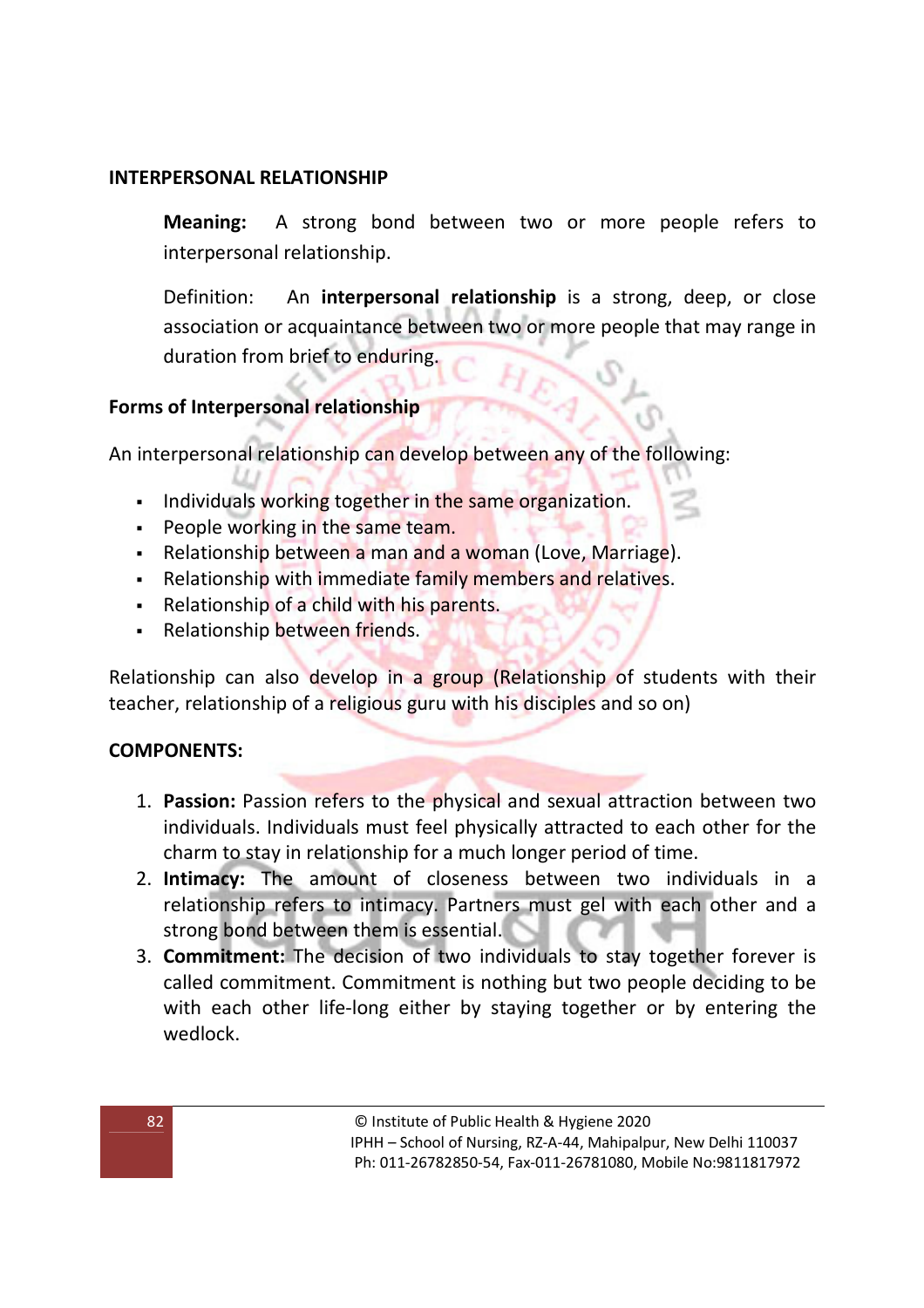If any of the above factors is missing from a relationship, love fades away in a short span of time giving rise to troubles and sorrows.

### **Interpersonal Relationship between a man and a woman**

A strong interpersonal relationship between a man and a woman leads to friendship, love and finally ends in marriage.

- A sense of commitment is essential in marriages and love affairs.
- **Partners must feel attached to each other and most importantly trust each** other.

### **Relationship between friends**

- Friends must be honest to each other.
- **Stand by your friends at times of need.**
- Avoid leg pulling, criticism and making fun of your friends.
- Try not to mix friendship with love as it creates problems and misunderstandings.

### **Interpersonal relationships with Health Team Members:**

An association between individuals working together in the same organization is called interpersonal relationship. One needs people to talk to and discuss various issues at the workplace.

Patient safety is compromised by medical errors and adverse events related to miscommunications among healthcare providers. Communication among healthcare providers is affected by human factors, such as interpersonal relations.

The way medical personnel responds to the needs and requests of patient & health team membersit helps to boosts performance, contributing to an increase in the prestige of the medical unit and the growing interest of patientscustomers in it.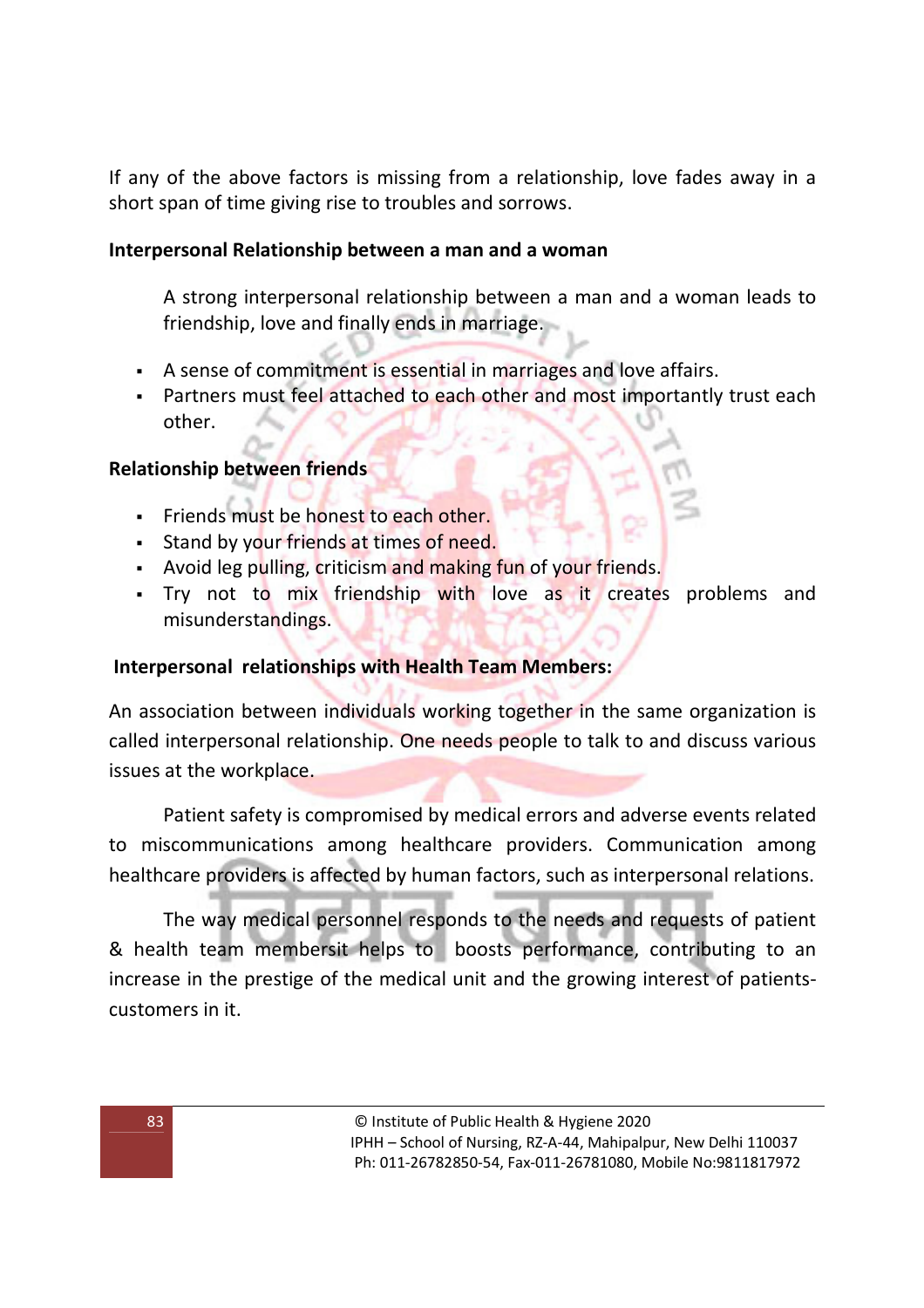### **AUDIO-VISUAL AIDS**

According to the Webster dictionary, **audio-visual aids** is **defined** as "training or educational materials directed at both the senses of hearing and the sense of sight, films, recordings, photographs, etc. used in classroom instructions, library collections or the likes". ALLA I

No health education can be effective without audio-visual aids. Audio-visual aids can be classified into 3 groups-

- (1) Purely auditory
- (2) Purely visual
- (3) Combined audio-visual
	- 1. AUDITORY AIDS Tape recorders **Microphones** Amplifiers Earphones
	- 2. VISUAL AIDS Blackboard Flannel graph Models Specimens Posters **Slides** Film strips Epidiascope Overhead projector 3. COMBINED AUDIO-VISUAL AIDS Sound films Slide tape combination Television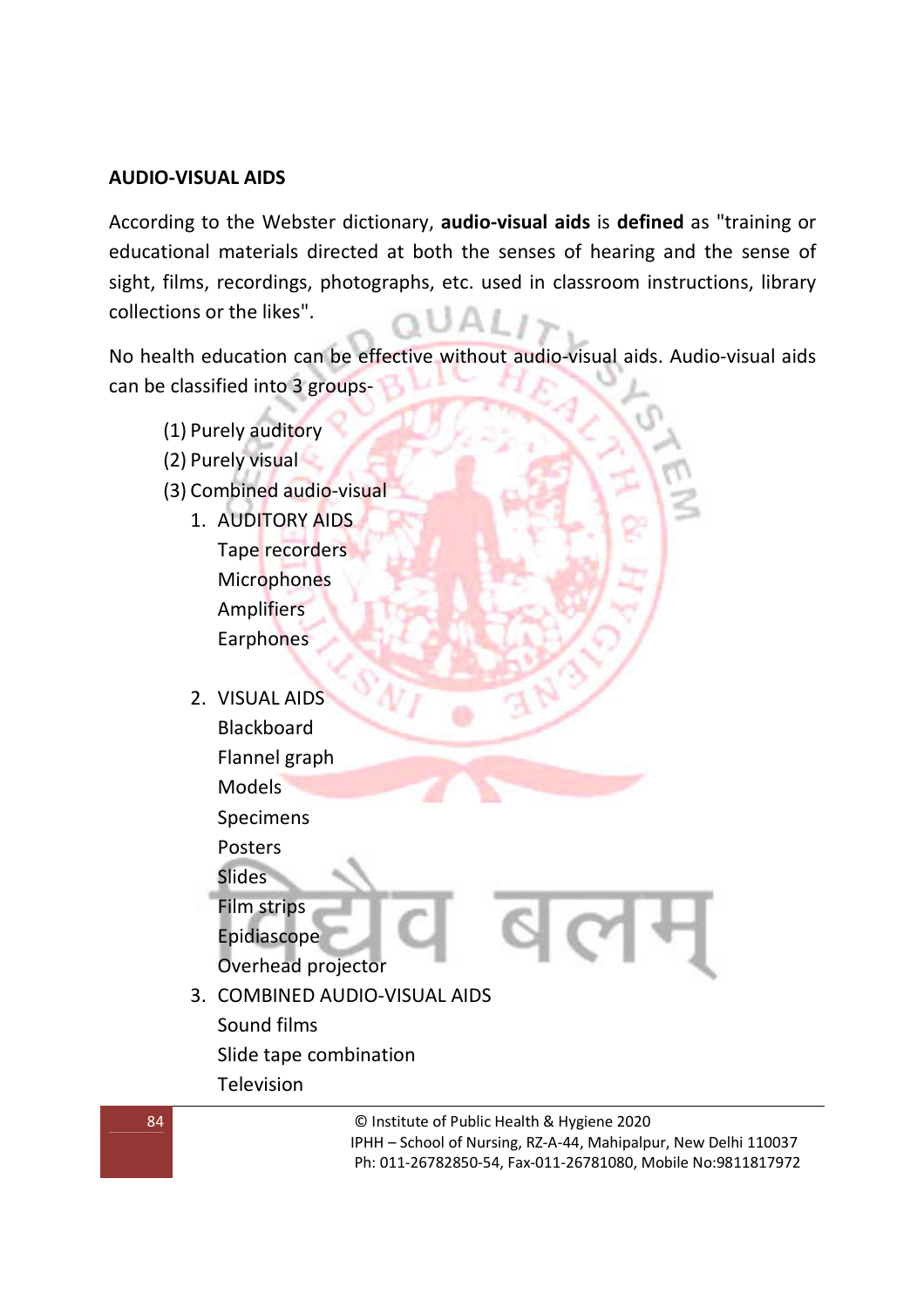# Computer & Internet

 A Knowledge of the advantages, disadvantages and limitations of each audio-visual aid is necessary in order to make proper use of them. Audio-visual aids are means to an end; not an end in themselves.

## **Uses of AV-AIDS**

- 1. Audio visual aids are important tools for teaching learning process.
- 2. It helps the teacher to present the lesson effectively and students learn and retain the concepts better and for longer duration.
- 3. It helps to improves students' critical and analytical thinking.
- 4. Audio visual aids are used in classrooms to encourage teaching learning process and make it easier and interesting.
- 5. Audio -visual aids are the best tool for making teaching effective and the best dissemination of knowledge.

## **FOLK MEDIA**

The word **'FOLK' h**as been derived from a German word 'YOLKS' which means the people. Folk Media is media of the people.

**Definition :** Folk Media refers to traditional media based on sound, image and sign language. It is expressed in the form of traditional music, drama, dance and puppetry.

**Traditional folk media** is a term used to denote 'people's performances'. This term refers to the performing arts which can be described as the cultural symbols of the people. **Folk** dance, rural drama and musical variety of the village people, all come under **traditional media**.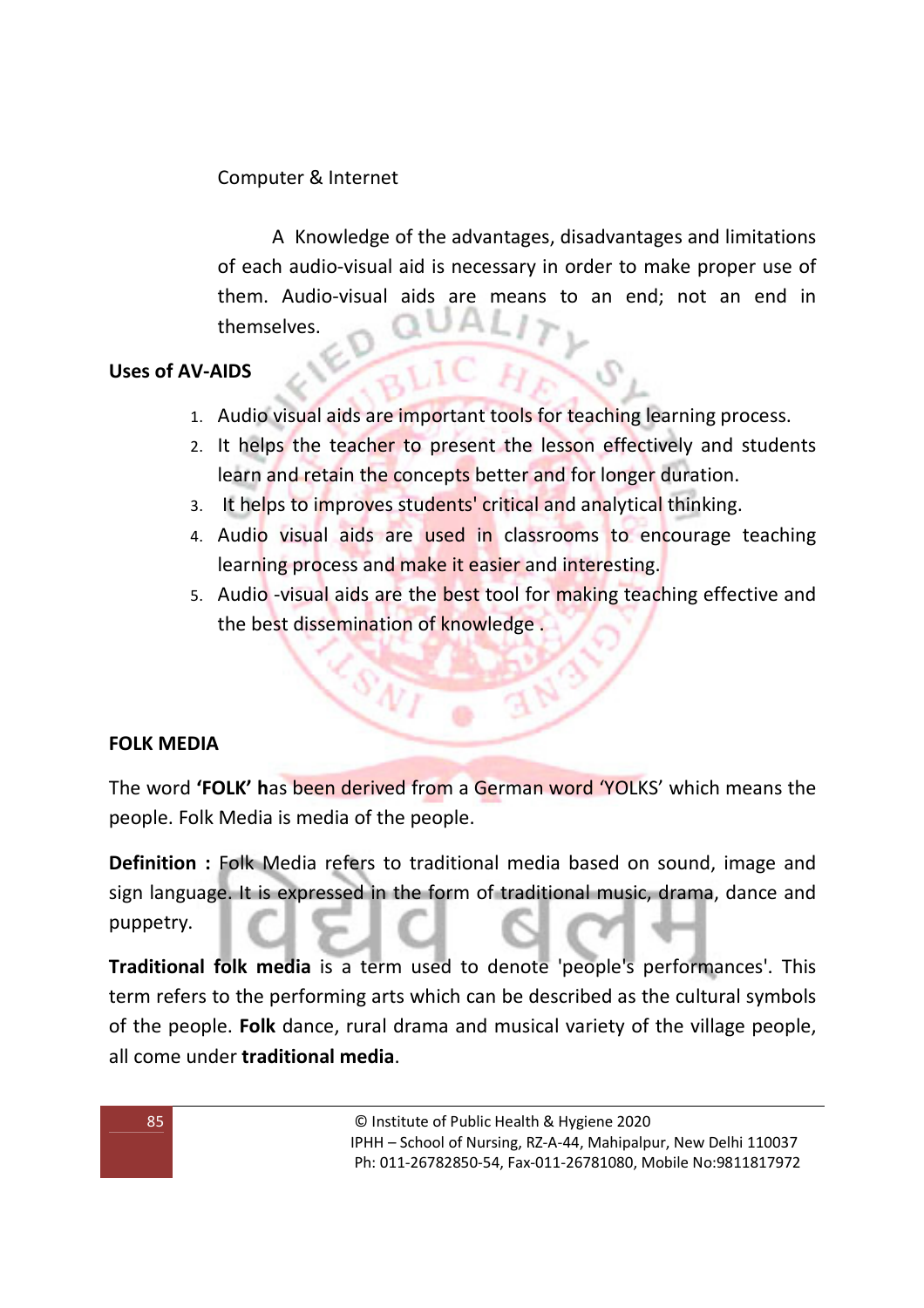# **Use of Traditional Local and Folk Media in Disseminating Health Message**

## **Media:**

The means of communication to the large audience through newspapers, television and radio etc.

# **Traditional Media:**

- It is the time privileged, predictable means of the mass communication which includes the mediums of communication before the dawn of internet such as newspapers, television, magazines etc. It is also known as the old way of communication.
- > Communication is the key to human development. For the development process people's participation is the key element to the progress. Communication is the essential to the development task in many ways.
- > Only with the process of communication the project recipients will become the major performers to make development programs successful and for this purpose
- > Traditional media is a very important and operative component in the way of communication for the development process. Traditional media procedures are portion of the means of life of a community and deliver satisfactory means of fetching development issues on its own terms into the community.
- > Media is known as the source of entertainment but with the quotient of entertainment it can be a revolutionary giant in the society.
- > In the society media can highlight the different issues of the society and can expose the corruption and made people realize about the certain things and led them to the way of development.

# **Behavior Change Communication**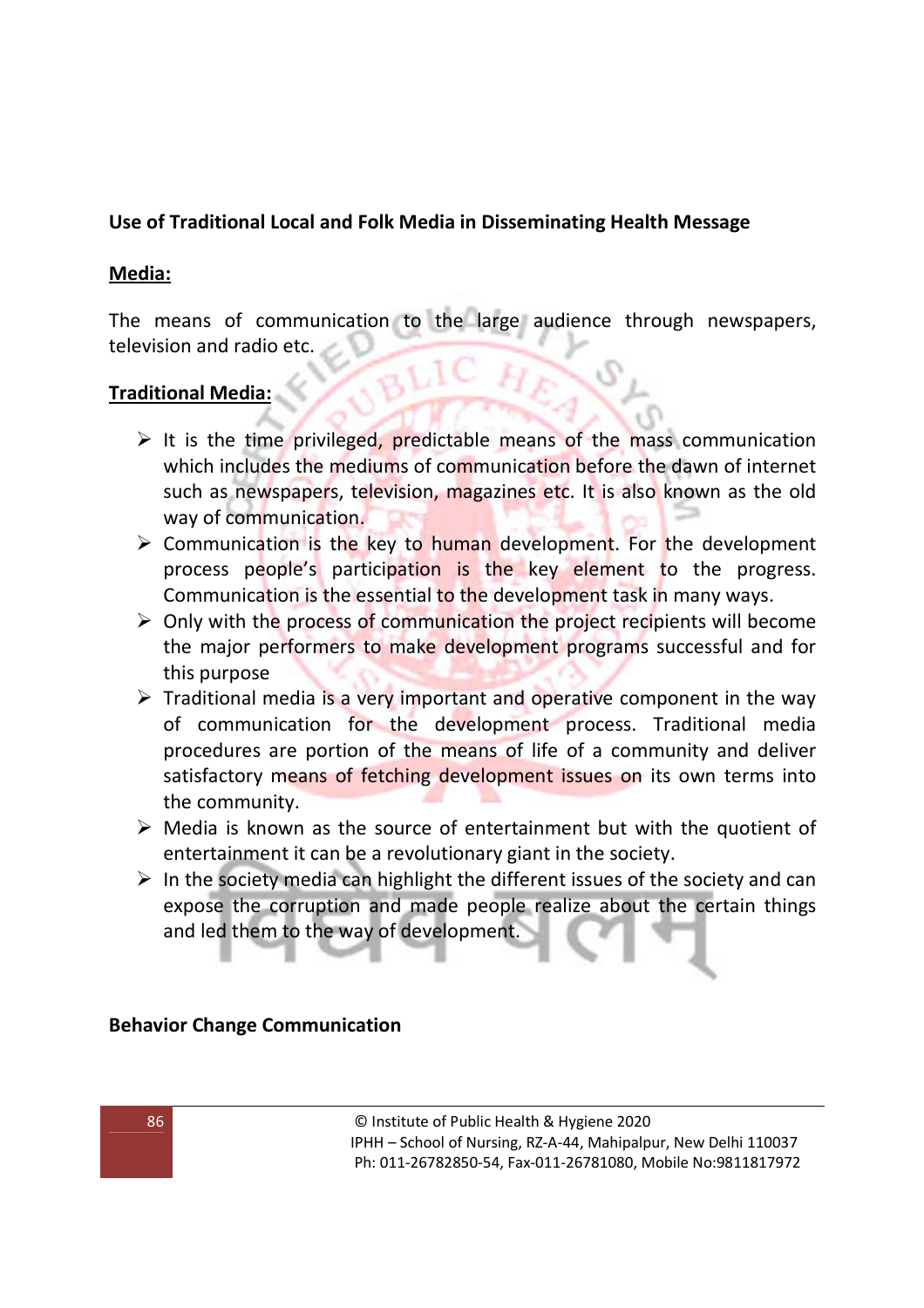**Behavior change communication** (BCC) is the strategic use of **communication** approaches to promote changes in knowledge, attitudes, norms, beliefs and behaviors.

## **Importance**

- 1. BCC helps to trigger and stimulate people for adopting positive **behavioral** approaches.
- 2. BCC promotes appropriate and essential attitude **change**.
- 3. BCC strategies and messages are tailored for specific target groups, these strategies are efficient and effective.
- 4. To develop communication strategies to promote positive behaviors which are appropriate to their settings and there by solve world's most pressing health problems.

## **STEPS:**

BCC / SBCC (Sustained behavior change communication) is the comprehensive process in which one passes through the stages:

- 1. State program goals
- 2. Involve stakeholders
- 3. Identify target populations
- 4. Conduct formative BCC assessments
- 5. Segment target populations
- 6. Define behavior change objectives
- 7. Define SBCC strategy & monitoring and evaluation plan
- 8. Develop communication products
- 9. Pretest
- 10.Implement and monitor
- 11.Evaluate
- 12.Analyze feedback and revise

## **Influencing Factors of BCC**

Behavior change is influenced by motivation from others (external influence) as well as from within oneself (internal influence). Internal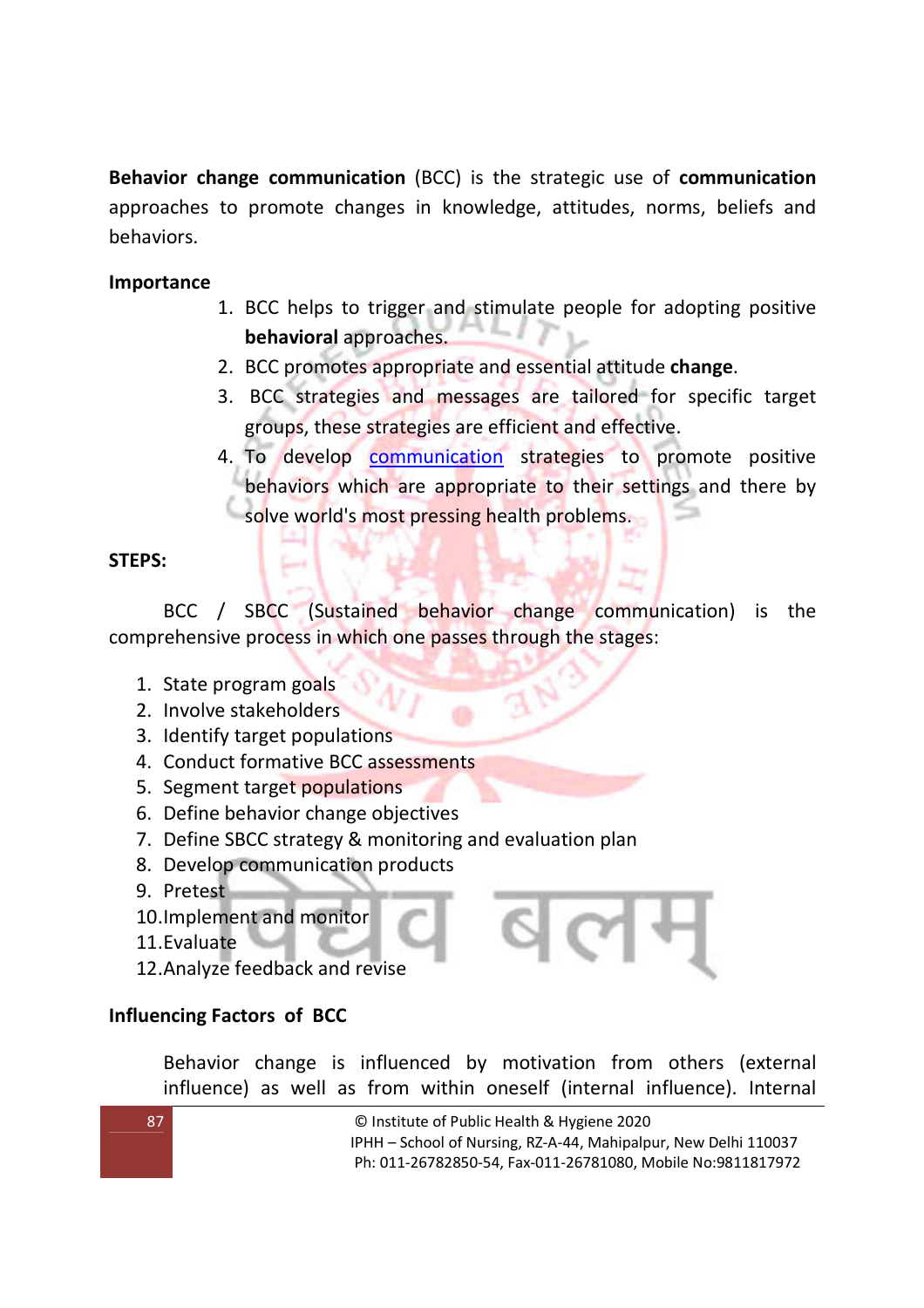influence plays a significant role in creating more enjoyment of a behavior change, instilling a sense of ownership of the new behavior, which in turn instills a sense of ownership of the changed behavior.

### **IEC**

Information, Education and Communication abbreviated as IEC.

It is a strategy to spread awareness through communication channels to a target audience to achieve a desired positive result. It is a strategy of sharing information through the broadcast or the print media, or interpersonal communication in a manner, appropriate to the target group's culture and values.

### **Aims**

- 1. To encourage people to adopt and sustain health promoting life style and practices.
- 2. To promote the proper use of health services available to them.
- 3. To arouse interest, provide new knowledge, improve skills and change attitudes in making rational decisions to solve their own problems.

### **Importance**

- **1.** It is important for advocacy, to motivate policy and decision-makers to create environments conducive for behavioural changes.
- **2.** To provide the needed services such as condoms, counseling and treatment of sexuallytransmitted diseases.
- **3.** It has proven powerful tools for bringing social change and development.

**Approaches:** The approaches of IEC are based upon following fields or subjects

- 1. Diffusion theory
- 2. Social marketing
- 3. Behavioural analysis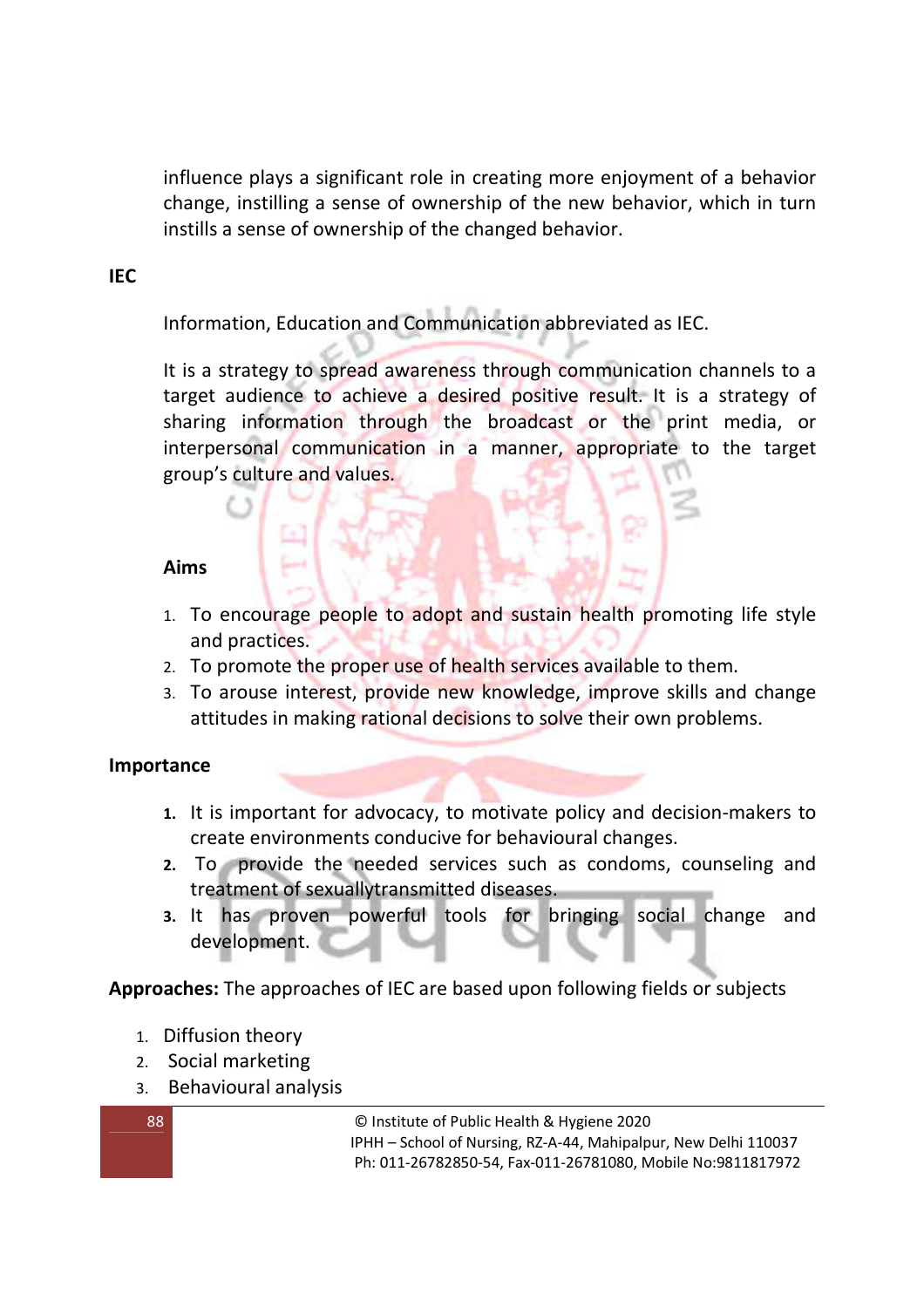- 4. Instructive design
- 5. Anthropology

## **Scope**

- 1. Health care prevention
- 2. control on communicable diseases
- 3. Reproductive health/maternal and child health services
- 4. Family welfare
- 5. Nutritional services
- 6. Personal hygiene

## **Activities:**

- 1. Information Education Communication (**IEC**) is used for generating awareness.
- 2. It means process of working with individuals, communities & societies to develop communication strategies to promote positive behaviour that are appropriate to their settings.
- 3. IEC programs engage on different channels of communication, which is exceedingly advantageous for the dissemination of message to varied target groups.

### **Benefits**

**1. Cost Effective:** Printed IEC materials are cheap and inexpensive, thus are suitable for low budget programs. Messages intended for the masses are conveyed on broadcast medium like television, which are effective in disseminating the information to a large audience.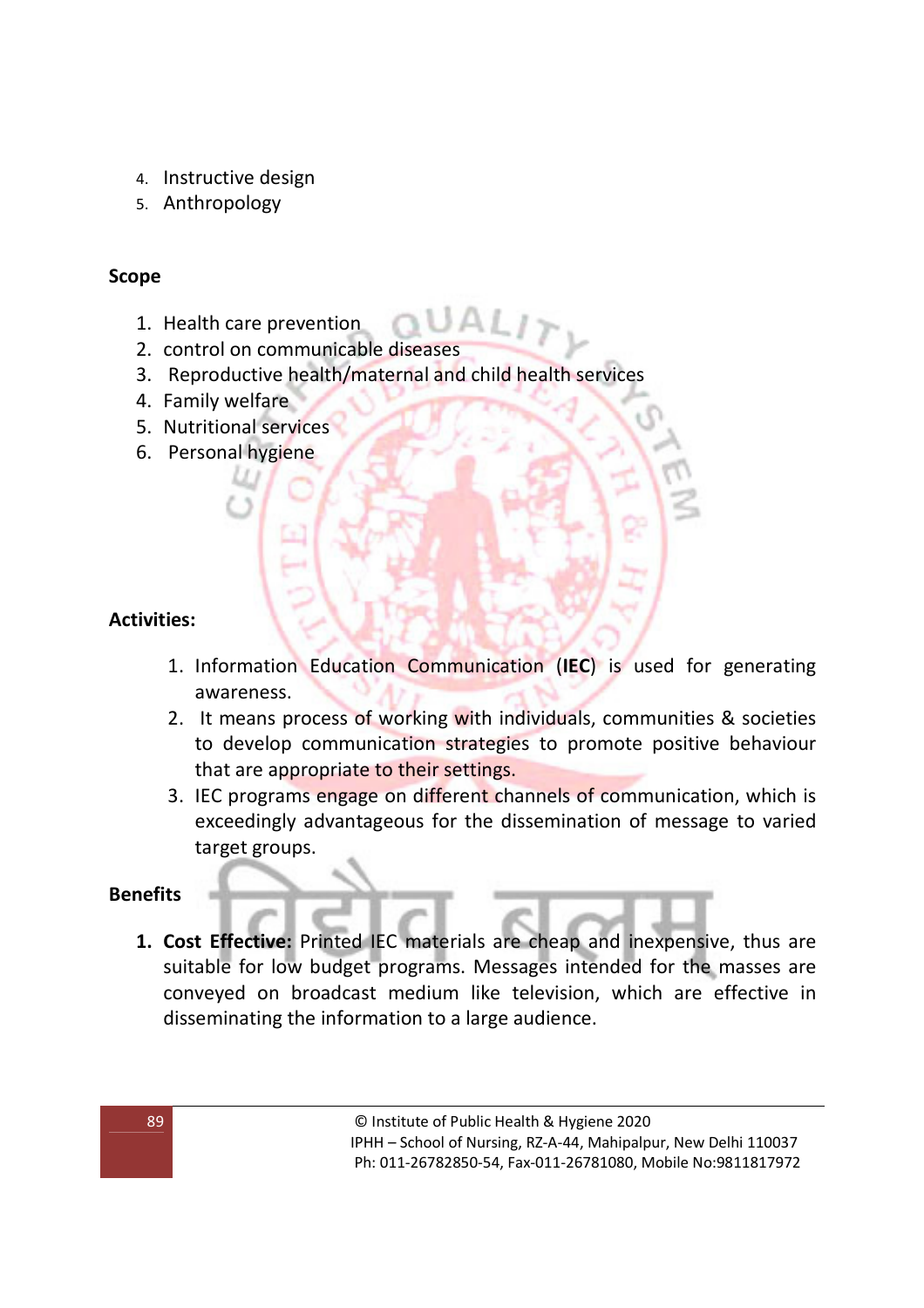- **2. Building Capacity:** IEC programs ushers in information, skills and knowledge to the target groups which is essential for positive health measures.
- **3. Target Specific:** The participatory nature of IEC programs provide a sublime opportunity to engage with the local communities, establish good rapport and to define their specific needs. This enhances the effectiveness of the programs, provides ambient environment for evaluation, improvement and sustenance.
- **4. Feedback:** IEC programs have feedback which is vital for clarifying questions, reinforcement and solving issues.
- **5. External Support:** These programs can avail support from other counterparts, government, community leaders, opinion leaders, and local support groups which are tremendously helpful in monitoring, sustaining and achieving success of the programs being implemented.

## **TEACHING LEARNING PROCESS**

**INTRODUCTION-** Teaching and learning activities are twin activities involve in the total educational process. Teaching cannot be thought without an idea of learning and learning is not possible without teaching activities.



90 © Institute of Public Health & Hygiene 2020 IPHH – School of Nursing, RZ-A-44, Mahipalpur, New Delhi 110037 Ph: 011-26782850-54, Fax-011-26781080, Mobile No:9811817972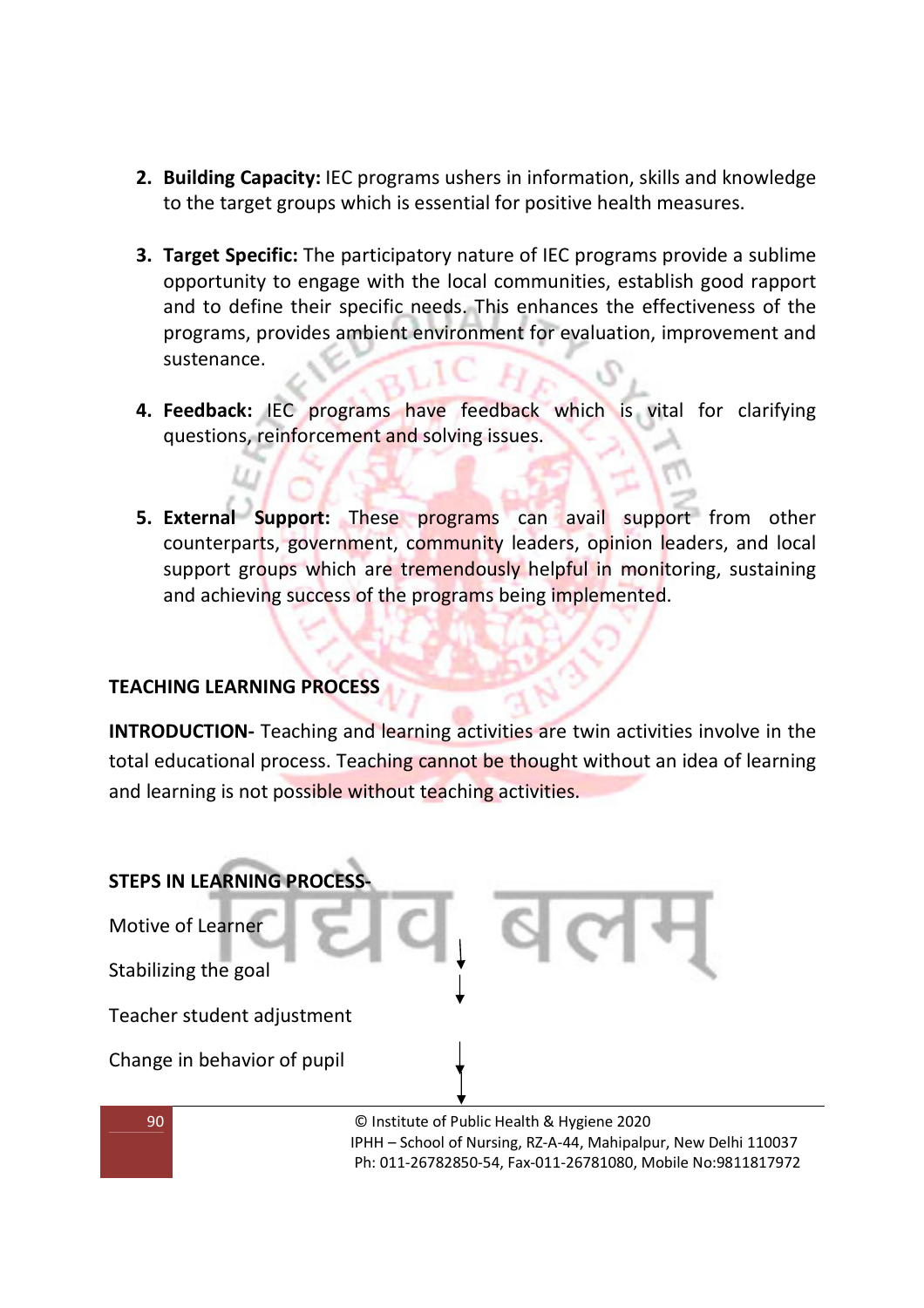Fixation or stabilization of behavior

# **CONCEPT OF LEARNING-**



# **Learning Pyramid**

**CHARACTERISTICS OF LEARNING-** 

> Learning is unitary- The process of learning helps the learner response as a whole person in a unified way to the whole situation or total pattern.

n

- **Learning is individual and social-** Learning is entirely an individual matter. It is social because it takes place as a type of response to an individual social environment.
- **Learning is purposive-** Learning helps the individual achieve goal or purpose in life.
- **Learning is creative-** Learning helps man to be more creative in life.
- Learning modifies the behavior of individual
- > Learning helps in organization of experiences- Learning involves organization and evaluation of learning material.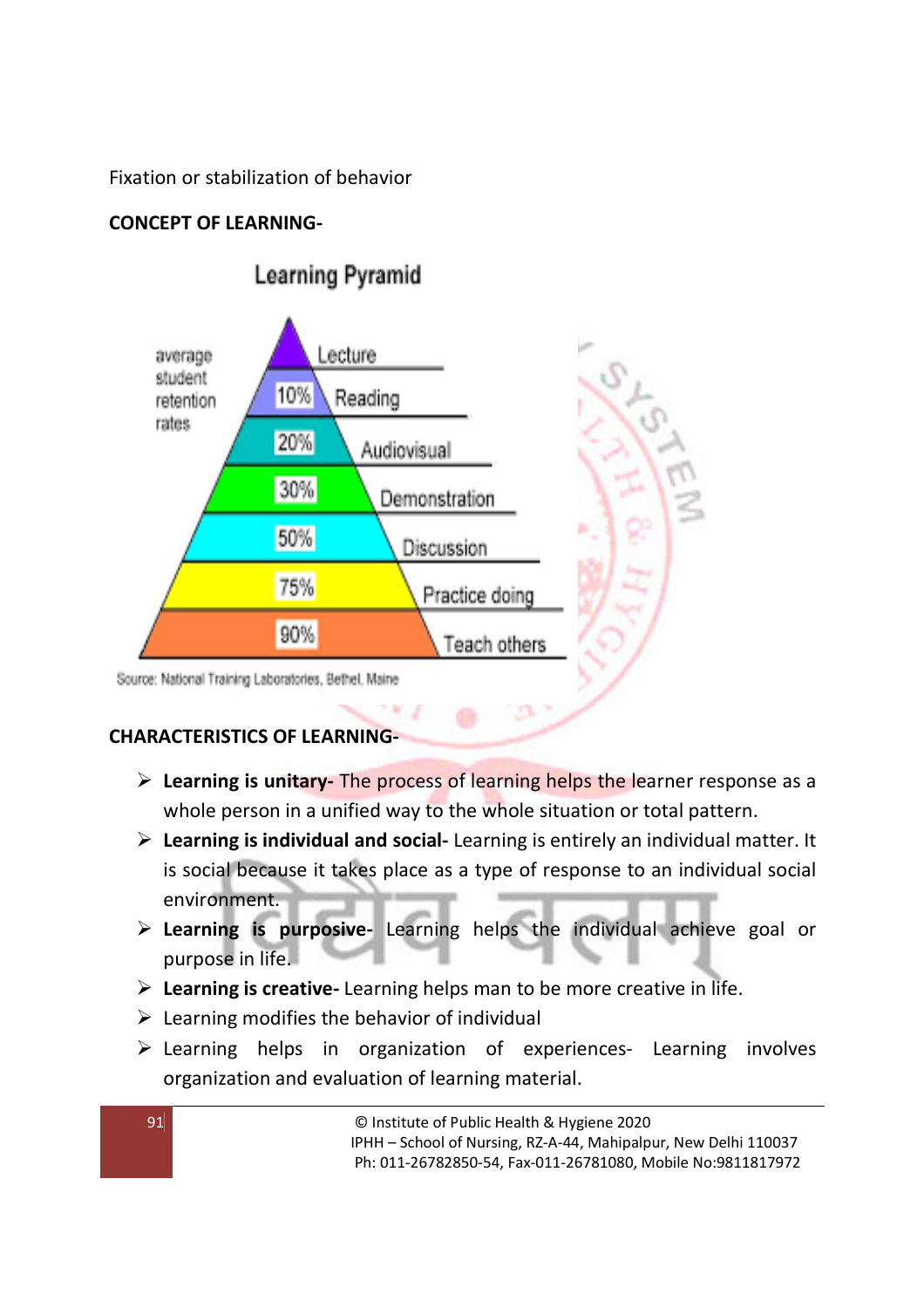- > Learning helps make choices in life- Learning is a lifelong process because as changes in life takes place every day, learning is also needed every moment to make best choices and decision in life.
- $\triangleright$  Learning helps bring changes in life.
- > Learning helps in continuous professional development in life.
- Learning helps keep in touch with trends and development in particular field.

## **TEACHING**

 Teaching is stimulation, guidance, direction and encouragement of learning. (Clarke)

### OR

Teaching is concerned with growth and development of whole personality of the student, his/her mind, character and affective behavior. (Thomas. P Green)

## **Principles**

- Encourage contact between students and faculty.
- Develop reciprocity and cooperation among students.
- Encourage active learning.
- Give prompt feedback.
- Emphasize time on task.
- Communicate high expectations.
- Respect diverse talents and ways of learning.

## **Methods of Teaching**

- Lecture Method
- Lecture cum discussion method
- Recitation oral questions by teacher answered orally by student
- Discussion groups conducted by selected student chairpersons
- Lecture-demonstration by another instructor

92 © Institute of Public Health & Hygiene 2020 IPHH – School of Nursing, RZ-A-44, Mahipalpur, New Delhi 110037 Ph: 011-26782850-54, Fax-011-26781080, Mobile No:9811817972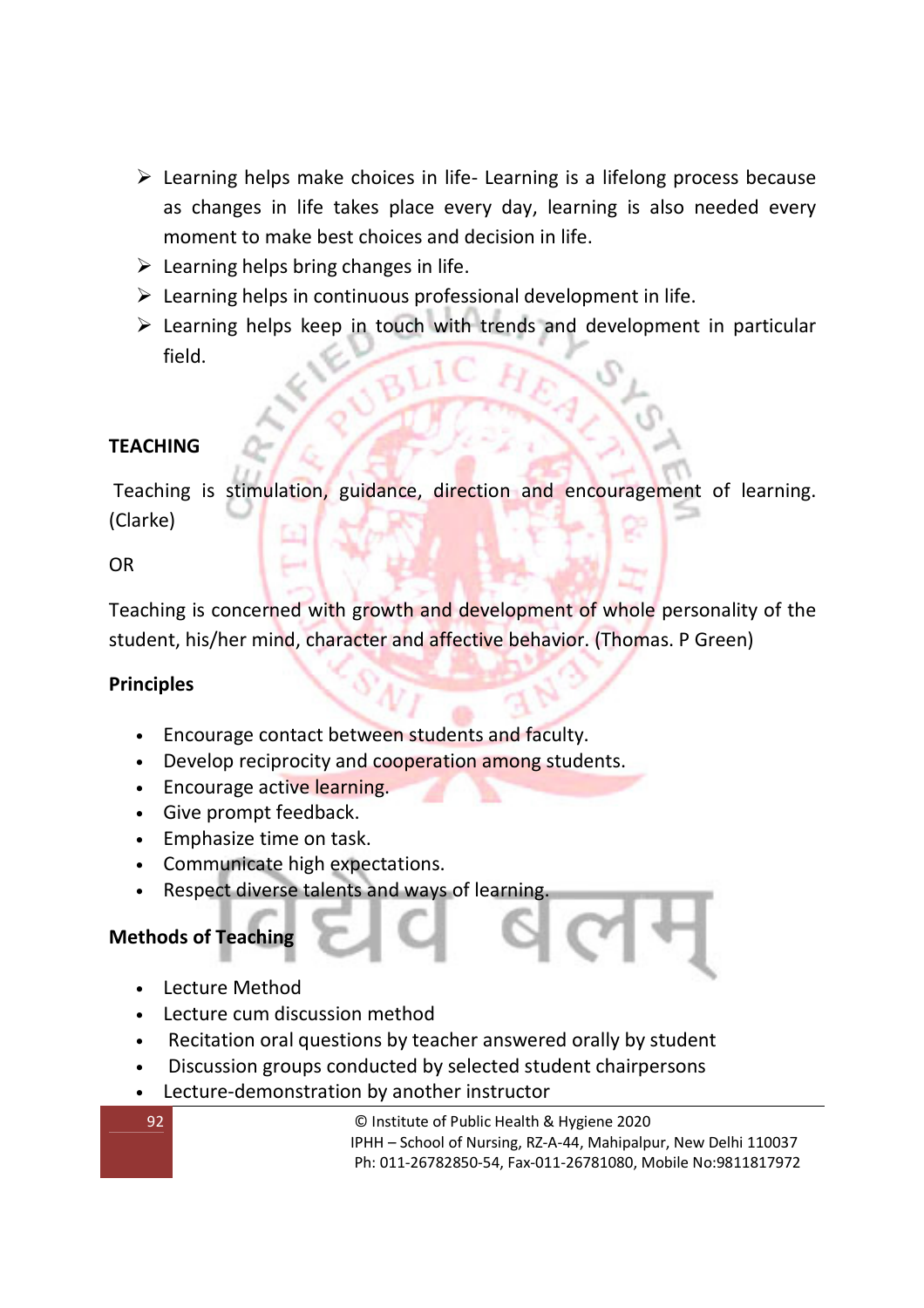- panel Discussion
- Seminar
- Workshop
- Direct **Instruction**
- Flipped Classrooms
- Differentiated **Instruction**
- Inquiry-based Learning
- Expeditionary Learning
- Personalized Learning
- Game-based Learning

# **HEALTH EDUCATION**

Health education has been defined as a process which effects changes in the health practices of people and in the knowledge and attitudes related to such changes.

## **Aims of Health Education**

The WHO has formulated the aims of health education as follows:

- (1) To ensure that health is valued as an asset in the community;
- (2) To keep equip the people with skills, knowledge and attitudes- to enable them solve their health problems by their own actions and efforts;
- (3) To promote the development and proper use of health services.

## **Planning of Health Education**

Health education is as wide as community health. Every aspect of community health has an educational component.

- **(1)Human Biology:** The structure and function of body are always a marvel to the layman. Ignorance in this field can be removed only by health education.
- **(2) Nutrition:** Education in nutrition holds an important place in the fight against malnutrition. People are ignorant about balanced diets and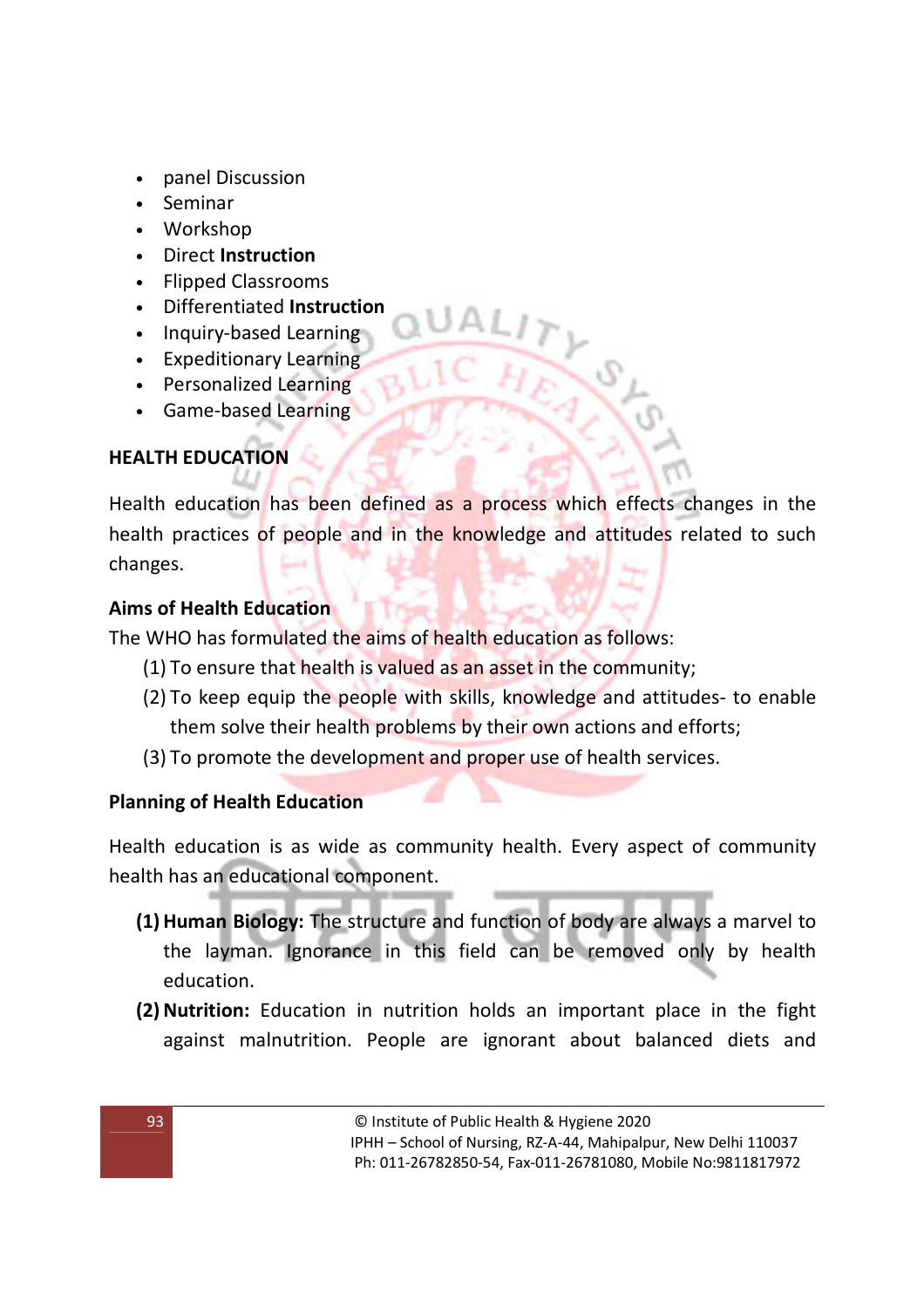optimum nutrition. In nutrition education, the primary aim is to remove prejudices and impart good dietary habits.

**(3)Hygiene:** There are two aspect of hygiene- personal and environmental. Both are important areas for health education. Personal hygiene includes bathing, clothing, washing hands after toilet, care of feet, nails and teeth. Environmental hygiene has two aspects- domestic and community. Domestic hygiene comprises that of the home, use of soap and water, lighting and ventilation etc. In community hygiene, we teach the drainage,

good housing, town planning etc.

- **(4) MCH and family planning:** The fears of the mother about pregnancy and childhood can be dispelled only by health education. Mothers need to be taught about balanced diets, baby care, infant feeding, weaning and immunization, family planning. If we educate the mothers, we educate the whole family.
- **(5) Prevention of communicable diseases:** Information is given about the mode of spread of common communicable diseases and protection by immunization against these diseases.
- **(6) Prevention of accidents:** Accidents occur in three main areas the home, the road, and the place of work. Safety education should be directed to these areas. The main factor in accidents is careless, and the problem can be solved only by health education.
- **(7)Use of health services:** one of the declared aims of health education is to educate people, to make the best use of the community health services.
- **(8) Mental Health:** An area of increasing importance is mental health. Alcoholism, drug dependence, juvenile delinquency, crime and violence are on the increase in many countries. These are special areas needing health education of the people.

### **ROLE AND RESPONSIBILITIES OF ANM**

ANM will carry out the following Role and Responsibilities:

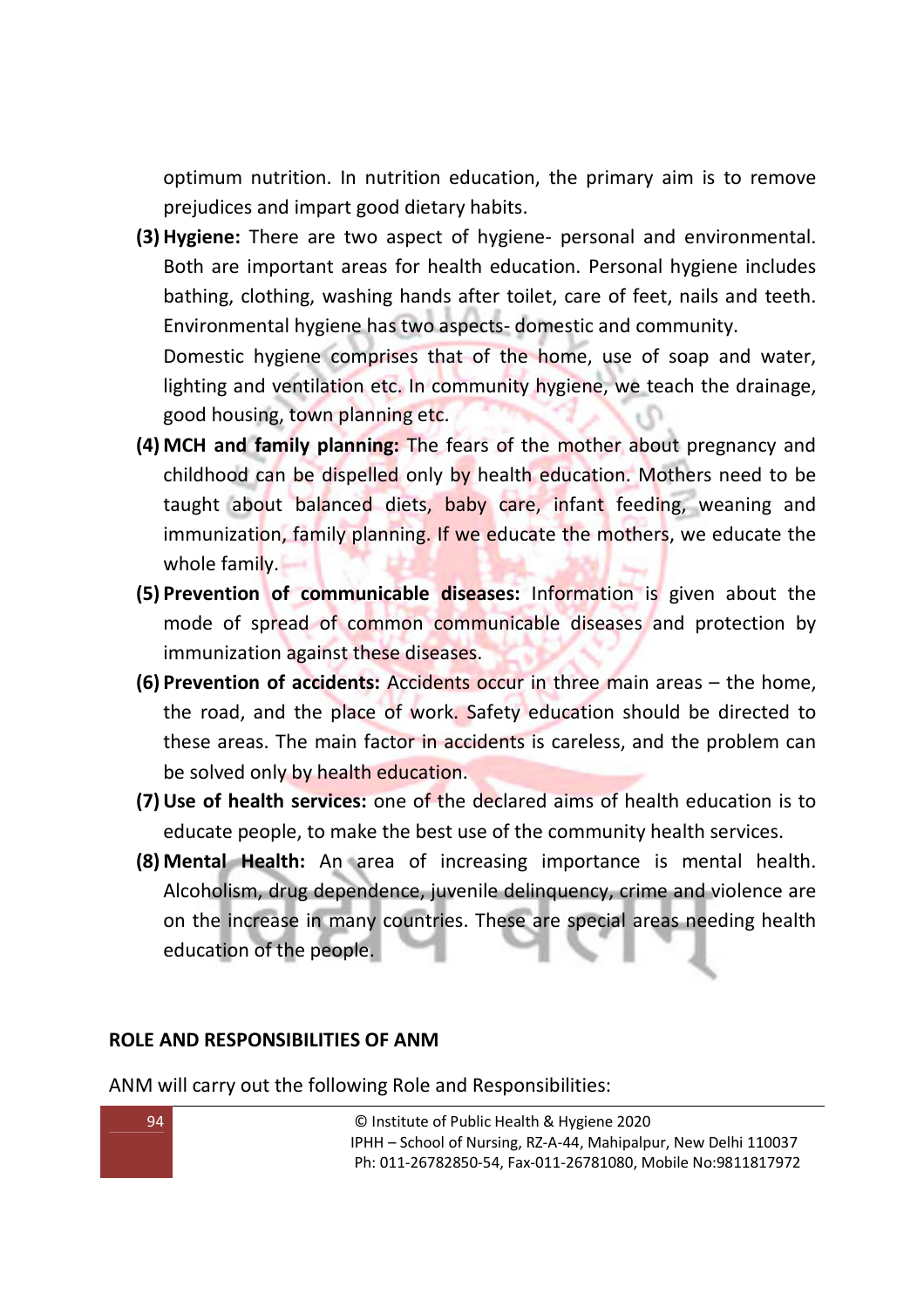## **6. Maternal and Child Health**

- VI. Register and provide care to pregnant women throughout the period of pregnancy.
- VII. Ensure that every pregnant woman makes at least 3 visits for Ante-natal check-up.
- VIII. Refer all pregnant women to PHC for RPR test for syphilis.
- IX. Conduct deliveries in her area when called for
- X. Supervise deliveries conducted by Dais and assist them whenever called in.

## **7. Family planning**

- V. Spread the message of family planning to the couples and motivate them for family planning individually and in groups.
- VI. Establish female depot holders, and provide a continuous supply of conventional contraceptives to the depot holders.
- VII. Build rapport with acceptors, village leaders, ASHA, Dais and others and utilize them for promoting family welfare programme.
- VIII. Identify women leaders and help the Health assistant (Female) to train them.

## **8. Medical Termination of Pregnancy**

III. Identify the women requiring help for medical termination of pregnancy and refer them to nearest approved institution.

IV. Educate the community of the consequences of septic abortion and inform them about the availability of services for medical termination of pregnancy.

## **9. Nutrition**

V. Distribute Iron and Folic Acid tablets as prescribed to pregnant women.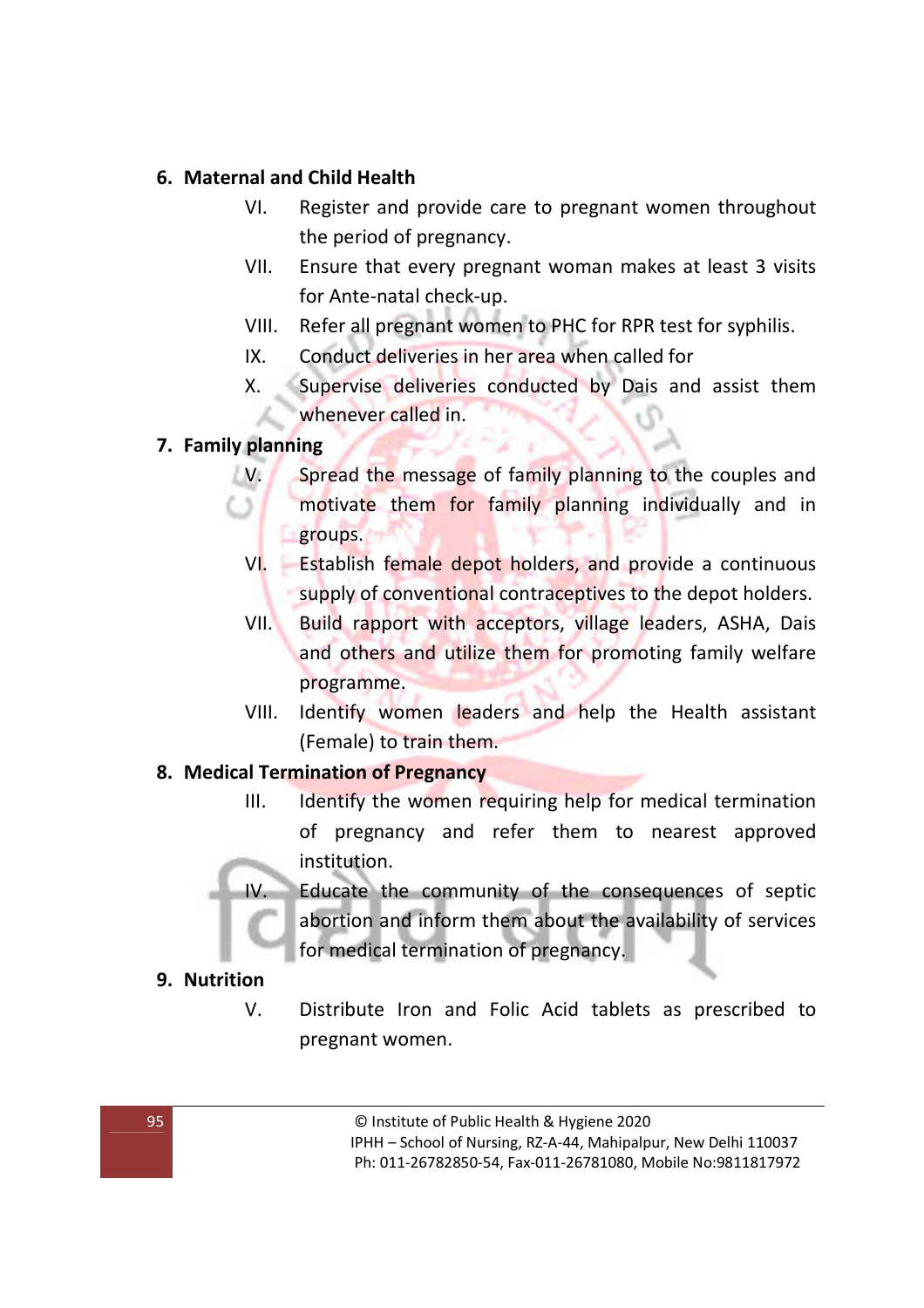- VI. Administer Vitamin A solution to children as per the guidelines.
- VII. Educate the community about nutritious diet for mothers and child.
- VIII. Coordinate with Anganwadi Workers.

## **10.Universal Programme on Immunization (UIP)**

- IV. Immunize pregnant women with tetanus toxoid.
- V. Administer DPT vaccine, oral poliomyelitis vaccine, measles
	- vaccine and BCG vaccine to all infants and children, as per immunization schedule.
- VI. Ensure injection safety.



### **Concept of counseling-**

96 © Institute of Public Health & Hygiene 2020 IPHH – School of Nursing, RZ-A-44, Mahipalpur, New Delhi 110037 Ph: 011-26782850-54, Fax-011-26781080, Mobile No:9811817972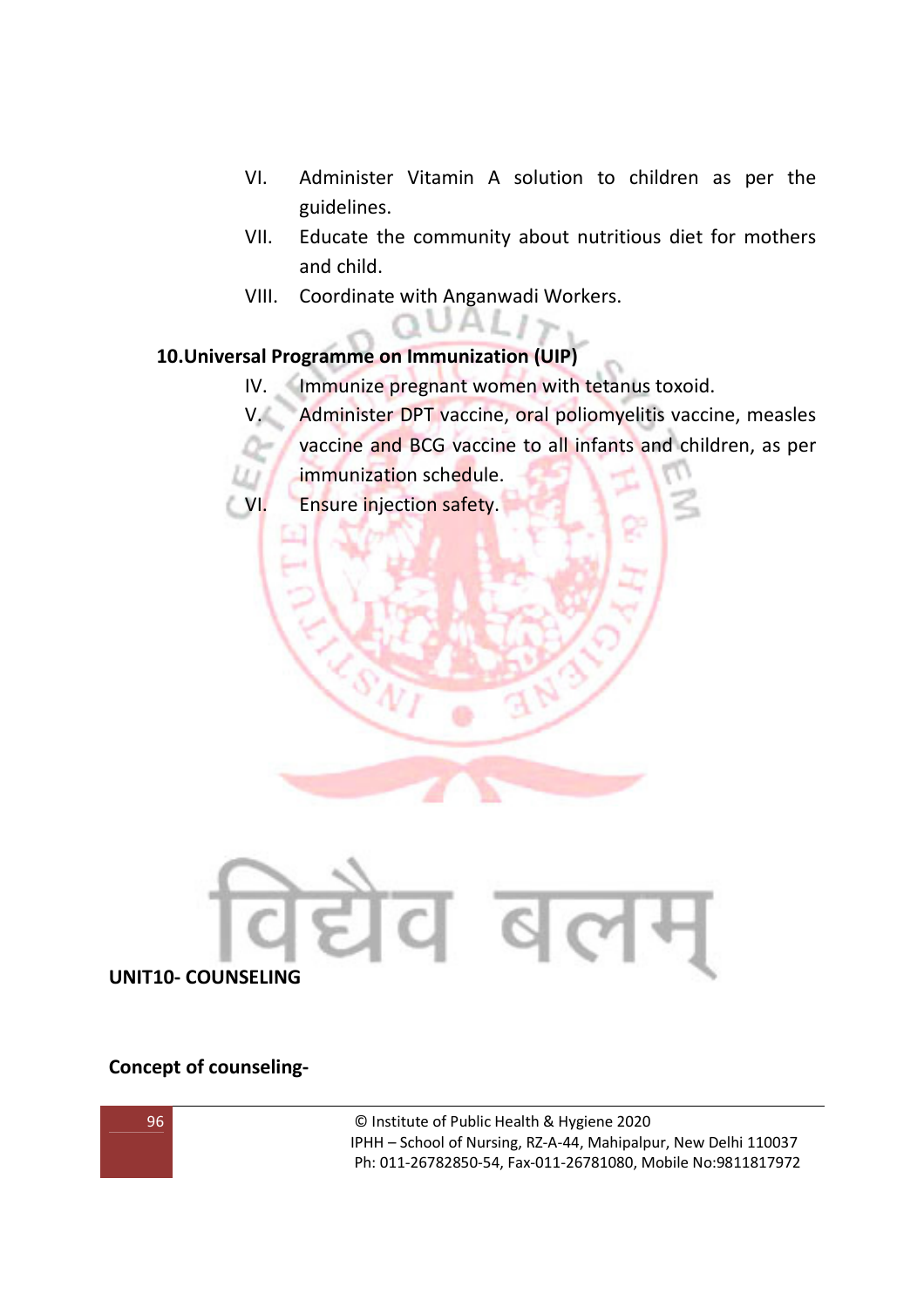-interviewing and communication technique

- Problem solving
- -Crisis intervention
- -Stress management
- -Behavioral modification

### **Aims of counseling –**

-Help the client to come out psychological dilemma -Help the client to take the decision

### **Principles of counseling –**

**-**Study the client's behavior

- -Identify client's like or dislikes
- -Spending more time with client
- -accepting his/her fear as real to individual
- -Listen attentively to client
- -Encourage client to express the emotion and feeling
- -Be honest and sincere to the client
- -Avoid sensitive matters
- -Showing concern and positive interest
- -Talk with purpose so as to achieve the goal

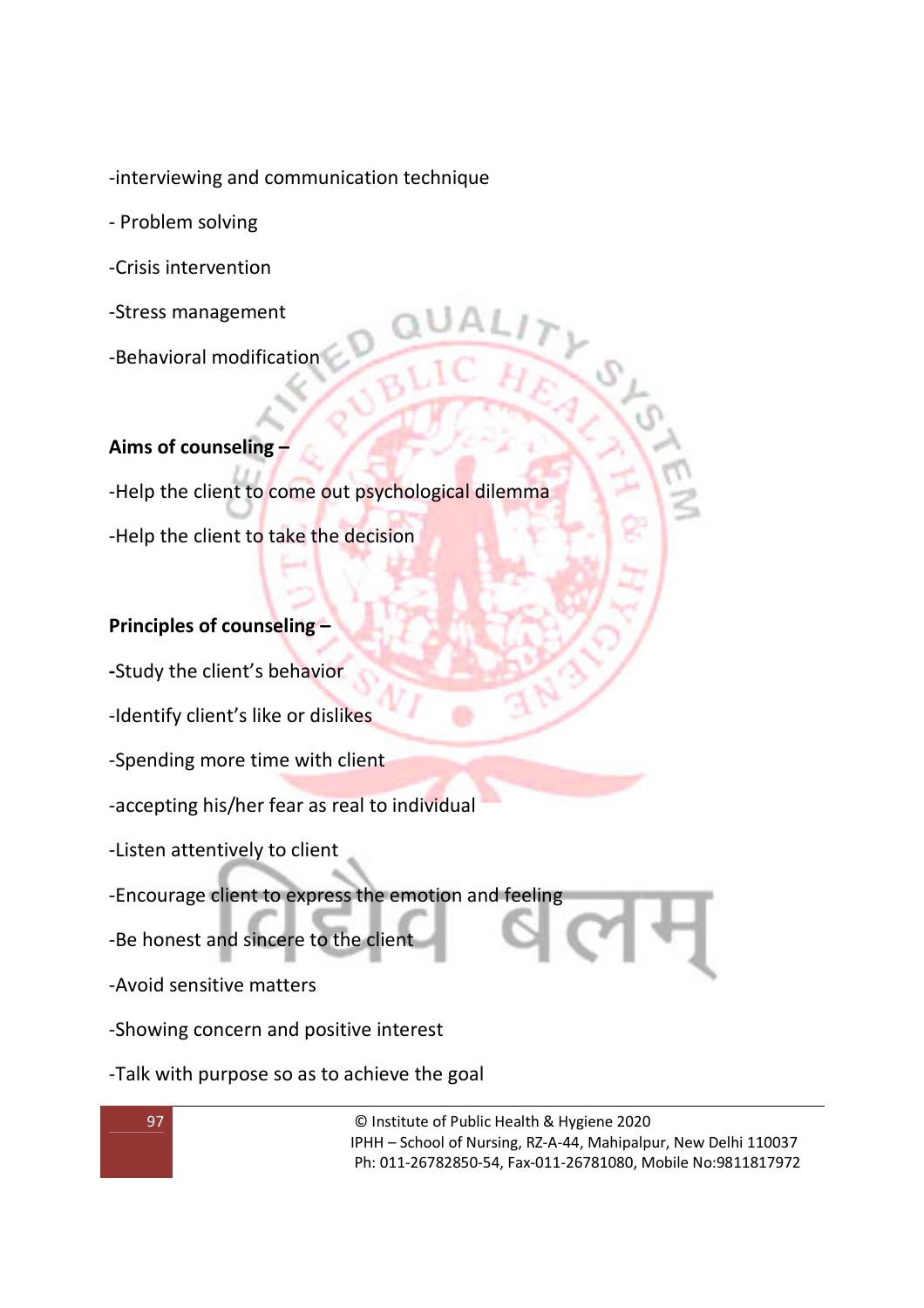-Reassure the client to build up his confidence

- -Don't give false hopes
- -Maintain realistic nurse –patient relationship

-Assess the emotional as well as intellectual respectively of the client.

# **Technique of counseling-**

## **1- Problem solving technique –**

It will help the individuals in solving their problems

- It involves following steps-
- -Problem identification
- -Gathering information
- -Decision making
- -Implementation
- -follow-ups

# **2- Decision Technique-**

The decision is a co-operative attack on a common set of problems based on common set of data or information material and experiences in which the problem is pursue to as complex and deep level as possible.

3- Role playing technique- it takes the form of socio-drama or psycho-drama

# 4- Lectures

5-case conferences- In this problems faced by majority are discussed as a case.

 6- Operant conditioning – It is believed that if proper rewards are given for accepted behaviors then it can be promoted and continued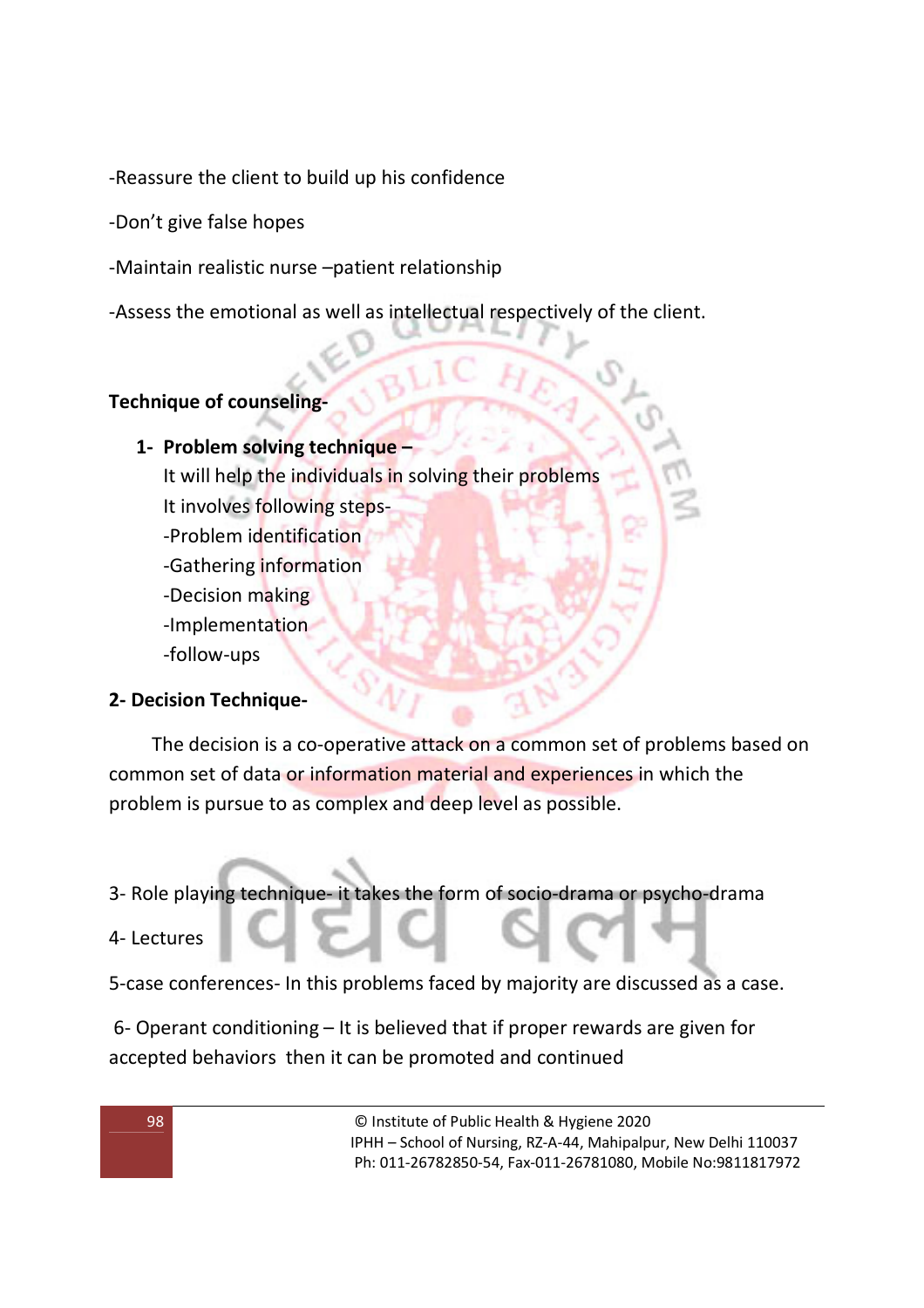7-Aversive conditioning –

8-Reciprocal inhibition- person is asked to shift his imagination from fearful condition to less threatening.

9-Deseysutuzatuib- Patients are gradually exposed to a situation they fear, either in a role-playing situation or in reality.

10- Relaxation

## **Counseling in the community**

### **Identifying needs-**

There are several problems in community which needs counseling by the health care providers

A community health nurse must identify the cases which need counseling. Common problems in community:-

- Psychiatric problems of adolescents like alcohol schizophrenia, anxiety, eating disorder, sexual problems, drug abuse.
- Post partum psychosis and depression.
- Physically handicapped.
- Victims of abuse and violence.
- Mental health problems in elderly
- Psychiatric aspects of HIV/AIDS
- **Genetic counseling**

### **Role of counselor**

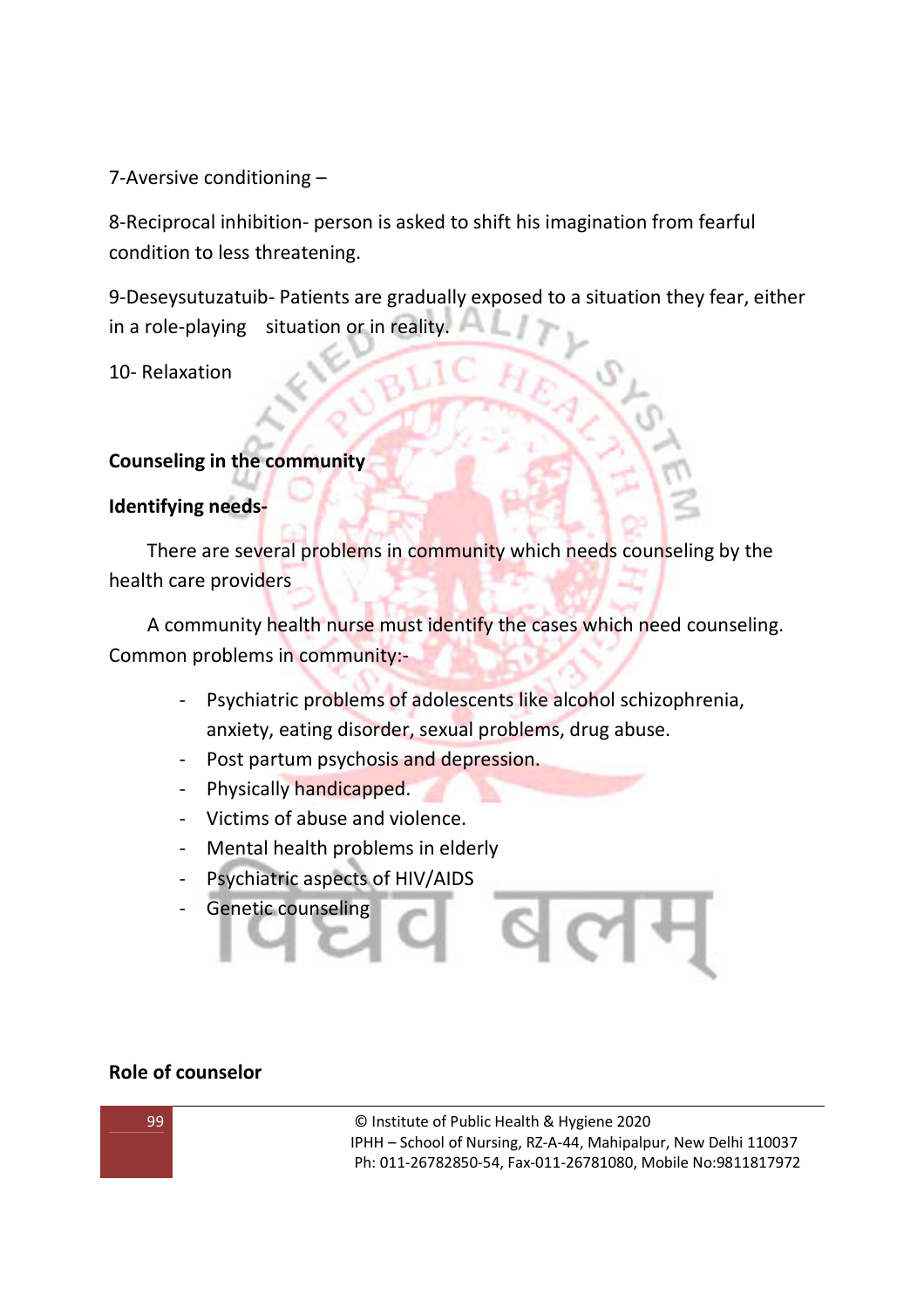It is very important for a counselor to understand his /her job.

### \***Active listening**

Attend closely to the verbal and non- verbal message convey by the client.

### \***Risk identification**

Counselors need to be identifying risk factors in the client's presentation as well as protective factors to weigh them against.

### **\*Decision- making support**

 Provide Information about alternatives and facilitate discussion with other family members.

### **\*Emotional support**

Provide reassurance, acceptance and encouragement during the decisionmaking process.

Be non- judgmental and convey empathy.

## **\*Referral**

Arrange for referral services if required and prepare referral forms.

### **\*Follow – up care**

Provide follow – up care and support to patient and family.

## **Role of ANM as counsellor**

100 © Institute of Public Health & Hygiene 2020 IPHH – School of Nursing, RZ-A-44, Mahipalpur, New Delhi 110037 Ph: 011-26782850-54, Fax-011-26781080, Mobile No:9811817972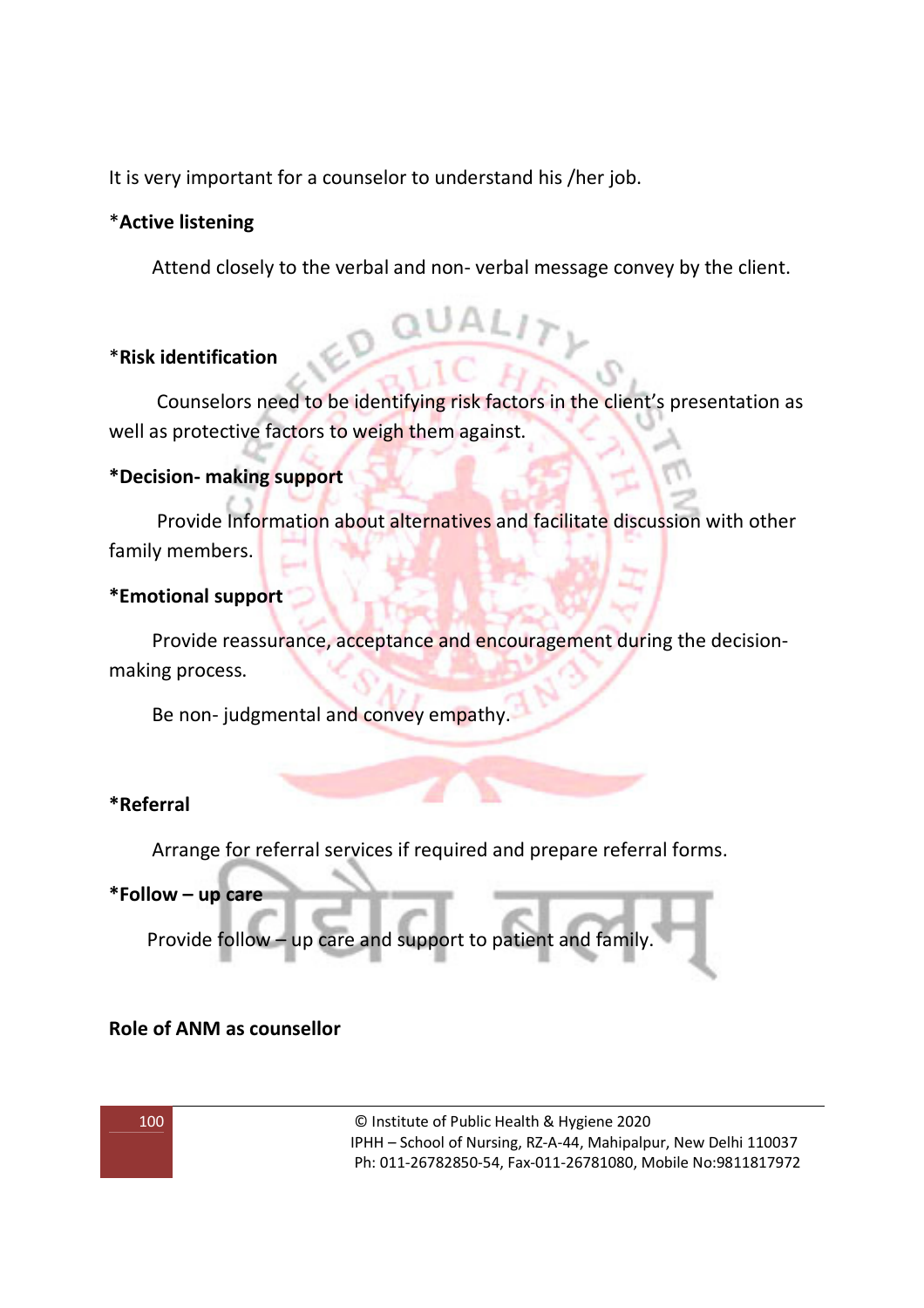### **\*Proper and adequate treatment**

Advice the client about propercare and treatment of the disease.

### \***Various alternatives**

 Discuss various alternatives of treatment with the client. Explain the advantages and dis advantages of alternatives.

### \***Decision** – **making support**

Help the client to take his own decision.

## \***Care required by family members**

Educate the other family members to support the client.

### \***Maintain privacy and confidentiality.**

Do not discuss anything to anybody about client.

## \***Adaptation of healthy life style**

Educate the client and family members about adopt the healthy life style .

### \***Regular follow up**

 Provide regular follow ups to check the client and effectiveness of the treatment / counseling.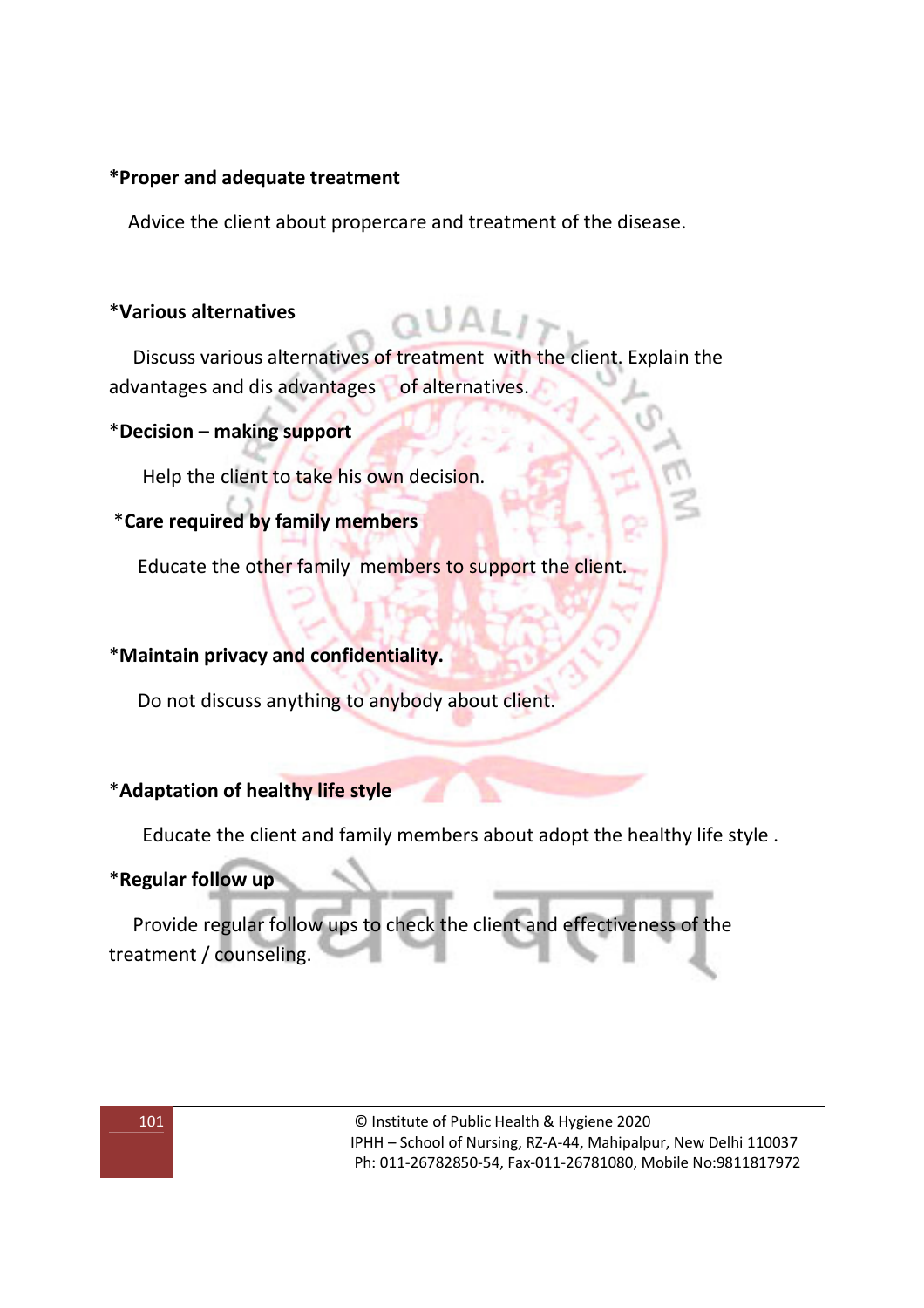## **UNIT 11-COMMUNITY BASED REHABILITATION**

## **Heath Conditions needing Rehabilitation**

# **Definition**

*Rehabilitation*: The process of helping a person who has suffered an illness or injury restore lost skills and so regain maximum self-sufficiency.

 $\mathbb{Q}$  or  $\mathbb{Q}$ 

*Rehabilitation* is the act of restoring something to its original or pre illness stage .

## **Heath Conditions needing Rehabilitation**

*Rehabilitation* is care that can help to get back, keep, or improve abilities that *need* for daily life. These abilities may be physical, mental, and/or cognitive (thinking and learning). It may be lost because of a disease or injury, or as a side effect from a medical treatment.

## **Need of Rehabilitation**

There are many reasons for a person who need care related to rehabilitation. The circumstances that bring patients to inpatient and outpatient rehabilitation centers are life-changing, and need help to recover as soon as possible. These can be :-

## • **Injuries and trauma** such as:

- o Burns
- o Limb loss or amputation
- o Fractures, including multiple fractures to the long bones in the limbs and fractures of the hip, spine, or skull
- o Traumatic brain injury (TBI) or concussion (mild TBI)
- $\circ$  Spinal cord injury
- $\circ$  Loss of sight or hearing

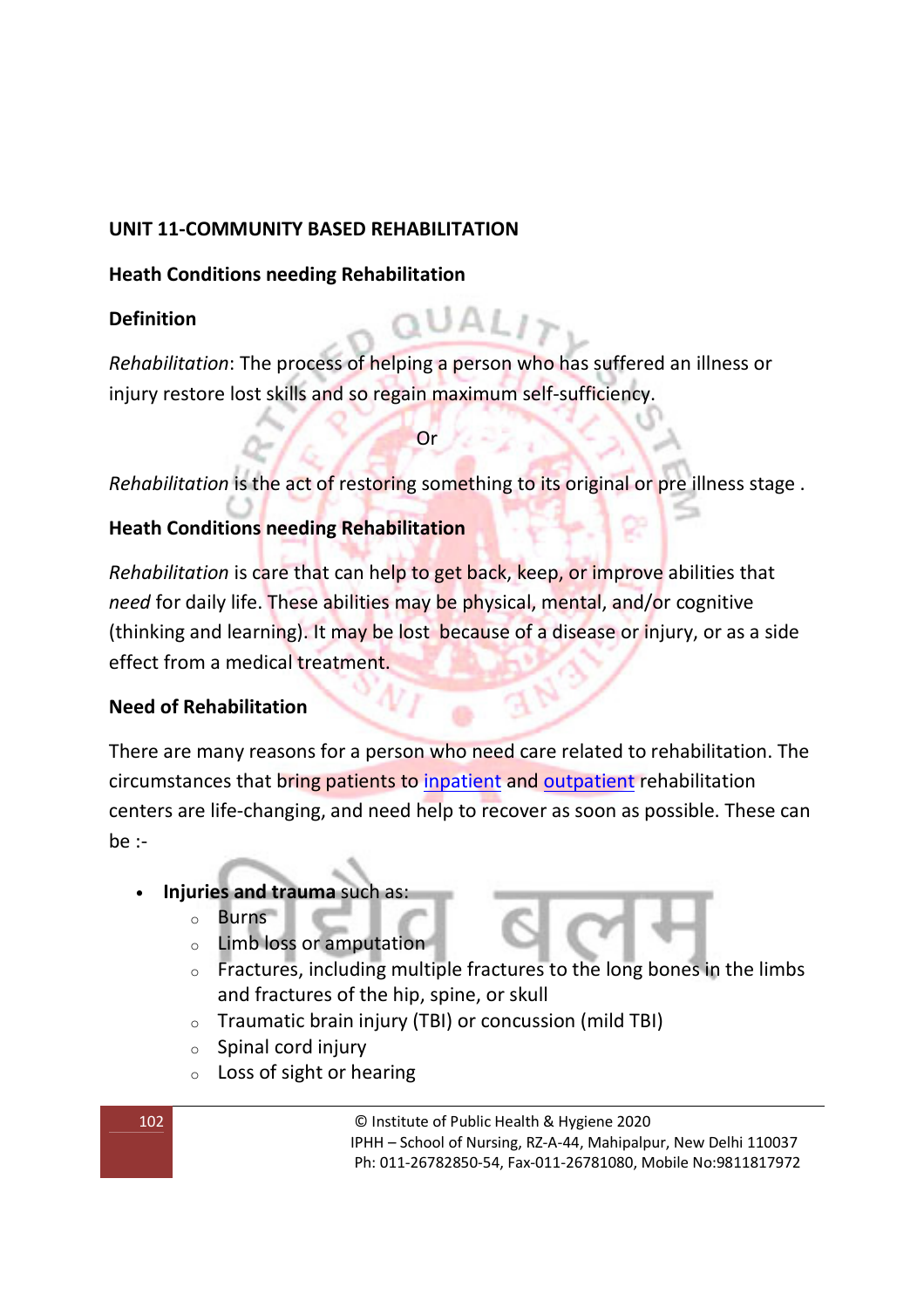- **Diseases and conditions** that can cause loss of mobility function, such as:
	- o Muscular dystrophy
	- o Spina bifida
	- o Cerebral palsy
	- o Arthritis
	- $\circ$  Scoliosis or curvature of the spine
	- o Damage to muscles, ligaments, tendons, or cartilage
	- o Knee arthroplasty/replacement
	- o Hip replacement
	- o Stroke
	- o Multiple sclerosis
	- o Parkinson's disease and related degenerative disorders
- **Surgery or prolonged treatment for other diseases or illnesses** that can cause loss of function, such as:
	- o Chronic pain/neuropathy
	- o Severe infection
	- o Diabetes
	- o Cancers (including chemo- and radiation therapies)
	- o Peripheral artery disease
	- o Cardiac arrest

## **Community Resources Available**

Community Based Rehabilitation (CBR) is used to promote, support and implement rehabilitation activities at the community level and facilitate referrals to access more specialized rehabilitation services.

Rehabilitation services are managed by government, private or nongovernment sectors. In most countries, the ministry of health manages these services.

# **There are various resources available in community that helps in rehabilitation. They are describe as follows**:

**1. Transportation :** Most patients are not ready to drive after they leave inpatient rehab. Fortunately, our community is home to several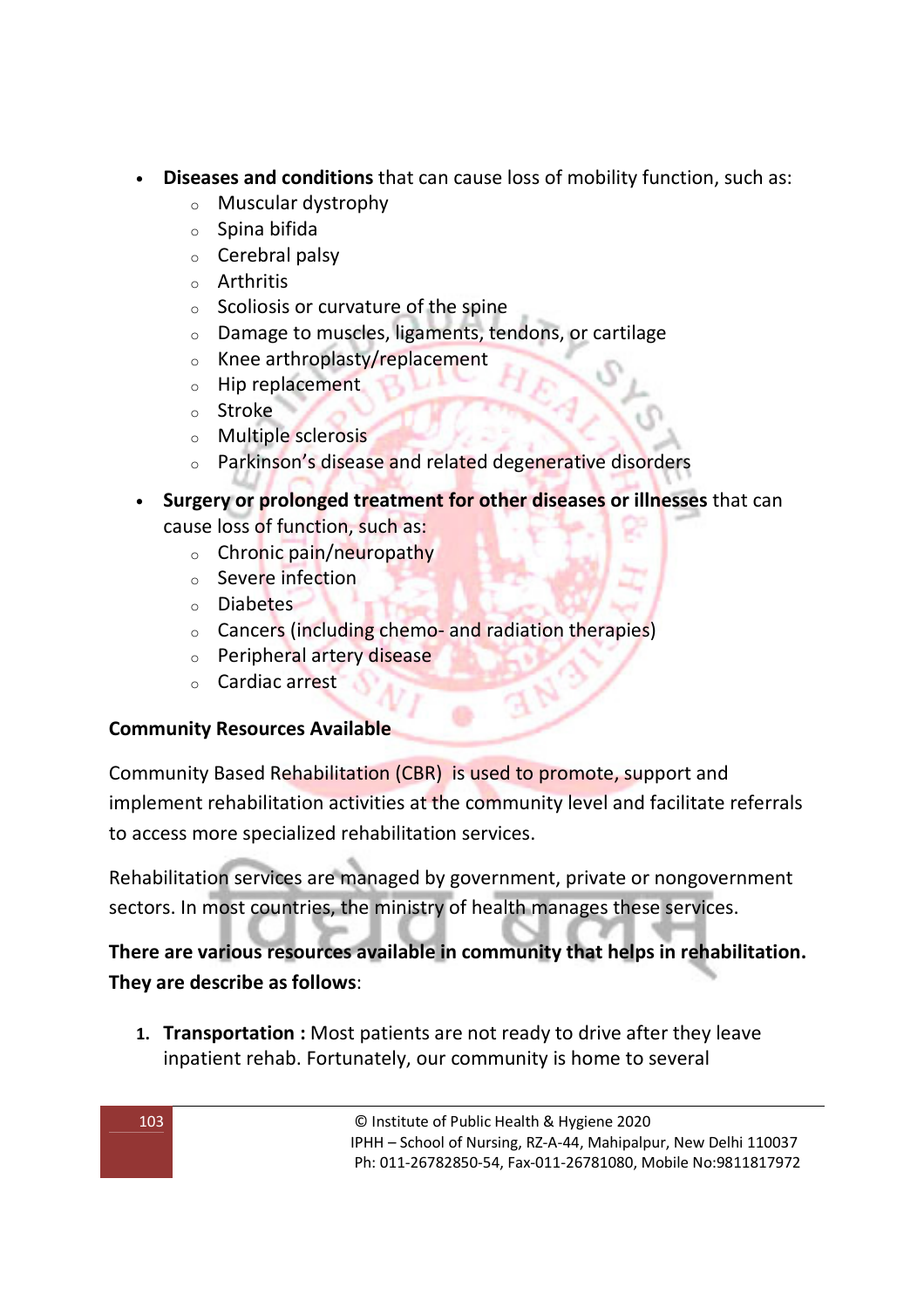transportation options. For those who live in rural areas Connections **Van** may also be an option.

- 2. **Human service agencies :** Health team of professionals are also available who delivered treatment to patients at their door steps.
- 3. Services at Rehabilitation Centres: These services may include physical therapy, occupational therapy, speech and language therapy, cognitive therapy, and mental health rehabilitation services.
- 4. Publications : The *best* source for publications that enable people with disabilities and chronic conditions to remain independent.

# **Educate Individual, Family & Community related to Rehabilitation**

## **For Individual**

- **1.** Rehabilitation can be of significant benefit to an individual who is experiencing a change in his or her physical abilities.
- **2.** Rehabilitation addresses many of the issues and challenges experienced by individuals.
- **3.** The rehabilitation help persons to learn how to care for a body that now works differently, maintain a high level of health that avoids the secondary complications and reintegrate oneself into the community.
- **4.** Safety precautions and the prevention of pressure sores are also vital issues that are promoted through rehabilitation.
- **5.** Rehabilitation is vital in helping you get your life back after an event physical or psychological.
- **6.** Improves co-ordination for better mobility and easier movement.
- **7.** Improves your flexibility physical therapy for injury can help you achieve a full range of motion in the joints and muscles.
- **8.** Reduces swelling in the affected joints and muscles. Helps improve your balance.

## **For Family**

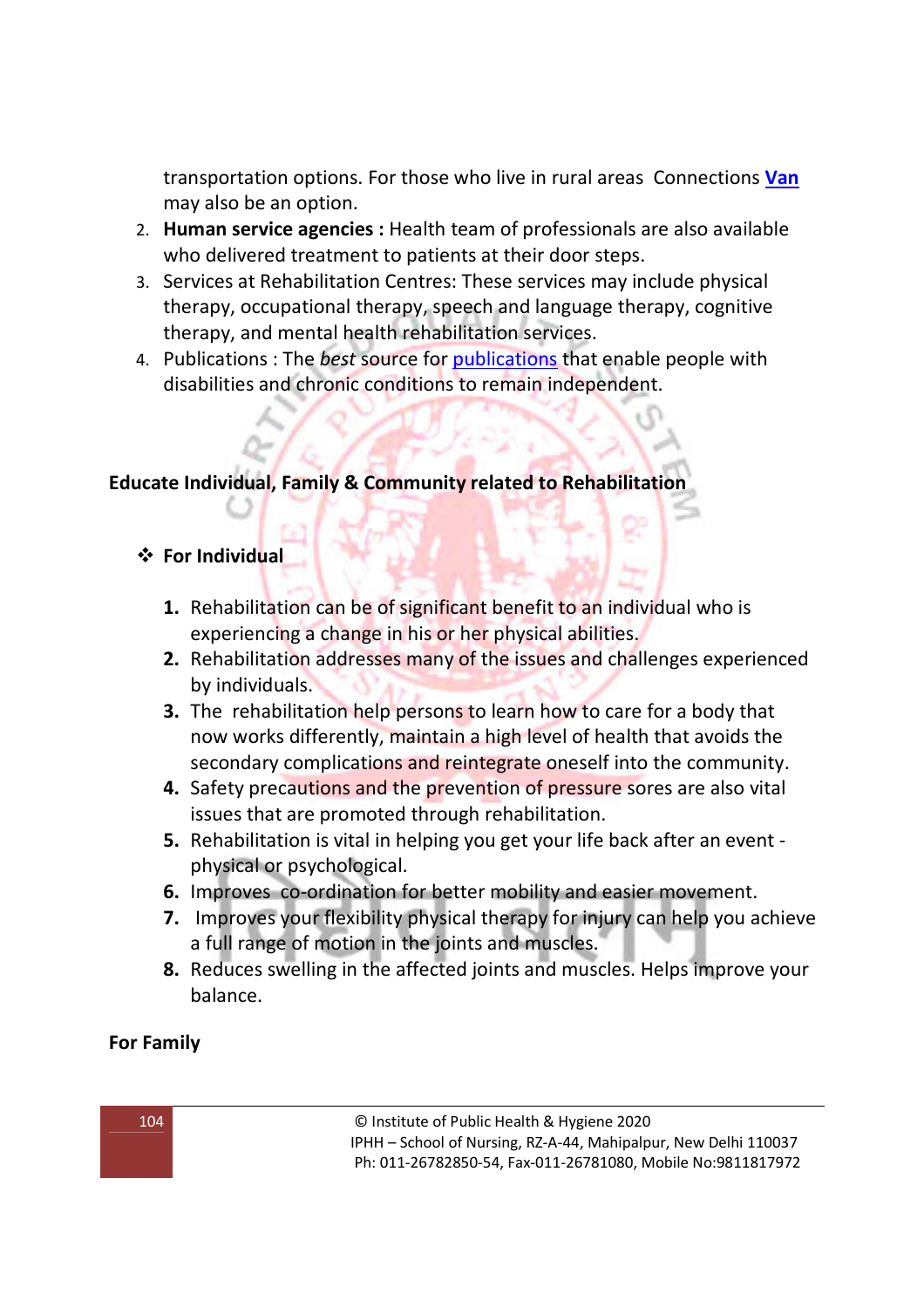Family acceptance and support can help a patient deal with issues related to selfesteem and self-image following disability. Positive attitudes and reinforcement from loved ones often help the individual work towards recovery.

Family members are also affected by disability. In many cases, they may become co-managers of care. They may undergo many changes as a result of your disability. For example, family members may also grieve loss of ability. Family Members must be supported in following way

- **1. Building Confidence** An accident or brain stroke can have a drastic impact on patients. It can leave them feeling severely depressed about their health condition. It is in times like these that you can boost their confidence with positive words and also by your active participation.
- **2. Educating Oneself** The healing process for a patient depends on several factors. As a family member, you can educate yourself on certain factors. For instance, the patient's recovery time from the ailment or injury along with the treatment procedures. Also important is paying attention to and learning about post-treatment care, rehabilitation goals, etc.
- **3. Aspect of Cognitive Therapy** Addressing the emotional aspects of a therapy primary depends on the patient's response to them. The patient's family can take in the Cognitive Behavioral Therapy sessions and understand the the entire procedure. A patient's impairment and disability can be better explained with coping strategies, their mood and stress handling levels. Family members, with their positive words can help patients in recognizing and recovering from their symptoms.

# **For Community**:

By working together with the rehabilitation team, Individual and his family can help reduce some of the adverse effects of disability.

**Aim**